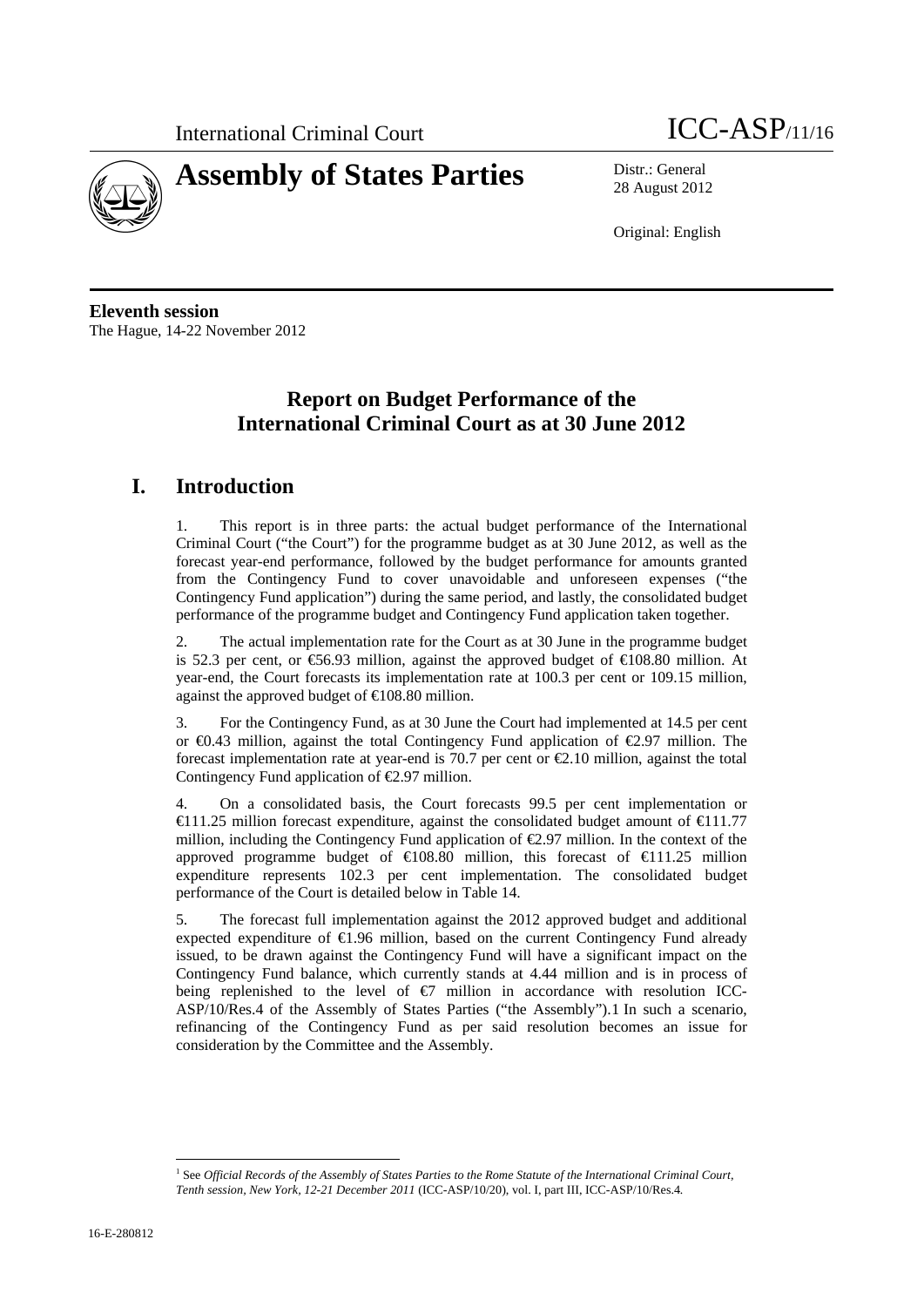# **II. Budget performance for the programme budget**

6. By resolution ICC-ASP/10/Res.4 as above, the Assembly, approved a budget of €108,800,000 for the Court for 2012. The Registrar hereby presents the report on the budget performance of the Court for the period 1 January to 30 June 2012, as well as the forecast performance as at 31 December 2012.

#### **A. Overview of contributions status**

7. As at 30 June 2012, 40.86 per cent of assessed contributions, or €44.46 million, are still outstanding for 2012, as compared to 40.01 per cent as at 30 June 2011. As at 30 June 2012, eight State Parties are in arrears ( $\text{E}(440,178)$ , as compared to ten ( $\text{E}(230,800)$ ) as at 30 June 2011. As at 30 June 2012, 9.33 per cent (or  $\text{\textsterling}39,099$ ) of the Contingency Fund replenishment amount is still outstanding. The 2010 cash surplus refunded to State Parties in 2012 has been verified by the external auditors of the Court at  $\bigoplus$ .7 million. A detailed status of contributions is provided at Table 51 in the annex hereto.

#### **B. Pluriannual overview of budget performance**

8. Table 1 below shows the Court's budget performance in the programme budget since its establishment. The implementation rate has been increasing steadily over the years. The Court forecasts for 2012 that it will implement 100.3 per cent of its budget, amounting to  $\text{\textsterling}09.15$  million forecast expenditure, against the approved budget of  $\text{\textsterling}08.80$ million.

| <b>Budget</b><br>Year | Approved<br><b>Budget</b> | <b>Approved Budget</b><br>for Review<br>Conference | Actual<br>Expenditure *<br>as at 30 June | Implementation<br>rate as at<br>30 June in $\%$ | Actual<br>Expenditure | Implementation<br>rate as at<br>(Forecast 2012) 31 December in $%$ |
|-----------------------|---------------------------|----------------------------------------------------|------------------------------------------|-------------------------------------------------|-----------------------|--------------------------------------------------------------------|
|                       | $[1]$                     | $\lceil 2 \rceil$                                  | $[3]$                                    | $[4]=[3]/([1]+[2])$                             | $\lceil 5 \rceil$     | $[6]=[5]/([1]+[2])$                                                |
| 2002/2003             | 30,893                    | n.a                                                | n.a                                      | n.a                                             | 21,479                | 69.5                                                               |
| 2004                  | 53,071                    | n.a                                                | n.a                                      | n.a                                             | 43,510                | 82.0                                                               |
| 2005                  | 66,891                    | n.a                                                | 22,796                                   | 34.1                                            | 62,120                | 92.9                                                               |
| 2006                  | 80,417                    | n.a                                                | 26,890                                   | 33.4                                            | 64,678                | 80.4                                                               |
| 2007                  | 88,872                    | n.a                                                | 33,356                                   | 37.5                                            | 77.464                | 87.2                                                               |
| 2008                  | 90,382                    | n.a                                                | 38,494                                   | 42.6                                            | 83,660                | 92.6                                                               |
| 2009                  | 101,230                   | n.a                                                | 51,119                                   | 50.5                                            | 93,851                | 92.7                                                               |
| 2010                  | 102,254                   | 1,369                                              | 51,737                                   | 49.9                                            | 99,355                | 97.2                                                               |
| 2011                  | 103,608                   | n.a                                                | 53,568                                   | 51.7                                            | 102,811               | 99.2                                                               |
| 2012                  | 108,800                   | n.a                                                | 56,934                                   | 52.3                                            | 109,153               | 100.3                                                              |

#### **Table 1: Comparison of Budget Performance from 2002 to 2012 (thousand euros)**

\* SAP data status is as at 4 July 2012.

9. As at 30 June 2012, the Court had implemented 52.3 per cent, or a total of  $\epsilon$ 6.93 million, of the approved budget of  $\in$  08.80 million. This represents an increase of 0.6 per cent compared to last year's implementation rate of 51.7 per cent. The forecast implementation rate for the year's end is expected to reach 100.3 per cent implementation rate, or 109.15 million against the approved budget of  $\in$  08.08 million.

10. Table 2 below provides the budget implementation status as at 30 June 2012 and the forecast expenditure for year-end per item of expenditure.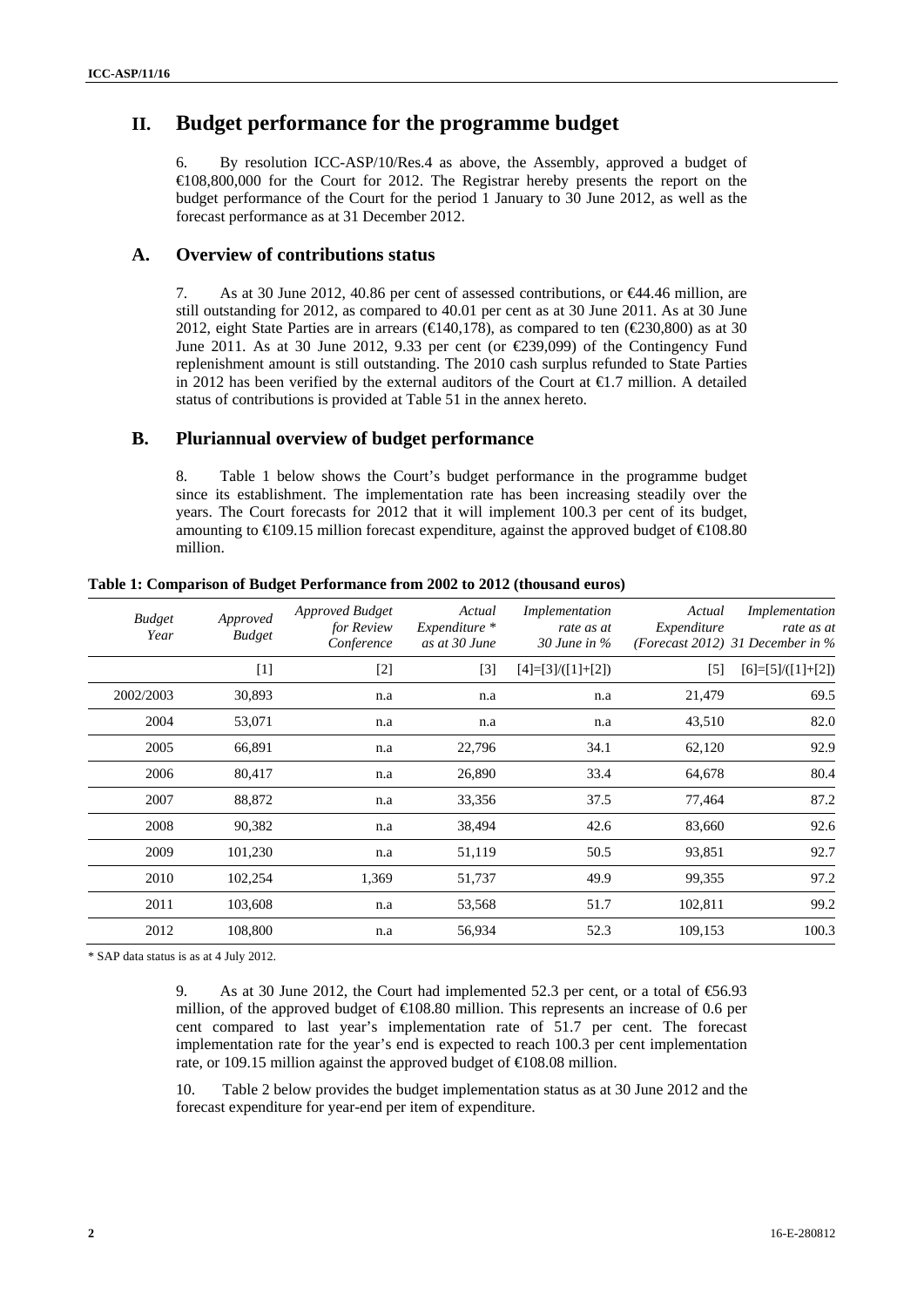| Sub-total non-staff costs<br><b>Total ICC</b> | 30,671.1<br>108,800.0   | 16,917.3<br>56,934.5                          | 55.2<br>52.3                                 | 29,231.0<br>109,153.1           | 95.3<br>100.3                                |
|-----------------------------------------------|-------------------------|-----------------------------------------------|----------------------------------------------|---------------------------------|----------------------------------------------|
| Equipment incl furniture                      | 1,053.9                 | 577.7                                         | 54.8                                         | 945.5                           | 89.7                                         |
| Supplies and materials                        | 1,097.2                 | 525.6                                         | 47.9                                         | 1,010.5                         | 92.1                                         |
| General operating expenses                    | 12,559.9                | 8,326.6                                       | 66.3                                         | 11,103.7                        | 88.4                                         |
| Counsel for victims                           | 4,279.0                 | 1,369.8                                       | 32.0                                         | 3,071.5                         | 71.8                                         |
| Counsel for defence                           | 1,950.8                 | 1.644.0                                       | 84.3                                         | 3,235.3                         | 165.8                                        |
| Training                                      | 748.2                   | 207.3                                         | 27.7                                         | 660.7                           | 88.3                                         |
| Contractual services                          | 4,386.9                 | 2,219.4                                       | 50.6                                         | 4,634.1                         | 105.6                                        |
| Hospitality                                   | 32.0                    | 18.6                                          | 58.1                                         | 34.7                            | 108.5                                        |
| Travel                                        | 4,563.2                 | 2,028.4                                       | 44.5                                         | 4,535.0                         | 99.4                                         |
| Sub-total staff costs                         | 73,017.0                | 36,655.7                                      | 50.2                                         | 74,869.4                        | 102.5                                        |
| Consultants                                   | 586.7                   | 100.5                                         | 17.1                                         | 402.4                           | 68.6                                         |
| Overtime                                      | 403.2                   | 136.3                                         | 33.8                                         | 312.7                           | 77.6                                         |
| Temporary assistance for meetings             | 1,009.9                 | 85.7                                          | 8.5                                          | 586.2                           | 58.0                                         |
| General temporary assistance                  | 11,348.0                | 6,695.1                                       | 59.0                                         | 12,620.6                        | 111.2                                        |
| Staff costs                                   | 59,669.2                | 29,638.2                                      | 49.7                                         | 60,947.5                        | 102.1                                        |
| Sub-total judges                              | 5,111.9                 | 3,361.5                                       | 65.8                                         | 5,052.8                         | 98.8                                         |
| Judges                                        | 5,111.9                 | 3,361.5                                       | 65.8                                         | 5,052.8                         | 98.8                                         |
|                                               | [1]                     | $[2]$                                         | $[3]=[2]/[1]$                                | $[4]$                           | $[5]=[4]/[1]$                                |
| <b>Item</b>                                   | Approved<br>Budget 2012 | Actual<br>Expenditure *<br>as at 30 June 2012 | Implementation<br>Rate as at<br>30 June 2012 | Forecast<br>Expenditure<br>2012 | Forecast<br>Implementation<br>Rate 2012 in % |

#### **Table 2: Budget Performance as at 30 June 2012 by item of expenditure (thousand euros)**

\* SAP data status as at 4 July 2012.

\* Expenditure includes commitments.

11. The Court's implementation rate for established posts is 49.7 per cent, including €0.88 million for estimated accruals in for the repatriation grant and annual leave for the first half of the year. At year's end, the forecast implementation rate for established posts exceeds its approved budget level at 102.1 per cent. With a spot vacancy rate of 8.4 per cent as at 30 June 2012, 697 of 761 approved established posts have been filled. The spot vacancy rate as at 30 June is lower than last year's spot vacancy rate of 8.8 per cent.

12. Table 3 below shows the budget implementation status as at 30 June 2012 and the forecast expenditure for year-end per Major Programme.

#### **Table 3: Budget Performance as at 30 June 2012 by Major Programme (thousand euros)**

| Major Programme          | Approved<br><b>Budget</b><br>2012 | Actual<br>$Expenditure *$<br>as at 30 June 2012 | Implementation<br>Rate as at<br>30 June 2012 in $\%$ | Forecast<br>Expenditure<br>2012 | Forecast<br>Implementation<br>Rate 2012 in % |
|--------------------------|-----------------------------------|-------------------------------------------------|------------------------------------------------------|---------------------------------|----------------------------------------------|
|                          | [1]                               | $[2]$                                           | $[3]=[2]/[1]$                                        | [4]                             | $[5]=[4]/[1]$                                |
| Major Programme I        |                                   |                                                 |                                                      |                                 |                                              |
| Judiciary                | 10.284.0                          | 6.146.7                                         | 59.8                                                 | 10.194.4                        | 99.1                                         |
| Major Programme II       |                                   |                                                 |                                                      |                                 |                                              |
| Office of the Prosecutor | 27,723.7                          | 13,985.0                                        | 50.4                                                 | 27,723.6                        | 100.0                                        |
| Major Programme III      |                                   |                                                 |                                                      |                                 |                                              |
| Registry                 | 65,041.7                          | 34,569.5                                        | 53.1                                                 | 65.321.1                        | 100.4                                        |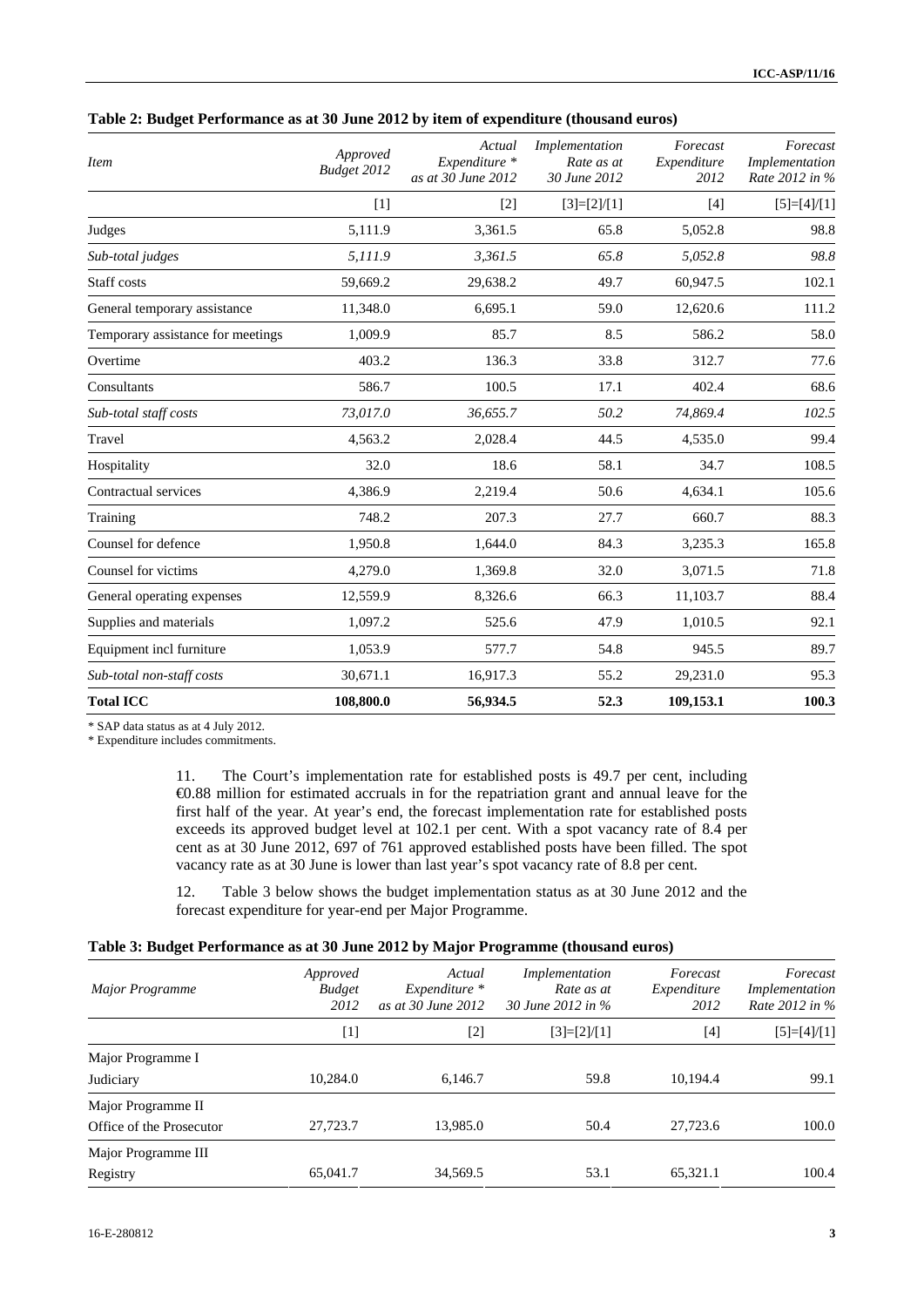| <b>Major Programme</b>          | Approved<br><b>Budget</b><br>2012 | Actual<br>$Expenditure *$<br>as at 30 June 2012 | Implementation<br>Rate as at<br>30 June 2012 in % | Forecast<br>Expenditure<br>2012 | Forecast<br>Implementation<br>Rate 2012 in % |
|---------------------------------|-----------------------------------|-------------------------------------------------|---------------------------------------------------|---------------------------------|----------------------------------------------|
|                                 | [1]                               | $[2]$                                           | $[3]=[2]/[1]$                                     | $[4]$                           | $[5]=[4]/[1]$                                |
| Major Programme IV              |                                   |                                                 |                                                   |                                 |                                              |
| Secretariat of the ASP          | 2,777.3                           | 1.274.7                                         | 45.9                                              | 2,983.1                         | 107.4                                        |
| Major Programme VI              |                                   |                                                 |                                                   |                                 |                                              |
| Secretariat of the TFV          | 1,450.6                           | 569.1                                           | 39.2                                              | 1,451.2                         | 100.0                                        |
| Major Programme VII-1           |                                   |                                                 |                                                   |                                 |                                              |
| Project Director's Office       | 1,337.2                           | 261.1                                           | 19.5                                              | 1,345.4                         | 100.6                                        |
| Major Programme VII-5           |                                   |                                                 |                                                   |                                 |                                              |
| Independent Oversight Mechanism | 185.5                             | 128.3                                           | 69.2                                              | 134.4                           | 72.5                                         |
| <b>Total ICC</b>                | 108,800.0                         | 56,934.5                                        | 52.3                                              | 109,153.2                       | 100.3                                        |

\* SAP data status as at 4 July 2012.

\* Expenditure includes commitments.

13. The Judiciary shows a high implementation rate of 59.8 per cent as at 30 June 2012 as a result of the judges' pension premiums being expensed in January. At year's end, the Judiciary expects to achieve 99.1 per cent implementation rate. The GTA category is forecast at 137.9 per cent, or  $\bigoplus$ .98 million, against the approved GTA budget of  $\bigoplus$ .71 million.

14. The Office of the Prosecutor (OTP) has an implementation rate of 50.4 per cent as at 30 June 2012. At year's end, OTP expects to implement its budget fully, managing its resources flexibly to meet staff and non-staff requirements for current activities.

15. As at 30 June 2012, Registry has implemented 53.1 per cent of its approved budget, as a result of the need for GTA to support trial activities and annual contracts for services and goods pertinent to all major programmes, as well as commitments for the rental of cells in the general operating expenses category.

16. Registry is expected to implement at 100.4 per cent, or €65.32 million, at year's end. The major overspend stems from staffing costs, with the implementation rate of established posts at 104.4 per cent, due to a vacancy rate consistently lower than the approved rate of 10.0 per cent, and to GTA at 115.2 per cent to support trial activities.

17. The Secretariat of the Assembly of States Parties (SASP) has a relatively low implementation rate of 45.9 per cent as at 30 June. However, SASP forecasts that it will overspend at 107.4 per cent of its approved budget at year's end for three major reasons: (i) increased travel costs for new members of the Committee; (ii) translation of pre-session papers for the Committee's consideration; and (iii) travel costs of the President of the Assembly working on a full-time basis. SASP will strive to reduce its overall expenditure through further efficiency measures.

18. The Secretariat of the Trust Fund for Victims (STFV) implemented at 39.2 per cent of its budget as at 30 June and expects to fully implement its approved budget at year's end. This is mainly due to the STFV's increased activities as a result of the Chamber's Order granting reparation in the Lubanga case.

19. The Project Director's Office (permanent premises) forecasts that it will fully implement its budget at year's end, although it has only implemented 19.5 per cent of its budget as at 30 June. Major non-staff costs will be incurred in the second half of the year, because service agreements that form the basis for utilization of the funds have been finalized and are being implemented, and the tender procedure to recruit the general contractor is currently in process, and it is expected that the contract will be awarded in the second half of the year.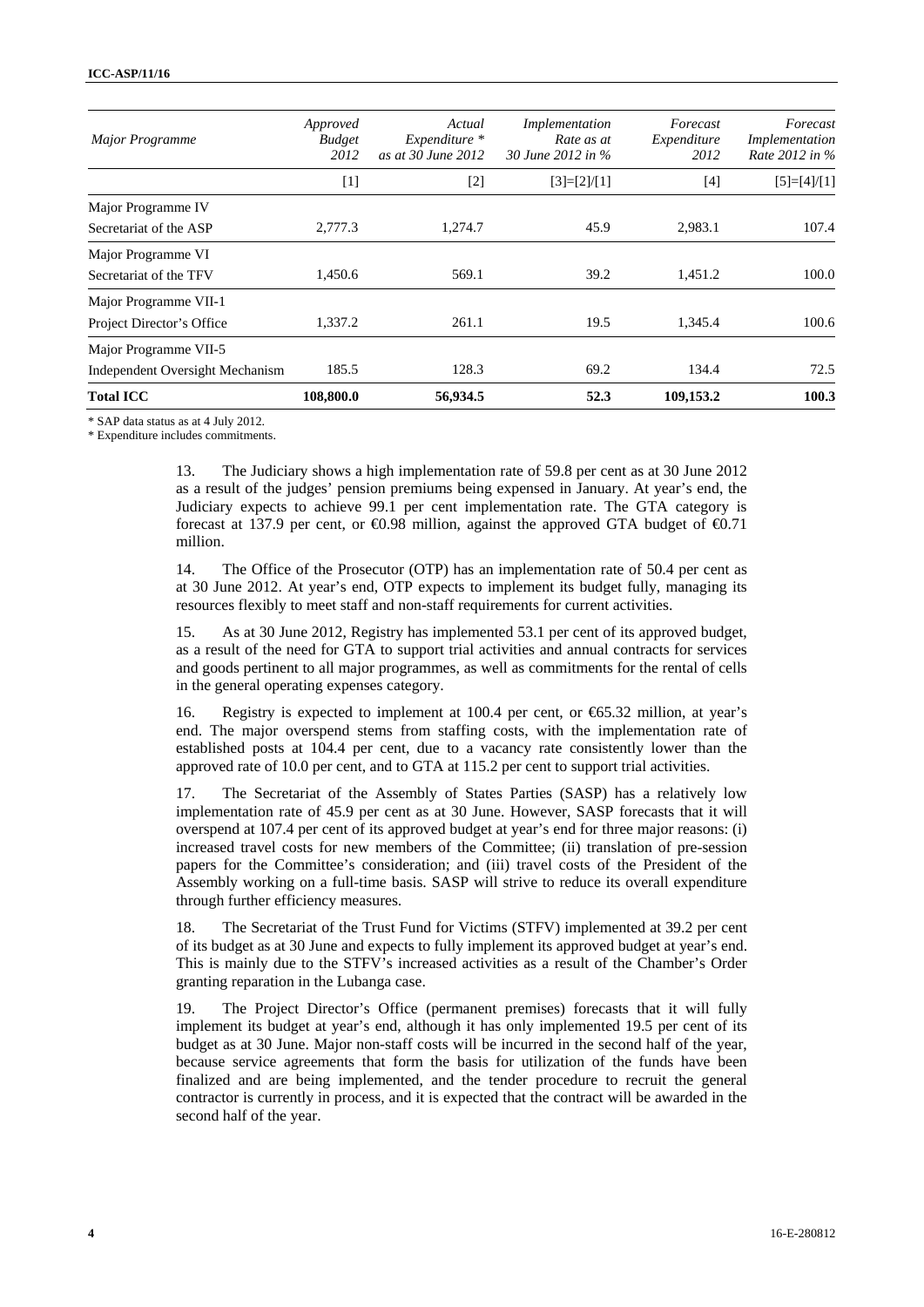20. The forecast implementation rate of the Independent Oversight Mechanism at year's end is 72.5 per cent. Since the office is not expected to be fully operational until 2013, most of the non-staff costs will not be used. The major cost is for one official on reimbursable loan from the United Nations Office of Internal Oversight Services in New York.

21. Table 4 provides budget performance by item of expenditure for the four-year International Public Sector Accounting Standards (IPSAS) project, which commenced in July 2011. As at 30 June, an amount of  $\epsilon$ 0.37 million, or 57.6 per cent implementation rate, has been incurred. At year's end, IPSAS project will be implemented at 92.1 per cent, or a total of €0.59 million against the approved budget of €0.64 million. The high implementation rate for contractual services is due to fund redeployment from GTA to contractual services in order to fund the implementation of SAP enhancements.

#### **Table 4: Budget Performance for the IPSAS Project as at 30 June 2012 by item of expenditure (thousand euros)**

| <b>Items</b>                      | Approved<br>Budget 2012 | Actual<br>Expenditure* as at<br>30 June 2012 | Implementation<br>Rate as at<br>30 June 2012 in % | Forecast<br>Expenditure<br>2012 | Forecast<br>implementation<br>rate 2012 in % |
|-----------------------------------|-------------------------|----------------------------------------------|---------------------------------------------------|---------------------------------|----------------------------------------------|
|                                   | $[1]$                   | $[2]$                                        | $[3]=[2]/[1]$                                     | $[4]$                           | $[5]{=}[4]/[1]$                              |
| Judges                            |                         |                                              |                                                   |                                 |                                              |
| <b>Subtotal Judges</b>            |                         |                                              |                                                   |                                 |                                              |
| Staff costs                       |                         |                                              |                                                   |                                 |                                              |
| General temporary assistance      | 351.6                   | 96.2                                         | 27.4                                              | 209.4                           | 59.6                                         |
| Temporary assistance for meetings |                         |                                              |                                                   |                                 |                                              |
| Overtime                          |                         |                                              |                                                   |                                 |                                              |
| Consultants                       |                         |                                              |                                                   |                                 |                                              |
| Subtotal other staff              | 351.6                   | 96.2                                         | 27.4                                              | 209.4                           | 59.6                                         |
| Travel                            | 15.9                    | 1.8                                          | 11.5                                              | 7.8                             | 49.1                                         |
| Hospitality                       |                         |                                              |                                                   |                                 |                                              |
| Contractual services              | 237.7                   | 256.4                                        | 107.9                                             | 356.4                           | 149.9                                        |
| Training                          | 30.0                    | 3.0                                          | 9.8                                               | 3.0                             | 10.0                                         |
| Counsel for defence               |                         |                                              |                                                   |                                 |                                              |
| Counsel for victims               |                         |                                              |                                                   |                                 |                                              |
| General operating expenses        |                         |                                              |                                                   |                                 |                                              |
| Supplies and materials            |                         |                                              |                                                   |                                 |                                              |
| Equipment incl furniture          |                         | 8.3                                          |                                                   | 8.3                             |                                              |
| Subtotal non-staff                | 283.6                   | 269.6                                        | 95.0                                              | 375.5                           | 132.4                                        |
| <b>Total ICC</b>                  | 635.2                   | 365.7                                        | 57.6                                              | 584.9                           | 92.1                                         |

\* SAP data status as at 4 July 2012.

\* Expenditure includes commitments.

22. Figures 1 and 2 below provide comparisons as at 30 June 2012 between the Court's approved budget with actual basic and situation-related expenditure per Major Programme. Basic actual expenditure incurred is  $\epsilon$ 27.62 million, against the basic approved budget of €51.11 million, or 54.0 per cent implementation rate, whereas situation-related actual expenditure is  $\epsilon$ 29.32 million, against the approved budget of  $\epsilon$ 57.69 million, or 50.8 per cent implementation rate.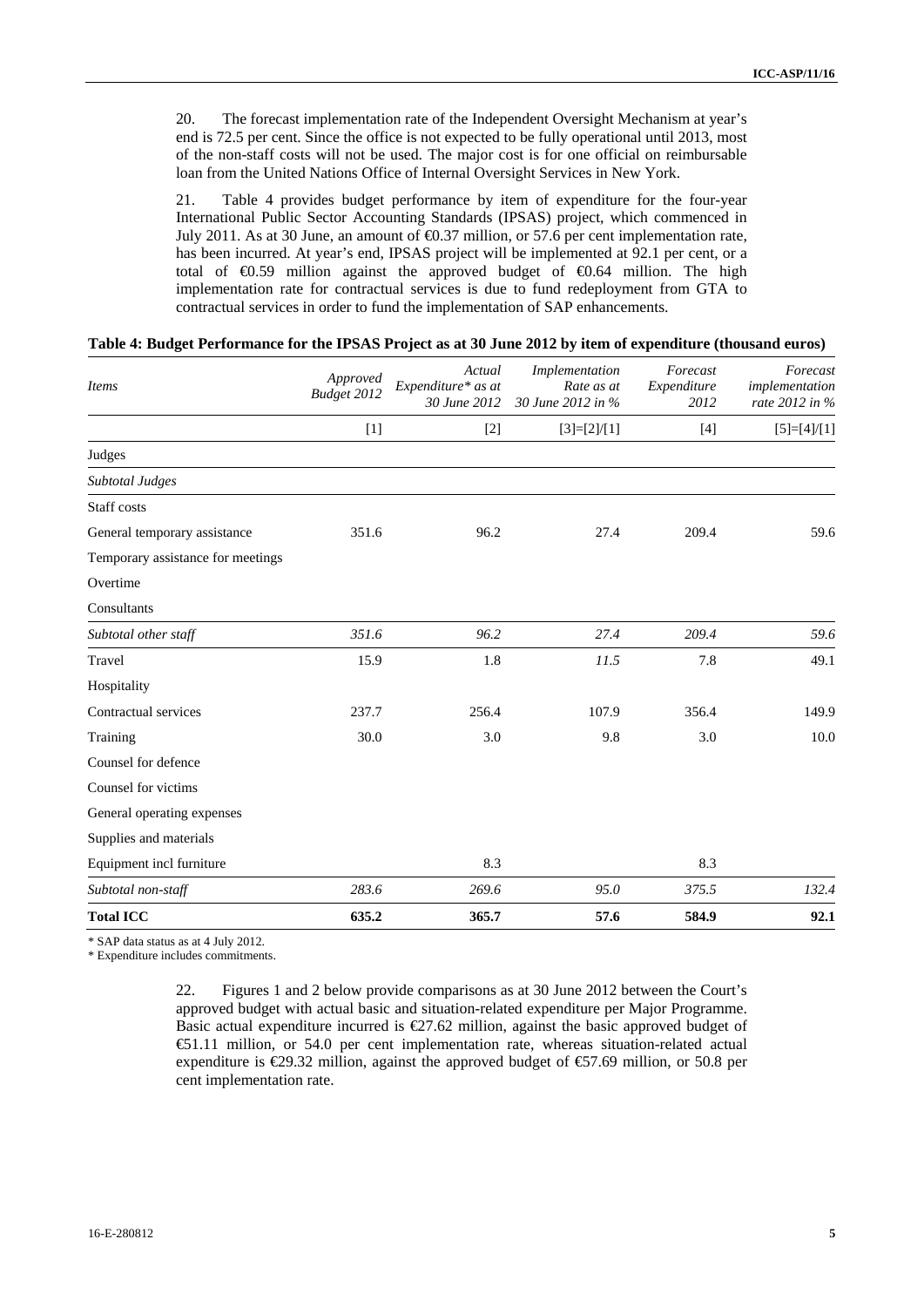

**Figure 1: Comparison between approved basic budget and expenditure as at 30 June 2012, by Major Programme (thousand euros)** 

Note: MP I = Major Programme 1, Judiciary; MP II = Major Programme II, Office of the Prosecutor; MP III = Major Programme III, Registry; MP IV = Major Programme IV, Secretariat of the Assembly of States Parties; MP VI = Major Programme VI, Secretariat of the Trust Fund for Victims; MP VII-1 = Major Programme VII-1, Project Director's Office; and MP VII-5 = Major Programme VII-5, Independent Oversight Mechanism

#### **Figure 2: Comparison between approved situation-related budget and expenditure as at 30 June 2012, by Major Programme (thousand euros)**



Note: MP I = Major Programme 1, Judiciary; MP II = Major Programme II, Office of the Prosecutor; MP III = Major Programme III, Registry; MP IV = Major Programme IV, Secretariat of the Assembly of States Parties; MP VI = Major Programme VI, Secretariat of the Trust Fund for Victims; MP VI-.1 = Major Programme VII-1, Project Director's Office; and MP VII-5 = Major Programme VII-5, Independent Oversight Mechanism

> 23. Further details of the forecast budget performance 2012 with comparisons to actual expenditure 2011 and proposed budget 2013, by Major Programme and by sub-programme, are provided in tables 1-50 in the Annex.

# **C. Transfers of Funds**

24. An amount of  $\epsilon 200,000$  was transferred within the Counsel Support Section from Counsel for Victims to Counsel for Defence to pay for legal fees and travel of defence teams.

25. In addition to the transfer described in the previous paragraph, an amount of €1,200,000 was transferred within the Counsel Support Section from Counsel for Victims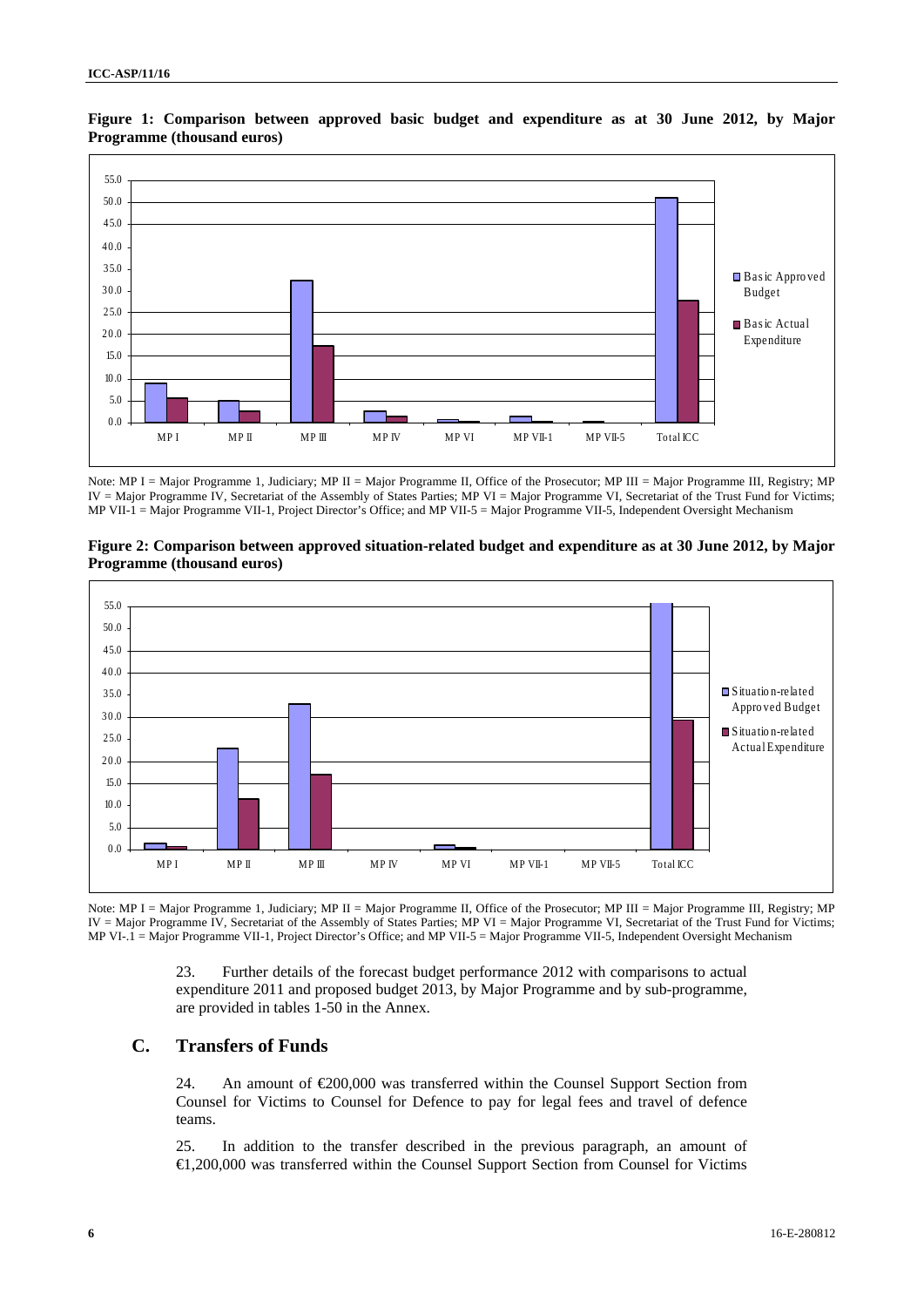to Counsel for the Defence in order to cover legal fees and travel of defence teams for the remainder of the year 2012.

# **D. Write-off of assets**

26. The General Services Section has verified the currently pending write-off of assets for the period 1 January to 30 June 2012. Table 5 below presents a summary of the assets to be written off. The total number of assets to be written off is 321 pieces, for a total original purchase price of €332,209. The major reason for the write-off is the obsolescence of computers; it is the policy of the Court to replace them if they are older than five years. They number 171 pieces, with an original purchase price of  $\epsilon$ 223,525, representing 67.3 per cent of the total write-off of assets. A complete list of pending written-off assets is provided in Table 52 in the Annex.

| Table 5: Summary of assets pending write-off from 1 January to 30 June 2012 |  |  |  |
|-----------------------------------------------------------------------------|--|--|--|
|                                                                             |  |  |  |

| Description                                                                                                                                                                                                                                                                                                                          |          | Disposal Reason Total number of assets Total amount (euros) |             |
|--------------------------------------------------------------------------------------------------------------------------------------------------------------------------------------------------------------------------------------------------------------------------------------------------------------------------------------|----------|-------------------------------------------------------------|-------------|
| Laptop computer and portable DVD player.                                                                                                                                                                                                                                                                                             | Lost     |                                                             | €1,961      |
| Laptop and desktop computers; laser, laser colour, laser colour all-<br>in-one, and ink wireless printers; satellite, mobile crypto, mobile and<br>mobile communicator telephones; generators, PDA smartphones;<br>personal digital assistants; hand-portable terminal radios; barcode<br>readers; DVD recorders; scanners; servers. | Obsolete | 315                                                         | € $326,176$ |
| Laptop computers                                                                                                                                                                                                                                                                                                                     | Stolen   |                                                             | $-64.072$   |
| <b>Total</b>                                                                                                                                                                                                                                                                                                                         |          | 321                                                         | €32,209     |

#### **E. Field operations expenditure per situation**

27. Table 6 below provides a summary of actual expenditure in field operations conducted per situation as at 30 June 2012. Currently, the Court is investigating seven situations as shown in the table: namely Uganda, the Democratic Republic of the Congo (DRC), Sudan, Central African Republic (CAR), the Republic of Kenya (Kenya), Libya and Côte d'Ivoire (CIV). Operational Support is to support all the situations rather than specific situations. The total actual expenditure for all the situations is  $\epsilon$ 29.26 million, which is 50.7 per cent of the approved situation-related budget of €7.69 million. Out of the total actual expenditure of  $\epsilon$ 29.26 million,  $\epsilon$ 0.67 million is by Judiciary,  $\epsilon$ 1.25 million by the OTP,  $\in 6.98$  million by the Registry and  $\infty$ .36 million by STFV.

#### **Table 6: Field Operations Expenditure**\* **per Situation as at 30 June 2012 (thousand euros)**

| Sub-programme                  | Actual<br>Expenditure<br>for Uganda<br>situation | Actual<br>Expenditure<br>for DRC<br>situation | Actual<br>Expenditure<br>for Sudan<br>situation | Actual<br>Expenditure<br>for CAR<br>situation | Actual<br>Expenditure<br>for Kenya<br>situation | Actual<br>Expenditure<br>for Libya<br>situation | Actual<br>Expenditure<br>for CIV<br>situation | Actual<br>Expenditure for<br>Operational<br>Support | <b>Total Actual</b><br>Expenditure |
|--------------------------------|--------------------------------------------------|-----------------------------------------------|-------------------------------------------------|-----------------------------------------------|-------------------------------------------------|-------------------------------------------------|-----------------------------------------------|-----------------------------------------------------|------------------------------------|
| The Presidency                 |                                                  | 23.6                                          |                                                 |                                               |                                                 |                                                 |                                               |                                                     | 23.6                               |
| Chambers                       |                                                  | 3.9                                           |                                                 | 3.0                                           | 6.4                                             | 1.1                                             | 3.1                                           | 629.5                                               | 647.0                              |
| Judiciary                      |                                                  | 27.5                                          |                                                 | 3.0                                           | 6.4                                             | 1.1                                             | 3.1                                           | 629.5                                               | 670.6                              |
| Immediate office OTP           |                                                  | 8.3                                           |                                                 |                                               |                                                 | 3.5                                             | 9.5                                           | 51.6                                                | 72.9                               |
| Services Section               |                                                  | 141.2                                         | 46.5                                            | 61.7                                          | 43.3                                            | 129.9                                           | 36.8                                          | 993.4                                               | 1,452.9                            |
| The Prosecutor                 |                                                  | 149.5                                         | 46.5                                            | 61.7                                          | 43.3                                            | 133.4                                           | 46.3                                          | 1,045.0                                             | 1,525.8                            |
| <b>JCCD</b>                    | 2.5                                              | 111.5                                         | 71.4                                            | 40.2                                          | 104.8                                           | 17.5                                            | 75.6                                          | 372.3                                               | 795.8                              |
| Planning & Operation           | 4.4                                              | 277.1                                         | 42.7                                            | 175.5                                         | 224.1                                           | 143.1                                           | 48.4                                          | 2,180.6                                             | 3,095.9                            |
| <b>Investigation Teams</b>     |                                                  | 717.9                                         | 265.5                                           | 6.9                                           | 1,086.9                                         | 335.7                                           | 229.7                                         | 404.1                                               | 3,046.7                            |
| <b>Investigation Division.</b> | 4.4                                              | 995.0                                         | 308.2                                           | 182.3                                         | 1,311.1                                         | 478.8                                           | 278.2                                         | 2,584.7                                             | 6,142.7                            |
| <b>Prosecution Division</b>    |                                                  | 893.9                                         | 308.5                                           | 549.9                                         | 548.5                                           | 255.5                                           | 15.1                                          | 214.4                                               | 2,785.8                            |
| Office of the Prosecutor       | 6.9                                              | 2,149.9                                       | 734.7                                           | 834.2                                         | 2,007.6                                         | 885.0                                           | 415.2                                         | 4,216.5                                             | 11,250.0                           |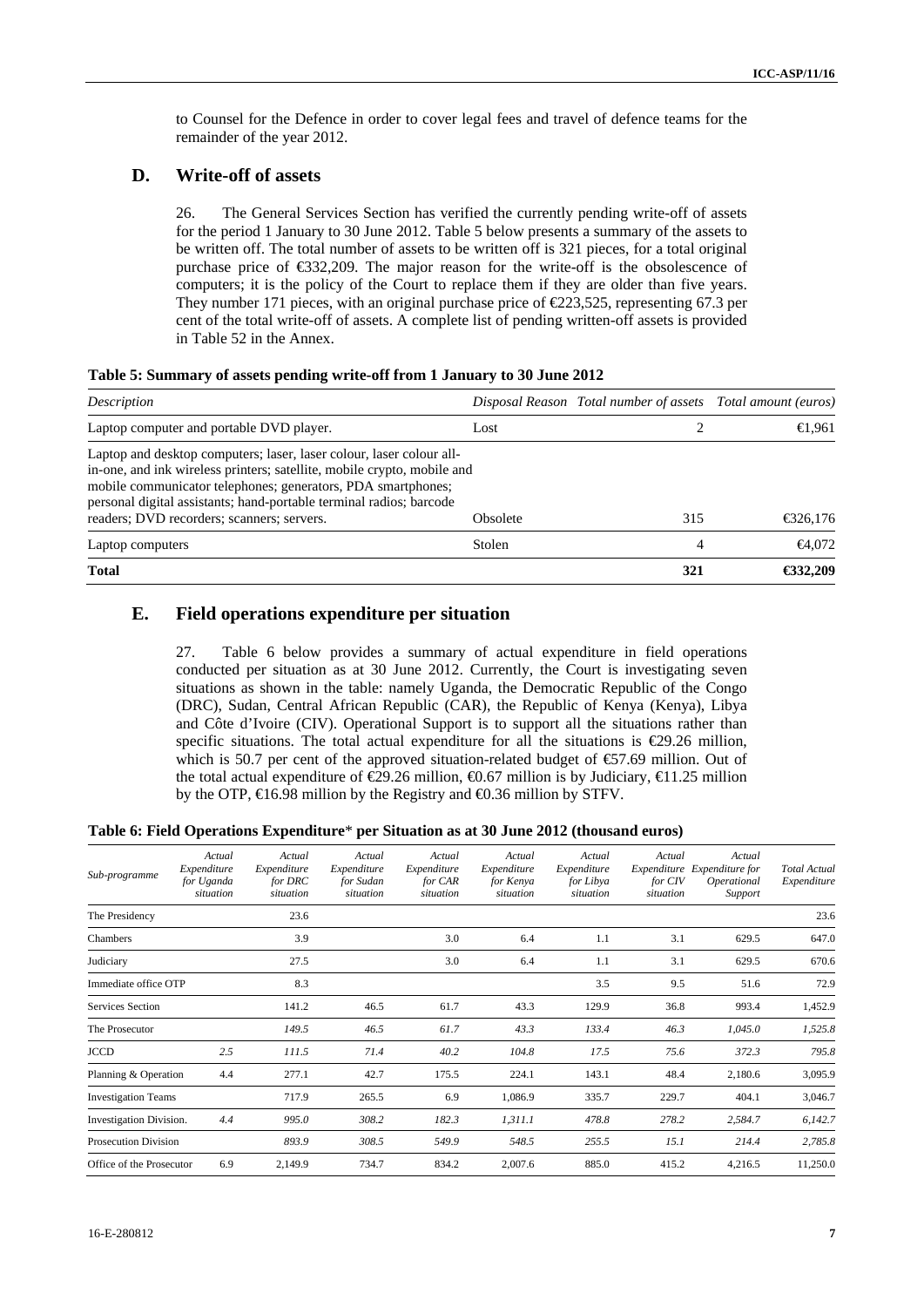| Sub-programme                                        | Actual<br>Expenditure<br>for Uganda<br>situation | Actual<br>Expenditure<br>for DRC<br>situation | Actual<br>Expenditure<br>for Sudan<br>situation | Actual<br>Expenditure<br>for CAR<br>situation | Actual<br>Expenditure<br>for Kenya<br>situation | Actual<br>Expenditure<br>for Libya<br>situation | Actual<br>for CIV<br>situation | Actual<br>Expenditure Expenditure for<br>Operational<br>Support | <b>Total Actual</b><br>Expenditure |
|------------------------------------------------------|--------------------------------------------------|-----------------------------------------------|-------------------------------------------------|-----------------------------------------------|-------------------------------------------------|-------------------------------------------------|--------------------------------|-----------------------------------------------------------------|------------------------------------|
| Immediate Office Registrar                           |                                                  |                                               |                                                 |                                               | 2.8                                             | 10.9                                            |                                |                                                                 | 13.7                               |
| Office Internal Audit                                |                                                  |                                               |                                                 |                                               |                                                 |                                                 |                                | 4.6                                                             | 4.6                                |
| Security & Safety Section 101.7                      |                                                  | 593.6                                         | 1.8                                             | 167.2                                         | 113.1                                           | 31.3                                            | 69.3                           | 276.8                                                           | 1,354.7                            |
| <b>Field Operations</b>                              | 260.4                                            | 411.0                                         | 27.1                                            | 289.0                                         | 115.8                                           |                                                 | 73.5                           | 393.7                                                           | 1,570.4                            |
| <b>Counsel Support</b>                               |                                                  | 1,684.7                                       | 558.2                                           | 274.9                                         | 492.8                                           | 8.8                                             | 7.3                            | 185.9                                                           | 3,212.6                            |
| <b>Counsel Defence</b>                               |                                                  |                                               |                                                 |                                               |                                                 |                                                 |                                | 145.9                                                           | 145.9                              |
| <b>Counsel Victims</b>                               |                                                  | 69.1                                          | 8.2                                             |                                               |                                                 |                                                 | 5.8                            | 215.8                                                           | 298.9                              |
| Office of Registrar                                  | 362.1                                            | 2.758.4                                       | 595.3                                           | 731.2                                         | 724.4                                           | 50.9                                            | 155.8                          | 1,222.6                                                         | 6.600.8                            |
| <b>HR</b> Section                                    |                                                  |                                               |                                                 |                                               |                                                 |                                                 |                                | 76.3                                                            | 76.3                               |
| Budget & Finance                                     |                                                  |                                               |                                                 |                                               |                                                 |                                                 |                                | 173.2                                                           | 173.2                              |
| <b>General Services Section</b>                      |                                                  | 82.9                                          |                                                 |                                               |                                                 |                                                 |                                | 65.6                                                            | 148.5                              |
| <b>ICT</b> Section                                   | 69.2                                             | 249.8                                         |                                                 | 70.8                                          | 29.3                                            |                                                 |                                | 2,327.6                                                         | 2.746.7                            |
| CASD                                                 | 69.2                                             | 332.7                                         |                                                 | 70.8                                          | 29.3                                            |                                                 |                                | 2,642.7                                                         | 3,144.7                            |
| Office of the Head                                   |                                                  | 0.1                                           |                                                 | 1.0                                           | 1.2                                             | 3.4                                             | 5.4                            | 221.2                                                           | 232.4                              |
| Court Mgt. Section                                   |                                                  | 475.9                                         |                                                 |                                               |                                                 |                                                 |                                | 408.1                                                           | 883.9                              |
| <b>Detention Section</b>                             |                                                  | 0.9                                           |                                                 |                                               |                                                 |                                                 |                                | 88.0                                                            | 88.9                               |
| Court Interpretation &<br>Translation                | 162.4                                            | 774.9                                         | 153.3                                           | 106.4                                         | 7.7                                             | 57.1                                            | 7.8                            | 662.9                                                           | 1,932.5                            |
| Victims & Witness Unit                               | 82.2                                             | 808.3                                         | 67.0                                            | 212.6                                         | 473.4                                           |                                                 | 55.7                           | 985.7                                                           | 2.684.9                            |
| Victim Part and Rep.                                 | 16.6                                             | 98.6                                          |                                                 | 79.1                                          | 50.5                                            |                                                 | 123.6                          | 287.2                                                           | 655.7                              |
| Division of Court Service 261.1                      |                                                  | 2,158.7                                       | 220.3                                           | 399.0                                         | 532.8                                           | 60.5                                            | 192.5                          | 2,653.2                                                         | 6.478.2                            |
| Library                                              |                                                  |                                               |                                                 |                                               |                                                 |                                                 |                                | 4.6                                                             | 4.6                                |
| Public Affairs Unit                                  |                                                  |                                               |                                                 |                                               |                                                 | 23.8                                            |                                | 41.7                                                            | 65.6                               |
| Outreach Unit                                        | 120.6                                            | 272.2                                         | 59.7                                            | 96.3                                          | 26.9                                            |                                                 | 16.0                           | 90.6                                                            | 682.4                              |
| Public Information &<br><b>Documentation Section</b> | 120.6                                            | 272.2                                         | 59.7                                            | 96.3                                          | 26.9                                            | 23.8                                            | 16.0                           | 136.9                                                           | 752.6                              |
| Registry                                             | 813.0                                            | 5,522.1                                       | 875.4                                           | 1,297.3                                       | 1,313.4                                         | 135.3                                           | 364.3                          | 6,655.5                                                         | 16,976.2                           |
| Secretariat of TFV                                   | 61.5                                             | 42.9                                          |                                                 | 10.7                                          |                                                 |                                                 |                                | 242.9                                                           | 358.0                              |
| <b>Total ICC</b>                                     | 881.4                                            | 7,742.4                                       | 1,610.0                                         | 2,145.1                                       | 3,327.4                                         | 1,021.4                                         | 782.7                          | 11,744.4                                                        | 29,254.8                           |

\* SAP data status is 4 July 2012

#### **F. Recruitment**

28. Data on post occupancy can be found in Table 7 below. The Court expects to fill a further 24 posts by year's end. However, the actual number of the posts filled by the Court at year's end will be affected by the number of internal recruitments, as well as by the number of separations.

#### **Table 7: Staffing 2012 Approved posts versus filled posts, by post type (Professional and General Services staff)**

| <b>Major Programme</b> | Approved<br>posts<br>2012 | Posts | Recruitment<br>completed<br>filled (offer accepted<br>by candidate) | Post<br>under<br>recruitment | Advertised<br>posts not<br>under<br>recruitment | Vacant<br>posts not<br>advertised | Forecast filled<br>posts as at<br>31 December<br>2012 | % of<br>established<br>posts<br>vacant |
|------------------------|---------------------------|-------|---------------------------------------------------------------------|------------------------------|-------------------------------------------------|-----------------------------------|-------------------------------------------------------|----------------------------------------|
|                        | $[1]$                     | [2]   | $[3]$                                                               | [4]                          | $[5]$                                           | [6]                               |                                                       | $[7]$ $[8] = ([1] - [2]) / [1]$        |
| Major Programme I      | 48                        | 46    |                                                                     |                              |                                                 | 2                                 | 46                                                    | 4.2%                                   |
| Major Programme II     | 215                       | 198   |                                                                     |                              |                                                 | Q                                 | 200                                                   | 7.9%                                   |
| Major Programme III    | 477                       | 436   |                                                                     |                              |                                                 | 22                                | 456                                                   | 8.6%                                   |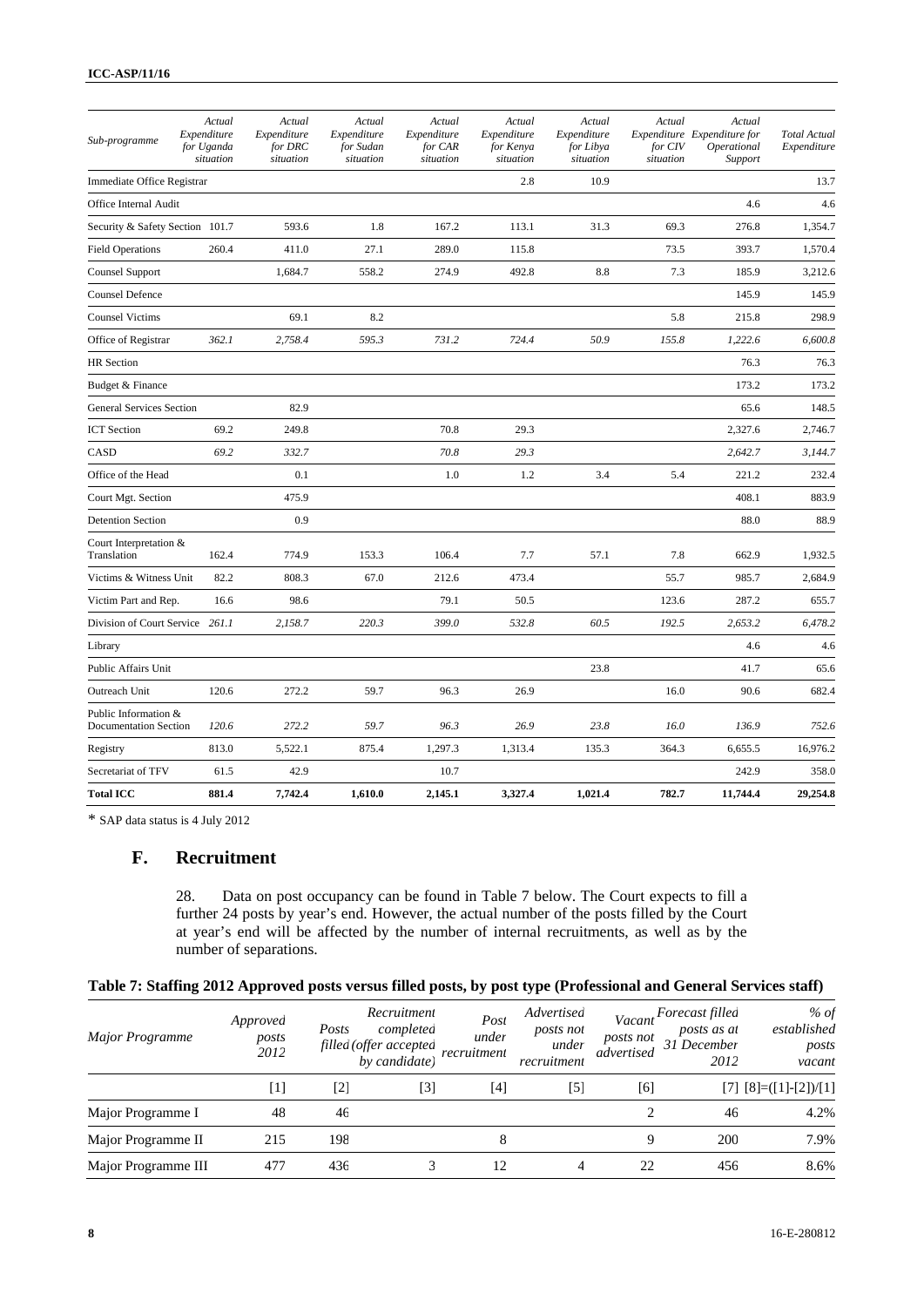| Major Programme               | Approved<br>posts<br>2012 | Posts<br>filled (offer accepted | Recruitment<br>completed<br>by candidate) | Post<br>under<br>recruitment | Advertised<br>posts not<br>under<br>recruitment | posts not<br>advertised | Vacant Forecast filled<br>posts as at<br>31 December<br>2012 | % of<br>established<br>posts<br>vacant |
|-------------------------------|---------------------------|---------------------------------|-------------------------------------------|------------------------------|-------------------------------------------------|-------------------------|--------------------------------------------------------------|----------------------------------------|
| Major Programme IV            | 9                         |                                 |                                           |                              |                                                 |                         | 9                                                            | 22.2%                                  |
| Major Programme VI            | 7                         | 7                               |                                           |                              |                                                 |                         | ┑                                                            |                                        |
| Major Programme VII-1         | 3                         | 3                               |                                           |                              |                                                 |                         | 3                                                            |                                        |
| Major Programme VII-5         | $\mathfrak{D}$            |                                 |                                           | $\mathfrak{D}$               |                                                 |                         |                                                              | 100.0%                                 |
| <b>Total ICC</b>              | 761                       | 697                             | 3                                         | 23                           | 4                                               | 34                      | 721                                                          |                                        |
| Projected Separation          |                           |                                 |                                           |                              |                                                 |                         | (28)                                                         |                                        |
| Expected filled at year's end |                           |                                 |                                           |                              |                                                 |                         | 693                                                          |                                        |

# **III. Budget performance of the Contingency Fund application**

#### **A. Introduction**

29. The Committee requested the Court to provide an update, at the Committee's second session each year, on the status of implementation of unavoidable and unforeseen expenses which are likely to require access to the Contingency Fund.<sup>2</sup>

30. According to Regulation 6.6 of the Financial Regulations and Rules, the Contingency Fund has been established to ensure that the Court can meet:

(a) Costs associated with an unforeseen situation following a decision by the Prosecutor to open an investigation; or

(b) Unavoidable expenses for developments in existing situations that could not be foreseen or could not be accurately estimated at the time of adoption of the budget; or

(c) Costs associated with an unforeseen meeting of the Assembly of States Parties.

31. In the first half of 2012, the Court submitted the following notifications to the Committee in a total amount of  $\epsilon$ 2,969,000:

(a) Notification of 4 January 2012 for  $\in$  91,800 on legal aid for defence counsel for Mr. Laurent Gbagbo in the Côte d'Ivoire situation;

(b) Notification of 14 March 2012 for  $\bigoplus$  17,800 on the extension of three judges' mandates for the case of Mr. Thomas Lubanga Dyilo in the Democratic Republic of the Congo (DRC) situation. Subsequently on 1 June 2012 the Court notified a correction of  $\epsilon$ 45,000, resulting in a revised notified amount to  $\epsilon$ 372,800;

(c) Notification of 13 April 2012 for  $\in$ 1,567,800 in the Kenya situation to meet costs related to the decision on the confirmation of charges;

Notification of 15 May 2012 for  $\text{\textsterling}861,200$  for the establishment of a small field presence in Abidjan, Côte d'Ivoire; and

(e) Notification of 1 June 2012 for a further  $\epsilon$ 275,400 in the Kenya situation.

#### **B. Overview of budget performance of the Contingency Fund application**

32. Table 8 below shows budget performance for the total of five Contingency Fund notifications submitted to the Committee. Total actual expenditure incurred as at 30 June is  $\textcircled{43}$  million, or 14.5 per cent, against the total Contingency Fund application of  $\textcircled{2.97}$ million. The Court forecasts its total implementation rate at 70.7 per cent, or a total  $\epsilon 2.10$ million, against the total Contingency Fund application of  $\epsilon$ 2.97 million.

<sup>2</sup> (ICC-ASP/10/5), para. 32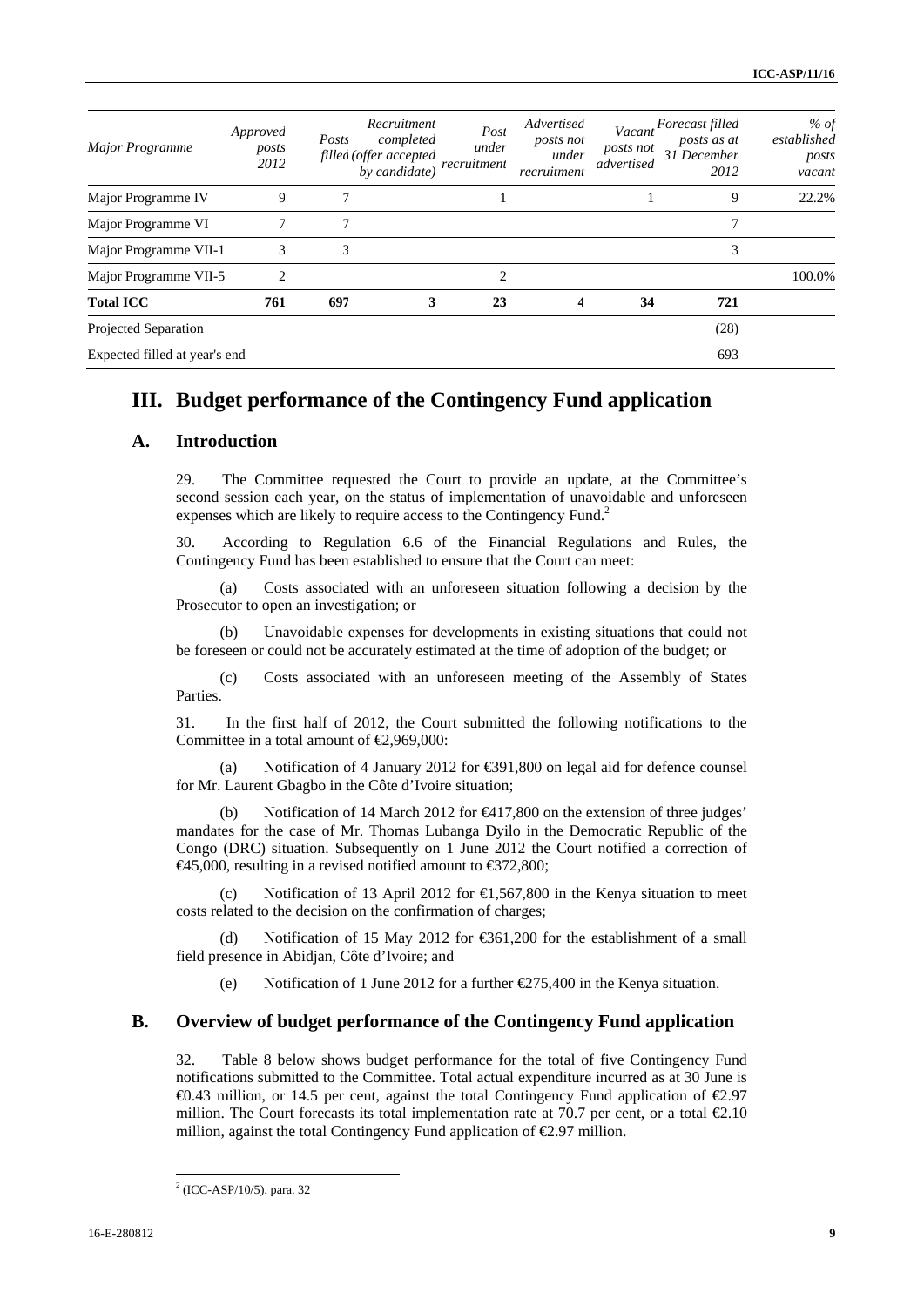#### **Table 8: Budget performance of the total of five Contingency Fund applications as at 30 June 2012 by item of expenditure (thousand euros)**

| <i><b>Object</b></i><br>Code | Expenditure Item                            | Actual<br>Expenditure as at<br>30 June 2012 | Forecast<br>Expenditure<br>July-Dec 2012 | <b>Total Forecast</b><br>at year-end | Total<br>Application | Forecast<br>Expenditure Contingency Fund Implementation rate<br>at year-end in % |
|------------------------------|---------------------------------------------|---------------------------------------------|------------------------------------------|--------------------------------------|----------------------|----------------------------------------------------------------------------------|
|                              |                                             | $[1]$                                       | $[2]$                                    | $[3]=[1]+[2]$                        | $[4]$                | $[5]=[3]/[4]$                                                                    |
| 1000                         | Judges'costs                                |                                             |                                          |                                      |                      |                                                                                  |
|                              | Subtotal                                    | 146.0                                       | 90.0                                     | 236.0                                | 320.7                | 73.6                                                                             |
| 2000                         | Staff costs                                 |                                             |                                          |                                      |                      |                                                                                  |
|                              | Subtotal                                    | 12.7                                        | 70.0                                     | 82.7                                 | 84.1                 | 98.3                                                                             |
| 3000                         | Other staff costs                           |                                             |                                          |                                      |                      |                                                                                  |
| 3100                         | General temporary assistance                | 83.3                                        | 454.6                                    | 537.9                                | 754.3                | 71.3                                                                             |
| 3200                         | Temporary assistance for meetings           |                                             |                                          |                                      |                      |                                                                                  |
| 3400                         | Consultants                                 |                                             |                                          |                                      |                      |                                                                                  |
|                              | Subtotal                                    | 83.3                                        | 454.6                                    | 537.9                                | 754.3                | 71.3                                                                             |
| 4000                         | Travel & Hospitality                        |                                             |                                          |                                      |                      |                                                                                  |
| 4100                         | Travel                                      | 4.6                                         | 77.1                                     | 81.7                                 | 83.8                 | 97.5                                                                             |
|                              | Subtotal                                    | 4.6                                         | 77.1                                     | 81.7                                 | 83.8                 | 97.5                                                                             |
| 5000                         | <b>Contractual Services (incl training)</b> |                                             |                                          |                                      |                      |                                                                                  |
| 5200                         | <b>External translation</b>                 |                                             |                                          |                                      |                      |                                                                                  |
| 5300                         | Data Processing Services                    |                                             | 5.5                                      | 5.5                                  | 5.5                  | 100.0                                                                            |
| 5510                         | Counsel for defence                         | 182.6                                       | 542.2                                    | 724.8                                | 781.1                | 92.8                                                                             |
| 5520                         | Counsel for victims                         |                                             | 39.4                                     | 39.4                                 | 545.1                | 7.2                                                                              |
| 5600                         | External printing                           |                                             |                                          |                                      |                      |                                                                                  |
| 5700                         | Public Information & Production Costs       |                                             | 10.0                                     | 10.0                                 | 10.0                 | 100.0                                                                            |
| 5800                         | <b>Outsourcing Services</b>                 |                                             |                                          |                                      |                      |                                                                                  |
| 5900                         | <b>Other Contractual Services</b>           |                                             | 16.0                                     | 16.0                                 |                      |                                                                                  |
|                              | Subtotal                                    | 182.6                                       | 613.0                                    | 795.6                                | 1,341.7              | 59.3                                                                             |
| 6000                         | <b>General Operating Expenses</b>           |                                             |                                          |                                      |                      |                                                                                  |
| 6100                         | <b>Rental of Premises</b>                   |                                             | 25.0                                     | 25.0                                 | 25.0                 | 100.0                                                                            |
| 6200                         | Maintenance of Premises                     |                                             | 5.0                                      | 5.0                                  | 5.0                  | 100.0                                                                            |
| 6300                         | Utilities                                   |                                             | 36.3                                     | 36.3                                 | 36.3                 | 100.0                                                                            |
| 6400                         | Rental of Equipment & Furniture             |                                             |                                          |                                      |                      |                                                                                  |
| 6500                         | Communications                              |                                             | 9.6                                      | 9.6                                  | 9.6                  | 100.0                                                                            |
| 6600                         | Maintenance of Furniture & Equipment        |                                             | 24.5                                     | 24.5                                 | 24.5                 | 100.0                                                                            |
| 6800                         | Other Miscellaneous Operating Costs         | 2.7                                         | 83.2                                     | 85.9                                 | 105.8                | 81.2                                                                             |
|                              | Subtotal                                    | 2.7                                         | 183.6                                    | 186.3                                | 206.2                | 90.3                                                                             |
| 7000                         | <b>Supplies and Materials</b>               |                                             |                                          |                                      |                      |                                                                                  |
|                              | Subtotal                                    |                                             | $8.5\,$                                  | 8.5                                  | 8.5                  | $100.0\,$                                                                        |
| 8000                         | <b>Equipment including Furniture</b>        |                                             |                                          |                                      |                      |                                                                                  |
|                              | Subtotal                                    |                                             | 169.8                                    | 169.8                                | 169.8                | 100.0                                                                            |
|                              | <b>Total</b>                                | 431.9                                       | 1,666.5                                  | 2,098.4                              | 2,969.0              | 70.7                                                                             |

33. The budget performance of each Contingency Fund application is set out in detail below, in the order of the notifications to the Committee.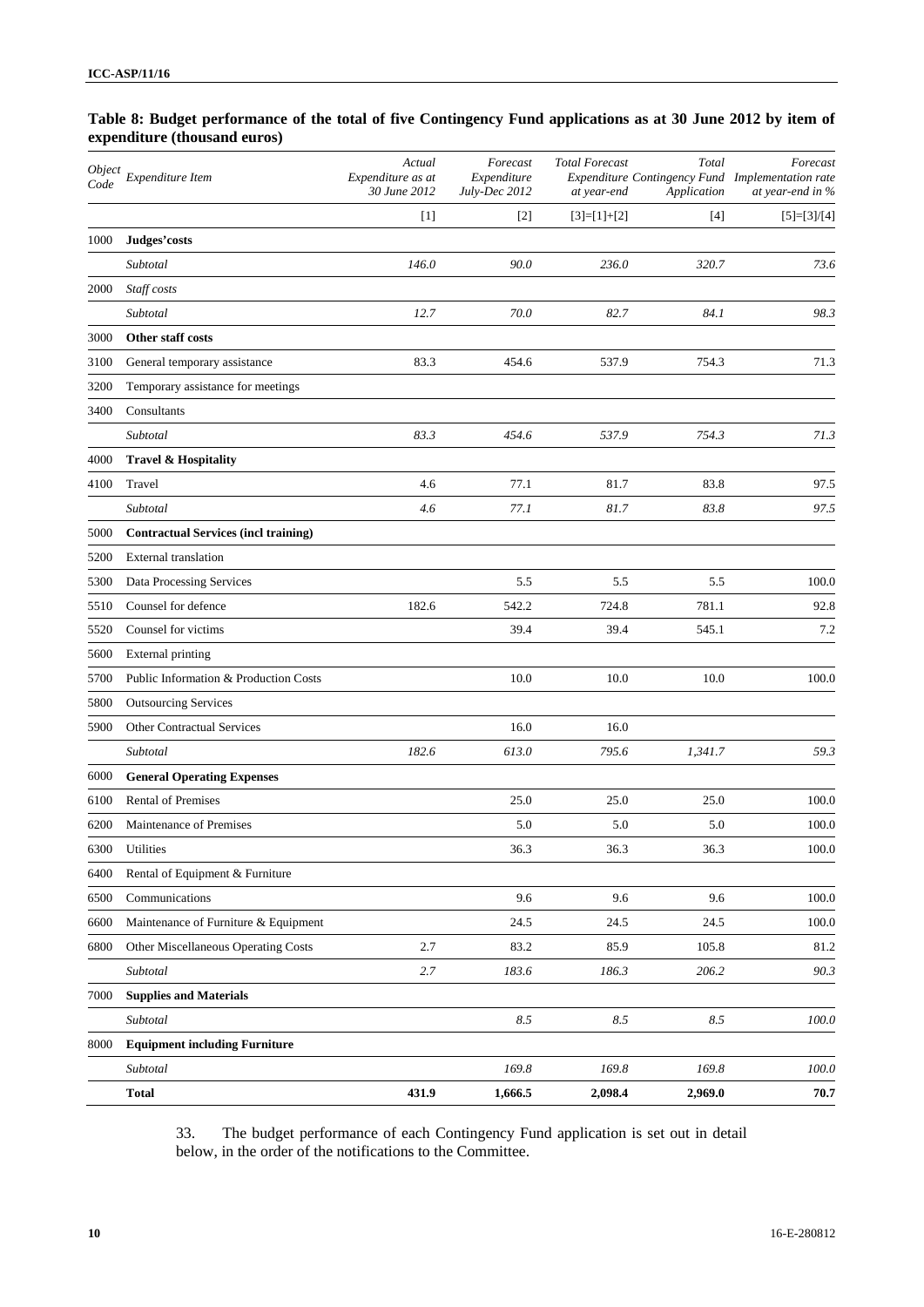#### **1. Contingency Fund application for legal aid for defence counsel for Mr. Laurent Gbagbo in the Côte d'Ivoire situation**

34. Table 9 below shows actual expenditure as at 30 June and forecast expenditure at year's end in the Contingency Fund application requested for the legal aid for defence counsel for Mr. Laurent Gbagbo in the Côte d'Ivoire situation. Actual expenditure incurred as at 30 June is €0.18 million, or 46.6 per cent implementation rate. The forecast implementation exceeds the Contingency Fund application at 139.3 per cent, or a total of €0.55 million, against the requested Contingency Fund application of €0.39 million. The overspend results from the Chamber's decision to grant additional resources to the defence team and from the appointment of an extra person to assist in the Office of Public Counsel for Victims (OPCV) in the representation of legally assisted victims.

#### **Table 9: Budget performance of the Contingency Fund application for legal aid for defence counsel for Mr. Laurent Gbagbo in the Côte d'Ivoire situation as at 30 June 2012, by item of expenditure (thousand euros)**

| Object<br>Code | Expenditure Item                             | Actual<br>Expenditure as at<br>30 June 2012 | Forecast<br>Expenditure<br>July-Dec 2012 | <b>Total Forecast</b><br>at year-end | Total<br>Application | Forecast<br>Expenditure Contingency Fund Implementation rate<br>at year-end in % |
|----------------|----------------------------------------------|---------------------------------------------|------------------------------------------|--------------------------------------|----------------------|----------------------------------------------------------------------------------|
|                |                                              | $[1]$                                       | $[2]$                                    | $[3]=[1]+[2]$                        |                      | $[5]=[3]/[4]$                                                                    |
| 2000           | <b>Staff Costs</b>                           |                                             |                                          |                                      |                      |                                                                                  |
|                | Subtotal                                     |                                             |                                          |                                      |                      |                                                                                  |
| 3000           | <b>Other Staff Costs</b>                     |                                             |                                          |                                      |                      |                                                                                  |
| 3100           | General temporary assistance                 |                                             |                                          |                                      |                      |                                                                                  |
| 3200           | Temporary assistance for meetings            |                                             |                                          |                                      |                      |                                                                                  |
| 3400           | Overtime                                     |                                             |                                          |                                      |                      |                                                                                  |
|                | Subtotal                                     |                                             |                                          |                                      |                      |                                                                                  |
| 4000           | Travel & Hospitality                         |                                             |                                          |                                      |                      |                                                                                  |
| 4100           | Travel                                       |                                             |                                          |                                      |                      |                                                                                  |
|                | Subtotal                                     |                                             |                                          |                                      |                      |                                                                                  |
| 5000           | <b>Contractual Services (incl. training)</b> |                                             |                                          |                                      |                      |                                                                                  |
| 5200           | <b>External</b> translation                  |                                             |                                          |                                      |                      |                                                                                  |
| 5510           | Counsel for defence                          | 182.6                                       | 323.7                                    | 506.3                                | 391.8                | 129.2                                                                            |
| 5520           | Counsel for victims                          |                                             | 39.4                                     | 39.4                                 |                      |                                                                                  |
| 5600           | <b>External printing</b>                     |                                             |                                          |                                      |                      |                                                                                  |
| 5700           | Public Information & Production Costs        |                                             |                                          |                                      |                      |                                                                                  |
| 5800           | <b>Outsourcing Services</b>                  |                                             |                                          |                                      |                      |                                                                                  |
| 5900           | <b>Other Contractual Services</b>            |                                             |                                          |                                      |                      |                                                                                  |
|                | Subtotal                                     | 182.6                                       | 363.0                                    | 545.6                                | 391.8                | 139.3                                                                            |
| 6000           | <b>General Operating Expenses</b>            |                                             |                                          |                                      |                      |                                                                                  |
| 6800           | Other Miscellaneous Operating Costs          |                                             |                                          |                                      |                      |                                                                                  |
|                | Subtotal                                     |                                             |                                          |                                      |                      |                                                                                  |
| 7000           | <b>Supplies and Materials</b>                |                                             |                                          |                                      |                      |                                                                                  |
|                | Subtotal                                     |                                             |                                          |                                      |                      |                                                                                  |
| 8000           | <b>Equipment including Furniture</b>         |                                             |                                          |                                      |                      |                                                                                  |
|                | Subtotal                                     |                                             |                                          |                                      |                      |                                                                                  |
|                | <b>Total</b>                                 | 182.6                                       | 363.0                                    | 545.6                                | 391.8                | 139.3                                                                            |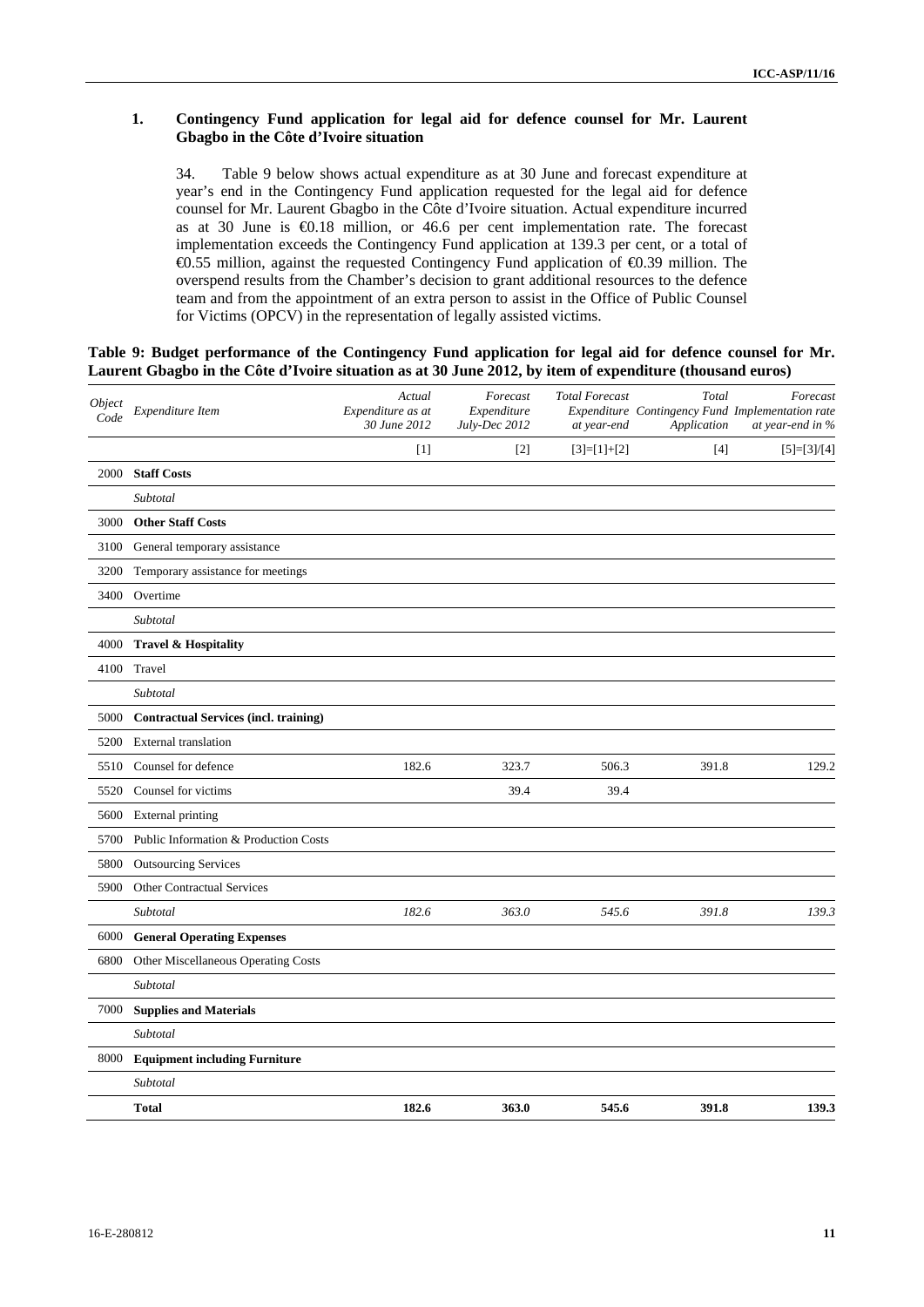#### **2. Contingency Fund application for the extension of mandates for three judges for the Lubanga case in the DRC situation**

35. Table 10 below shows actual expenditure as at 30 June and forecast expenditure for the year for the Contingency Fund application requested for the extension of three judges' mandates for the Lubanga case in the DRC situation. As at 30 June, an amount of  $\epsilon$ 0.16 million was incurred, corresponding to a 43.0 per cent implementation rate. At year's end, the forecast implementation rate is 74.0 per cent, or a total of  $\epsilon$ 0.28 million, against the requested application of €0.37 million. The under spend is, in large part, due to the specific remuneration arrangement made for the Presiding Judge to work part-time from mid-March.

#### **Table 10: Budget performance of the Contingency Fund application for the extension of mandates of three judges for the Lubanga case in the DRC situation as at 30 June 2012, by item of expenditure (thousand euros)**

| Object<br>Code | Expenditure Item                            | Actual<br>Expenditure as at<br>30 June 2012 | Forecast<br>Expenditure<br>July-Dec 2012 | <b>Total Forecast</b><br>year-end | Total<br>Application | Forecast<br>Expenditure at Contingency Fund Implementation rate<br>at year-end in % |
|----------------|---------------------------------------------|---------------------------------------------|------------------------------------------|-----------------------------------|----------------------|-------------------------------------------------------------------------------------|
|                |                                             | $[1]$                                       | $[2]$                                    | $[3]=[1]+[2]$                     | $[4]$                | $[5]=[3]/[4]$                                                                       |
| 1000           | <b>Judges Costs</b>                         |                                             |                                          |                                   |                      |                                                                                     |
|                | Subtotal                                    | 146.0                                       | 90.0                                     | 236.0                             | 320.7                | 73.6                                                                                |
| 2000           | <b>Staff Costs</b>                          |                                             |                                          |                                   |                      |                                                                                     |
|                | Subtotal                                    |                                             |                                          |                                   |                      |                                                                                     |
| 3000           | <b>Other Staff Costs</b>                    |                                             |                                          |                                   |                      |                                                                                     |
| 3100           | General temporary assistance                | 14.4                                        | 25.6                                     | 40.0                              | 52.1                 | 76.8                                                                                |
| 3200           | Temporary assistance for meetings           |                                             |                                          |                                   |                      |                                                                                     |
| 3400           | Consultants                                 |                                             |                                          |                                   |                      |                                                                                     |
|                | Subtotal                                    | 14.4                                        | 25.6                                     | 40.0                              | 52.1                 | 76.8                                                                                |
| 4000           | <b>Travel &amp; Hospitality</b>             |                                             |                                          |                                   |                      |                                                                                     |
| 4100           | Travel                                      |                                             |                                          |                                   |                      |                                                                                     |
|                | Subtotal                                    |                                             |                                          |                                   |                      |                                                                                     |
| 5000           | <b>Contractual Services (incl training)</b> |                                             |                                          |                                   |                      |                                                                                     |
| 5200           | <b>External</b> translation                 |                                             |                                          |                                   |                      |                                                                                     |
| 5510           | Counsel for defence                         |                                             |                                          |                                   |                      |                                                                                     |
| 5520           | Counsel for victims                         |                                             |                                          |                                   |                      |                                                                                     |
| 5600           | <b>External printing</b>                    |                                             |                                          |                                   |                      |                                                                                     |
| 5700           | Public Information & Production Costs       |                                             |                                          |                                   |                      |                                                                                     |
| 5800           | <b>Outsourcing Services</b>                 |                                             |                                          |                                   |                      |                                                                                     |
| 5900           | Other Contractual Services                  |                                             |                                          |                                   |                      |                                                                                     |
|                | Subtotal                                    |                                             |                                          |                                   |                      |                                                                                     |
| 6000           | <b>General Operating Expenses</b>           |                                             |                                          |                                   |                      |                                                                                     |
| 6800           | Other Miscellaneous Operating Costs         |                                             |                                          |                                   |                      |                                                                                     |
|                | Subtotal                                    |                                             |                                          |                                   |                      |                                                                                     |
| 7000           | <b>Supplies and Materials</b>               |                                             |                                          |                                   |                      |                                                                                     |
|                | Subtotal                                    |                                             |                                          |                                   |                      |                                                                                     |
| 8000           | <b>Equipment including Furniture</b>        |                                             |                                          |                                   |                      |                                                                                     |
|                | Subtotal                                    |                                             |                                          |                                   |                      |                                                                                     |
|                | <b>Total</b>                                | 160.4                                       | 115.6                                    | 276.0                             | 372.8                | 74.0                                                                                |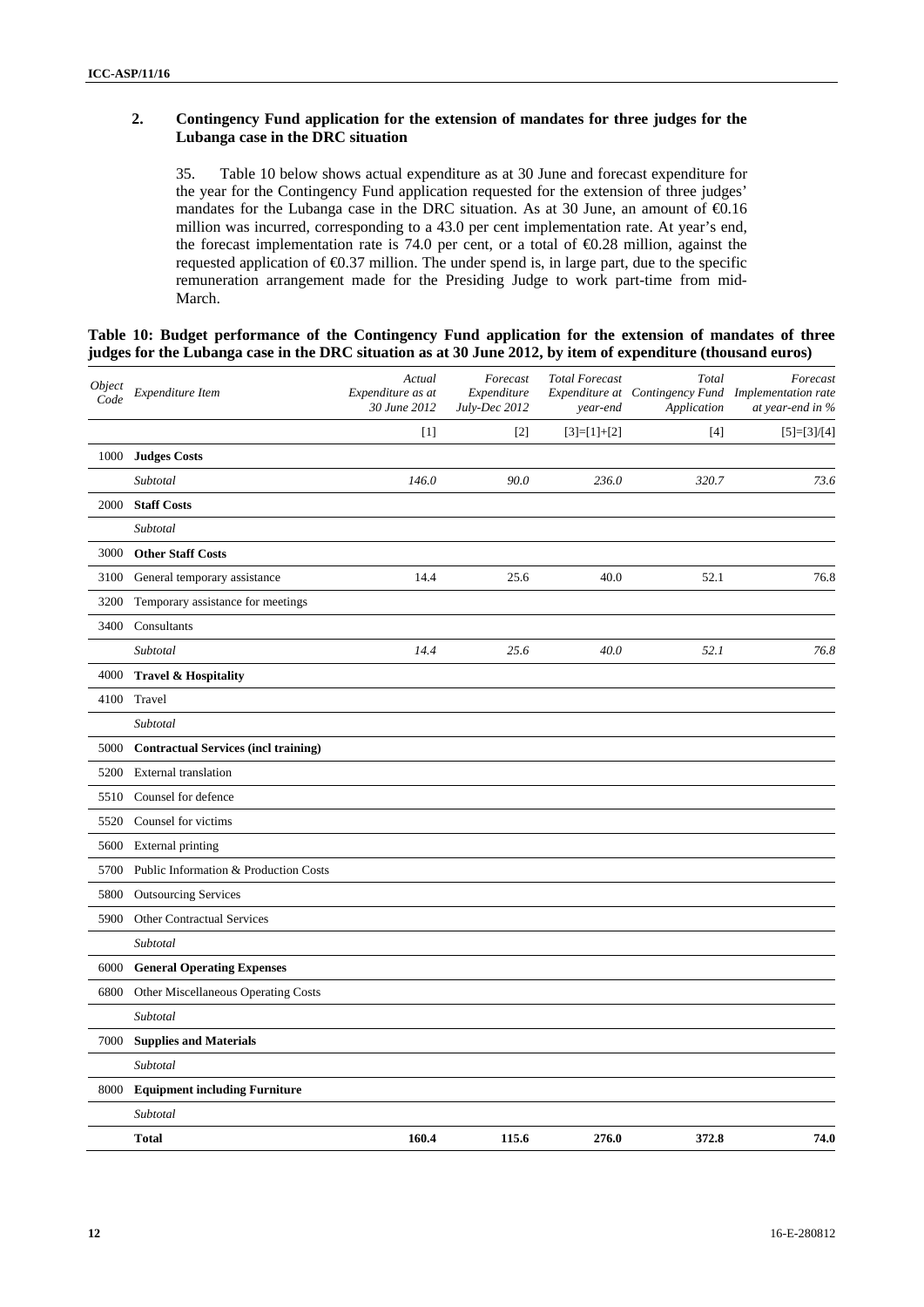#### **3. Contingency Fund application for the situation in Kenya to meet expenses related to the decision on the confirmation of charges**

36. Table 11 shows actual expenditure as at 30 June and forecast expenditure to be incurred at year's end for the Contingency Fund application in respect of the situation in Kenya, to meet costs related to the decision on confirmation of charges. The actual expenditure of €0.07 million represents a 4.4 per cent implementation rate. At year-end, the Court expects to under-implement at 49.4 per cent, or €0.77 million, against the requested application of  $\epsilon$ 1.57 million. Main reasons for the under spend are: (i) in the GTA category, in order to allow time for GTA recruitment processes; (ii) legal aid costs for counsel for the defence are reduced as a result of the application of the new legal aid scheme; and (iii) because of a change in assumptions, the costs for counsel for victims have been substantially reduced, and the balance will be absorbed in the programme budget.

| Table 11: Budget performance of the Contingency Fund application for the Kenya situation as at 30 June 2012, |  |  |
|--------------------------------------------------------------------------------------------------------------|--|--|
| by item of expenditure (thousand euros)                                                                      |  |  |

| Object<br>Code | Expenditure Item                            | Actual<br>Expenditure as<br>at 30 June 2012 | Forecast<br>Expenditure<br>July-Dec 2012 | <b>Total Forecast</b><br>Expenditure at | Total<br>Contingency<br>year-end Fund Application | Forecast<br>Implementation rate<br>at year-end in % |
|----------------|---------------------------------------------|---------------------------------------------|------------------------------------------|-----------------------------------------|---------------------------------------------------|-----------------------------------------------------|
|                |                                             | $[1]$                                       | $[2]$                                    | $[3]=[1]+[2]$                           | $[4]$                                             | $[5]=[3]/[4]$                                       |
| 2000           | <b>Staff Costs</b>                          |                                             |                                          |                                         |                                                   |                                                     |
|                | Subtotal                                    |                                             |                                          |                                         |                                                   |                                                     |
| 3000           | <b>Other Staff Costs</b>                    |                                             |                                          |                                         |                                                   |                                                     |
| 3100           | General temporary assistance                | 65.9                                        | 204.8                                    | 270.7                                   | 341.9                                             | 79.2                                                |
| 3200           | Temporary assistance for meetings           |                                             |                                          |                                         |                                                   |                                                     |
| 3400           | Consultants                                 |                                             |                                          |                                         |                                                   |                                                     |
|                | Subtotal                                    | 65.9                                        | 204.8                                    | 270.7                                   | 341.9                                             | 79.2                                                |
| 4000           | Travel & Hospitality                        |                                             |                                          |                                         |                                                   |                                                     |
| 4100           | Travel                                      | 3.4                                         | 58.6                                     | 62.0                                    | 68.0                                              | 91.2                                                |
|                | Subtotal                                    | 3.4                                         | 58.6                                     | 62.0                                    | 68.0                                              | 91.2                                                |
| 5000           | <b>Contractual Services (incl training)</b> |                                             |                                          |                                         |                                                   |                                                     |
| 5200           | <b>External translation</b>                 |                                             |                                          |                                         |                                                   |                                                     |
| 5510           | Counsel for defence                         |                                             | 218.5                                    | 218.5                                   | 389.3                                             | 56.1                                                |
| 5520           | Counsel for victims                         |                                             |                                          |                                         | 545.1                                             |                                                     |
| 5600           | <b>External printing</b>                    |                                             |                                          |                                         |                                                   |                                                     |
| 5700           | Public Information & Production Costs       |                                             |                                          |                                         |                                                   |                                                     |
| 5800           | <b>Outsourcing Services</b>                 |                                             |                                          |                                         |                                                   |                                                     |
| 5900           | Other Contractual Services                  |                                             | 16.0                                     | 16.0                                    |                                                   |                                                     |
|                | Subtotal                                    |                                             | 234.5                                    | 234.5                                   | 934.4                                             | 25.1                                                |
| 6000           | <b>General Operating Expenses</b>           |                                             |                                          |                                         |                                                   |                                                     |
| 6100           | <b>Rental of Premises</b>                   |                                             |                                          |                                         |                                                   |                                                     |
| 6200           | Maintenance of Premises                     |                                             |                                          |                                         |                                                   |                                                     |
| 6300           | Utilities                                   |                                             | 31.3                                     | 31.3                                    | 31.3                                              | 100.0                                               |
| 6400           | Rental of Equipment & Furniture             |                                             |                                          |                                         |                                                   |                                                     |
| 6600           | Maintenance of Furniture & Equipment        |                                             | 4.2                                      | 4.2                                     | 4.2                                               | 100.0                                               |
| 6800           | Other Miscellaneous Operating Costs         |                                             | 76.8                                     | 76.8                                    | 92.8                                              | 82.8                                                |
|                | Subtotal                                    |                                             | 112.3                                    | 112.3                                   | 128.3                                             | 87.5                                                |
| 7000           | <b>Supplies and Materials</b>               |                                             |                                          |                                         |                                                   |                                                     |
|                | Subtotal                                    |                                             | 3.5                                      | 3.5                                     | 3.5                                               | 100.0                                               |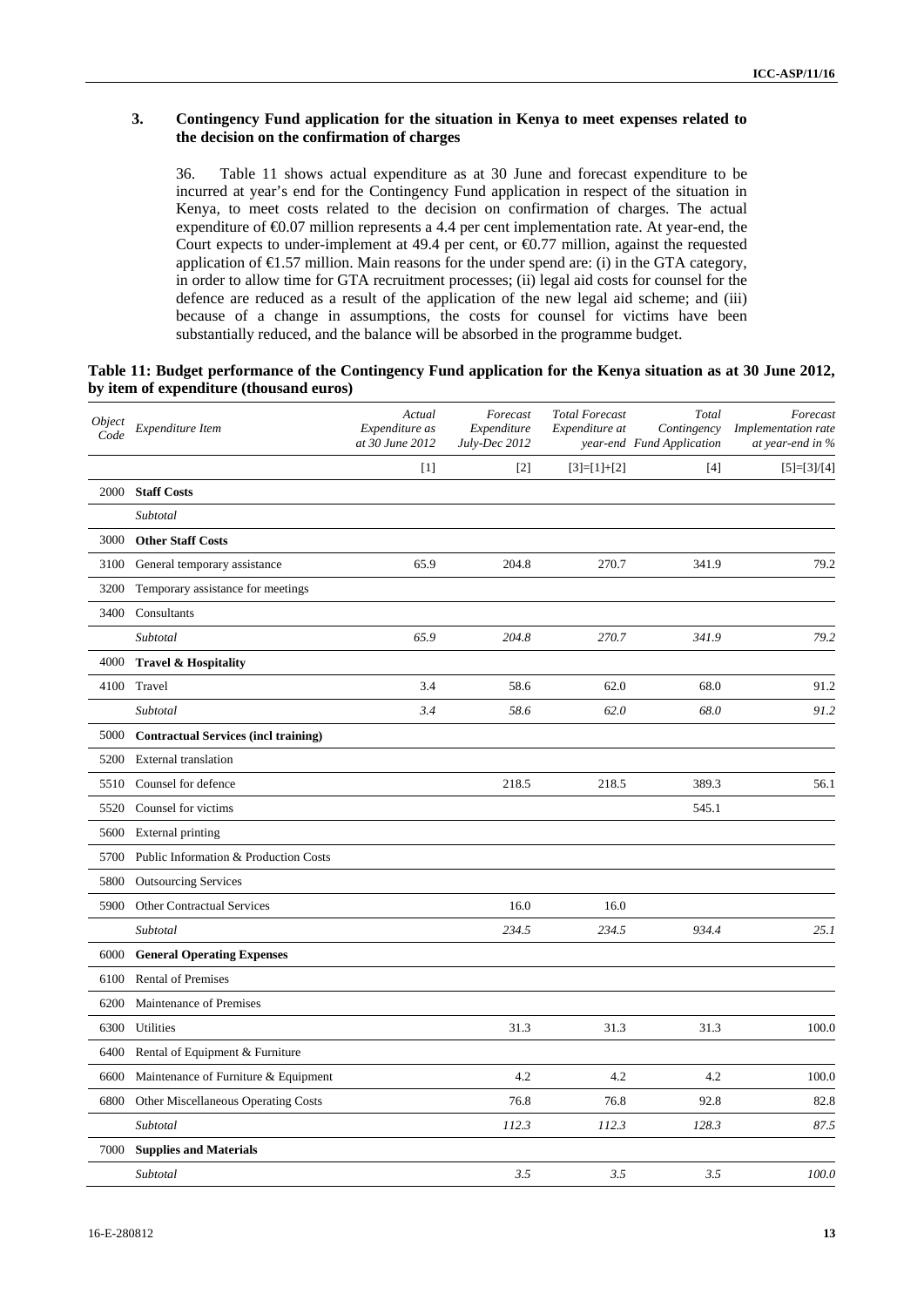|      | Object<br>Code Expenditure Item      | Actual<br>Expenditure as<br>at 30 June 2012 | Forecast<br>Expenditure<br>$July-Dec~2012$                                                                                                                     | <b>Total Forecast</b><br>Expenditure at | Total<br>Contingency<br>year-end Fund Application | Forecast<br><i>Implementation rate</i><br>at year-end in $\%$ |
|------|--------------------------------------|---------------------------------------------|----------------------------------------------------------------------------------------------------------------------------------------------------------------|-----------------------------------------|---------------------------------------------------|---------------------------------------------------------------|
|      |                                      | $[1]$                                       | $[2] % \includegraphics[width=0.9\columnwidth]{figures/fig_10.pdf} \caption{The figure shows the number of parameters in the left and right.} \label{fig:2} %$ | $[3]=[1]+[2]$                           | [4]                                               | $[5]=[3]/[4]$                                                 |
| 8000 | <b>Equipment including Furniture</b> |                                             |                                                                                                                                                                |                                         |                                                   |                                                               |
|      | Subtotal                             |                                             | 91.8                                                                                                                                                           | 91.8                                    | 91.8                                              | 100.0                                                         |
|      | <b>Total</b>                         | 69.3                                        | 705.4                                                                                                                                                          | 774.7                                   | 1.567.8                                           | 49.4                                                          |

#### **4. Contingency Fund application for the establishment of a small field presence in Abidjan, Côte d'Ivoire**

37. Table 12 shows actual expenditure as at 30 June and forecast expenditure at yearend for the Contingency Fund application to establish a small field presence in Abidjan, Côte d'Ivoire. Actual expenditure incurred as at 30 June is €0.02 million, or 5.4 per cent implementation rate. At year's end, it is expected that €0.35 million will have been spent, out of the €0.36 million Contingency Fund application, a 97.8 per cent implementation rate.

#### **Table 12: Budget performance of the Contingency Fund application for the establishment of a small field presence in Abidjan, Côte d'Ivoire as at 30 June 2012, by item of expenditure (thousand euros)**

| Object<br>Code | Expenditure Item                            | Actual<br>Expenditure as<br>at 30 June 2012 | Forecast<br>Expenditure<br>July-Dec 2012 | <b>Total Forecast</b><br>Expenditure at | Total<br>Contingency<br>year-end Fund Application | Forecast<br>Implementation rate<br>at year-end in % |
|----------------|---------------------------------------------|---------------------------------------------|------------------------------------------|-----------------------------------------|---------------------------------------------------|-----------------------------------------------------|
|                |                                             | $[1]$                                       | $[2]$                                    | $[3]=[1]+[2]$                           | $[4]$                                             | $[5]=[3]/[4]$                                       |
| 2000           | <b>Staff Costs</b>                          |                                             |                                          |                                         |                                                   |                                                     |
|                | Subtotal                                    | 12.7                                        | 70.0                                     | 82.7                                    | 84.1                                              | 98.3                                                |
| 3000           | <b>Other Staff Costs</b>                    |                                             |                                          |                                         |                                                   |                                                     |
| 3100           | General temporary assistance                | 3.0                                         | 75.2                                     | 78.2                                    | 84.9                                              | 92.1                                                |
| 3200           | Temporary assistance for meetings           |                                             |                                          |                                         |                                                   |                                                     |
| 3400           | Consultants                                 |                                             |                                          |                                         |                                                   |                                                     |
|                | Subtotal                                    | 3.0                                         | 75.2                                     | 78.2                                    | 84.9                                              | 92.1                                                |
| 4000           | Travel & Hospitality                        |                                             |                                          |                                         |                                                   |                                                     |
| 4100           | Travel                                      | 1.2                                         | 18.5                                     | 19.7                                    | 15.8                                              | 124.7                                               |
|                | Subtotal                                    | 1.2                                         | 18.5                                     | 19.7                                    | 15.8                                              | 124.7                                               |
| 5000           | <b>Contractual Services (incl training)</b> |                                             |                                          |                                         |                                                   |                                                     |
| 5200           | <b>External translation</b>                 |                                             |                                          |                                         |                                                   |                                                     |
| 5300           | Data Processing Services                    |                                             | 5.5                                      | 5.5                                     | 5.5                                               | 100.0                                               |
| 5510           | Counsel for defence                         |                                             |                                          |                                         |                                                   |                                                     |
| 5520           | Counsel for victims                         |                                             |                                          |                                         |                                                   |                                                     |
| 5600           | <b>External printing</b>                    |                                             |                                          |                                         |                                                   |                                                     |
| 5700           | Public Information & Production Costs       |                                             | 10.0                                     | 10.0                                    | 10.0                                              | 100.0                                               |
| 5800           | <b>Outsourcing Services</b>                 |                                             |                                          |                                         |                                                   |                                                     |
| 5900           | <b>Other Contractual Services</b>           |                                             |                                          |                                         |                                                   |                                                     |
|                | Subtotal                                    |                                             | 15.5                                     | 15.5                                    | 15.5                                              | 100.0                                               |
| 6000           | <b>General Operating Expenses</b>           |                                             |                                          |                                         |                                                   |                                                     |
| 6100           | <b>Rental of Premises</b>                   |                                             | 25.0                                     | 25.0                                    | 25.0                                              | 100.0                                               |
| 6200           | Maintenance of Premises                     |                                             | 5.0                                      | 5.0                                     | 5.0                                               | 100.0                                               |
| 6300           | Utilities                                   |                                             | 5.0                                      | 5.0                                     | 5.0                                               | 100.0                                               |
| 6500           | Communications                              |                                             | 9.6                                      | 9.6                                     | 9.6                                               | 100.0                                               |
| 6600           | Maintenance of Furniture & Equipment        |                                             | 20.3                                     | 20.3                                    | 20.3                                              | 100.0                                               |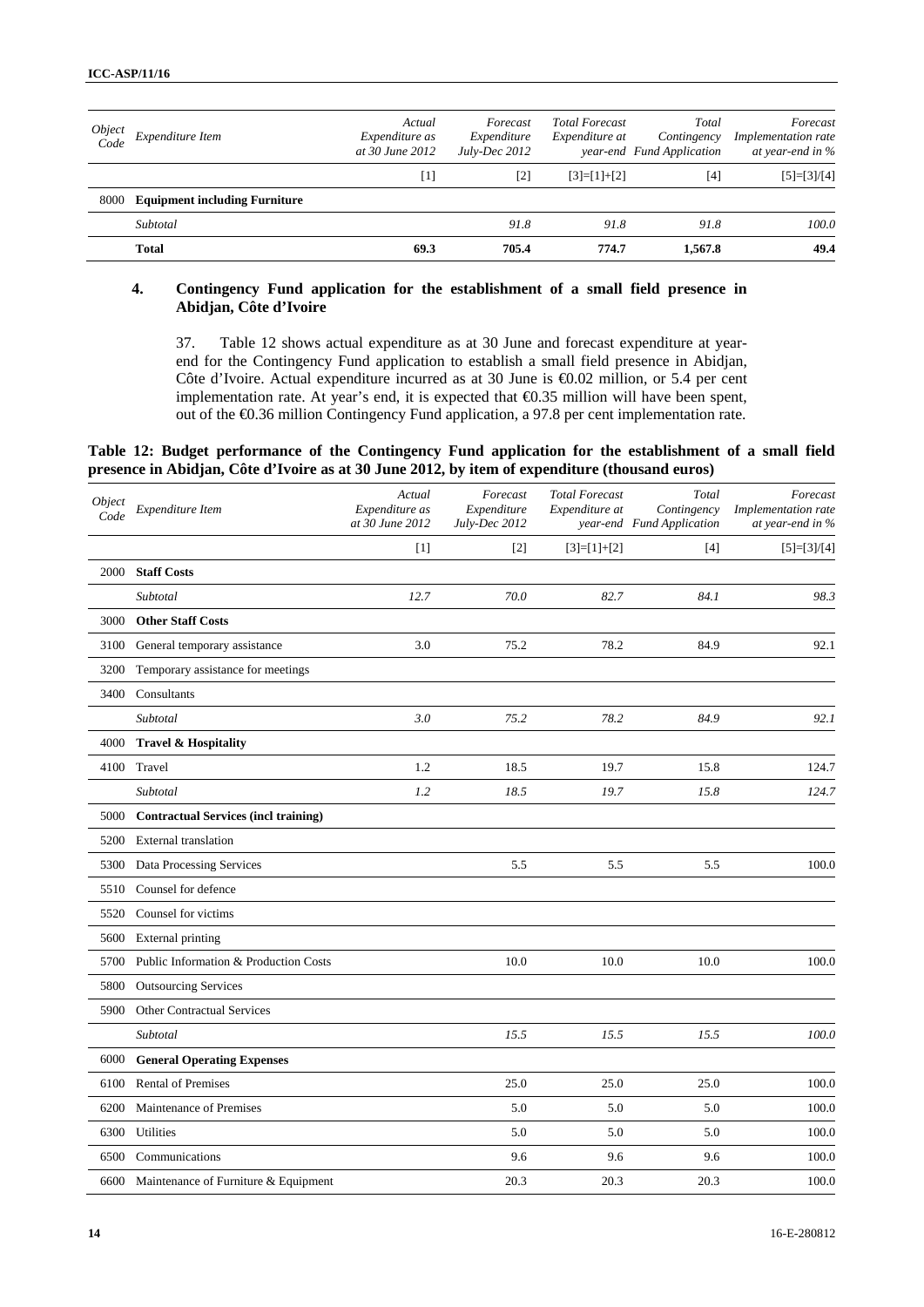| <i>Object</i><br>Code | Expenditure Item                           | Actual<br>Expenditure as<br>at 30 June 2012 | Forecast<br>Expenditure<br>July-Dec 2012 | <b>Total Forecast</b><br>Expenditure at | Total<br>Contingency<br>year-end Fund Application | Forecast<br>Implementation rate<br>at year-end in $\%$ |
|-----------------------|--------------------------------------------|---------------------------------------------|------------------------------------------|-----------------------------------------|---------------------------------------------------|--------------------------------------------------------|
|                       |                                            | $[1]$                                       | $[2]$                                    | $[3]=[1]+[2]$                           | $[4]$                                             | $[5]=[3]/[4]$                                          |
| 6800                  | <b>Other Miscellaneous Operating Costs</b> | 2.7                                         | 6.4                                      | 9.1                                     | 13.0                                              | 70.0                                                   |
|                       | Subtotal                                   | 2.7                                         | 71.3                                     | 74.0                                    | 77.9                                              | 95.0                                                   |
| 7000                  | <b>Supplies and Materials</b>              |                                             |                                          |                                         |                                                   |                                                        |
|                       | Subtotal                                   |                                             | 5.0                                      | 5.0                                     | 5.0                                               | 100.0                                                  |
| 8000                  | <b>Equipment including Furniture</b>       |                                             |                                          |                                         |                                                   |                                                        |
|                       | Subtotal                                   |                                             | 78.0                                     | 78.0                                    | 78.0                                              | 100.0                                                  |
|                       | <b>Total</b>                               | 19.6                                        | 333.5                                    | 353.1                                   | 361.2                                             | 97.8                                                   |

#### **5. Additional Contingency Fund application for the situation in Kenya**

38. Table 13 shows budget performance as at 30 June and forecast expenditure at year's end for the additional Contingency Fund application for the Kenya situation. There was no actual expenditure incurred as at 30 June. At year-end, the Judiciary expects to underimplement at 54.1 per cent, or €0.15 million against the Contingency Fund application of €0.28 million, in order to allow time for GTA recruitment processes.

#### **Table 13: Budget performance of the Contingency Fund application for the situation in Kenya by item of expenditure (thousand euros)**

| Object<br>Code | Expenditure Item                            | Actual<br>Expenditure as<br>at 30 June 2012 | Forecast<br>Expenditure<br>July-Dec 2012 | <b>Total Forecast</b><br>Expenditure at | Total<br>Contingency<br>year-end Fund Application | Forecast<br>Implementation rate<br>at year-end in % |
|----------------|---------------------------------------------|---------------------------------------------|------------------------------------------|-----------------------------------------|---------------------------------------------------|-----------------------------------------------------|
|                |                                             | $[1]$                                       | $[2]$                                    | $[3]=[1]+[2]$                           | $[4]$                                             | $[5]=[3]/[4]$                                       |
| 2000           | <b>Staff Costs</b>                          |                                             |                                          |                                         |                                                   |                                                     |
|                | Subtotal                                    |                                             |                                          |                                         |                                                   |                                                     |
| 3000           | <b>Other Staff Costs</b>                    |                                             |                                          |                                         |                                                   |                                                     |
| 3100           | General temporary assistance                |                                             | 149.0                                    | 149.0                                   | 275.4                                             | 54.1                                                |
| 3200           | Temporary assistance for meetings           |                                             |                                          |                                         |                                                   |                                                     |
| 3400           | Consultants                                 |                                             |                                          |                                         |                                                   |                                                     |
|                | Subtotal                                    |                                             | 149.0                                    | 149.0                                   | 275.4                                             | 54.1                                                |
| 4000           | <b>Travel &amp; Hospitality</b>             |                                             |                                          |                                         |                                                   |                                                     |
| 4100           | Travel                                      |                                             |                                          |                                         |                                                   |                                                     |
|                | Subtotal                                    |                                             |                                          |                                         |                                                   |                                                     |
| 5000           | <b>Contractual Services (incl training)</b> |                                             |                                          |                                         |                                                   |                                                     |
| 5200           | <b>External translation</b>                 |                                             |                                          |                                         |                                                   |                                                     |
| 5510           | Counsel for defence                         |                                             |                                          |                                         |                                                   |                                                     |
| 5520           | Counsel for victims                         |                                             |                                          |                                         |                                                   |                                                     |
| 5600           | External printing                           |                                             |                                          |                                         |                                                   |                                                     |
| 5700           | Public Information & Production Costs       |                                             |                                          |                                         |                                                   |                                                     |
| 5800           | <b>Outsourcing Services</b>                 |                                             |                                          |                                         |                                                   |                                                     |
| 5900           | <b>Other Contractual Services</b>           |                                             |                                          |                                         |                                                   |                                                     |
|                | Subtotal                                    |                                             |                                          |                                         |                                                   |                                                     |
| 6000           | <b>General Operating Expenses</b>           |                                             |                                          |                                         |                                                   |                                                     |
|                | 6800 Other Miscellaneous Operating Costs    |                                             |                                          |                                         |                                                   |                                                     |
|                | Subtotal                                    |                                             |                                          |                                         |                                                   |                                                     |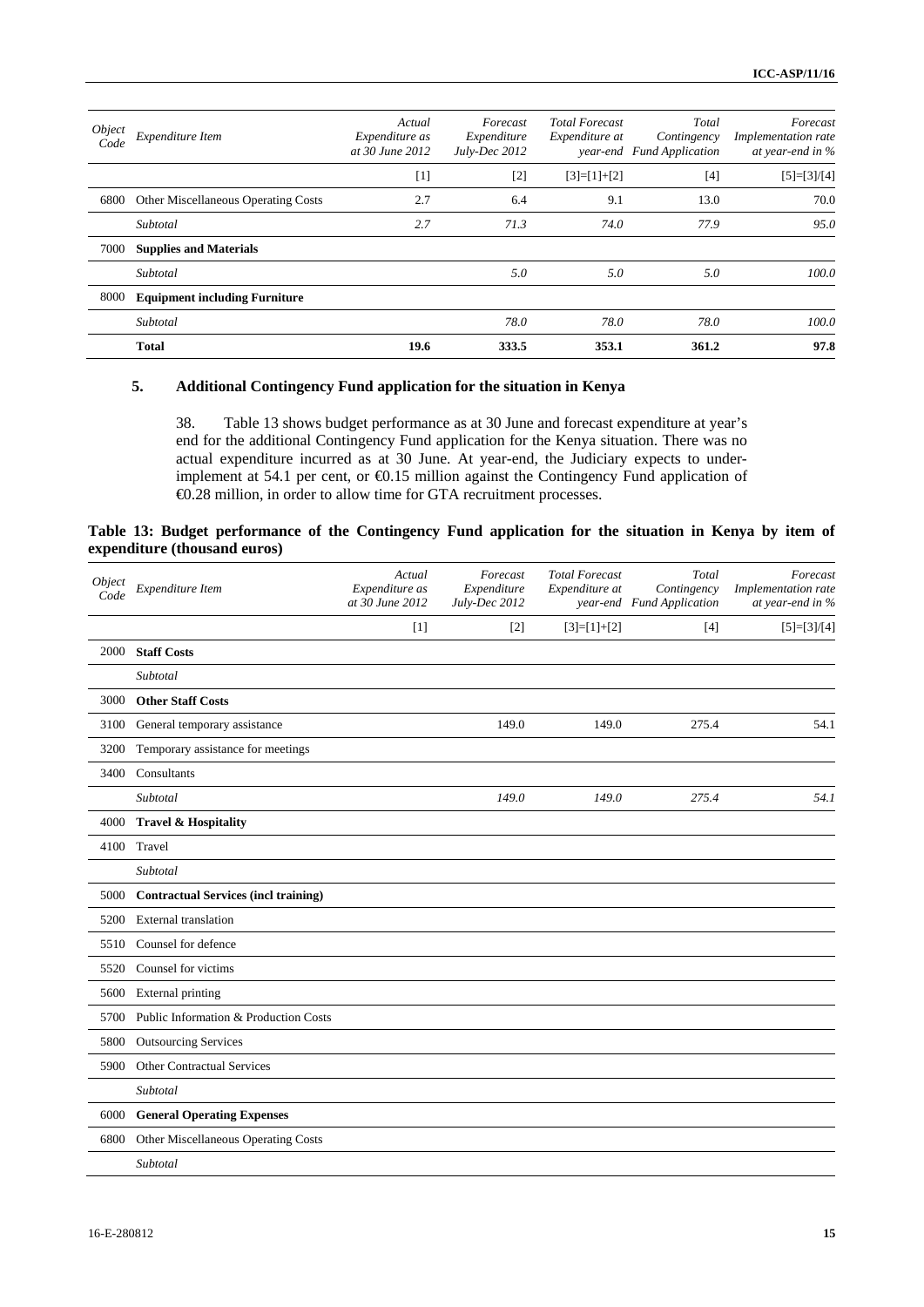| Object<br>Code | Expenditure Item                     | Actual<br><i>Expenditure as</i><br>at 30 June 2012 | Forecast<br>Expenditure<br>$July-Dec~2012$ | <b>Total Forecast</b><br>Expenditure at | Total<br>Contingency<br>year-end Fund Application | Forecast<br>Implementation rate<br>at year-end in % |
|----------------|--------------------------------------|----------------------------------------------------|--------------------------------------------|-----------------------------------------|---------------------------------------------------|-----------------------------------------------------|
|                | 7000 Supplies and Materials          |                                                    |                                            |                                         |                                                   |                                                     |
|                | Subtotal                             |                                                    |                                            |                                         |                                                   |                                                     |
| 8000           | <b>Equipment including Furniture</b> |                                                    |                                            |                                         |                                                   |                                                     |
|                | Subtotal                             |                                                    |                                            |                                         |                                                   |                                                     |
|                | <b>Total</b>                         |                                                    | 149.0                                      | 149.0                                   | 275.4                                             | 54.1                                                |
|                |                                      |                                                    |                                            |                                         |                                                   |                                                     |

# **IV. Consolidated budget performance of the Court 2012 – Programme budget and Contingency Fund application**

39. Table 14 below provides a summary of the Court's consolidated budget performance, including programme budget and Contingency Fund application. The Court's forecast expenditure including Contingency Fund expenditure is €111.25 million, against the consolidated budget of €111.77 million including Contingency Fund application of  $\epsilon$ 2.97 million. This represents a 99.5 per cent implementation rate, or 102.3 per cent against the approved budget of  $€108.80$  million.

#### **Table 14: ICC Consolidated Budget Performance as at 30 June 2012 by Item of Expenditure (thousand euros)**

| <b>Total ICC</b>                     | 108,800.0               | 2,969.0                      | 111,769.0                                                                          | 56,934.5 | 431.9                                                                                    | 109,153.1                       | 2,098.4 | 111,251.5                                                                     | 102.3                                                           | 99.5                                                                                                                                                                     |
|--------------------------------------|-------------------------|------------------------------|------------------------------------------------------------------------------------|----------|------------------------------------------------------------------------------------------|---------------------------------|---------|-------------------------------------------------------------------------------|-----------------------------------------------------------------|--------------------------------------------------------------------------------------------------------------------------------------------------------------------------|
| Sub-total non-staff<br>costs         | 30,671.1                | 1,809.9                      | 32,481.0                                                                           | 16,917.3 | 189.9                                                                                    | 29,231.0                        | 1,241.8 | 30,472.8                                                                      | 99.4                                                            | 93.8                                                                                                                                                                     |
| Equipment incl<br>furniture          | 1,053.9                 | 169.8                        | 1.223.7                                                                            | 577.7    |                                                                                          | 945.5                           | 169.8   | 1,115.2                                                                       | 105.8                                                           | 91.1                                                                                                                                                                     |
| Supplies and<br>materials            | 1,097.2                 | 8.5                          | 1,105.7                                                                            | 525.6    |                                                                                          | 1,010.5                         | 8.5     | 1,019.0                                                                       | 92.9                                                            | 92.2                                                                                                                                                                     |
| General operating<br>expenses        | 12,559.9                | 206.2                        | 12,766.1                                                                           | 8,326.6  | 2.7                                                                                      | 11,103.7                        | 186.3   | 11,290.0                                                                      | 89.9                                                            | 88.4                                                                                                                                                                     |
| Counsel for victims                  | 4,279.0                 | 545.1                        | 4,824.1                                                                            | 1,369.8  |                                                                                          | 3,071.5                         | 39.4    | 3,110.9                                                                       | 72.7                                                            | 64.5                                                                                                                                                                     |
| Counsel for defence                  | 1,950.8                 | 781.1                        | 2,731.9                                                                            | 1,644.0  | 182.6                                                                                    | 3,235.3                         | 724.8   | 3,960.0                                                                       | 203.0                                                           | 145.0                                                                                                                                                                    |
| Training                             | 748.2                   |                              | 748.2                                                                              | 207.3    |                                                                                          | 660.7                           |         | 660.7                                                                         | 88.3                                                            | 88.3                                                                                                                                                                     |
| Contractual services                 | 4,386.9                 | 15.5                         | 4,402.4                                                                            | 2,219.4  |                                                                                          | 4,634.1                         | 31.5    | 4,665.6                                                                       | 106.4                                                           | 106.0                                                                                                                                                                    |
| Hospitality                          | 32.0                    |                              | 32.0                                                                               | 18.6     |                                                                                          | 34.7                            |         | 34.7                                                                          | 108.5                                                           | 108.5                                                                                                                                                                    |
| Travel                               | 4,563.2                 | 83.8                         | 4,647.0                                                                            | 2,028.4  | 4.6                                                                                      | 4,535.0                         | 81.7    | 4,616.7                                                                       | 101.2                                                           | 99.3                                                                                                                                                                     |
| Sub-total staff costs                | 73,017.0                | 838.4                        | 73,855.4                                                                           | 36,655.7 | 96.0                                                                                     | 74,869.4                        | 620.6   | 75,490.0                                                                      | 103.4                                                           | 102.2                                                                                                                                                                    |
| Consultants                          | 586.7                   |                              | 586.7                                                                              | 100.5    |                                                                                          | 402.4                           |         | 402.4                                                                         | 68.6                                                            | 68.6                                                                                                                                                                     |
| Overtime                             | 403.2                   |                              | 403.2                                                                              | 136.3    |                                                                                          | 312.7                           |         | 312.7                                                                         | 77.6                                                            | 77.6                                                                                                                                                                     |
| Temporary assistance<br>for meetings | 1,009.9                 |                              | 1,009.9                                                                            | 85.7     |                                                                                          | 586.2                           |         | 586.2                                                                         | 58.0                                                            | 58.0                                                                                                                                                                     |
| General temporary<br>assistance      | 11.348.0                | 754.3                        | 12,102.3                                                                           | 6.695.1  | 83.3                                                                                     | 12,620.6                        | 537.9   | 13.158.5                                                                      | 116.0                                                           | 108.7                                                                                                                                                                    |
| Staff costs                          | 59,669.2                | 84.1                         | 59,753.3                                                                           | 29,638.2 | 12.7                                                                                     | 60,947.5                        | 82.7    | 61,030.2                                                                      | 102.3                                                           | 102.1                                                                                                                                                                    |
| Sub-total judges                     | 5,111.9                 | 320.7                        | 5,432.6                                                                            | 3,361.5  | 146.0                                                                                    | 5,052.8                         | 236.0   | 5,288.8                                                                       | 103.5                                                           | 97.4                                                                                                                                                                     |
| Judges                               | 5,111.9                 | 320.7                        | 5,432.6                                                                            | 3,361.5  | 146.0                                                                                    | 5,052.8                         | 236.0   | 5,288.8                                                                       | 103.5                                                           | 97.4                                                                                                                                                                     |
|                                      | $[1]$                   | $[2]$                        | $[3]=[1]+[2]$                                                                      | [4]      | $[5]$                                                                                    | [6]                             | $[7]$   | $[8]=[6]+[7]$                                                                 | $[9]=[8]/[1]$                                                   | $[10]=[8]/[3]$                                                                                                                                                           |
| Items                                | Approved<br>Budget 2012 | Total<br>Application<br>2012 | Total<br>Contingency Consolidated<br>Fund (CF) Budget and CF Expenditure *<br>2012 | Actual   | Actual<br>Expenditure<br>Application as at 30 June for $CF^*$ as at<br>2012 30 June 2012 | Forecast<br>Expenditure<br>2012 |         | ForecastTotal Forecast<br>Expenditure Expenditure<br>for CF 2012 incl CF 2012 | <b>Total Forecast</b><br>Implementation<br>rate 2012<br>against | <b>Total Forecast</b><br>incl CF<br>incl CF Implementation<br>rate 2012<br>against Total<br>Consolidated<br>Approved Budget and CF<br><b>Budget in %Application in %</b> |

\* SAP data status is as at 4 July 2012.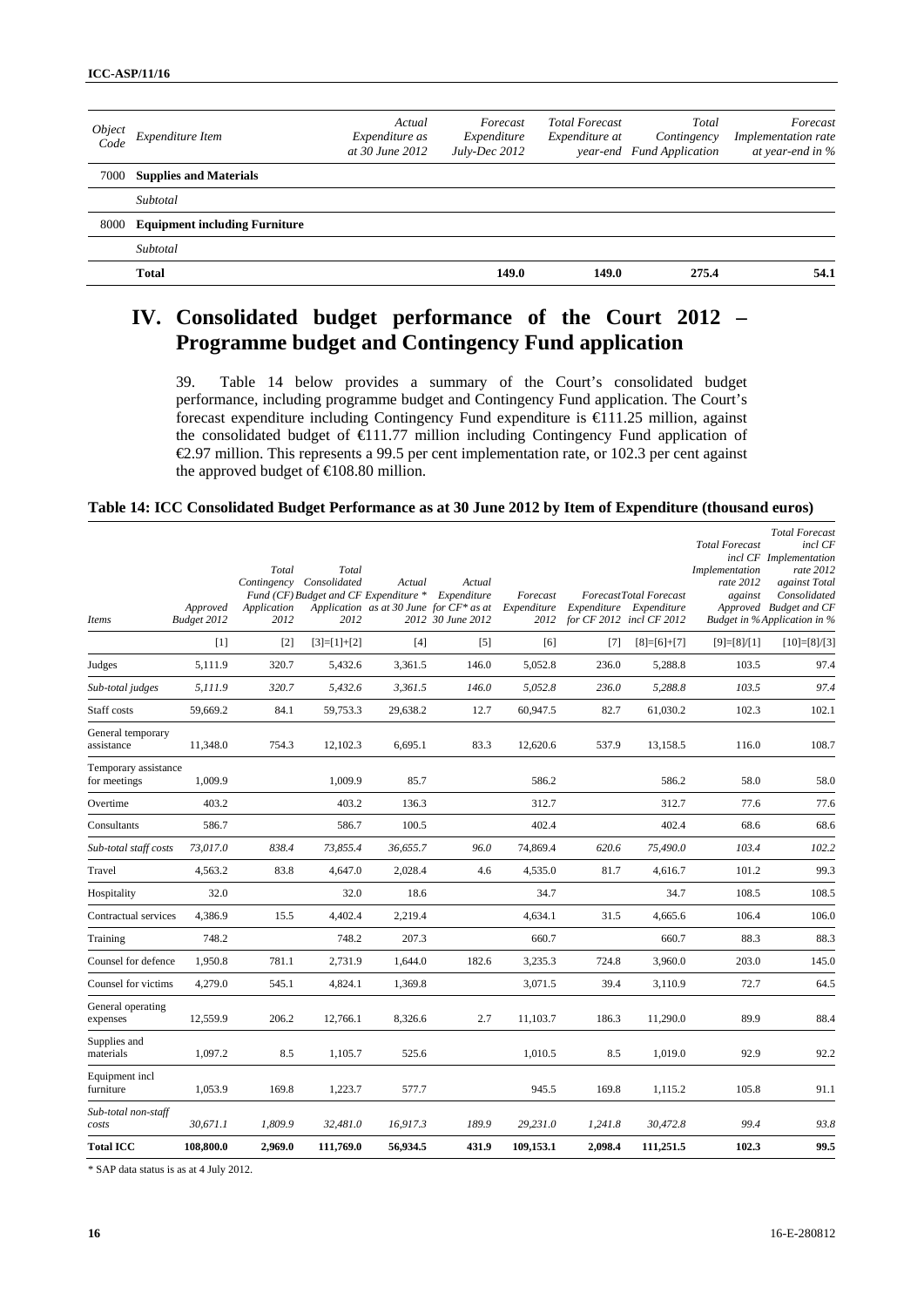# **Annex**

# **Table 1: ICC Budget Performance as at 30 June 2012 by Major programme and Programme (thousand euros)**

| Major Programme / Programme                          | Approved<br>Budget 2012 | Actual<br>Expenditure*<br>as at 30 June 2012 | Implementation<br>rate as at<br>30 June 2012 in % | Forecast<br>Expenditure<br>2012 | Forecast<br>implementation<br>rate 2012 in % |
|------------------------------------------------------|-------------------------|----------------------------------------------|---------------------------------------------------|---------------------------------|----------------------------------------------|
| <b>Major Programme I</b>                             |                         |                                              |                                                   |                                 |                                              |
| Judiciary                                            | 10,284.0                | 6,146.7                                      | 59.8                                              | 10,194.4                        | 99.1                                         |
| The Presidency                                       | 1,254.3                 | 645.3                                        | 51.4                                              | 1,251.7                         | 99.8                                         |
| Chambers                                             | 8.746.0                 | 5,356.5                                      | 61.2                                              | 8.643.7                         | 98.8                                         |
| <b>Liaison Offices</b>                               | 283.7                   | 144.8                                        | 51.0                                              | 299.0                           | 105.4                                        |
| <b>Major Programme II</b>                            |                         |                                              |                                                   |                                 |                                              |
| Office of the Prosecutor                             | 27,723.7                | 13,985.0                                     | 50.4                                              | 27,723.6                        | 100.0                                        |
| The Prosecutor                                       | 6,566.7                 | 2,998.7                                      | 45.7                                              | 6,149.3                         | 93.6                                         |
| Jurisdiction, Complementarity & Cooperation Division | 2,261.9                 | 1,289.5                                      | 57.0                                              | 2,578.2                         | 114.0                                        |
| <b>Investigation Division</b>                        | 12,751.6                | 6,355.9                                      | 49.8                                              | 12,549.2                        | 98.4                                         |
| <b>Prosecution Division</b>                          | 6,143.5                 | 3,340.8                                      | 54.4                                              | 6,446.9                         | 104.9                                        |
| <b>Major Programme III</b>                           |                         |                                              |                                                   |                                 |                                              |
| Registry                                             | 65,041.7                | 34,569.4                                     | 53.1                                              | 65,321.1                        | 100.4                                        |
| Office of the Registrar                              | 21,214.7                | 10,678.0                                     | 50.3                                              | 21,370.4                        | 100.7                                        |
| Common Administrative Services Division              | 21,076.9                | 12,305.8                                     | 58.4                                              | 21,335.3                        | 101.2                                        |
| Division of Court Services                           | 19,080.8                | 9,838.1                                      | 51.6                                              | 19,107.0                        | 100.1                                        |
| Public Information and Documentation Section         | 3,669.3                 | 1,747.5                                      | 47.6                                              | 3,508.4                         | 95.6                                         |
| <b>Major Programme IV</b>                            |                         |                                              |                                                   |                                 |                                              |
| Secretariat of the Assembly of States Parties        | 2,777.3                 | 1,274.7                                      | 45.9                                              | 2,983.1                         | 107.4                                        |
| <b>Major Programme VI</b>                            |                         |                                              |                                                   |                                 |                                              |
| Secretariat of the Trust Fund for Victims            | 1,450.6                 | 569.1                                        | 39.2                                              | 1,451.2                         | 100.0                                        |
| <b>Major Programme VII-1</b>                         |                         |                                              |                                                   |                                 |                                              |
| Project Director's Office                            | 1,337.2                 | 261.1                                        | 19.5                                              | 1,345.4                         | 100.6                                        |
| <b>Major Programme VII-5</b>                         |                         |                                              |                                                   |                                 |                                              |
| Independent Oversight Mechanism                      | 185.5                   | 128.3                                        | 69.2                                              | 134.4                           | 72.5                                         |
| <b>Total ICC</b>                                     | 108,800.0               | 56,934.4                                     | 52.3                                              | 109,153.2                       | 100.3                                        |

\* SAP data status is as at 4 July 2012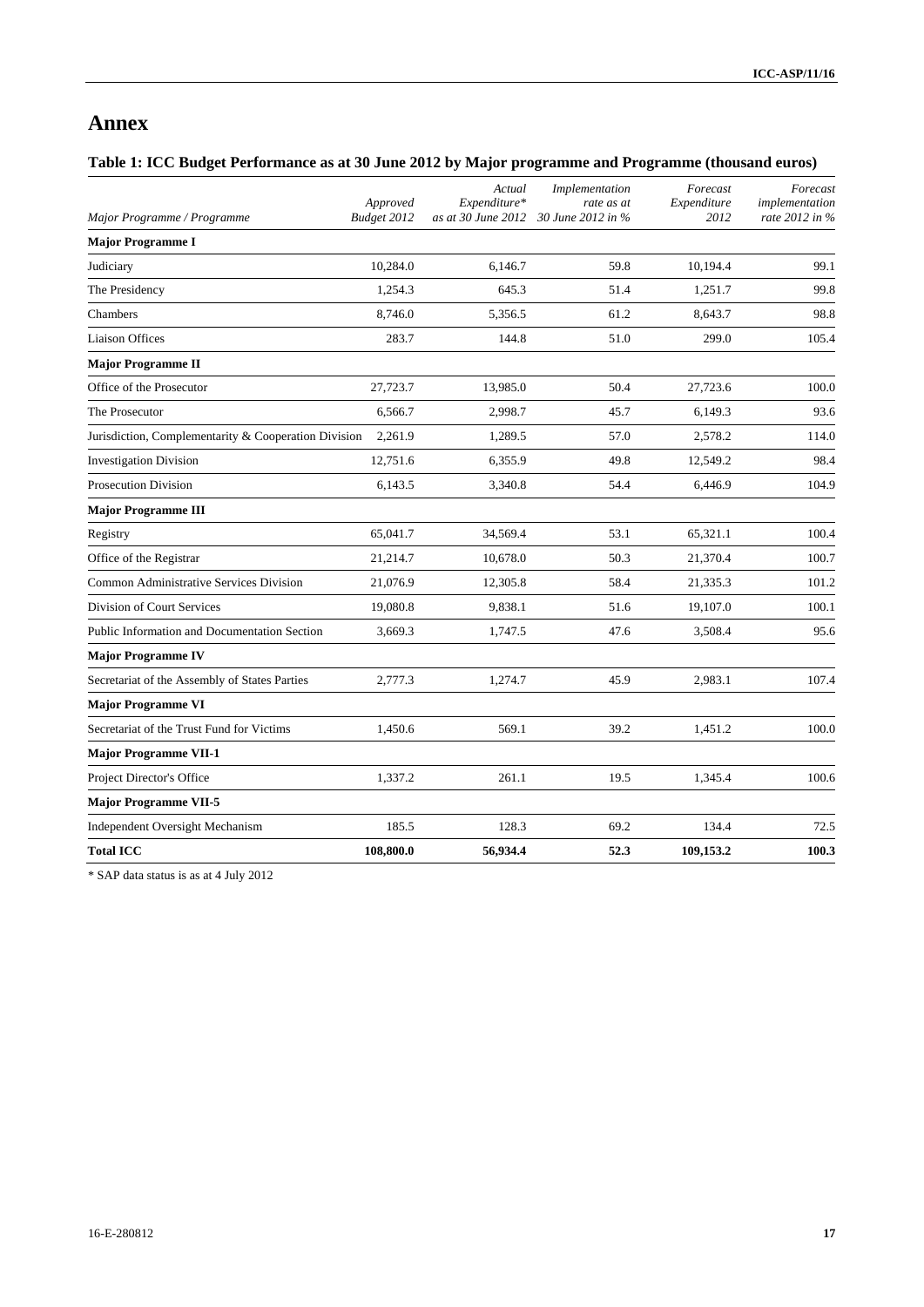# **Table 2: Major Programme – Total ICC**

|                                         |              |                       | Expenditure 2011<br>(thousands of euro) |             |                                        |                        | Forecast Expenditure 2012<br>(thousands of euro) |                    |          | Proposed Budget 2013<br>(thousands of euro) |           | Resource growth<br>2013 vs. 2012 |               |
|-----------------------------------------|--------------|-----------------------|-----------------------------------------|-------------|----------------------------------------|------------------------|--------------------------------------------------|--------------------|----------|---------------------------------------------|-----------|----------------------------------|---------------|
| The ICC                                 | <b>Basic</b> | Situation-<br>related | Total                                   | Contingency | Total incl<br>Fund Contingency<br>Fund | Basic                  | Situation-<br>related                            | Total              | Basic    | Situation-<br>related                       | Total     | Amount                           | $\frac{0}{0}$ |
| Judges                                  | 5,789.1      |                       | 5,789.1                                 |             | 5,789.1                                | 5,052.8                |                                                  | 5,052.8            | 4,327.3  | 791.9                                       | 5,119.2   | 66.4                             | 1.3           |
| Professional staff                      |              |                       | No Breakdown available                  |             |                                        |                        |                                                  |                    | 20,434.4 | 22,042.3                                    | 42,476.7  |                                  |               |
| General Service staff                   |              |                       |                                         |             |                                        | No Breakdown available |                                                  |                    | 11,741.6 | 9,328.8                                     | 21,070.4  |                                  |               |
| Subtotal staff                          | 28.224.2     | 29.031.6              | 57.255.8                                |             | 57.255.8                               | 30,584.1               | 30.363.4                                         | 60.947.5           | 32,176.0 | 31.371.1                                    | 63,547.1  | 2.599.6                          | 4.3           |
| General temporary assistance 3,770.1    |              | 8,271.3               | 12,041.4                                | 2.232.2     | 14,273.6                               | 4,024.0                | 8,596.6                                          | 12,620.6           | 2,729.5  | 9,119.1                                     | 11,848.6  | $-772.0$                         | $-6.1$        |
| Temporary assistance for meetings 906.2 |              | 361.3                 | 1,267.5                                 | 480.9       | 1,748.4                                | 337.8                  | 248.4                                            | 586.2              | 660.0    | 153.2                                       | 813.2     | 227.0                            | 38.7          |
| Overtime                                | 296.4        | 159.2                 | 455.6                                   |             | 455.6                                  | 212.7                  | 100.0                                            | 312.7              | 252.5    | 138.8                                       | 391.3     | 78.6                             | 25.1          |
| Consultants                             | 344.1        | 317.1                 | 661.2                                   | 27.3        | 688.5                                  | 145.8                  | 256.6                                            | 402.4              | 176.0    | 177.1                                       | 353.1     | $-49.3$                          | $-12.3$       |
| Subtotal other staff                    | 5.316.8      | 9.108.9               | 14.425.7                                | 2.740.4     | 17.166.1                               | 4.720.2                | 9.201.7                                          | 13.921.9           | 3.818.0  | 9.588.2                                     | 13,406.2  | $-515.7$                         | $-3.7$        |
| Travel                                  | 1,064.8      | 2,784.2               | 3,849.0                                 | 317.5       | 4,166.5                                | 940.0                  | 3,595.0                                          | 4,535.0            | 946.4    | 3.598.9                                     | 4,545.4   | 10.4                             | 0.2           |
| Hospitality                             | 52.4         | 141.7                 | 194.1                                   |             | 194.1                                  | 34.5                   | 0.2                                              | 34.7               | 61.0     |                                             | 61.0      | 26.3                             | 75.7          |
| Contractual services                    | 1,722.1      | 1,346.1               | 3,068.2                                 | 327.9       | 3,396.1                                | 3,249.1                | 1,385.0                                          | 4,634.1            | 2,677.7  | 2,011.1                                     | 4,688.8   | 54.7                             | 1.2           |
| Training                                | 333.8        | 341.5                 | 675.3                                   |             | 675.3                                  | 430.3                  | 230.4                                            | 660.7              | 459.4    | 232.9                                       | 692.3     | 31.6                             | 4.8           |
| Counsel for defence                     |              | 3,323.1               | 3,323.1                                 | 521.6       | 3,844.7                                |                        | 3,235.3                                          | 3,235.3            |          | 3,117.4                                     | 3,117.4   | $-117.9$                         | $-3.6$        |
| Counsel for victims                     |              | 1,688.3               | 1,688.3                                 | 307.1       | 1,995.4                                |                        | 3,071.5                                          | 3,071.5            |          | 4,010.1                                     | 4,010.1   | 938.6                            | 30.6          |
| General operating expenses              | 5,227.1      | 5,365.1               | 10,592.2                                | 336.2       | 10,928.4                               | 5,526.1                | 5,577.7                                          | 11.103.7           | 12,637.0 | 4.670.4                                     | 17,307.4  | 6,203.7                          | 55.9          |
| Supplies and materials                  | 627.7        | 360.1                 | 987.8                                   | 10.5        | 998.3                                  | 685.9                  | 324.6                                            | 1,010.5            | 765.4    | 283.5                                       | 1,048.9   | 38.4                             | 3.8           |
| Equipment including furniture           | 614.3        | 348.2                 | 962.5                                   | 554.1       | 1,516.6                                | 933.6                  | 11.9                                             | 945.5              | 1,133.0  | 76.7                                        | 1,209.7   | 264.2                            | 27.9          |
| Subtotal non-staff                      | 9.642.2      | 15,698.3              | 25,340.5                                | 2.374.9     | 27.715.4                               | 11.799.5               | 17.431.5                                         | 29,231.0           | 18,679.9 | 18,001.1                                    | 36,681.0  | 7,450.0                          | 25.5          |
| <b>Total</b>                            | 48,972.3     |                       | 53,838.8 102,811.1                      |             | 5,115.3 107,926.4                      | 52,156.6               |                                                  | 56,996.6 109,153.2 | 59,001.2 | 59,752.3                                    | 118,753.5 | 9,600.3                          | 8.8           |

# **Table 3: Major Programme I**

| <b>Major Programme I</b>          |          |                       | Expenditure 2011<br>(thousands of euro) |                     |                                   |         | Forecast Expenditure 2012<br>(thousands of euro) |          |              | Proposed Budget 2013<br>(thousands of euro) |          | Resource growth<br>2013 vs. 2012 |               |
|-----------------------------------|----------|-----------------------|-----------------------------------------|---------------------|-----------------------------------|---------|--------------------------------------------------|----------|--------------|---------------------------------------------|----------|----------------------------------|---------------|
| <b>Judiciary</b>                  | Basic    | Situation-<br>related | Total                                   | Contingency<br>Fund | Total incl<br>Contingency<br>Fund | Basic   | Situation-<br>related                            | Total    | <b>Basic</b> | Situation-<br>related                       | Total    | Amount                           | $\frac{0}{0}$ |
| Judges                            | 5.789.1  |                       | 5.789.1                                 |                     | 5,789.1                           | 5.052.8 |                                                  | 5.052.8  | 4.327.3      | 791.9                                       | 5.119.2  | 66.4                             | 1.3           |
| Professional staff                |          |                       |                                         |                     |                                   |         |                                                  |          | 3,086.8      | 509.2                                       | 3,596.0  |                                  |               |
| General Service staff             |          |                       | No breakdown available                  |                     |                                   |         | No breakdown available                           |          | 901.5        | 200.2                                       | 1,101.7  |                                  |               |
| Subtotal staff                    | 3,369.3  | 512.0                 | 3.881.3                                 |                     | 3,881.3                           | 3.415.2 | 560.9                                            | 3,976.1  | 3.988.3      | 709.4                                       | 4.697.7  | 721.6                            | 18.1          |
| General temporary assistance      | 621.2    | 304.5                 | 925.7                                   | 484.1               | 1,409.8                           | 458.6   | 518.1                                            | 976.7    | 114.7        | 1,172.6                                     | 1,287.3  | 310.6                            | 31.8          |
| Temporary assistance for meetings |          |                       |                                         |                     |                                   |         |                                                  |          |              |                                             |          |                                  |               |
| Overtime                          |          |                       |                                         |                     |                                   |         |                                                  |          |              |                                             |          |                                  |               |
| Consultants                       | 17.9     |                       | 17.9                                    |                     | 17.9                              |         |                                                  |          | 25.0         |                                             | 25.0     | 25.0                             |               |
| Subtotal other staff              | 639.1    | 304.5                 | 943.6                                   | 484.1               | 1,427.7                           | 458.6   | 518.1                                            | 976.7    | 139.7        | 1,172.6                                     | 1,312.3  | 335.6                            | 34.4          |
| Travel                            | 142.7    |                       | 142.7                                   |                     | 142.7                             | 118.5   | 24.8                                             | 143.3    | 151.9        | 39.3                                        | 191.2    | 47.9                             | 33.4          |
| Hospitality                       | 14.1     |                       | 14.1                                    |                     | 14.1                              | 9.8     | 0.1                                              | 9.9      | 17.0         |                                             | 17.0     | 7.1                              | 71.7          |
| Contractual services              |          |                       |                                         |                     |                                   |         |                                                  |          | 5.0          |                                             | 5.0      | 5.0                              |               |
| Training                          | 10.4     |                       | 10.4                                    |                     | 10.4                              |         |                                                  |          | 24.0         |                                             | 24.0     | 24.0                             |               |
| General operating expenses        | 34.4     |                       | 34.4                                    |                     | 34.4                              | 35.2    |                                                  | 35.2     | 63.3         |                                             | 63.3     | 28.1                             | 79.8          |
| Supplies and materials            | 2.3      |                       | 2.3                                     |                     | 2.3                               | 0.4     |                                                  | 0.4      | 5.0          |                                             | 5.0      |                                  | 4.6 1,150.0   |
| Equipment including furniture     | 1.6      |                       | 1.6                                     |                     | 1.6                               |         |                                                  |          |              |                                             |          |                                  |               |
| Subtotal non-staff                | 205.5    |                       | 205.5                                   |                     | 205.5                             | 163.9   | 24.9                                             | 188.8    | 266.2        | 39.3                                        | 305.5    | 116.7                            | 61.8          |
| <b>Total</b>                      | 10,003.0 | 816.5                 | 10.819.5                                | 484.1               | 11.303.6                          | 9,090.5 | 1,103.9                                          | 10.194.4 | 8,721.5      | 2,713.2                                     | 11.434.7 | 1.240.3                          | 12.2          |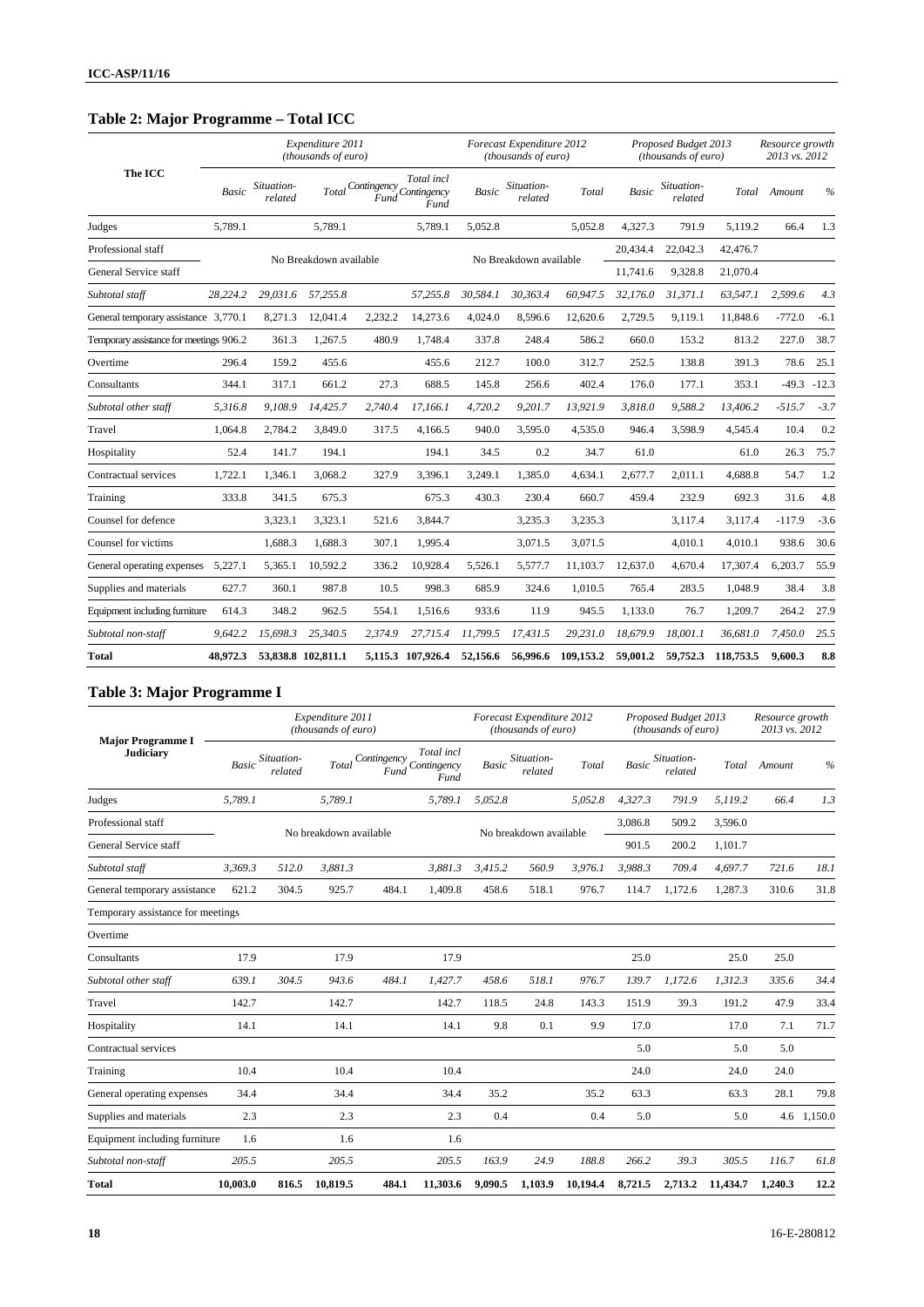# **Table 4: Major Programme I – 1100**

|                                   |              |                       | Expenditure 2011<br>(thousands of euro) |                                                              |              | Forecast Expenditure 2012<br>(thousands of euro) |         |         | Proposed Budget 2013<br>(thousands of euro) |         | Resource growth<br>2013 vs. 2012 |               |
|-----------------------------------|--------------|-----------------------|-----------------------------------------|--------------------------------------------------------------|--------------|--------------------------------------------------|---------|---------|---------------------------------------------|---------|----------------------------------|---------------|
| <b>The Presidency</b>             | <b>Basic</b> | Situation-<br>related | Total                                   | Total incl<br>Contingency Contingency<br><b>Fund</b><br>Fund | <b>Basic</b> | Situation-<br>related                            | Total   | Basic   | Situation-<br>related                       | Total   | Amount                           | $\frac{0}{6}$ |
| Judges                            | 954.8        |                       | 954.8                                   | 954.8                                                        | 7.3          |                                                  | 7.3     | 28.0    |                                             | 28.0    | 20.7                             | 283.6         |
| Professional staff                |              |                       | No breakdown available                  |                                                              |              | No breakdown available                           |         | 793.1   |                                             | 793.1   |                                  |               |
| General Service staff             |              |                       |                                         |                                                              |              |                                                  |         | 283.9   |                                             | 283.9   |                                  |               |
| Subtotal staff                    | 846.5        |                       | 846.5                                   | 846.5                                                        | 848.7        |                                                  | 848.7   | 1,077.0 |                                             | 1,077.0 | 228.3                            | 26.9          |
| General temporary assistance      | 295.8        | $-1.8$                | 294.0                                   | 294.0                                                        | 250.6        |                                                  | 250.6   | 114.7   |                                             | 114.7   | $-135.9$                         | $-54.2$       |
| Temporary assistance for meetings |              |                       |                                         |                                                              |              |                                                  |         |         |                                             |         |                                  |               |
| Overtime                          |              |                       |                                         |                                                              |              |                                                  |         |         |                                             |         |                                  |               |
| Consultants                       |              |                       |                                         |                                                              |              |                                                  |         | 15.0    |                                             | 15.0    | 15.0                             |               |
| Subtotal other staff              | 295.8        | $-1.8$                | 294.0                                   | 294.0                                                        | 250.6        |                                                  | 250.6   | 129.7   |                                             | 129.7   | $-120.9$                         | $-48.2$       |
| Travel                            | 121.6        |                       | 121.6                                   | 121.6                                                        | 110.5        | 24.8                                             | 135.3   | 140.8   | 39.3                                        | 180.1   | 44.8                             | 33.1          |
| Hospitality                       | 13.4         |                       | 13.4                                    | 13.4                                                         | 9.8          |                                                  | 9.8     | 15.0    |                                             | 15.0    | 5.2                              | 53.1          |
| Contractual services              |              |                       |                                         |                                                              |              |                                                  |         |         |                                             |         |                                  |               |
| Training                          | 7.8          |                       | 7.8                                     | 7.8                                                          |              |                                                  |         | 6.0     |                                             | 6.0     | 6.0                              |               |
| General operating expenses        |              |                       |                                         |                                                              |              |                                                  |         |         |                                             |         |                                  |               |
| Supplies and materials            |              |                       |                                         |                                                              |              |                                                  |         |         |                                             |         |                                  |               |
| Equipment including furniture     | 1.6          |                       | 1.6                                     | 1.6                                                          |              |                                                  |         |         |                                             |         |                                  |               |
| Subtotal non-staff                | 144.4        |                       | 144.4                                   | 144.4                                                        | 120.3        | 24.8                                             | 145.1   | 161.8   | 39.3                                        | 201.1   | 56.0                             | 38.6          |
| <b>Total</b>                      | 2,241.5      | $-1.8$                | 2,239.7                                 | 2,239.7                                                      | 1,226.9      | 24.8                                             | 1,251.7 | 1,396.5 | 39.3                                        | 1,435.8 | 184.1                            | 14.7          |

# **Table 5: Major Programme I – 1200**

|                                   |         |                                    | Expenditure 2011<br>/(thousands of euro) |                                       |                    |         | Forecast Expenditure 2012<br>(thousands of euro) |         |              | Proposed Budget 2013<br>(thousands of euro) |         | Resource growth<br>2013 vs. 2012 |               |
|-----------------------------------|---------|------------------------------------|------------------------------------------|---------------------------------------|--------------------|---------|--------------------------------------------------|---------|--------------|---------------------------------------------|---------|----------------------------------|---------------|
| <b>Chambers</b>                   |         | <b>Basic Situation-</b><br>related |                                          | Total Contingency Contingency<br>Fund | Total incl<br>Fund | Basic   | Situation-<br>related                            | Total   | <b>Basic</b> | Situation-<br>related                       | Total   | Amount                           | $\frac{0}{0}$ |
| Judges                            | 4.834.3 |                                    | 4,834.3                                  |                                       | 4,834.3            | 5,045.5 |                                                  | 5,045.5 | 4,299.3      | 791.9                                       | 5.091.2 | 45.7                             | 0.9           |
| Professional staff                |         |                                    | No breakdown available                   |                                       |                    |         | No breakdown available                           |         | 2,139.3      | 509.2                                       | 2,648.5 |                                  |               |
| General Service staff             |         |                                    |                                          |                                       |                    |         |                                                  |         | 533.9        | 200.2                                       | 734.1   |                                  |               |
| Subtotal staff                    | 2,307.6 | 512.0                              | 2,819.6                                  |                                       | 2,819.6            | 2,311.1 | 560.9                                            | 2,872.0 | 2,673.2      | 709.4                                       | 3.382.6 | 510.6                            | 17.8          |
| General temporary assistance      | 325.4   | 306.3                              | 631.7                                    | 484.1                                 | 1,115.8            | 208.0   | 518.1                                            | 726.1   |              | 1,172.6                                     | 1,172.6 | 446.5                            | 61.5          |
| Temporary assistance for meetings |         |                                    |                                          |                                       |                    |         |                                                  |         |              |                                             |         |                                  |               |
| Overtime                          |         |                                    |                                          |                                       |                    |         |                                                  |         |              |                                             |         |                                  |               |
| Consultants                       | 17.9    |                                    | 17.9                                     |                                       | 17.9               |         |                                                  |         | 10.0         |                                             | 10.0    | 10.0                             |               |
| Subtotal other staff              | 343.3   | 306.3                              | 649.6                                    | 484.1                                 | 1.133.7            | 208.0   | 518.1                                            | 726.1   | 10.0         | 1.172.6                                     | 1.182.6 | 456.5                            | 62.9          |
| Travel                            | 13.4    |                                    | 13.4                                     |                                       | 13.4               |         |                                                  |         |              |                                             |         |                                  |               |
| Hospitality                       | 0.7     |                                    | 0.7                                      |                                       | 0.7                |         | 0.1                                              | 0.1     | 1.0          |                                             | 1.0     | 0.9                              | 900.0         |
| Contractual services              |         |                                    |                                          |                                       |                    |         |                                                  |         |              |                                             |         |                                  |               |
| Training                          | 2.6     |                                    | 2.6                                      |                                       | 2.6                |         |                                                  |         | 18.0         |                                             | 18.0    | 18.0                             |               |
| General operating expenses        |         |                                    |                                          |                                       |                    |         |                                                  |         |              |                                             |         |                                  |               |
| Supplies and materials            |         |                                    |                                          |                                       |                    |         |                                                  |         |              |                                             |         |                                  |               |
| Equipment including furniture     |         |                                    |                                          |                                       |                    |         |                                                  |         |              |                                             |         |                                  |               |
| Subtotal non-staff                | 16.7    |                                    | 16.7                                     |                                       | 16.7               |         | 0.1                                              | 0.1     | 19.0         |                                             | 19.0    |                                  | 18.9 18,900.0 |
| <b>Total</b>                      | 7,501.9 | 818.3                              | 8,320.2                                  | 484.1                                 | 8,804.3            | 7,564.6 | 1,079.1                                          | 8,643.7 | 7,001.5      | 2,673.9                                     | 9,675.4 | 1,031.7                          | 11.9          |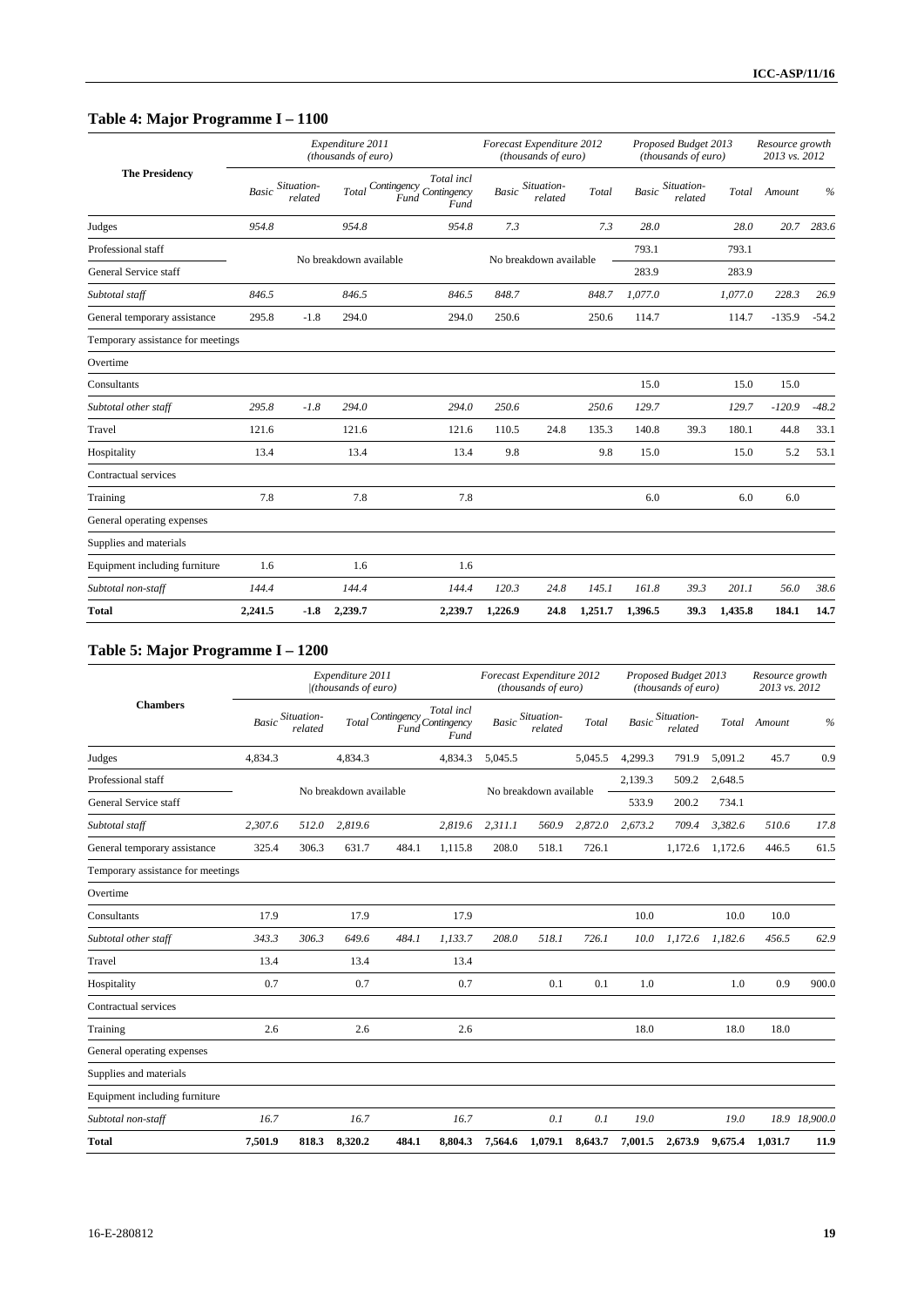# **Table 6: Major Programme I – 1310**

|                                   |       |                             | Expenditure 2011<br>(thousands of euro) |                                                             |              | Forecast Expenditure 2012<br>(thousands of euro) |       |              | Proposed Budget 2013<br>(thousands of euro) |       | Resource growth<br>2013 vs. 2012 |         |
|-----------------------------------|-------|-----------------------------|-----------------------------------------|-------------------------------------------------------------|--------------|--------------------------------------------------|-------|--------------|---------------------------------------------|-------|----------------------------------|---------|
| <b>New York Liaison Office</b>    |       | Basic Situation-<br>related |                                         | Total incl<br>Total Contingency Contingency<br>Fund<br>Fund | <b>Basic</b> | Situation-<br>related                            | Total | <b>Basic</b> | Situation-<br>related                       | Total | Amount                           | $\%$    |
| Judges                            |       |                             |                                         |                                                             |              |                                                  |       |              |                                             |       |                                  |         |
| Professional staff                |       |                             | No breakdown available                  |                                                             |              | No breakdown available                           |       | 154.4        |                                             | 154.4 |                                  |         |
| General Service staff             |       |                             |                                         |                                                             |              |                                                  |       | 83.7         |                                             | 83.7  |                                  |         |
| Subtotal staff                    | 215.2 |                             | 215.2                                   | 215.2                                                       | 255.4        |                                                  | 255.4 | 238.1        |                                             | 238.1 | $-17.3$                          | $-6.8$  |
| General temporary assistance      |       |                             |                                         |                                                             |              |                                                  |       |              |                                             |       |                                  |         |
| Temporary assistance for meetings |       |                             |                                         |                                                             |              |                                                  |       |              |                                             |       |                                  |         |
| Overtime                          |       |                             |                                         |                                                             |              |                                                  |       |              |                                             |       |                                  |         |
| Consultants                       |       |                             |                                         |                                                             |              |                                                  |       |              |                                             |       |                                  |         |
| Subtotal other staff              |       |                             |                                         |                                                             |              |                                                  |       |              |                                             |       |                                  |         |
| Travel                            | 7.7   |                             | 7.7                                     | 7.7                                                         | 8.0          |                                                  | 8.0   | 11.1         |                                             | 11.1  | 3.1                              | 38.8    |
| Hospitality                       |       |                             |                                         |                                                             |              |                                                  |       | 1.0          |                                             | 1.0   | 1.0                              |         |
| Contractual services              |       |                             |                                         |                                                             |              |                                                  |       | 5.0          |                                             | 5.0   | 5.0                              |         |
| Training                          |       |                             |                                         |                                                             |              |                                                  |       |              |                                             |       |                                  |         |
| General operating expenses        | 34.4  |                             | 34.4                                    | 34.4                                                        | 35.2         |                                                  | 35.2  | 63.3         |                                             | 63.3  | 28.1                             | 79.8    |
| Supplies and materials            | 2.3   |                             | 2.3                                     | 2.3                                                         | 0.4          |                                                  | 0.4   | 5.0          |                                             | 5.0   | 4.6                              | 1,150.0 |
| Equipment including furniture     |       |                             |                                         |                                                             |              |                                                  |       |              |                                             |       |                                  |         |
| Subtotal non-staff                | 44.4  |                             | 44.4                                    | 44.4                                                        | 43.6         |                                                  | 43.6  | 85.4         |                                             | 85.4  | 41.8                             | 95.9    |
| <b>Total</b>                      | 259.6 |                             | 259.6                                   | 259.6                                                       | 299.0        |                                                  | 299.0 | 323.5        |                                             | 323.5 | 24.5                             | 8.2     |

# **Table 7: Major Programme II**

| <b>Major Programme</b><br>$_{\rm II}$ |              |                       | Expenditure 2011<br>(thousands of euro) |                     |                                   |              | Forecast Expenditure 2012<br>(thousands of euro) |          |              | Proposed Budget 2013<br>(thousands of euro) |          | Resource growth<br>2013 vs. 2012 |         |
|---------------------------------------|--------------|-----------------------|-----------------------------------------|---------------------|-----------------------------------|--------------|--------------------------------------------------|----------|--------------|---------------------------------------------|----------|----------------------------------|---------|
| Office of The<br><b>Prosecutor</b>    | <b>Basic</b> | Situation-<br>related | Total                                   | Contingency<br>Fund | Total incl<br>Contingency<br>Fund | <b>Basic</b> | Situation-<br>related                            | Total    | <b>Basic</b> | Situation-<br>related                       |          | Total Amount                     | $\%$    |
| Professional staff                    |              |                       | No breakdown available                  |                     |                                   |              | No breakdown available                           |          | 3,750.6      | 12,677.8                                    | 16,428.4 |                                  |         |
| General Service staff                 |              |                       |                                         |                     |                                   |              |                                                  |          | 1,179.3      | 2,852.2                                     | 4.031.5  |                                  |         |
| Subtotal staff                        | 4.377.6      | 13,890.0              | 18,267.6                                |                     | 18,267.6                          | 4.892.6      | 14,489.4                                         | 19.382.0 | 4,929.9      | 15,530.0                                    | 20.459.9 | 1.077.9                          | 5.6     |
| General temporary<br>assistance       | 405.3        | 4,419.9               | 4,825.2                                 | 995.5               | 5,820.7                           | 334.0        | 5,204.0                                          | 5,538.0  | 38.8         | 5,422.9                                     | 5,461.7  | $-76.3$                          | $-1.4$  |
| Temporary assistance<br>for meetings  | 2.2          | 2.4                   | 4.6                                     |                     | 4.6                               |              |                                                  |          |              |                                             |          |                                  |         |
| Overtime                              |              |                       |                                         |                     |                                   |              |                                                  |          |              |                                             |          |                                  |         |
| Consultants                           |              | 215.1                 | 215.1                                   | 3.2                 | 218.3                             |              | 59.3                                             | 59.3     |              | 81.0                                        | 81.0     | 21.7                             | 36.6    |
| Subtotal other staff                  | 407.5        | 4.637.4               | 5.044.9                                 | 998.7               | 6,043.6                           | 334.0        | 5,263.3                                          | 5.597.3  | 38.8         | 5,503.9                                     | 5.542.7  | $-54.6$                          | $-1.0$  |
| Travel                                | 293.8        | 1,419.5               | 1,713.3                                 | 160.3               | 1,873.6                           | 217.3        | 1,902.0                                          | 2,119.3  | 187.0        | 1,697.1                                     | 1,884.1  | $-235.2$                         | $-11.1$ |
| Hospitality                           | 8.8          | 141.7                 | 150.5                                   |                     | 150.5                             | 5.0          |                                                  | 5.0      | 5.0          |                                             | 5.0      |                                  |         |
| Contractual services                  | 11.4         | 85.2                  | 96.6                                    | 4.5                 | 101.1                             | 8.0          | 146.9                                            | 154.9    | 25.0         | 327.5                                       | 352.5    | 197.6                            | 127.5   |
| Training                              | 11.0         | 50.2                  | 61.2                                    |                     | 61.2                              | 23.9         | 32.0                                             | 55.9     | 23.9         | 32.0                                        | 55.9     |                                  |         |
| General operating<br>expenses         |              | 332.0                 | 332.0                                   | 24.0                | 356.0                             |              | 351.7                                            | 351.7    |              | 285.0                                       | 285.0    | $-66.7$                          | $-19.0$ |
| Supplies and materials                | 4.8          | 17.8                  | 22.6                                    |                     | 22.6                              | 35.6         | 10.0                                             | 45.6     | 38.0         | 10.0                                        | 48.0     | 2.4                              | 5.3     |
| Equipment including<br>furniture      |              | 46.2                  | 46.2                                    |                     | 46.2                              |              | 11.9                                             | 11.9     |              | 30.0                                        | 30.0     | 18.1                             | 152.1   |
| Subtotal non-staff                    | 329.8        | 2,092.6               | 2,422.4                                 | 188.8               | 2,611.2                           | 289.8        | 2,454.5                                          | 2.744.3  | 278.9        | 2,381.6                                     | 2.660.5  | $-83.8$                          | $-3.1$  |
| <b>Total</b>                          | 5,114.9      | 20,620.0              | 25,734.9                                | 1.187.5             | 26,922.4                          | 5,516.4      | 22,207.2                                         | 27,723.6 | 5,247.6      | 23,415.5                                    | 28,663.1 | 939.5                            | 3.4     |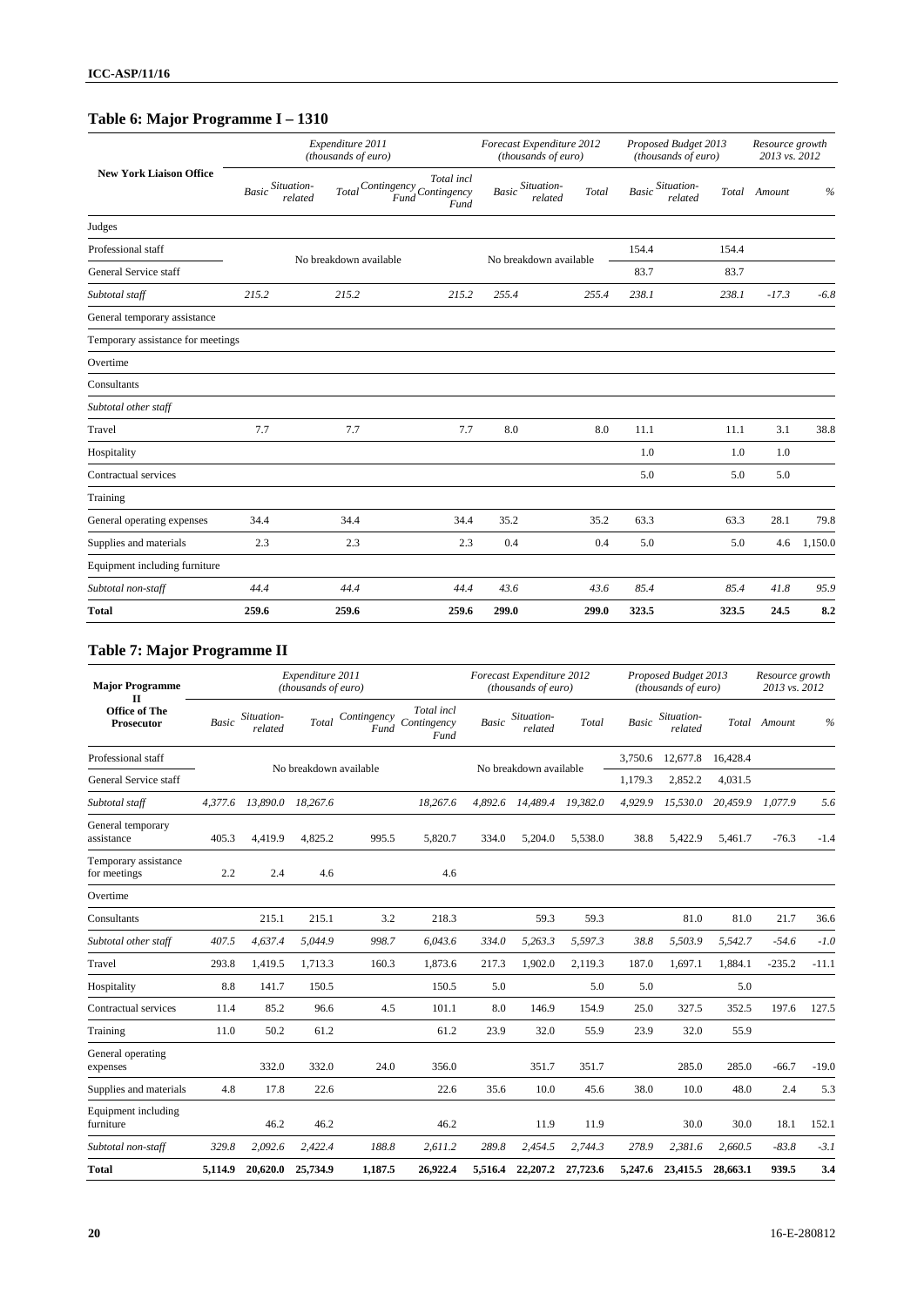# **Table 8: Major Programme II – 2100**

| <b>The Prosecutor</b>                |              |                       | Expenditure 2011<br>(thousands of euro) |                        |                                   |         | Forecast Expenditure 2012<br>(thousands of euro) |         |              | Proposed Budget 2013<br>(thousands of euro) |         | Resource<br>growth<br>2013 vs. 2012 |       |
|--------------------------------------|--------------|-----------------------|-----------------------------------------|------------------------|-----------------------------------|---------|--------------------------------------------------|---------|--------------|---------------------------------------------|---------|-------------------------------------|-------|
|                                      | <b>Basic</b> | Situation-<br>related | Total                                   | Contingency<br>Fund    | Total incl<br>Contingency<br>Fund | Basic   | Situation-<br>related                            | Total   | <b>Basic</b> | Situation-<br>related                       |         | Total Amount                        | %     |
| Professional staff                   |              |                       |                                         | No breakdown available |                                   |         | No breakdown available                           |         | 2,173.8      | 448.3                                       | 2,622.1 |                                     |       |
| General Service staff                |              |                       |                                         |                        |                                   |         |                                                  |         | 727.1        | 646.0                                       | 1,373.1 |                                     |       |
| Subtotal staff                       | 2,319.1      | 1,066.0               | 3,385.1                                 |                        | 3,385.1                           | 2,646.1 | 1,153.5                                          | 3,799.6 | 2,900.9      | 1,094.3                                     | 3,995.2 | 195.6                               | 5.1   |
| General temporary<br>assistance      | 287.1        | 1,313.6               | 1,600.7                                 | 193.1                  | 1,793.8                           | 210.1   | 1,552.2                                          | 1,762.3 | 38.8         | 2,090.1                                     | 2,128.9 | 366.6                               | 20.8  |
| Temporary assistance<br>for meetings | 2.2          | 2.4                   | 4.6                                     |                        | 4.6                               |         |                                                  |         |              |                                             |         |                                     |       |
| Overtime                             |              |                       |                                         |                        |                                   |         |                                                  |         |              |                                             |         |                                     |       |
| Consultants                          |              | 215.1                 | 215.1                                   | 3.2                    | 218.3                             |         | 59.3                                             | 59.3    |              | 81.0                                        | 81.0    | 21.7                                | 36.6  |
| Subtotal other staff                 | 289.3        | 1,531.1               | 1,820.4                                 | 196.3                  | 2,016.7                           | 210.1   | 1,611.5                                          | 1.821.6 | 38.8         | 2,171.1                                     | 2,209.9 | 388.3                               | 21.3  |
| Travel                               | 95.8         | 188.4                 | 284.2                                   | 30.0                   | 314.2                             | 98.7    | 237.7                                            | 336.4   | 63.5         | 349.3                                       | 412.8   | 76.4                                | 22.7  |
| Hospitality                          | 8.8          | 141.7                 | 150.5                                   |                        | 150.5                             | 5.0     |                                                  | 5.0     | 5.0          |                                             | 5.0     |                                     |       |
| Contractual services                 | 11.4         | 8.0                   | 19.4                                    |                        | 19.4                              | 8.0     | 65.3                                             | 73.3    | 25.0         | 217.5                                       | 242.5   | 169.2                               | 230.7 |
| Training                             | 11.0         | 37.6                  | 48.6                                    |                        | 48.6                              | 23.9    | 32.0                                             | 55.9    | 23.9         | 32.0                                        | 55.9    |                                     |       |
| General operating<br>expenses        |              | 5.7                   | 5.7                                     |                        | 5.7                               |         |                                                  |         |              | 10.0                                        | 10.0    | 10.0                                |       |
| Supplies and materials               | 4.8          | 6.5                   | 11.3                                    |                        | 11.3                              | 35.6    | 10.0                                             | 45.6    | 38.0         | 10.0                                        | 48.0    | 2.4                                 | 5.3   |
| Equipment including<br>furniture     |              | 38.7                  | 38.7                                    |                        | 38.7                              |         | 11.9                                             | 11.9    |              | 30.0                                        | 30.0    | 18.1                                | 152.1 |
| Subtotal non-staff                   | 131.8        | 426.6                 | 558.4                                   | 30.0                   | 588.4                             | 171.2   | 356.9                                            | 528.1   | 155.4        | 648.8                                       | 804.2   | 276.1                               | 52.3  |
| <b>Total</b>                         | 2.740.2      | 3,023.7               | 5.763.9                                 | 226.3                  | 5,990.2                           | 3.027.4 | 3,121.9                                          | 6.149.3 | 3.095.1      | 3.914.2                                     | 7.009.3 | 860.0                               | 14.0  |

# **Table 9: Major Programme II – 2110**

| <b>Immediate Office of</b>        |              |                       | Expenditure 2011<br>(thousands of euro) |                     |                                   |              | Forecast Expenditure 2012<br>(thousands of euro) |         |              | Proposed Budget 2013<br>(thousands of euro) |         | Resource growth<br>2013 vs. 2012 |               |
|-----------------------------------|--------------|-----------------------|-----------------------------------------|---------------------|-----------------------------------|--------------|--------------------------------------------------|---------|--------------|---------------------------------------------|---------|----------------------------------|---------------|
| the Prosecutor                    | <b>Basic</b> | Situation-<br>related | Total                                   | Contingency<br>Fund | Total incl<br>Contingency<br>Fund | <b>Basic</b> | Situation-<br>related                            | Total   | <b>Basic</b> | Situation-<br>related                       | Total   | Amount                           | $\frac{0}{0}$ |
| Professional staff                |              |                       | No breakdown available                  |                     |                                   |              | No breakdown available                           |         | 1,043.3      |                                             | 1.043.3 |                                  |               |
| General Service staff             |              |                       |                                         |                     |                                   |              |                                                  |         | 339.5        |                                             | 339.5   |                                  |               |
| Subtotal staff                    | 1,129.2      |                       | 1,129.2                                 |                     | 1129.2                            | 1,357.7      |                                                  | 1,357.7 | 1,382.8      |                                             | 1,382.8 | 25.1                             | 1.8           |
| General temporary<br>assistance   | 216.4        |                       | 216.4                                   | 50.4                | 266.8                             | 173.9        | 3.4                                              | 177.3   | 38.8         |                                             | 38.8    | $-138.5$                         | $-78.1$       |
| Temporary assistance for meetings |              |                       |                                         |                     |                                   |              |                                                  |         |              |                                             |         |                                  |               |
| Overtime                          |              |                       |                                         |                     |                                   |              |                                                  |         |              |                                             |         |                                  |               |
| Consultants                       |              | 215.1                 | 215.1                                   | 3.2                 | 218.3                             |              | 59.3                                             | 59.3    |              | 81.0                                        | 81.0    | 21.7                             | 36.6          |
| Subtotal other staff              | 216.4        | 215.1                 | 431.5                                   | 53.6                | 485.1                             | 173.9        | 62.7                                             | 236.6   | 38.8         | 81.0                                        | 119.8   | $-116.8$                         | $-49.4$       |
| Travel                            | 77.8         | 47.0                  | 124.8                                   | 3.9                 | 128.7                             | 92.2         | 96.0                                             | 188.2   | 41.1         | 94.9                                        | 136.0   | $-52.2$                          | $-27.7$       |
| Hospitality                       | 8.8          |                       | 8.8                                     |                     | 8.8                               | 5.0          |                                                  | 5.0     | 5.0          |                                             | 5.0     |                                  |               |
| Contractual services              |              | 6.7                   | 6.7                                     |                     | 6.7                               |              | 11.1                                             | 11.1    |              | 30.0                                        | 30.0    | 18.9                             | 170.3         |
| Training                          | 11.0         | 37.6                  | 48.6                                    |                     | 48.6                              | 23.9         | 32.0                                             | 55.9    | 23.9         | 32.0                                        | 55.9    |                                  |               |
| General operating expenses        |              |                       |                                         |                     |                                   |              |                                                  |         |              |                                             |         |                                  |               |
| Supplies and materials            |              |                       |                                         |                     |                                   |              |                                                  |         |              |                                             |         |                                  |               |
| Equipment including furniture     |              |                       |                                         |                     |                                   |              |                                                  |         |              |                                             |         |                                  |               |
| Subtotal non-staff                | 97.6         | 91.3                  | 188.9                                   | 3.9                 | 192.8                             | 121.1        | 139.1                                            | 260.2   | 70.0         | 156.9                                       | 226.9   | $-33.3$                          | $-12.8$       |
| <b>Total</b>                      | 1,443.2      | 306.4                 | 1,749.6                                 | 57.5                | 1807.1                            | 1,652.7      | 201.8                                            | 1,854.5 | 1,491.6      | 237.9                                       | 1,729.5 | $-125.0$                         | $-6.7$        |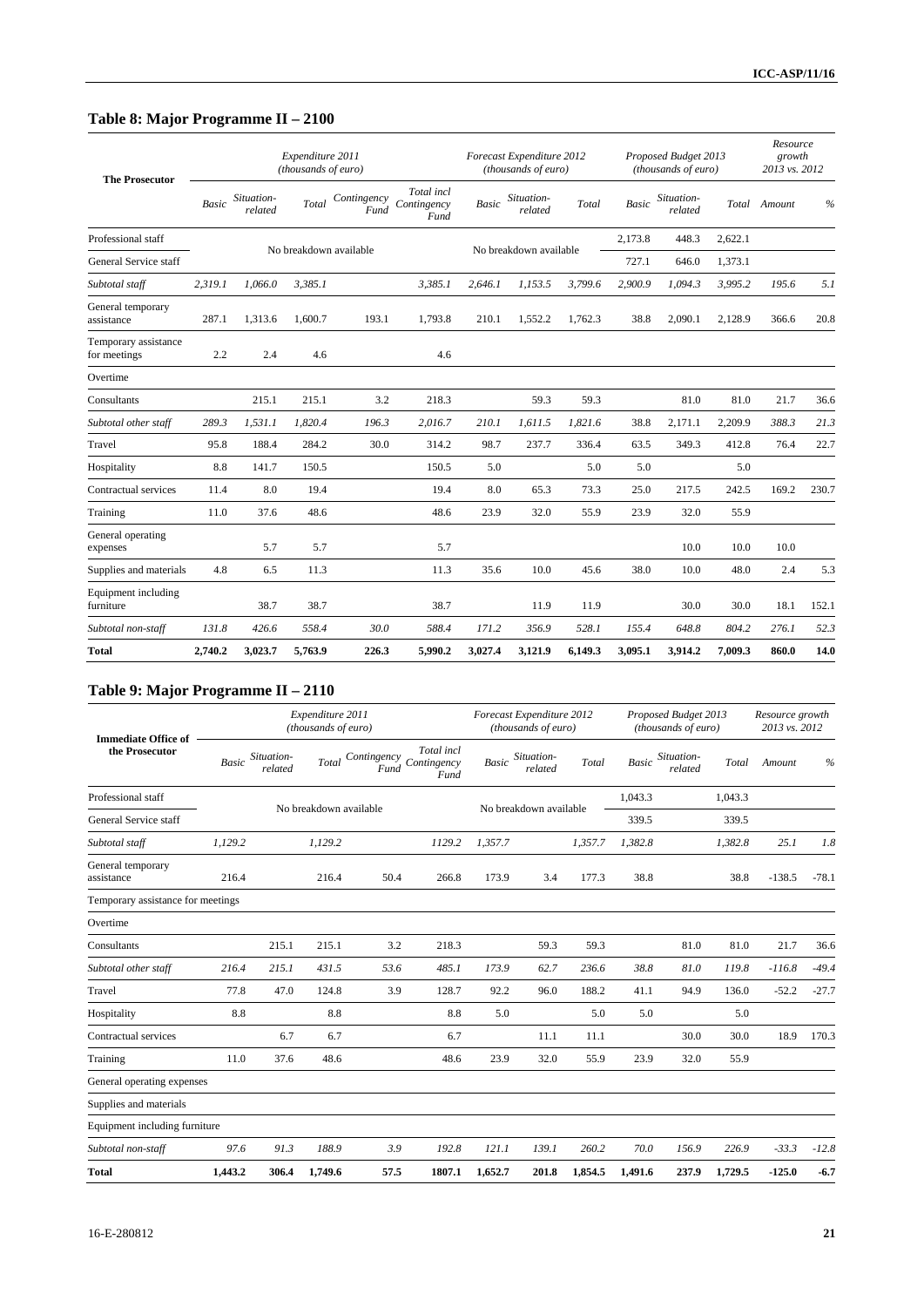# **Table 10: Major Programme II – 2120**

|                                      |              |                       | Expenditure 2011<br>(thousands of euro) |                            |                                   |              | Forecast Expenditure 2012<br>(thousands of euro) |         |              | Proposed Budget 2013<br>(thousands of euro) |         | Resource growth<br>2013 vs. 2012 |               |
|--------------------------------------|--------------|-----------------------|-----------------------------------------|----------------------------|-----------------------------------|--------------|--------------------------------------------------|---------|--------------|---------------------------------------------|---------|----------------------------------|---------------|
| <b>Services Section</b>              | <b>Basic</b> | Situation-<br>related | Total                                   | Contingency<br><b>Fund</b> | Total incl<br>Contingency<br>Fund | <b>Basic</b> | Situation-<br>related                            | Total   | <b>Basic</b> | Situation-<br>related                       | Total   | Amount                           | $\frac{0}{0}$ |
| Professional staff                   |              |                       |                                         |                            |                                   |              |                                                  |         | 1,130.5      | 448.3                                       | 1,578.8 |                                  |               |
| General Service staff                |              |                       |                                         | No breakdown available     |                                   |              | No breakdown available                           |         | 387.6        | 646.0                                       | 1,033.6 |                                  |               |
| Subtotal staff                       | 1.189.9      | 1.066.0               | 2.255.9                                 |                            | 2255.9                            | 1.288.4      | 1.153.5                                          | 2.441.9 | 1,518.1      | 1.094.3                                     | 2.612.4 | 170.5                            | 7.0           |
| General temporary assistance         | 70.7         | 1,313.6               | 1,384.3                                 | 142.7                      | 1527                              | 36.2         | 1,548.8                                          | 1,585.0 |              | 2,090.1                                     | 2,090.1 | 505.1                            | 31.9          |
| Temporary assistance for<br>meetings | 2.2          | 2.4                   | 4.6                                     |                            | 4.6                               |              |                                                  |         |              |                                             |         |                                  |               |
| Overtime                             |              |                       |                                         |                            |                                   |              |                                                  |         |              |                                             |         |                                  |               |
| Consultants                          |              |                       |                                         |                            |                                   |              |                                                  |         |              |                                             |         |                                  |               |
| Subtotal other staff                 | 72.9         | 1,316.0               | 1,388.9                                 | 142.7                      | 1531.6                            | 36.2         | 1,548.8                                          | 1,585.0 |              | 2,090.1                                     | 2,090.1 | 505.1                            | 31.9          |
| Travel                               | 18.0         | 141.4                 | 159.4                                   | 26.1                       | 185.5                             | 6.5          | 141.7                                            | 148.2   | 22.4         | 254.4                                       | 276.8   | 128.6                            | 86.8          |
| Hospitality                          | 0.0          | 141.7                 | 141.7                                   |                            | 141.7                             |              |                                                  |         |              |                                             |         |                                  |               |
| Contractual services                 | 11.4         | 1.3                   | 12.7                                    |                            | 12.7                              | 8.0          | 54.2                                             | 62.2    | 25.0         | 187.5                                       | 212.5   | 150.3                            | 241.5         |
| Training                             |              |                       |                                         |                            |                                   |              |                                                  |         |              |                                             |         |                                  |               |
| General operating expenses           |              | 5.7                   | 5.7                                     |                            | 5.7                               |              |                                                  |         |              | 10.0                                        | 10.0    | 10.0                             |               |
| Supplies and materials               | 4.8          | 6.5                   | 11.3                                    |                            | 11.3                              | 35.6         | 10.0                                             | 45.6    | 38.0         | 10.0                                        | 48.0    | 2.4                              | 5.3           |
| Equipment including furniture        |              | 38.7                  | 38.7                                    |                            | 38.7                              |              | 11.9                                             | 11.9    |              | 30.0                                        | 30.0    | 18.1                             | 152.1         |
| Subtotal non-staff                   | 34.2         | 335.3                 | 369.5                                   | 26.1                       | 395.6                             | 50.1         | 217.8                                            | 267.9   | 85.4         | 491.9                                       | 577.3   | 309.4                            | 115.5         |
| <b>Total</b>                         | 1,297.0      | 2,717.3               | 4.014.3                                 | 168.8                      | 4183.1                            | 1,374.7      | 2,920.1                                          | 4.294.8 | 1.603.5      | 3.676.3                                     | 5,279.8 | 985.0                            | 22.9          |

# **Table 11: Major Programme II – 2200**

| Jurisdiction,                                             |              |                       | Expenditure 2011<br>(thousands of euro) |                                 |                    |         | Forecast Expenditure 2012<br>(thousands of euro) |         |              | Proposed Budget 2013<br>(thousands of euro) |         | Resource growth<br>2013 vs. 2012 |        |
|-----------------------------------------------------------|--------------|-----------------------|-----------------------------------------|---------------------------------|--------------------|---------|--------------------------------------------------|---------|--------------|---------------------------------------------|---------|----------------------------------|--------|
| <b>Complementarity and</b><br><b>Cooperation Division</b> | <b>Basic</b> | Situation-<br>related | Total                                   | Contingency Contingency<br>Fund | Total incl<br>Fund | Basic   | Situation-<br>related                            | Total   | <b>Basic</b> | Situation-<br>related                       | Total   | Amount                           | $\%$   |
| Professional staff                                        |              |                       |                                         |                                 |                    |         |                                                  |         | 771.5        | 936.3                                       | 1.707.8 |                                  |        |
| General Service staff                                     |              |                       | No breakdown available                  |                                 |                    |         | No breakdown available                           |         | 129.2        |                                             | 129.2   |                                  |        |
| Subtotal staff                                            | 821.0        | 834.2                 | 1,655.2                                 |                                 | 1655.2             | 922.1   | 920.7                                            | 1,842.8 | 900.7        | 936.3                                       | 1,837.0 | $-5.8$                           | $-0.3$ |
| General temporary assistance                              |              | 221.9                 | 221.9                                   | 37.9                            | 259.8              |         | 386.6                                            | 386.6   |              | 420.2                                       | 420.2   | 33.6                             | 8.7    |
| Temporary assistance for<br>meetings                      |              |                       |                                         |                                 |                    |         |                                                  |         |              |                                             |         |                                  |        |
| Overtime                                                  |              |                       |                                         |                                 |                    |         |                                                  |         |              |                                             |         |                                  |        |
| Consultants                                               |              |                       |                                         |                                 |                    |         |                                                  |         |              |                                             |         |                                  |        |
| Subtotal other staff                                      |              | 221.9                 | 221.9                                   | 37.9                            | 259.8              |         | 386.6                                            | 386.6   |              | 420.2                                       | 420.2   | 33.6                             | 8.7    |
| Travel                                                    | 139.8        | 217.4                 | 357.2                                   | 17.7                            | 374.9              | 95.4    | 253.4                                            | 348.8   | 108.6        | 282.9                                       | 391.5   | 42.7                             | 12.2   |
| Hospitality                                               |              |                       |                                         |                                 |                    |         |                                                  |         |              |                                             |         |                                  |        |
| Contractual services                                      |              |                       |                                         |                                 |                    |         |                                                  |         |              |                                             |         |                                  |        |
| Training                                                  |              |                       |                                         |                                 |                    |         |                                                  |         |              |                                             |         |                                  |        |
| General operating expenses                                |              |                       |                                         |                                 |                    |         |                                                  |         |              |                                             |         |                                  |        |
| Supplies and materials                                    |              |                       |                                         |                                 |                    |         |                                                  |         |              |                                             |         |                                  |        |
| Equipment including furniture                             |              |                       |                                         |                                 |                    |         |                                                  |         |              |                                             |         |                                  |        |
| Subtotal non-staff                                        | 139.8        | 217.4                 | 357.2                                   | 17.7                            | 374.9              | 95.4    | 253.4                                            | 348.8   | 108.6        | 282.9                                       | 391.5   | 42.7                             | 12.2   |
| <b>Total</b>                                              | 960.8        | 1,273.5               | 2,234.3                                 | 55.6                            | 2289.9             | 1,017.5 | 1,560.7                                          | 2,578.2 | 1,009.3      | 1,639.4                                     | 2,648.7 | 70.5                             | 2.7    |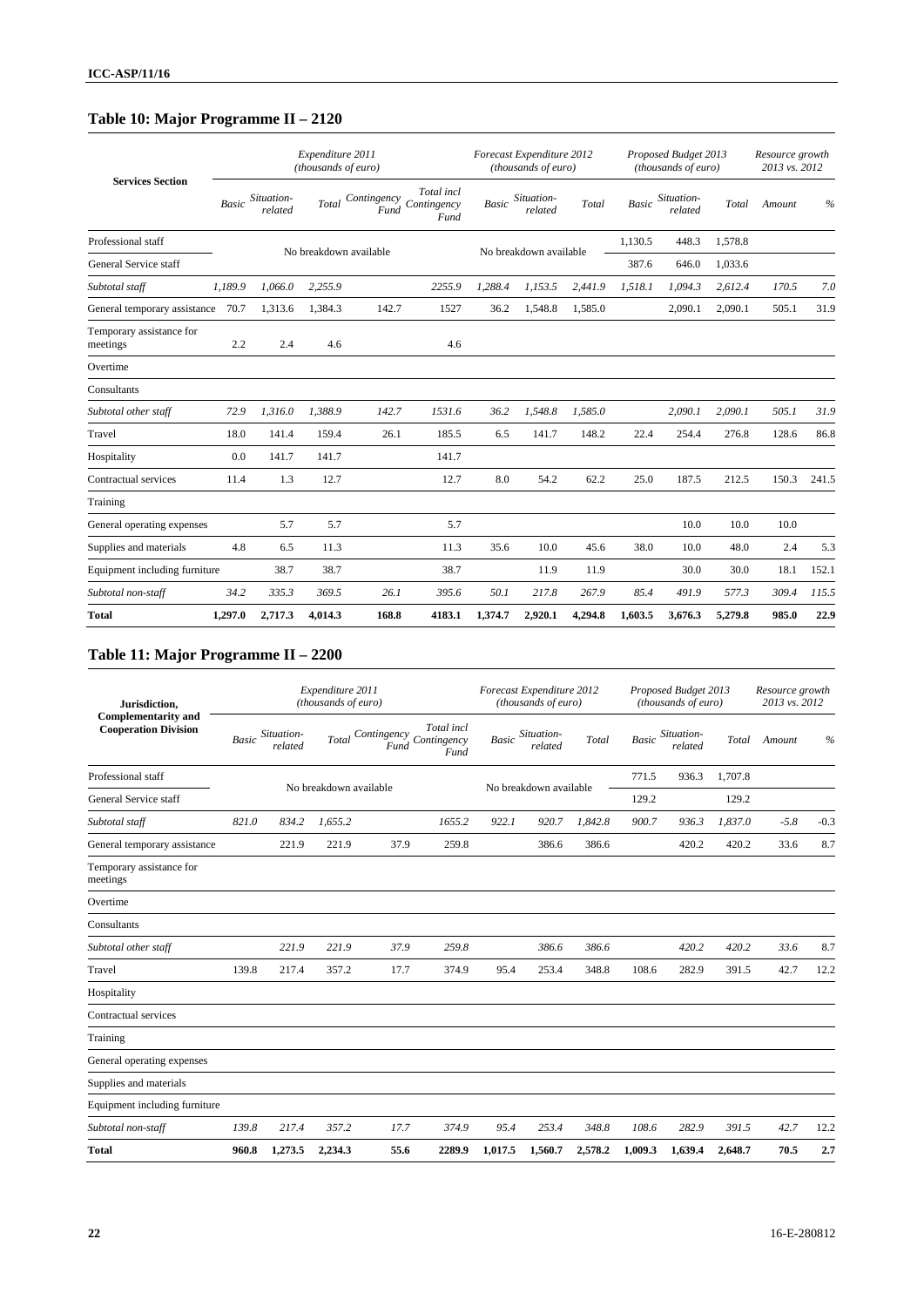# **Table 12: Major Programme II – 2300**

|                                      |              |                       | Expenditure 2011<br>(thousands of euro) |                     |                                   |              | Forecast Expenditure 2012<br>(thousands of euro) |          |              | Proposed Budget 2013<br>(thousands of euro) |          | Resource growth<br>2013 vs. 2012 |         |
|--------------------------------------|--------------|-----------------------|-----------------------------------------|---------------------|-----------------------------------|--------------|--------------------------------------------------|----------|--------------|---------------------------------------------|----------|----------------------------------|---------|
| <b>Investigation Division</b>        | <b>Basic</b> | Situation-<br>related | Total                                   | Contingency<br>Fund | Total incl<br>Contingency<br>Fund | <b>Basic</b> | Situation-<br>related                            | Total    | <b>Basic</b> | Situation-<br>related                       | Total    | Amount                           | %       |
| Professional staff                   |              |                       |                                         |                     |                                   |              |                                                  |          | 300.4        | 7,661.5                                     | 7,961.9  |                                  |         |
| General Service staff                |              |                       | No breakdown available                  |                     |                                   |              | No breakdown available                           |          | 129.2        | 1,818.6                                     | 1,947.8  |                                  |         |
| Subtotal staff                       | 431.2        | 8,488.9               | 8,920.1                                 |                     | 8,920.1                           | 462.0        | 8,929.7                                          | 9,391.7  | 429.6        | 9,480.1                                     | 9,909.7  | 518.0                            | 5.5     |
| General temporary assistance         |              | 1,551.4               | 1,551.4                                 | 578.0               | 2,129.4                           |              | 1,509.3                                          | 1,509.3  |              | 706.1                                       | 706.1    | $-803.2$                         | $-53.2$ |
| Temporary assistance for<br>meetings |              |                       |                                         |                     |                                   |              |                                                  |          |              |                                             |          |                                  |         |
| Overtime                             |              |                       |                                         |                     |                                   |              |                                                  |          |              |                                             |          |                                  |         |
| Consultants                          |              |                       |                                         |                     |                                   |              |                                                  |          |              |                                             |          |                                  |         |
| Subtotal other staff                 |              | 1,551.4               | 1,551.4                                 | 578.0               | 2,129.4                           |              | 1,509.3                                          | 1,509.3  |              | 706.1                                       | 706.1    | $-803.2$                         | $-53.2$ |
| Travel                               |              | 894.9                 | 894.9                                   | 105.4               | 1,000.3                           |              | 1,214.9                                          | 1,214.9  |              | 894.8                                       | 894.8    | $-320.1$                         | $-26.3$ |
| Hospitality                          |              |                       |                                         |                     |                                   |              |                                                  |          |              |                                             |          |                                  |         |
| Contractual services                 |              | 77.2                  | 77.2                                    | 4.5                 | 81.7                              |              | 81.6                                             | 81.6     |              | 110.0                                       | 110.0    | 28.4                             | 34.8    |
| Training                             |              | 12.6                  | 12.6                                    |                     | 12.6                              |              |                                                  |          |              |                                             |          |                                  |         |
| General operating expenses           |              | 326.3                 | 326.3                                   | 24.0                | 350.3                             |              | 351.7                                            | 351.7    |              | 275.0                                       | 275.0    | $-76.7$                          | $-21.8$ |
| Supplies and materials               |              | 11.3                  | 11.3                                    |                     | 11.3                              |              |                                                  |          |              |                                             |          |                                  |         |
| Equipment including furniture        |              | 7.5                   | 7.5                                     |                     | 7.5                               |              |                                                  |          |              |                                             |          |                                  |         |
| Subtotal non-staff                   |              | 1,329.8               | 1,329.8                                 | 133.9               | 1,463.7                           |              | 1,648.2                                          | 1,648.2  |              | 1,279.8                                     | 1,279.8  | $-368.4$                         | $-22.4$ |
| <b>Total</b>                         | 431.2        | 11,370.1              | 11,801.3                                | 711.9               | 12,513.2                          | 462.0        | 12,087.2                                         | 12,549.2 | 429.6        | 11,466.0                                    | 11,895.6 | $-653.6$                         | $-5.2$  |

# **Table 13: Major Programme II - 2320**

|                                                  |              |                       | Expenditure 2011<br>(thousands of euro) |       |                                               |              | Forecast Expenditure 2012<br>(thousands of euro) |         |              | Proposed Budget 2013<br>(thousands of euro) |         | Resource growth<br>2013 vs. 2012 |               |
|--------------------------------------------------|--------------|-----------------------|-----------------------------------------|-------|-----------------------------------------------|--------------|--------------------------------------------------|---------|--------------|---------------------------------------------|---------|----------------------------------|---------------|
| <b>Planning and</b><br><b>Operations Section</b> | <b>Basic</b> | Situation-<br>related | Total                                   | Fund  | Total incl<br>Contingency Contingency<br>Fund | <b>Basic</b> | Situation-<br>related                            | Total   | <b>Basic</b> | Situation-<br>related                       | Total   | Amount                           | $\frac{0}{6}$ |
| Professional staff                               |              |                       |                                         |       |                                               |              |                                                  |         | 300.4        | 3,111.3                                     | 3,411.7 |                                  |               |
| General Service staff                            |              |                       | No breakdown available                  |       |                                               |              | No breakdown available                           |         | 129.2        | 1,495.6                                     | 1,624.8 |                                  |               |
| Subtotal staff                                   | 431.2        | 4,060.9               | 4.492.1                                 |       | 4492.1                                        | 462.0        | 4.426.1                                          | 4.888.1 | 429.6        | 4.606.9                                     | 5.036.5 | 148.4                            | 3.0           |
| General temporary assistance                     |              | 1,263.0               | 1,263.0                                 | 405.2 | 1668.2                                        |              | 1,362.8                                          | 1,362.8 |              | 659.5                                       | 659.5   | $-703.3$                         | $-51.6$       |
| Temporary assistance for meetings                |              |                       |                                         |       |                                               |              |                                                  |         |              |                                             |         |                                  |               |
| Overtime                                         |              |                       |                                         |       |                                               |              |                                                  |         |              |                                             |         |                                  |               |
| Consultants                                      |              |                       |                                         |       |                                               |              |                                                  |         |              |                                             |         |                                  |               |
| Subtotal other staff                             |              | 1,263.0               | 1,263.0                                 | 405.2 | 1668.2                                        |              | 1,362.8                                          | 1,362.8 |              | 659.5                                       | 659.5   | $-703.3$                         | $-51.6$       |
| Travel                                           |              | 312.4                 | 312.4                                   | 15.4  | 327.8                                         |              | 321.0                                            | 321.0   |              | 242.7                                       | 242.7   | $-78.3$                          | $-24.4$       |
| Hospitality                                      |              |                       |                                         |       |                                               |              |                                                  |         |              |                                             |         |                                  |               |
| Contractual services                             |              | 75.1                  | 75.1                                    | 4.5   | 79.6                                          |              | 81.6                                             | 81.6    |              | 110.0                                       | 110.0   | 28.4                             | 34.8          |
| Training                                         |              | 6.8                   | 6.8                                     |       | 6.8                                           |              |                                                  |         |              |                                             |         |                                  |               |
| General operating expenses                       |              |                       |                                         |       |                                               |              |                                                  |         |              |                                             |         |                                  |               |
| Supplies and materials                           |              | 6.5                   | 6.5                                     |       | 6.5                                           |              |                                                  |         |              |                                             |         |                                  |               |
| Equipment including furniture                    |              | 1.0                   | 1.0                                     |       | 1                                             |              |                                                  |         |              |                                             |         |                                  |               |
| Subtotal non-staff                               |              | 401.8                 | 401.8                                   | 19.9  | 421.7                                         |              | 402.6                                            | 402.6   |              | 352.7                                       | 352.7   | $-49.9$                          | $-12.4$       |
| <b>Total</b>                                     | 431.2        | 5,725.7               | 6.156.9                                 | 425.1 | 6582                                          | 462.0        | 6,191.5                                          | 6,653.5 | 429.6        | 5,619.1                                     | 6,048.7 | $-604.8$                         | $-9.1$        |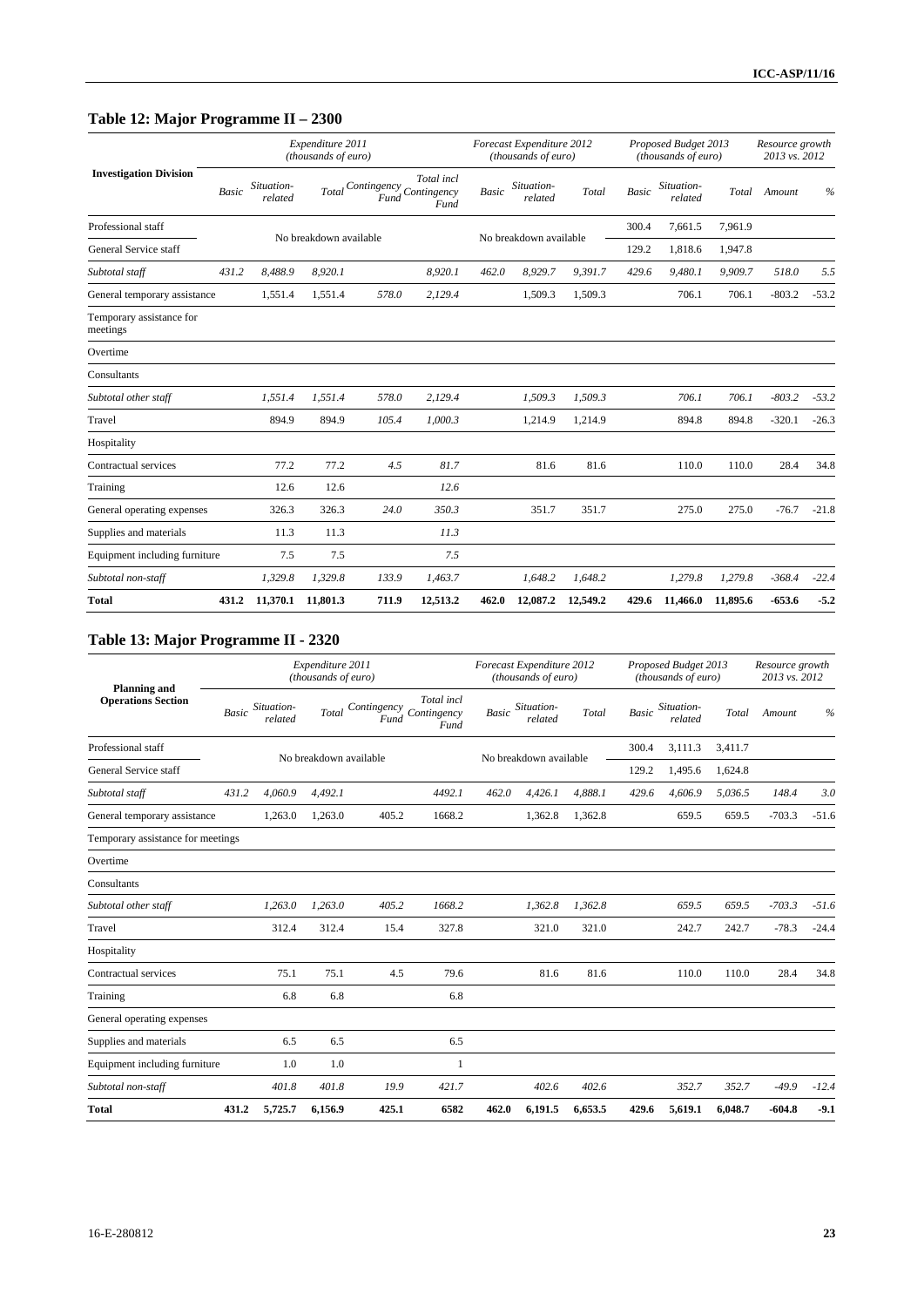# **Table 14: Major Programme II – 2330**

|                                      |                                       | Expenditure 2011<br>(thousands of euro) |                     |                                   | Forecast Expenditure 2012<br>(thousands of euro) |         | Proposed Budget 2013<br>(thousands of euro) |         | Resource growth<br>2013 vs. 2012 |         |
|--------------------------------------|---------------------------------------|-----------------------------------------|---------------------|-----------------------------------|--------------------------------------------------|---------|---------------------------------------------|---------|----------------------------------|---------|
| <b>Investigation Teams</b>           | Situation-<br><b>Basic</b><br>related | Total                                   | Contingency<br>Fund | Total incl<br>Contingency<br>Fund | Situation-<br><b>Basic</b><br>related            | Total   | Situation-<br><b>Basic</b><br>related       | Total   | Amount                           | $\%$    |
| Professional staff                   |                                       |                                         |                     |                                   | No breakdown available                           |         | 4,550.2                                     | 4,550.2 |                                  |         |
| General Service staff                |                                       | No breakdown available                  |                     |                                   |                                                  |         | 323.0                                       | 323.0   |                                  |         |
| Subtotal staff                       | 4,428.0                               | 4,428.0                                 |                     | 4,428.0                           | 4,503.6                                          | 4,503.6 | 4,873.2                                     | 4,873.2 | 369.6                            | 8.2     |
| General temporary assistance         | 288.4                                 | 288.4                                   | 172.8               | 461.2                             | 146.5                                            | 146.5   | 46.6                                        | 46.6    | $-99.9$                          | $-68.2$ |
| Temporary assistance for<br>meetings |                                       |                                         |                     |                                   |                                                  |         |                                             |         |                                  |         |
| Overtime                             |                                       |                                         |                     |                                   |                                                  |         |                                             |         |                                  |         |
| Consultants                          |                                       |                                         |                     |                                   |                                                  |         |                                             |         |                                  |         |
| Subtotal other staff                 | 288.4                                 | 288.4                                   | 172.8               | 461.2                             | 146.5                                            | 146.5   | 46.6                                        | 46.6    | $-99.9$                          | $-68.2$ |
| Travel                               | 582.5                                 | 582.5                                   | 90.0                | 672.5                             | 893.9                                            | 893.9   | 652.1                                       | 652.1   | $-241.8$                         | $-27.1$ |
| Hospitality                          |                                       |                                         |                     |                                   |                                                  |         |                                             |         |                                  |         |
| Contractual services                 | 2.1                                   | 2.1                                     |                     | 2.1                               |                                                  |         |                                             |         |                                  |         |
| Training                             | 5.8                                   | 5.8                                     |                     | 5.8                               |                                                  |         |                                             |         |                                  |         |
| General operating expenses           | 326.3                                 | 326.3                                   | 24.0                | 350.3                             | 351.7                                            | 351.7   | 275.0                                       | 275.0   | $-76.7$                          | $-21.8$ |
| Supplies and materials               | 4.8                                   | 4.8                                     |                     | 4.8                               |                                                  |         |                                             |         |                                  |         |
| Equipment including furniture        | 6.5                                   | 6.5                                     |                     | 6.5                               |                                                  |         |                                             |         |                                  |         |
| Subtotal non-staff                   | 928.0                                 | 928.0                                   | 114.0               | 1,042.0                           | 1,245.6                                          | 1,245.6 | 927.1                                       | 927.1   | $-318.5$                         | $-25.6$ |
| <b>Total</b>                         | 5,644.4                               | 5,644.4                                 | 286.8               | 5,931.2                           | 5,895.7                                          | 5,895.7 | 5,846.9                                     | 5,846.9 | $-48.8$                          | $-0.8$  |

# **Table 15: Major Programme II - 2400**

|                                      |              |                       | Expenditure 2011<br>(thousands of euro) |                     |                                   |         | Forecast Expenditure 2012<br>(thousands of euro) |         |              | Proposed Budget 2013<br>(thousands of euro) |         | Resource growth<br>2013 vs. 2012 |               |
|--------------------------------------|--------------|-----------------------|-----------------------------------------|---------------------|-----------------------------------|---------|--------------------------------------------------|---------|--------------|---------------------------------------------|---------|----------------------------------|---------------|
| <b>Prosecution Division</b>          | <b>Basic</b> | Situation-<br>related | Total                                   | Contingency<br>Fund | Total incl<br>Contingency<br>Fund | Basic   | Situation-<br>related                            | Total   | <b>Basic</b> | Situation-<br>related                       | Total   | Amount                           | $\frac{0}{0}$ |
| Professional staff                   |              |                       | No breakdown available                  |                     |                                   |         | No breakdown available                           |         | 504.9        | 3,631.7                                     | 4,136.6 |                                  |               |
| General Service staff                |              |                       |                                         |                     |                                   |         |                                                  |         | 193.8        | 387.6                                       | 581.4   |                                  |               |
| Subtotal staff                       | 806.3        | 3,500.9               | 4,307.2                                 |                     | 4,307.2                           | 862.4   | 3,485.5                                          | 4,347.9 | 698.7        | 4,019.3                                     | 4,718.0 | 370.1                            | 8.5           |
| General temporary assistance 118.2   |              | 1,333.0               | 1,451.2                                 | 186.5               | 1,637.7                           | 123.9   | 1,755.9                                          | 1,879.8 |              | 2,206.5                                     | 2,206.5 | 326.7                            | 17.4          |
| Temporary assistance for<br>meetings |              |                       |                                         |                     |                                   |         |                                                  |         |              |                                             |         |                                  |               |
| Overtime                             |              |                       |                                         |                     |                                   |         |                                                  |         |              |                                             |         |                                  |               |
| Consultants                          |              |                       |                                         |                     |                                   |         |                                                  |         |              |                                             |         |                                  |               |
| Subtotal other staff                 | 118.2        | 1,333.0               | 1.451.2                                 | 186.5               | 1,637.7                           | 123.9   | 1,755.9                                          | 1,879.8 |              | 2,206.5                                     | 2,206.5 | 326.7                            | 17.4          |
| Travel                               | 58.2         | 118.8                 | 177.0                                   | 7.2                 | 184.2                             | 23.2    | 196.0                                            | 219.2   | 14.9         | 170.1                                       | 185.0   | $-34.2$                          | $-15.6$       |
| Hospitality                          |              |                       |                                         |                     |                                   |         |                                                  |         |              |                                             |         |                                  |               |
| Contractual services                 |              |                       |                                         |                     |                                   |         |                                                  |         |              |                                             |         |                                  |               |
| Training                             |              |                       |                                         |                     |                                   |         |                                                  |         |              |                                             |         |                                  |               |
| General operating expenses           |              |                       |                                         |                     |                                   |         |                                                  |         |              |                                             |         |                                  |               |
| Supplies and materials               |              |                       |                                         |                     |                                   |         |                                                  |         |              |                                             |         |                                  |               |
| Equipment including furniture        |              |                       |                                         |                     |                                   |         |                                                  |         |              |                                             |         |                                  |               |
| Subtotal non-staff                   | 58.2         | 118.8                 | 177.0                                   | 7.2                 | 184.2                             | 23.2    | 196.0                                            | 219.2   | 14.9         | 170.1                                       | 185.0   | $-34.2$                          | $-15.6$       |
| <b>Total</b>                         | 982.7        | 4,952.7               | 5,935.4                                 | 193.7               | 6,129.1                           | 1,009.5 | 5,437.4                                          | 6,446.9 | 713.6        | 6,395.9                                     | 7,109.5 | 662.6                            | 10.3          |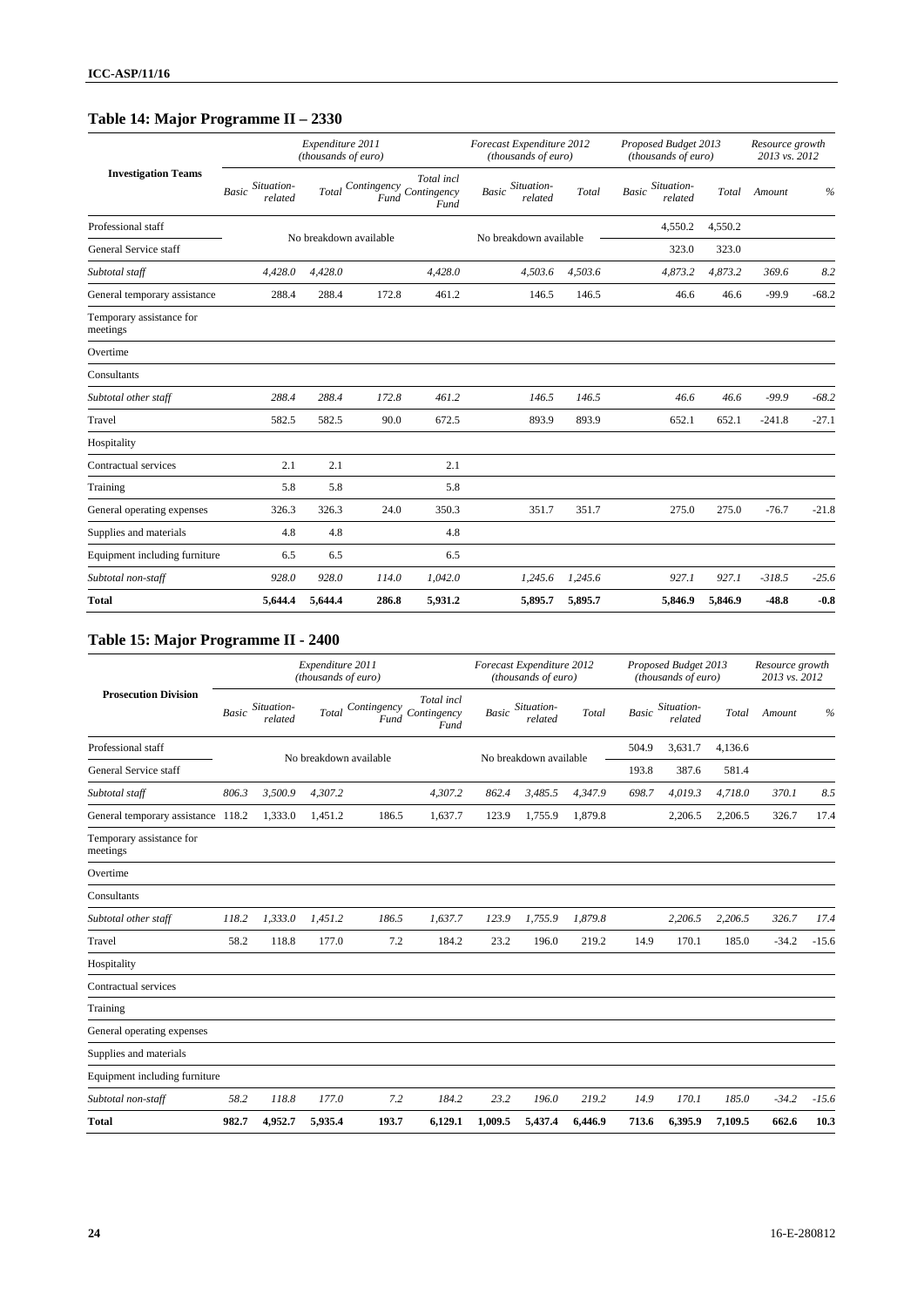#### **Table 16: Major Programme III**

| <b>Major Programme III</b>           | ᇰ        |                       | Expenditure 2011<br>(thousands of euro) |                         |                                   |              | Forecast Expenditure 2012<br>(thousands of euro) |          |              | Proposed Budget 2013<br>(thousands of euro) |          | Resource growth<br>2013 vs. 2012 |               |
|--------------------------------------|----------|-----------------------|-----------------------------------------|-------------------------|-----------------------------------|--------------|--------------------------------------------------|----------|--------------|---------------------------------------------|----------|----------------------------------|---------------|
| <b>Registry</b>                      | Basic    | Situation-<br>related | Total                                   | Contin<br>gency<br>Fund | Total incl<br>Contingency<br>Fund | <b>Basic</b> | Situation-<br>related                            | Total    | <b>Basic</b> | Situation-<br>related                       | Total    | Amount                           | $\frac{0}{6}$ |
| Professional staff                   |          |                       |                                         |                         |                                   |              |                                                  |          | 12,319.8     | 8,409.4                                     | 20.729.2 |                                  |               |
| General Service staff                |          |                       | No Breakdown available                  |                         |                                   |              | No Breakdown available                           |          | 9,249.3      | 6,213.2                                     | 15,462.5 |                                  |               |
| Subtotal staff                       | 19.221.7 | 14.130.0              | 33.351.7                                |                         | 33.351.7                          | 20.846.2     | 14.743.7                                         | 35.589.8 | 21.569.1     | 14.622.6                                    | 36.191.7 | 601.9                            | 1.7           |
| General temporary assistance 2,357.0 |          | 3,471.7               | 5,828.7                                 | 752.6                   | 6,581.3                           | 2,079.7      | 2,816.6                                          | 4,896.3  | 1,838.2      | 2,455.3                                     | 4,293.5  | $-602.8$                         | $-12.3$       |
| Temporary assistance<br>for meetings | 351.0    | 358.9                 | 709.9                                   | 480.9                   | 1,190.8                           | 89.5         | 248.4                                            | 337.9    | 200.0        | 153.2                                       | 353.2    | 15.3                             | 4.5           |
| Overtime                             | 271.6    | 159.2                 | 430.8                                   |                         | 430.8                             | 179.8        | 100.0                                            | 279.8    | 214.5        | 138.8                                       | 353.3    | 73.5                             | 26.3          |
| Consultants                          | 286.7    | 62.1                  | 348.8                                   | 24.1                    | 372.9                             | 94.8         | 181.3                                            | 276.1    | 86.6         | 36.1                                        | 122.7    | $-153.4$                         | $-55.6$       |
| Subtotal other staff                 | 3,266.3  | 4.051.9               | 7.318.2                                 | 1.257.6                 | 8,575.8                           | 2.443.8      | 3,346.3                                          | 5,790.2  | 2,339.3      | 2.783.4                                     | 5,122.7  | $-667.5$                         | $-11.5$       |
| Travel                               | 233.1    | 1,312.1               | 1,545.2                                 | 157.2                   | 1,702.4                           | 261.5        | 1,490.4                                          | 1,751.9  | 184.5        | 1,709.1                                     | 1,893.6  | 141.7                            | 8.1           |
| Hospitality                          | 6.1      |                       | 6.1                                     |                         | 6.1                               | 4.4          | 0.1                                              | 4.5      | 4.0          |                                             | 4.0      | $-0.5$                           | $-11.1$       |
| Contractual services                 | 889.2    | 1,222.5               | 2,111.7                                 | 323.4                   | 2,435.1                           | 1,597.8      | 1,171.0                                          | 2,768.8  | 1,143.4      | 1,633.6                                     | 2,777.0  | 8.2                              | 0.3           |
| Training                             | 308.6    | 291.3                 | 599.9                                   |                         | 599.9                             | 391.5        | 174.1                                            | 565.6    | 387.4        | 178.0                                       | 565.4    | $-0.2$                           |               |
| Counsel for defence                  |          | 3,323.1               | 3,323.1                                 | 521.6                   | 3,844.7                           |              | 3,235.3                                          | 3,235.3  |              | 3,117.4                                     | 3,117.4  | $-117.9$                         | $-3.6$        |
| Counsel for victims                  |          | 1,688.3               | 1,688.3                                 | 307.1                   | 1,995.4                           |              | 3,071.5                                          | 3,071.5  |              | 4,010.1                                     | 4,010.1  | 938.6                            | 30.6          |
| General operating expenses 5,152.6   |          | 5,028.9               | 10,181.5                                | 312.2                   | 10,493.7                          | 5.454.4      | 5,216.5                                          | 10,670.8 | 6,315.8      | 4,368.4                                     | 10.684.2 | 13.4                             | 0.1           |
| Supplies and materials               | 602.7    | 342.3                 | 945.0                                   | 10.5                    | 955.5                             | 636.1        | 314.6                                            | 950.7    | 693.2        | 273.5                                       | 966.7    | 16.0                             | 1.7           |
| Equipment including furniture 611.6  |          | 302.0                 | 913.6                                   | 554.1                   | 1,467.7                           | 922.0        |                                                  | 922.0    | 1,104.0      | 36.7                                        | 1,140.7  | 218.7                            | 23.7          |
| Subtotal non-staff                   | 7,803.9  | 13.510.5              | 21.314.4                                | 2.186.1                 | 23,500.5                          | 9.267.6      | 14.673.4                                         | 23,941.1 | 9,832.3      | 15,326.8                                    | 25,159.1 | 1.218.0                          | 5.1           |
| <b>Total</b>                         | 30.291.9 | 31,692.4              | 61,984.3                                | 3,443.7                 | 65,428.0                          | 32,557.6     | 32,763.4                                         | 65,321.1 | 33,740.7     | 32,732.8                                    | 66,473.5 | 1.152.4                          | 1.8           |

# **Table 17: Major Programme III – 3100**

|                                      |              |                       | Expenditure 2011<br>(thousands of euro) |                         |                                   |              | Forecast Expenditure 2012<br>(thousands of euro) |          |         | Proposed Budget 2013<br>(thousands of euro) |          | Resource growth<br>2013 vs. 2012 |               |
|--------------------------------------|--------------|-----------------------|-----------------------------------------|-------------------------|-----------------------------------|--------------|--------------------------------------------------|----------|---------|---------------------------------------------|----------|----------------------------------|---------------|
| <b>Office of the Registrar</b>       | <b>Basic</b> | Situation-<br>related | Total                                   | Contin<br>gency<br>Fund | Total incl<br>Contingency<br>Fund | <b>Basic</b> | Situation-<br>related                            | Total    | Basic   | Situation-<br>related                       |          | Total Amount                     | $\frac{0}{0}$ |
| Professional staff                   |              |                       | No Breakdown available                  |                         |                                   |              | No Breakdown available                           |          | 2.566.5 | 1.603.4                                     | 4.169.9  |                                  |               |
| General Service staff                |              |                       |                                         |                         |                                   |              |                                                  |          | 2,624.6 | 2.014.0                                     | 4.638.6  |                                  |               |
| Subtotal staff                       | 4.550.2      | 3.544.2               | 8.094.4                                 |                         | 8.094.4                           | 4.827.0      | 3.625.6                                          | 8.452.7  | 5,191.1 | 3.617.4                                     | 8,808.5  | 355.8                            | 4.2           |
| General temporary assistance 1,267.7 |              | 343.3                 | 1.611.0                                 | 47.5                    | 1,658.5                           | 1,269.0      | 319.3                                            | 1.588.3  | 1,082.4 | 208.5                                       | 1,290.9  | $-297.4$                         | $-18.7$       |
| Temporary assistance for meetings    |              |                       |                                         |                         |                                   |              |                                                  |          |         |                                             |          |                                  |               |
| Overtime                             | 136.0        | 63.5                  | 199.5                                   |                         | 199.5                             | 116.9        | 99.9                                             | 216.9    | 124.4   | 50.3                                        | 174.7    | $-42.2$                          | $-19.4$       |
| Consultants                          |              |                       |                                         |                         |                                   | 32.8         |                                                  | 32.8     |         |                                             |          | $-32.8$                          | $-100.0$      |
| Subtotal other staff                 | 1,403.7      | 406.8                 | 1.810.5                                 | 47.5                    | 1,858.0                           | 1.418.7      | 419.3                                            | 1,838.0  | 1,206.8 | 258.8                                       | 1,465.6  | $-372.4$                         | $-20.3$       |
| Travel                               | 75.2         | 349.3                 | 424.5                                   | 62.0                    | 486.5                             | 54.3         | 429.4                                            | 483.7    | 30.1    | 445.9                                       | 476.0    | $-7.7$                           | $-1.6$        |
| Hospitality                          | 6.1          |                       | 6.1                                     |                         | 6.1                               | 4.4          | 0.1                                              | 4.5      | 4.0     |                                             | 4.0      | $-0.5$                           | $-11.1$       |
| Contractual services                 | 84.2         | 201.8                 | 286.0                                   | 73.4                    | 359.4                             | 237.0        | 265.1                                            | 502.1    | 112.0   | 263.3                                       | 375.3    | $-126.8$                         | $-25.3$       |
| Training                             | 82.8         | 59.4                  | 142.2                                   |                         | 142.2                             | 96.0         | 115.6                                            | 211.6    | 97.6    | 107.7                                       | 205.3    | $-6.3$                           | $-3.0$        |
| Counsel for defence                  |              | 3,323.1               | 3,323.1                                 | 521.6                   | 3,844.7                           |              | 3,235.3                                          | 3,235.3  |         | 3.117.4                                     | 3.117.4  | $-117.9$                         | $-3.6$        |
| Counsel for victims                  |              | 1,688.3               | 1,688.3                                 | 307.1                   | 1,995.4                           |              | 3,071.5                                          | 3,071.5  |         | 4,010.1                                     | 4,010.1  | 938.6                            | 30.6          |
| General operating<br>expenses        | 90.0         | 700.5                 | 790.5                                   | 21.3                    | 811.8                             | 167.9        | 671.4                                            | 839.3    | 165.0   | 616.6                                       | 781.6    | $-57.7$                          | $-6.9$        |
| Supplies and materials               | 61.6         | 291.3                 | 352.9                                   |                         | 352.9                             | 55.2         | 181.7                                            | 236.9    | 63.3    | 159.3                                       | 222.6    | $-14.3$                          | $-6.0$        |
| Equipment including furniture        | 0.8          | 93.4                  | 94.2                                    | 14.4                    | 108.6                             | 0.8          |                                                  | 0.8      | 1.0     | 1.7                                         | 2.7      | 1.9                              | 225.1         |
| Subtotal non-staff                   | 400.7        | 6,707.1               | 7,107.8                                 | 999.8                   | 8,107.6                           | 615.7        | 7,970.1                                          | 8,585.8  | 473.0   | 8,722.0                                     | 9,195.0  | 609.2                            | 7.1           |
| <b>Total</b>                         | 6,354.6      | 10,658.1              | 17,012.7                                | 1,047.3                 | 18,060.0                          | 6,861.4      | 12,015.0                                         | 18,876.4 | 6,870.9 | 12,598.2                                    | 19,469.1 | 592.7                            | 3.1           |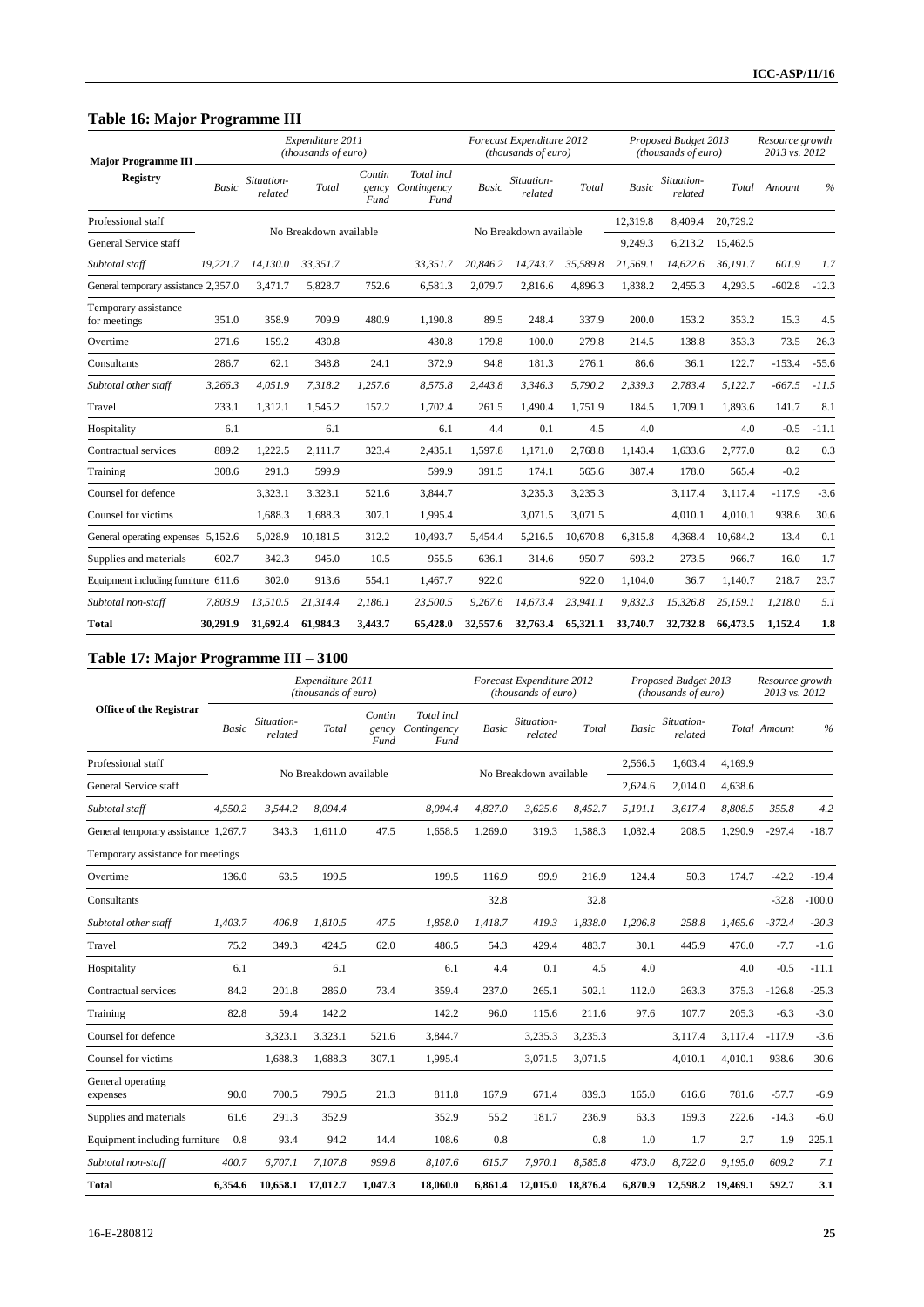# **Table 18: Major Programme III – 3110**

| <b>Immediate Office of the</b>       |              |                       | Expenditure 2011<br>(thousands of euro) |                                                          |              | Forecast Expenditure 2012<br>(thousands of euro) |         |              | Proposed Budget 2013<br>(thousands of euro) |         | Resource growth<br>2013 vs. 2012 |          |
|--------------------------------------|--------------|-----------------------|-----------------------------------------|----------------------------------------------------------|--------------|--------------------------------------------------|---------|--------------|---------------------------------------------|---------|----------------------------------|----------|
| Registrar                            | <b>Basic</b> | Situation-<br>related | Total                                   | Total incl<br>Contingency<br>Contingency<br>Fund<br>Fund | <b>Basic</b> | Situation-<br>related                            | Total   | <b>Basic</b> | Situation-<br>related                       | Total   | Amount                           | $\%$     |
| Professional staff                   |              |                       | No Breakdown available                  |                                                          |              | No Breakdown available                           |         | 953.5        |                                             | 953.5   |                                  |          |
| General Service staff                |              |                       |                                         |                                                          |              |                                                  |         | 205.8        |                                             | 205.8   |                                  |          |
| Subtotal staff                       | 962.6        | $-8.8$                | 953.8                                   | 953.8                                                    | 1,078.0      |                                                  | 1,078.0 | 1,159.3      |                                             | 1,159.3 | 81.3                             | 7.5      |
| General temporary<br>assistance      | 259.6        |                       | 259.6                                   | 259.6                                                    | 145.4        | 2.8                                              | 148.2   |              |                                             |         | $-148.2$                         | $-100.0$ |
| Temporary assistance for<br>meetings |              |                       |                                         |                                                          |              |                                                  |         |              |                                             |         |                                  |          |
| Overtime                             |              |                       |                                         |                                                          |              |                                                  |         |              |                                             |         |                                  |          |
| Consultants                          |              |                       |                                         |                                                          |              |                                                  |         |              |                                             |         |                                  |          |
| Subtotal other staff                 | 259.6        | 0.0                   | 259.6                                   | 259.6                                                    | 145.4        | 2.8                                              | 148.2   |              |                                             |         | $-148.2$                         | $-100.0$ |
| Travel                               | 52.9         | 14.1                  | 67.0                                    | 67.0                                                     | 26.0         | 17.0                                             | 43.0    | 16.8         | 18.0                                        | 34.8    | $-8.2$                           | $-19.1$  |
| Hospitality                          | 6.1          |                       | 6.1                                     | 6.1                                                      | 4.4          | 0.1                                              | 4.5     | 4.0          |                                             | 4.0     | $-0.5$                           | $-11.1$  |
| Contractual services                 | 26.1         |                       | 26.1                                    | 26.1                                                     | 126.5        |                                                  | 126.5   |              |                                             |         | $-126.5$                         | $-100.0$ |
| Training                             | 0.9          |                       | 0.9                                     | 0.9                                                      |              |                                                  |         |              |                                             |         |                                  |          |
| General operating<br>expenses        |              |                       |                                         |                                                          |              |                                                  |         |              |                                             |         |                                  |          |
| Supplies and materials               |              |                       |                                         |                                                          |              |                                                  |         |              |                                             |         |                                  |          |
| Equipment including<br>furniture     |              |                       |                                         |                                                          |              |                                                  |         |              |                                             |         |                                  |          |
| Subtotal non-staff                   | 86.0         | 14.1                  | 100.1                                   | 100.1                                                    | 156.9        | 17.1                                             | 174.0   | 20.8         | 18.0                                        | 38.8    | $-135.2$                         | $-77.7$  |
| <b>Total</b>                         | 1,308.2      | 5.3                   | 1,313.5                                 | 1,313.5                                                  | 1,380.3      | 19.9                                             | 1,400.2 | 1,180.1      | 18.0                                        | 1,198.1 | $-202.1$                         | $-14.4$  |

# **Table 19: Major Programme III – 3130**

| <b>Legal Advisory Services</b>       |       |                       | Expenditure 2011<br>(thousands of euro) |                        |                                                     |              | Forecast Expenditure 2012<br>(thousands of euro) |       | Proposed Budget 2013<br>(thousands of euro) |       | Resource growth<br>2013 vs. 2012 |                 |
|--------------------------------------|-------|-----------------------|-----------------------------------------|------------------------|-----------------------------------------------------|--------------|--------------------------------------------------|-------|---------------------------------------------|-------|----------------------------------|-----------------|
| <b>Section</b>                       | Basic | Situation-<br>related |                                         | Fund                   | Total incl<br>Total Contingency Contingency<br>Fund | <b>Basic</b> | Situation-<br>related                            | Total | Situation-<br><b>Basic</b><br>related       | Total | Amount                           | $\frac{0}{0}$   |
| Professional staff                   |       |                       |                                         | No Breakdown available |                                                     |              | No Breakdown available                           |       | 585.7                                       | 585.7 |                                  |                 |
| General Service staff                |       |                       |                                         |                        |                                                     |              |                                                  |       | 126.5                                       | 126.5 |                                  |                 |
| Subtotal staff                       | 427.0 |                       | 427.0                                   |                        | 427.0                                               | 652.6        | 145.5                                            | 798.1 | 712.2                                       | 712.2 | $-85.9$                          | $-10.8$         |
| General temporary<br>assistance      | 64.1  |                       | 64.1                                    |                        | 64.1                                                | 23.8         |                                                  | 23.8  |                                             |       |                                  | $-23.8 - 100.0$ |
| Temporary assistance for<br>meetings |       |                       |                                         |                        |                                                     |              |                                                  |       |                                             |       |                                  |                 |
| Overtime                             |       |                       |                                         |                        |                                                     |              |                                                  |       |                                             |       |                                  |                 |
| Consultants                          |       |                       |                                         |                        |                                                     |              |                                                  |       |                                             |       |                                  |                 |
| Subtotal other staff                 | 64.1  |                       | 64.1                                    |                        | 64.1                                                | 23.8         |                                                  | 23.8  |                                             |       | $-23.8$                          | $-100.0$        |
| Travel                               | 7.6   | 0.8                   | 8.4                                     |                        | 8.4                                                 | 12.9         |                                                  | 12.9  |                                             |       | $-12.9$                          | $-100.0$        |
| Hospitality                          |       |                       |                                         |                        |                                                     |              |                                                  |       |                                             |       |                                  |                 |
| Contractual services                 | 3.9   |                       | 3.9                                     |                        | 3.9                                                 | 17.5         |                                                  | 17.5  | 17.5                                        | 17.5  |                                  |                 |
| Training                             | 6.4   |                       | 6.4                                     |                        | 6.4                                                 |              |                                                  |       |                                             |       |                                  |                 |
| General operating expenses           |       |                       |                                         |                        |                                                     |              |                                                  |       |                                             |       |                                  |                 |
| Supplies and materials               | 0.2   |                       | 0.2                                     |                        | 0.2                                                 |              |                                                  |       |                                             |       |                                  |                 |
| Equipment including<br>furniture     |       |                       |                                         |                        |                                                     |              |                                                  |       |                                             |       |                                  |                 |
| Subtotal non-staff                   | 18.1  | 0.8                   | 18.9                                    |                        | 18.9                                                | 30.4         |                                                  | 30.4  | 17.5                                        | 17.5  | $-12.9$                          | $-42.4$         |
| <b>Total</b>                         | 509.2 | 0.8                   | 510.0                                   |                        | 510.0                                               | 706.8        | 145.5                                            | 852.3 | 729.7                                       | 729.7 | $-122.6$                         | $-14.4$         |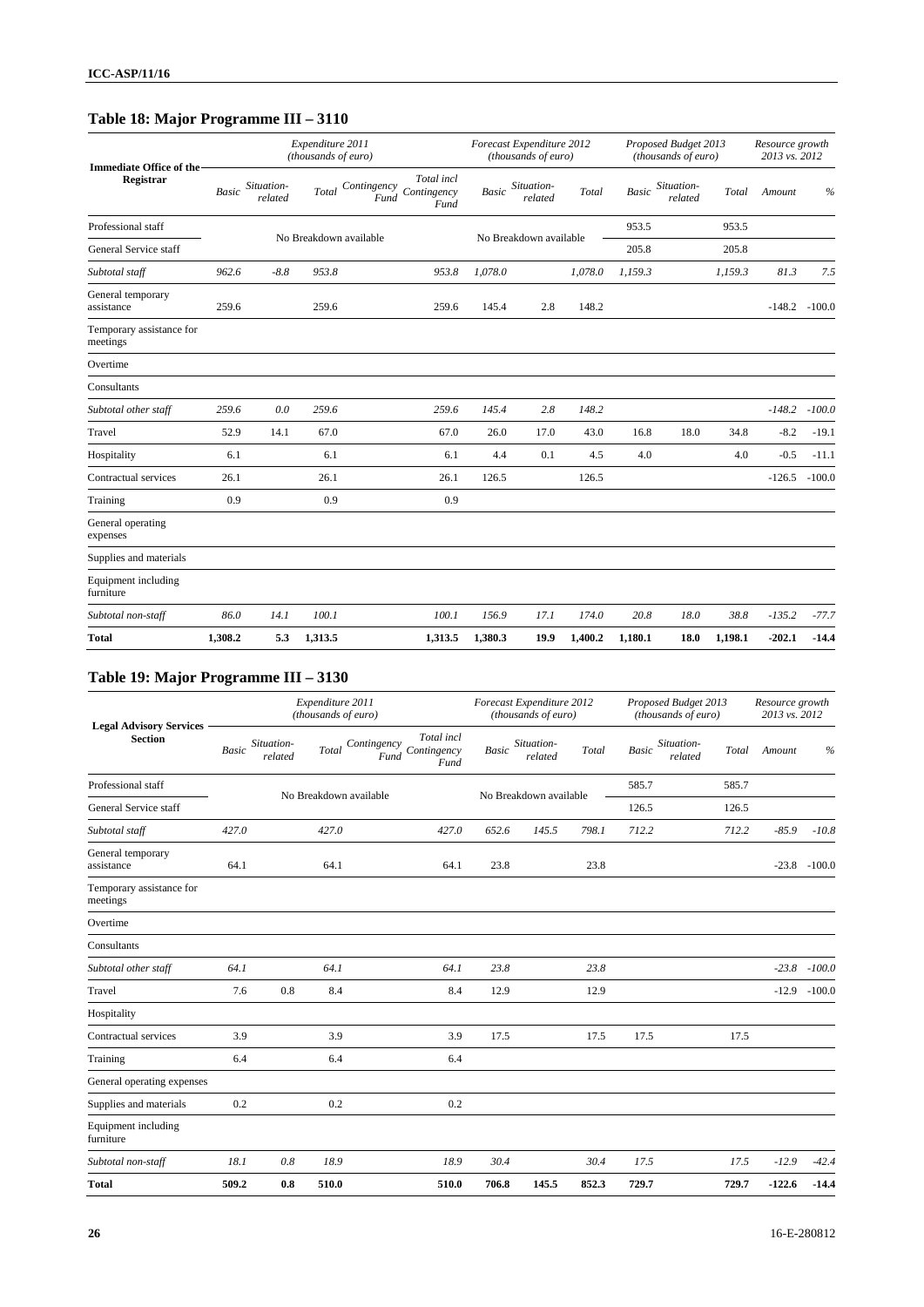# **Table 20: Major Programme III – 3140**

|                                              |              |                       | Expenditure 2011<br>(thousands of euro) |                     |                                   |         | Forecast Expenditure 2012<br>(thousands of euro) |         |              | Proposed Budget 2013<br>(thousands of euro) |         | Resource growth<br>2013 vs. 2012 |         |
|----------------------------------------------|--------------|-----------------------|-----------------------------------------|---------------------|-----------------------------------|---------|--------------------------------------------------|---------|--------------|---------------------------------------------|---------|----------------------------------|---------|
| <b>Security and Safety</b><br><b>Section</b> | <b>Basic</b> | Situation-<br>related | Total                                   | Contingency<br>Fund | Total incl<br>Contingency<br>Fund | Basic   | Situation-<br>related                            | Total   | <b>Basic</b> | Situation-<br>related                       |         | <b>Total Amount</b>              | $\%$    |
| Professional staff                           |              |                       |                                         |                     |                                   |         |                                                  |         | 585.7        | 536.1                                       | 1.121.8 |                                  |         |
| General Service staff                        |              |                       | No Breakdown available                  |                     |                                   |         | No Breakdown available                           |         | 2,165.8      | 1,337.7                                     | 3,503.5 |                                  |         |
| Subtotal staff                               | 2,776.2      | 1,785.5               | 4.561.7                                 |                     | 4,561.7                           | 2,662.5 | 1.796.6                                          | 4.459.1 | 2,751.5      | 1,873.8                                     | 4,625.3 | 166.2                            | 3.7     |
| General temporary assistance 944.0           |              | 108.1                 | 1,052.1                                 | 13.3                | 1,065.4                           | 1,099.8 | 38.6                                             | 1,138.4 | 1,082.4      |                                             | 1,082.4 | $-56.0$                          | $-4.9$  |
| Temporary assistance for<br>meetings         |              |                       |                                         |                     |                                   |         |                                                  |         |              |                                             |         |                                  |         |
| Overtime                                     | 136.0        | 63.5                  | 199.5                                   |                     | 199.5                             | 116.9   | 99.9                                             | 216.9   | 124.4        | 50.3                                        | 174.7   | $-42.2$                          | $-19.4$ |
| Consultants                                  |              |                       |                                         |                     |                                   |         |                                                  |         |              |                                             |         |                                  |         |
| Subtotal other staff                         | 1,080.0      | 171.6                 | 1.251.6                                 | 13.3                | 1,264.9                           | 1,216.7 | 138.5                                            | 1,355.3 | 1,206.8      | 50.3                                        | 1,257.1 | $-98.2$                          | $-7.2$  |
| Travel                                       | 8.3          | 164.9                 | 173.2                                   | 45.4                | 218.6                             | 9.7     | 278.5                                            | 288.2   | 13.3         | 348.4                                       | 361.7   | 73.5                             | 25.5    |
| Hospitality                                  |              |                       |                                         |                     |                                   |         |                                                  |         |              |                                             |         |                                  |         |
| Contractual services                         | 54.2         | 184.8                 | 239.0                                   | 10.3                | 249.3                             | 93.0    | 216.6                                            | 309.6   | 94.5         | 218.9                                       | 313.4   | 3.8                              | 1.2     |
| Training                                     | 75.5         | 32.4                  | 107.9                                   |                     | 107.9                             | 96.0    | 70.9                                             | 166.9   | 97.6         | 100.3                                       | 197.9   | 31.0                             | 18.6    |
| General operating expenses                   | 90.0         | 92.6                  | 182.6                                   |                     | 182.6                             | 167.9   | 113.2                                            | 281.1   | 165.0        | 137.0                                       | 302.0   | 20.9                             | 7.4     |
| Supplies and materials                       | 61.4         | 47.6                  | 109.0                                   |                     | 109.0                             | 55.2    | 29.7                                             | 84.9    | 63.3         | 16.2                                        | 79.5    | $-5.4$                           | $-6.3$  |
| Equipment including furniture                | 0.8          |                       | 0.8                                     |                     | 0.8                               | 0.8     |                                                  | 0.8     | 1.0          | 1.7                                         | 2.7     | 1.9                              | 225.1   |
| Subtotal non-staff                           | 290.2        | 522.3                 | 812.5                                   | 55.7                | 868.2                             | 422.6   | 708.9                                            | 1,131.6 | 434.7        | 822.5                                       | 1,257.2 | 125.6                            | 11.1    |
| <b>Total</b>                                 | 4,146.4      | 2,479.4               | 6,625.8                                 | 69.0                | 6,694.8                           | 4,301.8 | 2,644.1                                          | 6,945.9 | 4,393.0      | 2,746.6                                     | 7,139.6 | 193.7                            | 2.8     |

# **Table 21: Major Programme III – 3180**

|                                      |              |                       | Expenditure 2011<br>(thousands of euro) |                     |                                   | Forecast Expenditure 2012<br>(thousands of euro) |         | Proposed Budget 2013<br>(thousands of euro) |         | Resource growth<br>2013 vs. 2012 |               |
|--------------------------------------|--------------|-----------------------|-----------------------------------------|---------------------|-----------------------------------|--------------------------------------------------|---------|---------------------------------------------|---------|----------------------------------|---------------|
| <b>Field Operations Section</b>      | <b>Basic</b> | Situation-<br>related | Total                                   | Contingency<br>Fund | Total incl<br>Contingency<br>Fund | Situation-<br><b>Basic</b><br>related            | Total   | Situation-<br><b>Basic</b><br>related       | Total   | Amount                           | $\frac{0}{0}$ |
| Professional staff                   |              |                       | No Breakdown available                  |                     |                                   | No Breakdown available                           |         | 858.7                                       | 858.7   |                                  |               |
| General Service staff                |              |                       |                                         |                     |                                   |                                                  |         | 613.1                                       | 613.1   |                                  |               |
| Subtotal staff                       | $-20.7$      | 1,507.8               | 1.487.1                                 |                     | 1.487.1                           | 1,384.9                                          | 1.384.9 | 1,471.8                                     | 1.471.8 | 86.9                             | 6.3           |
| General temporary assistance         |              | 235.2                 | 235.2                                   | 29.6                | 264.8                             | 235.1                                            | 235.1   | 208.5                                       | 208.5   | $-26.6$                          | $-11.3$       |
| Temporary assistance for<br>meetings |              |                       |                                         |                     |                                   |                                                  |         |                                             |         |                                  |               |
| Overtime                             |              |                       |                                         |                     |                                   |                                                  |         |                                             |         |                                  |               |
| Consultants                          |              |                       |                                         |                     |                                   |                                                  |         |                                             |         |                                  |               |
| Subtotal other staff                 |              | 235.2                 | 235.2                                   | 29.6                | 264.8                             | 235.1                                            | 235.1   | 208.5                                       | 208.5   | $-26.6$                          | $-11.3$       |
| Travel                               |              | 123.7                 | 123.7                                   | 16.6                | 140.3                             | 116.0                                            | 116.0   | 72.9                                        | 72.9    | $-43.1$                          | $-37.2$       |
| Hospitality                          |              |                       |                                         |                     |                                   |                                                  |         |                                             |         |                                  |               |
| Contractual services                 |              | 17.0                  | 17.0                                    | 63.1                | 80.1                              | 45.8                                             | 45.8    | 44.4                                        | 44.4    | $-1.4$                           | $-3.1$        |
| Training                             |              | 27.0                  | 27.0                                    |                     | 27.0                              | 44.7                                             | 44.7    | 7.4                                         | 7.4     | $-37.3$                          | $-83.4$       |
| General operating expenses           |              | 606.5                 | 606.5                                   | 21.3                | 627.8                             | 557.0                                            | 557.0   | 478.6                                       | 478.6   | $-78.4$                          | $-14.1$       |
| Supplies and materials               |              | 243.7                 | 243.7                                   |                     | 243.7                             | 152.0                                            | 152.0   | 143.1                                       | 143.1   | $-8.9$                           | $-5.9$        |
| Equipment including furniture        |              | 93.4                  | 93.4                                    | 14.4                | 107.8                             |                                                  |         |                                             |         |                                  |               |
| Subtotal non-staff                   |              | 1,111.3               | 1.111.3                                 | 115.4               | 1,226.7                           | 915.5                                            | 915.5   | 746.4                                       | 746.4   | $-169.1$                         | $-18.5$       |
| <b>Total</b>                         | $-20.7$      | 2,854.3               | 2,833.6                                 | 145.0               | 2,978.6                           | 2,535.4                                          | 2,535.4 | 2,426.7                                     | 2,426.7 | $-108.7$                         | $-4.3$        |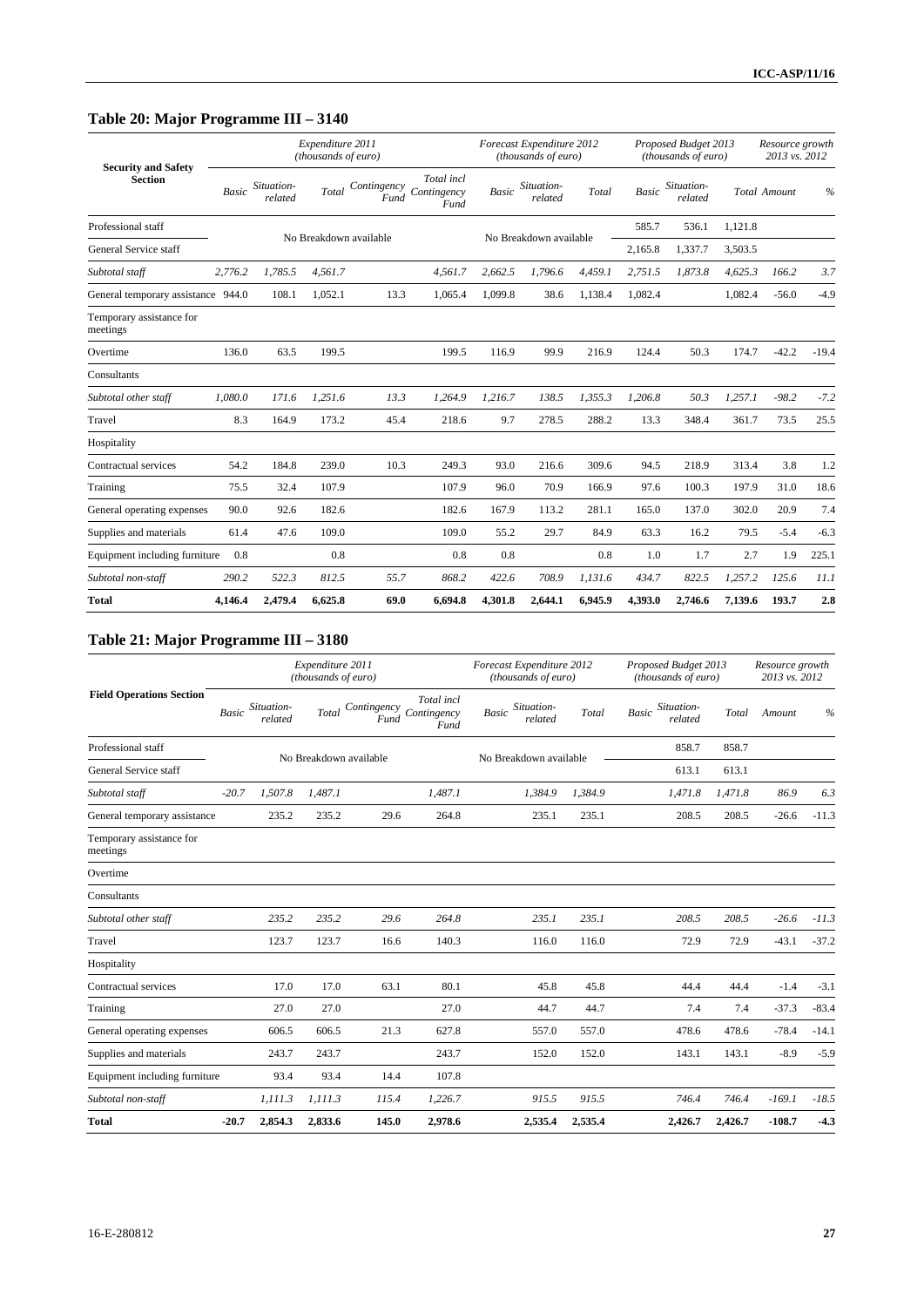# **Table 22: Major Programme III – 3190**

|                                      |       |                       | Expenditure 2011<br>(thousands of euro) |                        |                                   |       | Forecast Expenditure 2012<br>(thousands of euro) |         |              | Proposed Budget 2013<br>(thousands of euro) |         | Resource growth<br>2013 vs. 2012 |               |
|--------------------------------------|-------|-----------------------|-----------------------------------------|------------------------|-----------------------------------|-------|--------------------------------------------------|---------|--------------|---------------------------------------------|---------|----------------------------------|---------------|
| <b>Counsel Support Section</b>       | Basic | Situation-<br>related | Total                                   | Contingency<br>Fund    | Total incl<br>Contingency<br>Fund | Basic | Situation-<br>related                            | Total   | <b>Basic</b> | Situation-<br>related                       | Total   | Amount                           | $\frac{0}{0}$ |
| Professional staff                   |       |                       |                                         | No Breakdown available |                                   |       | No Breakdown available                           |         | 441.6        | 208.6                                       | 650.2   |                                  |               |
| General Service staff                |       |                       |                                         |                        |                                   |       |                                                  |         | 126.5        | 63.2                                        | 189.7   |                                  |               |
| Subtotal staff                       | 405.1 | 259.7                 | 664.8                                   |                        | 664.8                             | 433.9 | 298.6                                            | 732.5   | 568.1        | 271.8                                       | 839.9   | 107.4                            | 14.7          |
| General temporary assistance         |       |                       |                                         | 4.6                    | 4.6                               |       | 42.9                                             | 42.9    |              |                                             |         | $-42.9$                          | $-100.0$      |
| Temporary assistance for<br>meetings |       |                       |                                         |                        |                                   |       |                                                  |         |              |                                             |         |                                  |               |
| Overtime                             |       |                       |                                         |                        |                                   |       |                                                  |         |              |                                             |         |                                  |               |
| Consultants                          |       |                       |                                         |                        |                                   | 32.8  |                                                  | 32.8    |              |                                             |         | $-32.8$                          | $-100.0$      |
| Subtotal other staff                 |       |                       |                                         | 4.6                    | 4.6                               | 32.8  | 42.9                                             | 75.7    |              |                                             |         | $-75.7$                          | $-100.0$      |
| Travel                               | 6.4   | 45.8                  | 52.2                                    |                        | 52.2                              | 5.7   | 17.9                                             | 23.6    |              | 6.6                                         | 6.6     | $-17.0$                          | $-72.1$       |
| Hospitality                          |       |                       |                                         |                        |                                   |       |                                                  |         |              |                                             |         |                                  |               |
| Contractual services                 |       |                       |                                         |                        |                                   |       | 2.7                                              | 2.7     |              |                                             |         | $-2.7$                           | $-100.0$      |
| Training                             |       |                       |                                         |                        |                                   |       |                                                  |         |              |                                             |         |                                  |               |
| Counsel for defence                  |       | 3,323.1               | 3,323.1                                 | 521.6                  | 3,844.7                           |       | 3,235.3                                          | 3,235.3 |              | 3,117.4                                     | 3,117.4 | $-117.9$                         | $-3.6$        |
| Counsel for victims                  |       | 1,688.3               | 1.688.3                                 | 307.1                  | 1,995.4                           |       | 3,071.5                                          | 3.071.5 |              | 4,010.1                                     | 4,010.1 | 938.6                            | 30.6          |
| General operating expenses           |       | 1.4                   | 1.4                                     |                        | 1.4                               |       | 1.2                                              | 1.2     |              | 1.0                                         | 1.0     | $-0.2$                           | $-16.7$       |
| Supplies and materials               |       |                       |                                         |                        |                                   |       |                                                  |         |              |                                             |         |                                  |               |
| Equipment including furniture        |       |                       |                                         |                        |                                   |       |                                                  |         |              |                                             |         |                                  |               |
| Subtotal non-staff                   | 6.4   | 5,058.6               | 5,065.0                                 | 828.7                  | 5,893.7                           | 5.7   | 6,328.6                                          | 6,334.3 |              | 7,135.1                                     | 7,135.1 | 800.8                            | 0.1           |
| <b>Total</b>                         | 411.5 | 5,318.3               | 5,729.8                                 | 833.3                  | 6,563.1                           | 472.5 | 6,670.1                                          | 7,142.6 | 568.1        | 7,406.9                                     | 7,975.0 | 832.4                            | 0.1           |

# **Table 23: Major Programme III – 3200**

| <b>Common Administrative</b>         |          |                       | Expenditure 2011<br>(thousands of euro) |                                           |                    |          | Forecast Expenditure 2012<br>(thousands of euro) |          |              | Proposed Budget 2013<br>(thousands of euro) |          | Resource<br>growth<br>2013 vs. 2012 |         |
|--------------------------------------|----------|-----------------------|-----------------------------------------|-------------------------------------------|--------------------|----------|--------------------------------------------------|----------|--------------|---------------------------------------------|----------|-------------------------------------|---------|
| <b>Services Division</b>             | Basic    | Situation-<br>related |                                         | $Total Contingency$ $Contingency$<br>Fund | Total incl<br>Fund | Basic    | Situation-<br>related                            | Total    | <b>Basic</b> | Situation-<br>related                       |          | Total Amount                        | $\%$    |
| Professional staff                   |          |                       | No Breakdown available                  |                                           |                    |          | No Breakdown available                           |          | 3.609.3      | 559.3                                       | 4.168.6  |                                     |         |
| General Service staff                |          |                       |                                         |                                           |                    |          |                                                  |          | 5,217.8      | 1,567.7                                     | 6.785.5  |                                     |         |
| Subtotal staff                       | 7,940.4  | 2,376.3               | 10,316.7                                |                                           | 10.316.7           | 8,988.2  | 2,341.5                                          | 11,329.6 | 8,827.1      | 2,127.0                                     | 10,954.1 | $-375.5$                            | $-3.3$  |
| General temporary assistance         | 850.1    | 132.9                 | 983.0                                   | 72.7                                      | 1,055.7            | 748.0    | 125.3                                            | 873.3    | 755.8        | 95.4                                        | 851.2    | $-22.1$                             | $-2.5$  |
| Temporary assistance for<br>meetings |          |                       |                                         |                                           |                    | 15.0     |                                                  | 15.0     | 20.0         |                                             | 20.0     | 5.0                                 | 33.3    |
| Overtime                             | 135.6    | 48.7                  | 184.3                                   |                                           | 184.3              | 62.9     | 0.1                                              | 62.9     | 90.1         | 30.4                                        | 120.5    | 57.6                                | 91.4    |
| Consultants                          | 25.6     |                       | 25.6                                    | 8.2                                       | 33.8               | 44.6     |                                                  | 44.6     | 14.6         |                                             | 14.6     | $-30.0$                             | $-67.3$ |
| Subtotal other staff                 | 1,011.3  | 181.6                 | 1.192.9                                 | 80.9                                      | 1,273.8            | 870.4    | 125.4                                            | 995.8    | 880.5        | 125.8                                       | 1.006.3  | 10.5                                | 1.0     |
| Travel                               | 105.6    | 13.7                  | 119.3                                   |                                           | 119.3              | 85.1     | 48.4                                             | 133.5    | 72.5         | 62.7                                        | 135.2    | 1.7                                 | 1.3     |
| Hospitality                          |          |                       |                                         |                                           |                    |          |                                                  |          |              |                                             |          |                                     |         |
| Contractual services                 | 431.0    | 284.0                 | 715.0                                   |                                           | 715.0              | 708.2    | 72.1                                             | 780.3    | 527.0        | 230.0                                       | 757.0    | $-23.3$                             | $-3.0$  |
| Training                             | 197.0    | 180.0                 | 377.0                                   |                                           | 377.0              | 225.4    |                                                  | 225.4    | 247.2        |                                             | 247.2    | 21.8                                | 9.7     |
| General operating expenses           | 3,943.7  | 2,620.2               | 6,563.9                                 |                                           | 6,563.9            | 3,910.5  | 2,569.5                                          | 6,480.0  | 4,693.9      | 1.720.1                                     | 6.414.0  | $-66.0$                             | $-1.0$  |
| Supplies and materials               | 400.2    | 9.0                   | 409.2                                   |                                           | 409.2              | 463.6    | 8.8                                              | 472.4    | 475.7        |                                             | 475.7    | 3.3                                 | 0.7     |
| Equipment including furniture        | 587.3    | 193.4                 | 780.7                                   | 539.7                                     | 1,320.4            | 918.2    |                                                  | 918.2    | 1.103.0      | 35.0                                        | 1,138.0  | 219.8                               | 23.9    |
| Subtotal non-staff                   | 5,664.8  | 3.300.3               | 8.965.1                                 | 539.7                                     | 9,504.8            | 6,311.0  | 2.698.8                                          | 9,009.8  | 7,119.3      | 2.047.8                                     | 9,167.1  | 157.3                               | 1.7     |
| <b>Total</b>                         | 14,616.5 | 5,858.2               | 20,474.7                                | 620.6                                     | 21,095.3           | 16,169.6 | 5,165.7                                          | 21,335.3 | 16,826.9     | 4,300.6                                     | 21,127.5 | $-207.8$                            | $-1.0$  |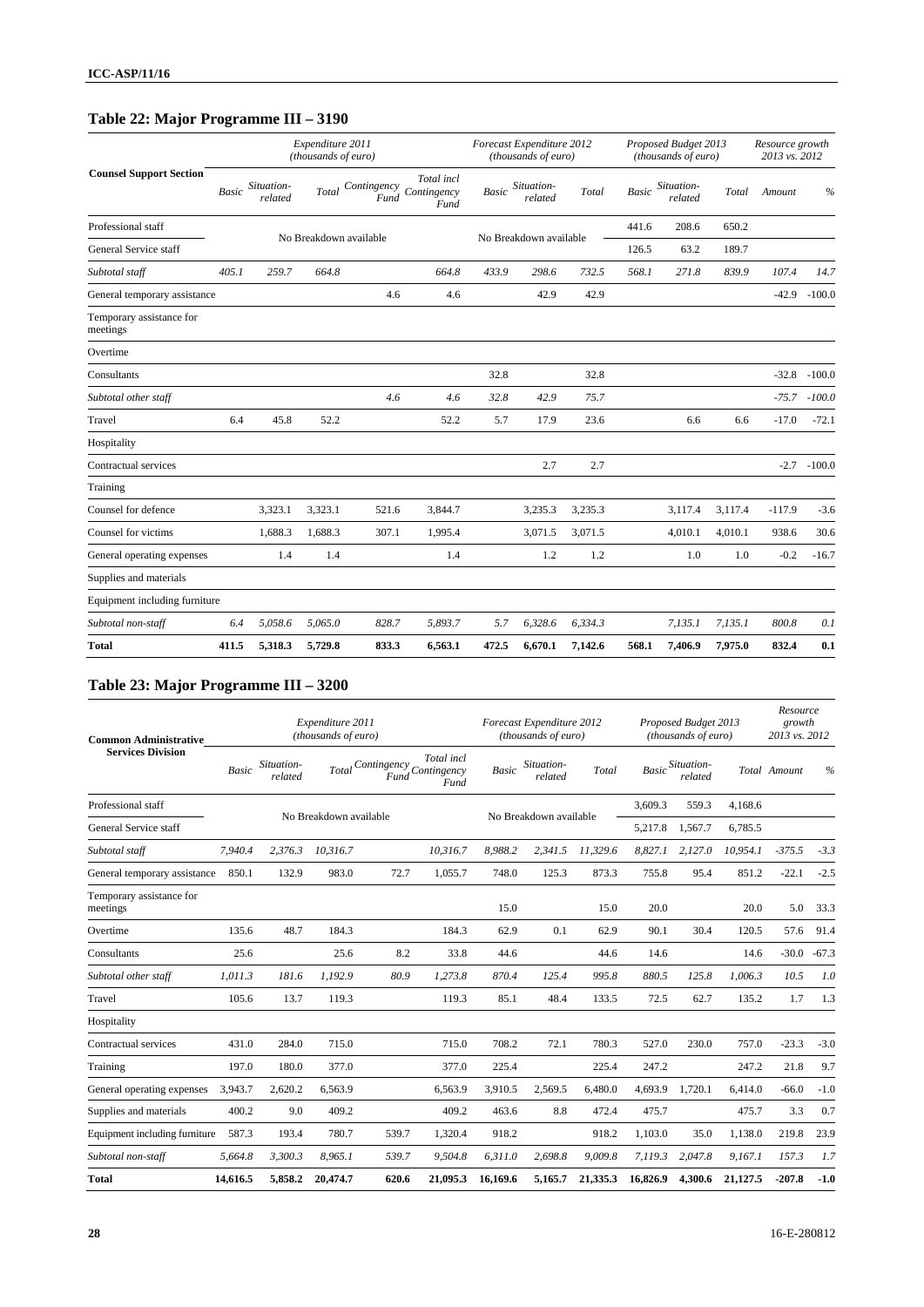# **Table 24: Major Programme III – 3210**

| <b>Office of the Director</b>        |       |                       | Expenditure 2011<br>(thousands of euro) |                                 |                    |              | Forecast Expenditure 2012<br>(thousands of euro) |       |              | Proposed Budget 2013<br>(thousands of euro) |       | Resource growth<br>2013 vs. 2012 |                |
|--------------------------------------|-------|-----------------------|-----------------------------------------|---------------------------------|--------------------|--------------|--------------------------------------------------|-------|--------------|---------------------------------------------|-------|----------------------------------|----------------|
| <b>CASD</b>                          | Basic | Situation-<br>related | <b>Total</b>                            | Contingency Contingency<br>Fund | Total incl<br>Fund | <b>Basic</b> | Situation-<br>related                            | Total | <b>Basic</b> | Situation-<br>related                       | Total | Amount                           | $\%$           |
| Professional staff                   |       |                       | No Breakdown available                  |                                 |                    |              | No Breakdown available                           |       | 375.6        |                                             | 375.6 |                                  |                |
| General Service staff                |       |                       |                                         |                                 |                    |              |                                                  |       | 63.2         |                                             | 63.2  |                                  |                |
| Subtotal staff                       | 384.8 |                       | 384.8                                   |                                 | 384.8              | 481.6        |                                                  | 481.6 | 438.8        |                                             | 438.8 | $-42.8$                          | $-8.9$         |
| General temporary<br>assistance      | 40.0  |                       | 40.0                                    |                                 | 40.0               |              |                                                  |       |              |                                             |       |                                  |                |
| Temporary assistance for<br>meetings |       |                       |                                         |                                 |                    | 15.0         |                                                  | 15.0  |              |                                             |       |                                  | $-15.0 -100.0$ |
| Overtime                             |       |                       |                                         |                                 |                    |              |                                                  |       |              |                                             |       |                                  |                |
| Consultants                          |       |                       |                                         |                                 |                    |              |                                                  |       |              |                                             |       |                                  |                |
| Subtotal other staff                 | 40.0  |                       | 40.0                                    |                                 | 40.0               | 15.0         |                                                  | 15.0  |              |                                             |       | $-15.0$                          | $-100.0$       |
| Travel                               | 14.7  |                       | 14.7                                    |                                 | 14.7               | 10.0         |                                                  | 10.0  | 11.9         | 3.2                                         | 15.1  | 5.1                              | 51.0           |
| Hospitality                          |       |                       |                                         |                                 |                    |              |                                                  |       |              |                                             |       |                                  |                |
| Contractual services                 | 10.0  |                       | 10.0                                    |                                 | 10.0               | 19.0         |                                                  | 19.0  |              |                                             |       | $-19.0$                          | $-100.0$       |
| Training                             |       |                       |                                         |                                 |                    |              |                                                  |       |              |                                             |       |                                  |                |
| General operating expenses           |       |                       |                                         |                                 |                    |              |                                                  |       |              |                                             |       |                                  |                |
| Supplies and materials               |       |                       |                                         |                                 |                    |              |                                                  |       |              |                                             |       |                                  |                |
| Equipment including<br>furniture     |       |                       |                                         |                                 |                    |              |                                                  |       |              |                                             |       |                                  |                |
| Subtotal non-staff                   | 24.7  |                       | 24.7                                    |                                 | 24.7               | 29.0         |                                                  | 29.0  | 11.9         | 3.2                                         | 15.1  | $-13.9$                          | $-47.9$        |
| <b>Total</b>                         | 449.5 |                       | 449.5                                   |                                 | 449.5              | 525.6        |                                                  | 525.6 | 450.7        | 3.2                                         | 453.9 | $-71.7$                          | $-13.6$        |

# **Table 25: Major Programme III – 3220**

| <b>Human Resources</b>               |         |                       | Expenditure 2011<br>(thousands of euro) |                     |                                   |              | Forecast Expenditure 2012<br>(thousands of euro) |         |              | Proposed Budget 2013<br>(thousands of euro) |         | Resource growth<br>2013 vs. 2012 |         |
|--------------------------------------|---------|-----------------------|-----------------------------------------|---------------------|-----------------------------------|--------------|--------------------------------------------------|---------|--------------|---------------------------------------------|---------|----------------------------------|---------|
| <b>Section</b>                       | Basic   | Situation-<br>related | Total                                   | Contingency<br>Fund | Total incl<br>Contingency<br>Fund | <b>Basic</b> | Situation-<br>related                            | Total   | <b>Basic</b> | Situation-<br>related                       | Total   | Amount                           | $\%$    |
| Professional staff                   |         |                       | No Breakdown available                  |                     |                                   |              | No Breakdown available                           |         | 792.3        |                                             | 792.3   |                                  |         |
| General Service staff                |         |                       |                                         |                     |                                   |              |                                                  |         | 790.9        | 189.7                                       | 980.6   |                                  |         |
| Subtotal staff                       | 1.337.9 | 179.8                 | 1,517.7                                 |                     | 1,517.7                           | 2,103.1      | 167.1                                            | 2,270.1 | 1.583.2      | 189.7                                       | 1,772.9 | $-497.2$                         | $-21.9$ |
| General temporary<br>assistance      | 440.1   |                       | 440.1                                   | 28.1                | 468.2                             | 294.8        | 0.1                                              | 294.9   | 246.0        |                                             | 246.0   | $-48.9$                          | $-16.6$ |
| Temporary assistance for<br>meetings |         |                       |                                         |                     |                                   |              |                                                  |         |              |                                             |         |                                  |         |
| Overtime                             |         |                       |                                         |                     |                                   |              |                                                  |         |              |                                             |         |                                  |         |
| Consultants                          | 25.6    |                       | 25.6                                    |                     | 25.6                              | 14.6         |                                                  | 14.6    | 14.6         |                                             | 14.6    | 0.0                              |         |
| Subtotal other staff                 | 465.7   |                       | 465.7                                   | 28.1                | 493.8                             | 309.4        | 0.1                                              | 309.5   | 260.6        |                                             | 260.6   | $-48.9$                          | $-15.8$ |
| Travel                               | 16.5    | 9.0                   | 25.5                                    |                     | 25.5                              | 23.5         |                                                  | 23.5    | 6.0          | 11.0                                        | 17.0    | $-6.5$                           | $-27.7$ |
| Hospitality                          |         |                       |                                         |                     |                                   |              |                                                  |         |              |                                             |         |                                  |         |
| Contractual services                 | 31.3    |                       | 31.3                                    |                     | 31.3                              | 14.6         |                                                  | 14.6    | 16.7         |                                             | 16.7    | 2.1                              | 14.4    |
| Training                             | 138.2   | 159.4                 | 297.6                                   |                     | 297.6                             | 160.0        |                                                  | 160.0   | 160.0        |                                             | 160.0   |                                  |         |
| General operating<br>expenses        |         |                       |                                         |                     |                                   |              |                                                  |         |              |                                             |         |                                  |         |
| Supplies and materials               | 46.6    |                       | 46.6                                    |                     | 46.6                              | 45.2         |                                                  | 45.2    | 45.2         |                                             | 45.2    |                                  |         |
| Equipment including<br>furniture     |         |                       |                                         |                     |                                   |              |                                                  |         |              |                                             |         |                                  |         |
| Subtotal non-staff                   | 232.6   | 168.4                 | 401.0                                   |                     | 401.0                             | 243.3        |                                                  | 243.3   | 227.9        | 11.0                                        | 238.9   | $-4.4$                           | $-1.8$  |
| <b>Total</b>                         | 2,036.2 | 348.2                 | 2,384.4                                 | 28.1                | 2,412.5                           | 2,655.7      | 167.2                                            | 2,822.9 | 2,071.7      | 200.7                                       | 2,272.4 | $-550.5$                         | $-19.5$ |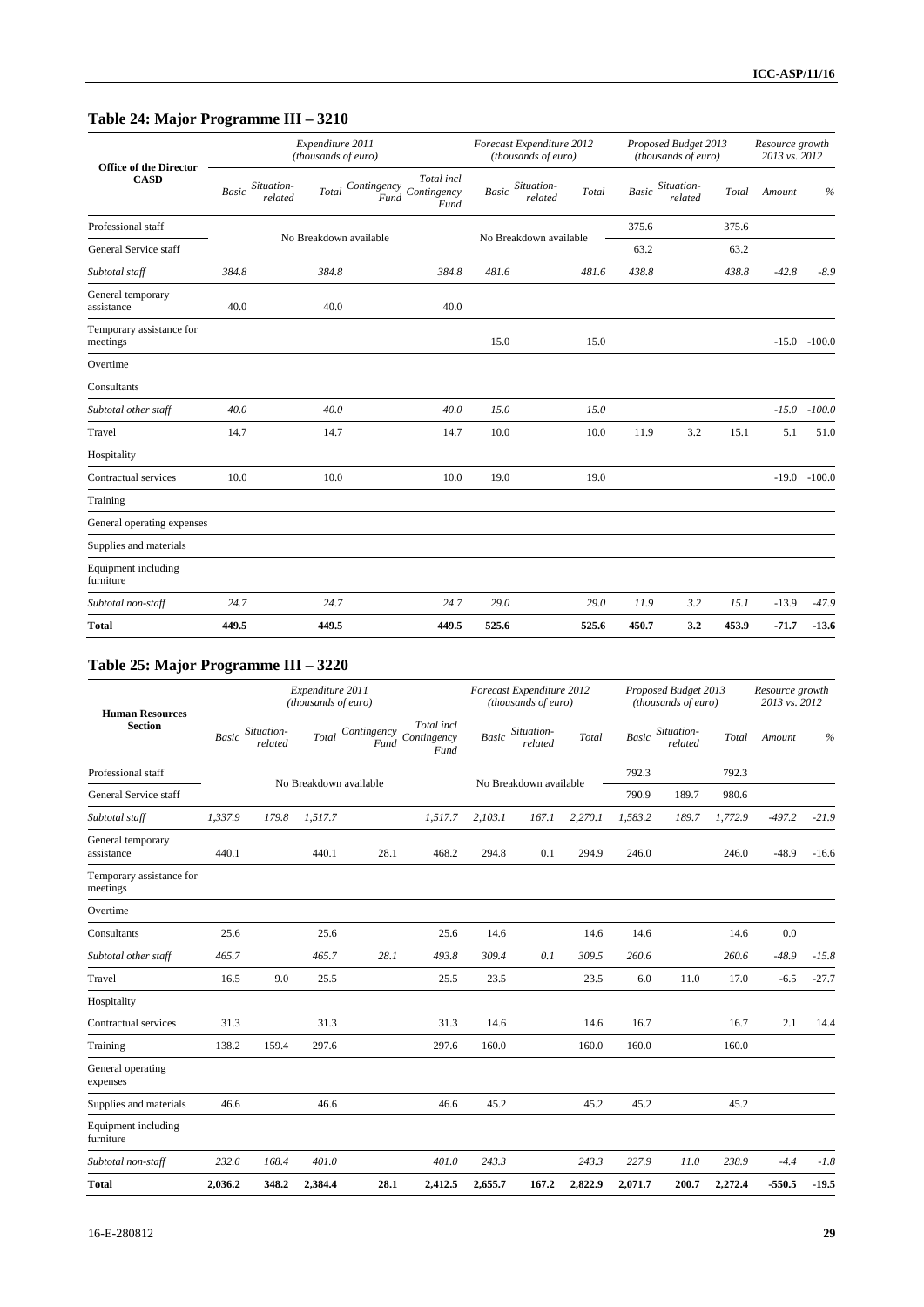# **Table 26: Major Programme III – 3240**

| <b>Budget and</b>                    |              |                              | Expenditure 2011<br>(thousands of euro) |                                 |                    |              | Forecast Expenditure 2012<br>(thousands of euro) |              |         |              | Proposed Budget 2013<br>(thousands of euro) |              |         | Resource<br>growth<br>2012 vs 2011 |                |
|--------------------------------------|--------------|------------------------------|-----------------------------------------|---------------------------------|--------------------|--------------|--------------------------------------------------|--------------|---------|--------------|---------------------------------------------|--------------|---------|------------------------------------|----------------|
| <b>Finance Section</b>               | <b>Basic</b> | <b>Situation</b><br>-related | Total                                   | Contingency Contingency<br>Fund | Total incl<br>Fund | <b>Basic</b> | Situation<br>-related                            | <b>IPSAS</b> | Total   | <b>Basic</b> | <i>Situation</i><br>-related                | <b>IPSAS</b> |         | <b>Total Amount</b>                | $\frac{0}{0}$  |
| Professional staff                   |              |                              | No Breakdown available                  |                                 |                    |              | No Breakdown available                           |              |         | 751.4        |                                             |              | 751.4   |                                    |                |
| General Service staff                |              |                              |                                         |                                 |                    |              |                                                  |              |         | 758.7        | 332.2                                       |              | 1,090.9 |                                    |                |
| Subtotal staff                       | 1,341.6      | 427.4                        | 1,769.0                                 |                                 | 1,769.0            | 1,443.7      | 343.1                                            |              | 1,786.8 | 1,510.1      | 332.2                                       |              | 1,842.3 | 55.5                               | 3.1            |
| General temporary<br>assistance      | 174.3        | 0.8                          | 175.1                                   | 17.4                            | 192.5              | 100.7        | $-4.1$                                           | 209.4        | 306.0   | 70.3         |                                             | 369.2        | 439.5   | 133.5                              | 43.6           |
| Temporary assistance<br>for meetings |              |                              |                                         |                                 |                    |              |                                                  |              |         |              |                                             |              |         |                                    |                |
| Overtime                             | 14.7         |                              | 14.7                                    |                                 | 14.7               | 14.6         | 0.1                                              |              | 14.6    | 5.1          |                                             |              | 5.1     | $-9.5$                             | $-65.2$        |
| Consultants                          |              |                              |                                         |                                 |                    |              |                                                  |              |         |              |                                             |              |         |                                    |                |
| Subtotal other staff                 | 189.0        | 0.8                          | 189.8                                   | 17.4                            | 207.2              | 115.3        | $-4.1$                                           | 209.4        | 320.6   | 75.4         |                                             | 369.2        | 444.6   | 124.0                              | 38.7           |
| Travel                               | 25.5         | 4.7                          | 30.2                                    |                                 | 30.2               | 4.3          |                                                  | 7.8          | 12.1    |              |                                             | 15.0         | 15.0    | 2.9                                | 24.0           |
| Hospitality                          |              |                              |                                         |                                 |                    |              |                                                  |              |         |              |                                             |              |         |                                    |                |
| Contractual services                 | 106.7        | 246.3                        | 353.0                                   |                                 | 353.0              | 74.3         |                                                  | 356.4        | 430.7   | 88.5         |                                             | 186.0        | 274.5   | $-156.2$                           | $-36.3$        |
| Training                             | 10.4         | 7.5                          | 17.9                                    |                                 | 17.9               | 0.1          |                                                  | 3.0          | 3.1     |              |                                             | 30.0         | 30.0    | 26.9                               | 864.5          |
| General operating<br>expenses        | 108.6        | 84.2                         | 192.8                                   |                                 | 192.8              | 87.4         |                                                  |              | 87.4    | 65.0         |                                             |              | 65.0    | $-22.4$                            | $-25.6$        |
| Supplies and materials               |              |                              |                                         |                                 |                    |              |                                                  |              |         |              |                                             |              |         |                                    |                |
| Equipment including<br>furniture     |              |                              |                                         |                                 |                    |              |                                                  | 8.3          | 8.3     |              |                                             |              |         |                                    | $-8.3 - 100.0$ |
| Subtotal non-staff                   | 251.2        | 342.7                        | 593.9                                   |                                 | 593.9              | 166.1        |                                                  | 375.5        | 541.6   | 153.5        |                                             | 231.0        | 384.5   | $-157.1$                           | $-29.0$        |
| <b>Total</b>                         | 1,781.8      | 770.9                        | 2,552.7                                 | 17.4                            | 2,570.1            | 1,725.1      | 339.1                                            | 584.9        | 2,649.0 | 1,739.0      | 332.2                                       | 600.2        | 2,671.4 | 22.4                               | 0.8            |

# **Table 27: Major Programme III -3250**

| <b>General Services</b>              |              |                       | Expenditure 2011<br>(thousands of euro) |                     |                                   |              | Forecast Expenditure 2012<br>(thousands of euro) |         |              | Proposed Budget 2013<br>(thousands of euro) |         | Resource growth<br>2013 vs. 2012 |         |
|--------------------------------------|--------------|-----------------------|-----------------------------------------|---------------------|-----------------------------------|--------------|--------------------------------------------------|---------|--------------|---------------------------------------------|---------|----------------------------------|---------|
| <b>Section</b>                       | <b>Basic</b> | Situation-<br>related | Total                                   | Contingency<br>Fund | Total incl<br>Contingency<br>Fund | <b>Basic</b> | Situation-<br>related                            | Total   | <b>Basic</b> | Situation-<br>related                       | Total   | Amount                           | $\%$    |
| Professional staff                   |              |                       | No Breakdown available                  |                     |                                   |              | No Breakdown available                           |         | 564.3        |                                             | 564.3   |                                  |         |
| General Service staff                |              |                       |                                         |                     |                                   |              |                                                  |         | 2,324.4      |                                             | 2,324.4 |                                  |         |
| Subtotal staff                       | 2,369.4      | 241.0                 | 2,610.4                                 |                     | 2,610.4                           | 2,424.7      | 289.4                                            | 2,714.1 | 2,888.7      |                                             | 2,888.7 | 174.6                            | 6.4     |
| General temporary assistance 119.7   |              | $-0.3$                | 119.4                                   |                     | 119.4                             | 79.9         |                                                  | 79.9    | 70.3         |                                             | 70.3    | $-9.6$                           | $-12.0$ |
| Temporary assistance for<br>meetings |              |                       |                                         |                     |                                   |              |                                                  |         |              |                                             |         |                                  |         |
| Overtime                             | 87.4         | 0.1                   | 87.5                                    |                     | 87.5                              | 28.3         |                                                  | 28.3    | 55.0         | 25.4                                        | 80.4    | 52.1                             | 184.1   |
| Consultants                          |              |                       |                                         |                     |                                   |              |                                                  |         |              |                                             |         |                                  |         |
| Subtotal other staff                 | 207.1        | $-0.2$                | 206.9                                   |                     | 206.9                             | 108.2        |                                                  | 108.2   | 125.3        | 25.4                                        | 150.7   | 42.5                             | 39.2    |
| Travel                               | 22.7         |                       | 22.7                                    |                     | 22.7                              | 21.0         | 5.4                                              | 26.4    | 14.8         |                                             | 14.8    | $-11.6$                          | $-43.9$ |
| Hospitality                          |              |                       |                                         |                     |                                   |              |                                                  |         |              |                                             |         |                                  |         |
| Contractual services                 | 73.6         |                       | 73.6                                    |                     | 73.6                              | 17.0         |                                                  | 17.0    | 25.8         |                                             | 25.8    | 8.8                              | 51.8    |
| Training                             | 16.2         |                       | 16.2                                    |                     | 16.2                              | 21.4         |                                                  | 21.4    | 16.3         |                                             | 16.3    | $-5.1$                           | $-23.8$ |
| General operating expenses 2,394.0   |              | 76.9                  | 2,470.9                                 |                     | 2,470.9                           | 2,457.4      |                                                  | 2,457.4 | 2,457.6      | 22.5                                        | 2,480.1 | 22.7                             | 0.9     |
| Supplies and materials               | 239.4        |                       | 239.4                                   |                     | 239.4                             | 257.6        |                                                  | 257.6   | 245.5        |                                             | 245.5   | $-12.1$                          | $-4.7$  |
| Equipment including furniture 89.1   |              |                       | 89.1                                    | 141.3               | 230.4                             | 76.1         |                                                  | 76.1    | 68.0         |                                             | 68.0    | $-8.1$                           | $-10.6$ |
| Subtotal non-staff                   | 2,835.0      | 76.9                  | 2,911.9                                 | 141.3               | 3,053.2                           | 2,850.5      | 5.4                                              | 2,855.9 | 2,828.0      | 22.5                                        | 2,850.5 | $-5.4$                           | $-0.2$  |
| <b>Total</b>                         | 5,411.5      | 317.7                 | 5,729.2                                 | 141.3               | 5,870.5                           | 5,383.4      | 294.8                                            | 5,678.2 | 5,842.0      | 47.9                                        | 5,889.9 | 211.7                            | 3.7     |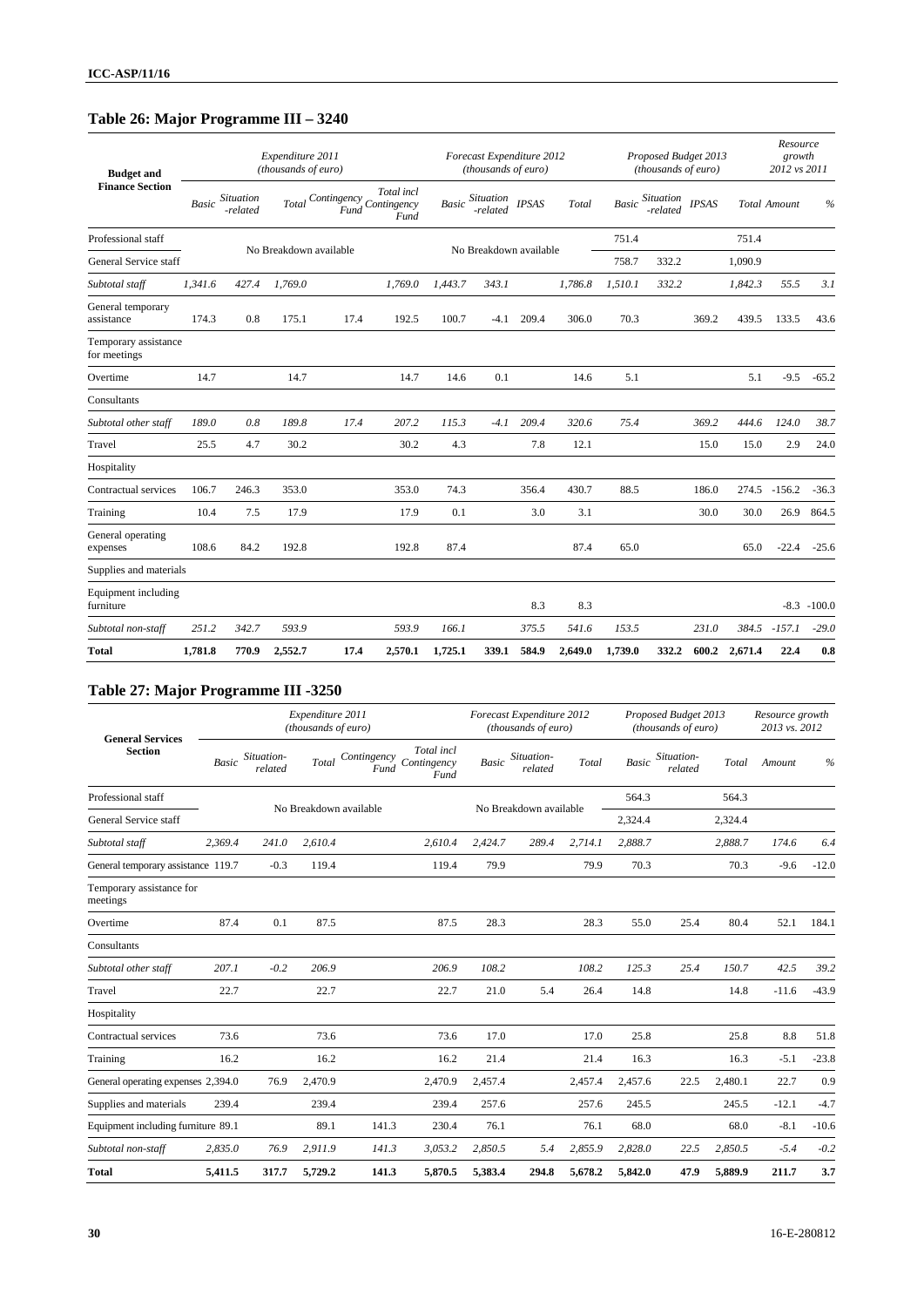# **Table 28: Major Programme III – 3260**

| <b>Information</b> and                       |              |                       | Expenditure 2011<br>(thousands of euro) |       |                                                  |              | Forecast Expenditure 2012<br>(thousands of euro) |         |              | Proposed Budget 2013<br>(thousands of euro) |         | Resource growth<br>2013 vs. 2012 |         |
|----------------------------------------------|--------------|-----------------------|-----------------------------------------|-------|--------------------------------------------------|--------------|--------------------------------------------------|---------|--------------|---------------------------------------------|---------|----------------------------------|---------|
| Communication<br><b>Technologies Section</b> | <b>Basic</b> | Situation-<br>related | Total                                   |       | Total incl<br>Contingency<br>Contingency<br>Fund | <b>Basic</b> | Situation-<br>related                            | Total   | <b>Basic</b> | Situation-<br>related                       | Total   | Amount                           | $\%$    |
| Professional staff                           |              |                       |                                         |       |                                                  |              |                                                  |         | 1,125.7      | 559.3                                       | 1,685.0 |                                  |         |
| General Service staff                        |              |                       | No Breakdown available                  |       |                                                  |              | No Breakdown available                           |         | 1,280.6      | 1,045.8                                     | 2,326.4 |                                  |         |
| Subtotal staff                               | 2,506.7      | 1,528.1               | 4,034.8                                 |       | 4,034.8                                          | 2,535.1      | 1,541.9                                          | 4,077.0 | 2,406.3      | 1,605.1                                     | 4,011.4 | 141.7                            | 3.8     |
| General temporary<br>assistance              | 76.0         | 132.4                 | 208.4                                   | 27.2  | 235.6                                            | 63.2         | 129.3                                            | 192.5   |              | 95.4                                        | 95.4    | $-59.3$                          | $-29.9$ |
| Temporary assistance for<br>meetings         |              |                       |                                         |       |                                                  |              |                                                  |         | 20.0         |                                             | 20.0    |                                  |         |
| Overtime                                     | 33.5         | 48.6                  | 82.1                                    |       | 82.1                                             | 20.0         |                                                  | 20.0    | 30.0         | 5.0                                         | 35.0    |                                  |         |
| Consultants                                  |              |                       |                                         | 8.2   | 8.2                                              | 30.0         |                                                  | 30.0    |              |                                             |         |                                  |         |
| Subtotal other staff                         | 109.5        | 181.0                 | 290.5                                   | 35.4  | 325.9                                            | 113.2        | 129.3                                            | 242.5   | 50.0         | 100.4                                       | 150.4   | $-59.3$                          | $-23.9$ |
| Travel                                       | 26.2         |                       | 26.2                                    |       | 26.2                                             | 18.5         | 43.0                                             | 61.5    | 24.8         | 48.5                                        | 73.3    | 2.0                              | 2.6     |
| Hospitality                                  |              |                       |                                         |       |                                                  |              |                                                  |         |              |                                             |         |                                  |         |
| Contractual services                         | 209.4        | 37.7                  | 247.1                                   |       | 247.1                                            | 226.9        | 72.1                                             | 299.0   | 210.0        | 230.0                                       | 440.0   | 8.2                              | 2.6     |
| Training                                     | 32.2         | 13.1                  | 45.3                                    |       | 45.3                                             | 40.9         |                                                  | 40.9    | 40.9         |                                             | 40.9    | 1.0                              | 2.6     |
| General operating expenses 1,441.1           |              | 2,459.1               | 3,900.2                                 |       | 3,900.2                                          | 1,365.7      | 2,569.5                                          | 3,935.2 | 2,171.3      | 1,697.6                                     | 3,868.9 | 410.9                            | 10.2    |
| Supplies and materials                       | 114.2        | 9.0                   | 123.2                                   |       | 123.2                                            | 160.8        | 8.8                                              | 169.6   | 185.0        |                                             | 185.0   | 5.2                              | 2.6     |
| Equipment including<br>furniture             | 498.2        | 193.4                 | 691.6                                   | 398.4 | 1,090.0                                          | 833.8        |                                                  | 833.8   | 1.035.0      | 35.0                                        | 1,070.0 | 867.2                            | 162.7   |
| Subtotal non-staff                           | 2,321.3      | 2,712.3               | 5.033.6                                 | 398.4 | 5,432.0                                          | 2,646.6      | 2,693.4                                          | 5,340.0 | 3,667.0      | 2,011.1                                     | 5,678.1 | 1,294.6                          | 24.8    |
| <b>Total</b>                                 | 4.937.5      | 4,421.4               | 9.358.9                                 | 433.8 | 9.792.7                                          | 5,294.9      | 4.364.6                                          | 9.659.5 | 6,123.3      | 3,716.6                                     | 9.839.9 | 1,376.9                          | 14.9    |

# **Table 29: Major Programme III – 3300**

| <b>Division of Court</b>             |         |                       | Expenditure 2011<br>(thousands of euro) |                     |                                  |         | Forecast Expenditure 2012<br>(thousands of euro) |          |              | Proposed Budget 2013<br>(thousands of euro) |          | Resource growth<br>2013 vs. 2012 |               |
|--------------------------------------|---------|-----------------------|-----------------------------------------|---------------------|----------------------------------|---------|--------------------------------------------------|----------|--------------|---------------------------------------------|----------|----------------------------------|---------------|
| <b>Services</b>                      | Basic   | Situation-<br>related | Total                                   | Contingency<br>Fund | Total for<br>Contingency<br>Fund | Basic   | Situation-<br>related                            | Total    | <b>Basic</b> | Situation-<br>related                       |          | Total Amount                     | $\frac{0}{0}$ |
| Professional staff                   |         |                       |                                         |                     |                                  |         | No Breakdown available                           |          | 4,066.4      | 4,787.9                                     | 8.854.3  |                                  |               |
| General Service staff                |         |                       | No Breakdown available                  |                     |                                  |         |                                                  |          | 632.2        | 2,401.8                                     | 3,034.0  |                                  |               |
| Subtotal staff                       | 4,450.5 | 6.614.3               | 11,064.8                                |                     | 11,064.8                         | 4.547.0 | 7,215.5                                          | 11.762.5 | 4,698.6      | 7.189.7                                     | 11,888.3 | 125.8                            | 1.1           |
| General temporary<br>assistance      | 65.7    | 2,749.7               | 2,815.4                                 | 593.6               | 3,409.0                          | 4.5     | 2,074.2                                          | 2,078.7  |              | 1,999.4                                     | 1.999.4  | $-79.3$                          | $-3.8$        |
| Temporary assistance<br>for meetings | 351.0   | 358.9                 | 709.9                                   | 480.9               | 1,190.8                          | 74.5    | 248.4                                            | 322.9    | 180.0        | 153.2                                       | 333.2    | 10.3                             | 3.2           |
| Overtime                             |         | 47.0                  | 47.0                                    |                     | 47.0                             |         |                                                  |          |              | 58.1                                        | 58.1     | 58.1                             |               |
| Consultants                          | 191.4   | 62.1                  | 253.5                                   | 15.9                | 269.4                            | 17.4    | 181.3                                            | 198.7    |              | 36.1                                        | 36.1     | $-162.6$                         | $-81.8$       |
| Subtotal other staff                 | 608.1   | 3,217.7               | 3,825.8                                 | 1,090.4             | 4,916.2                          | 96.4    | 2,503.9                                          | 2,600.3  | 180.0        | 2,246.8                                     | 2,426.8  | $-173.5$                         | $-6.7$        |
| Travel                               | 18.0    | 839.3                 | 857.3                                   | 85.4                | 942.7                            | 63.4    | 855.5                                            | 918.9    | 55.4         | 987.8                                       | 1,043.2  | 124.3                            | 13.5          |
| Hospitality                          |         |                       |                                         |                     |                                  |         |                                                  |          |              |                                             |          |                                  |               |
| Contractual services                 | 6.6     | 285.4                 | 292.0                                   | 96.2                | 388.2                            | 129.2   | 238.4                                            | 367.5    | 67.2         | 289.4                                       | 356.6    | $-10.9$                          | $-3.0$        |
| Training                             | 2.7     | 51.3                  | 54.0                                    |                     | 54.0                             | 32.9    | 58.4                                             | 91.3     | 13.8         | 68.1                                        | 81.9     | $-9.4$                           | $-10.3$       |
| General operating<br>expenses        | 1,063.7 | 1,704.9               | 2,768.6                                 | 290.9               | 3,059.5                          | 1,277.5 | 1,954.6                                          | 3,232.1  | 1,386.9      | 2,009.2                                     | 3,396.1  | 164.0                            | 5.1           |
| Supplies and materials               | 1.2     | 42.0                  | 43.2                                    | 10.5                | 53.7                             | 17.5    | 116.8                                            | 134.3    | 29.2         | 114.2                                       | 143.4    | 9.1                              | 6.8           |
| Equipment including<br>furniture     | 23.5    | 15.2                  | 38.7                                    |                     | 38.7                             |         |                                                  |          |              |                                             |          |                                  |               |
| Subtotal non-staff                   | 1,115.7 | 2,938.1               | 4,053.8                                 | 483.0               | 4,536.8                          | 1,520.5 | 3,223.6                                          | 4,744.1  | 1,552.5      | 3,468.7                                     | 5,021.2  | 277.1                            | 5.8           |
| <b>Total</b>                         | 6,174.3 | 12,770.1              | 18,944.4                                | 1,573.4             | 20,517.8                         | 6,163.9 | 12,943.1                                         | 19,107.0 | 6,431.1      | 12,905.2                                    | 19,336.3 | 229.3                            | 1,2           |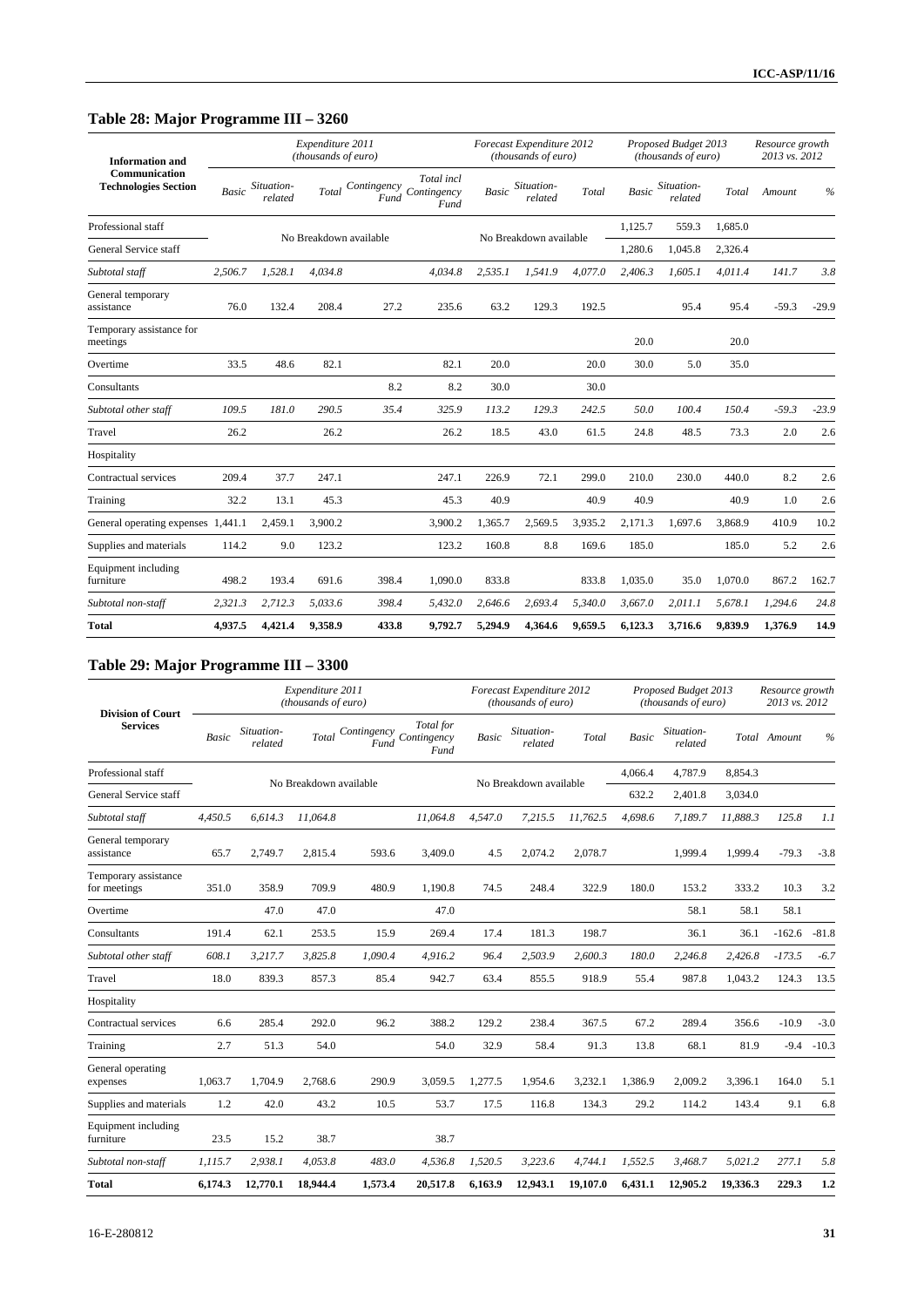# **Table 30: Major Programme III – 3310**

| <b>Office of the Director</b>        |       |                       | Expenditure 2011<br>(thousands of euro) |                                                       |              | Forecast Expenditure 2012<br>(thousands of euro) |       |              | Proposed Budget 2013<br>(thousands of euro) |       | Resource growth<br>2013 vs. 2012 |               |
|--------------------------------------|-------|-----------------------|-----------------------------------------|-------------------------------------------------------|--------------|--------------------------------------------------|-------|--------------|---------------------------------------------|-------|----------------------------------|---------------|
| <b>DCS</b>                           | Basic | Situation-<br>related | Total                                   | Total incl<br>Contingency Contingency<br>Fund<br>Fund | <b>Basic</b> | Situation-<br>related                            | Total | <b>Basic</b> | Situation-<br>related                       | Total | Amount                           | $\frac{0}{0}$ |
| Professional staff                   |       |                       | No Breakdown available                  |                                                       |              | No Breakdown available                           |       | 169.1        | 290.4                                       | 459.5 |                                  |               |
| General Service staff                |       |                       |                                         |                                                       |              |                                                  |       | 63.2         |                                             | 63.2  |                                  |               |
| Subtotal staff                       | 243.0 | 245.5                 | 488.5                                   | 488.5                                                 | 251.9        | 308.3                                            | 560.2 | 232.3        | 290.4                                       | 522.7 | $-37.5$                          | $-6.7$        |
| General temporary<br>assistance      |       | 118.0                 | 118.0                                   | 118.0                                                 |              | 96.6                                             | 96.6  |              |                                             |       | $-96.6$                          | $-100.0$      |
| Temporary assistance for<br>meetings |       |                       |                                         |                                                       |              |                                                  |       |              |                                             |       |                                  |               |
| Overtime                             |       |                       |                                         |                                                       |              |                                                  |       |              |                                             |       |                                  |               |
| Consultants                          |       | 4.2                   | 4.2                                     | 4.2                                                   | 10.1         | 61.2                                             | 71.3  |              |                                             |       | $-71.3$                          | $-100.0$      |
| Subtotal other staff                 |       | 122.2                 | 122.2                                   | 122.2                                                 | 10.1         | 157.8                                            | 167.9 |              |                                             |       | $-167.9$                         | $-100.0$      |
| Travel                               | 1.1   | 41.6                  | 42.7                                    | 42.7                                                  | 11.1         | 33.2                                             | 44.3  | 19.7         | 22.4                                        | 42.1  | $-2.2$                           | $-5.0$        |
| Hospitality                          |       |                       |                                         |                                                       |              |                                                  |       |              |                                             |       |                                  |               |
| Contractual services                 |       |                       |                                         |                                                       |              |                                                  |       |              |                                             |       |                                  |               |
| Training                             |       |                       |                                         |                                                       | 18.4         |                                                  | 18.4  | 12.3         |                                             | 12.3  | $-6.1$                           | $-33.2$       |
| General operating expenses           |       | 0.5                   | 0.5                                     | 0.5                                                   |              | 5.0                                              | 5.0   |              |                                             |       | $-5.0$                           | $-100.0$      |
| Supplies and materials               |       |                       |                                         |                                                       |              |                                                  |       |              |                                             |       |                                  |               |
| Equipment including<br>furniture     |       |                       |                                         |                                                       |              |                                                  |       |              |                                             |       |                                  |               |
| Subtotal non-staff                   | 1.1   | 42.1                  | 43.2                                    | 43.2                                                  | 29.5         | 38.2                                             | 67.7  | 32.0         | 22.4                                        | 54.4  | $-13.3$                          | $-19.6$       |
| <b>Total</b>                         | 244.1 | 409.8                 | 653.9                                   | 653.9                                                 | 291.5        | 504.3                                            | 795.8 | 264.3        | 312.8                                       | 577.1 | $-218.7$                         | $-27.5$       |

# **Table 31: Major Programme III – 3320**

| <b>Court Management</b>              |              |                       | Expenditure 2011<br>(thousands of euro) |                     |                                  |              | Forecast Expenditure 2012<br>(thousands of euro) |         |              | Proposed Budget 2013<br>(thousands of euro) |         | Resource growth<br>2013 vs. 2012 |         |
|--------------------------------------|--------------|-----------------------|-----------------------------------------|---------------------|----------------------------------|--------------|--------------------------------------------------|---------|--------------|---------------------------------------------|---------|----------------------------------|---------|
| <b>Section</b>                       | <b>Basic</b> | Situation-<br>related | Total                                   | Contingency<br>Fund | Total for<br>Contingency<br>Fund | <b>Basic</b> | Situation-<br>related                            | Total   | <b>Basic</b> | Situation-<br>related                       | Total   | Amount                           | $\%$    |
| Professional staff                   |              |                       |                                         |                     |                                  |              | No Breakdown available                           |         | 420.1        | 774.2                                       | 1.194.3 |                                  |         |
| General Service staff                |              |                       | No Breakdown available                  |                     |                                  |              |                                                  |         | 126.5        | 711.6                                       | 838.1   |                                  |         |
| Subtotal staff                       | 525.0        | 1,354.5               | 1.879.5                                 |                     | 1,879.5                          | 468.3        | 1,310.6                                          | 1.778.9 | 546.6        | 1,485.8                                     | 2,032.4 | 253.5                            | 14.3    |
| General temporary<br>assistance      | $-0.4$       | 553.7                 | 553.3                                   | 243.5               | 796.8                            |              | 392.7                                            | 392.7   |              | 256.7                                       | 256.7   | $-136.0$                         | $-34.6$ |
| Temporary assistance for<br>meetings |              |                       |                                         |                     |                                  |              |                                                  |         |              |                                             |         |                                  |         |
| Overtime                             |              | 7.4                   | 7.4                                     |                     | 7.4                              |              |                                                  |         |              | 15.0                                        | 15.0    | 15.0                             |         |
| Consultants                          |              | 17.2                  | 17.2                                    |                     | 17.2                             |              |                                                  |         |              |                                             |         |                                  |         |
| Subtotal other staff                 | $-0.4$       | 578.3                 | 577.9                                   | 243.5               | 821.4                            |              | 392.7                                            | 392.7   |              | 271.7                                       | 271.7   | $-121.0$                         | $-30.8$ |
| Travel                               |              | 16.1                  | 16.1                                    |                     | 16.1                             |              | 26.5                                             | 26.5    |              | 40.1                                        | 40.1    | 13.6                             | 51.3    |
| Hospitality                          |              |                       |                                         |                     |                                  |              |                                                  |         |              |                                             |         |                                  |         |
| Contractual services                 |              | 206.9                 | 206.9                                   | 49.5                | 256.4                            |              | 69.0                                             | 69.0    |              | 56.3                                        | 56.3    | $-12.7$                          | $-18.4$ |
| Training                             |              | 23.6                  | 23.6                                    |                     | 23.6                             | 13.0         | 9.0                                              | 22.0    |              | 19.0                                        | 19.0    | $-3.0$                           | $-13.6$ |
| General operating<br>expenses        |              |                       |                                         |                     |                                  |              | 5.0                                              | 5.0     | 5.9          |                                             | 5.9     | 0.9                              | 18.0    |
| Supplies and materials               | 0.6          | 30.2                  | 30.8                                    | 10.5                | 41.3                             | 4.2          | 87.0                                             | 91.2    | 13.0         | 88.0                                        | 101.0   | 9.8                              | 10.7    |
| Equipment including<br>furniture     | 4.7          | 15.2                  | 19.9                                    |                     | 19.9                             |              |                                                  |         |              |                                             |         |                                  |         |
| Subtotal non-staff                   | 5.3          | 292.0                 | 297.3                                   | 60.0                | 357.3                            | 17.2         | 196.5                                            | 213.7   | 18.9         | 203.4                                       | 222.3   | 8.6                              | 4.0     |
| <b>Total</b>                         | 529.9        | 2,224.8               | 2,754.7                                 | 303.5               | 3,058.2                          | 485.5        | 1,899.8                                          | 2,385.3 | 565.5        | 1,960.9                                     | 2,526.4 | 141.1                            | 5.9     |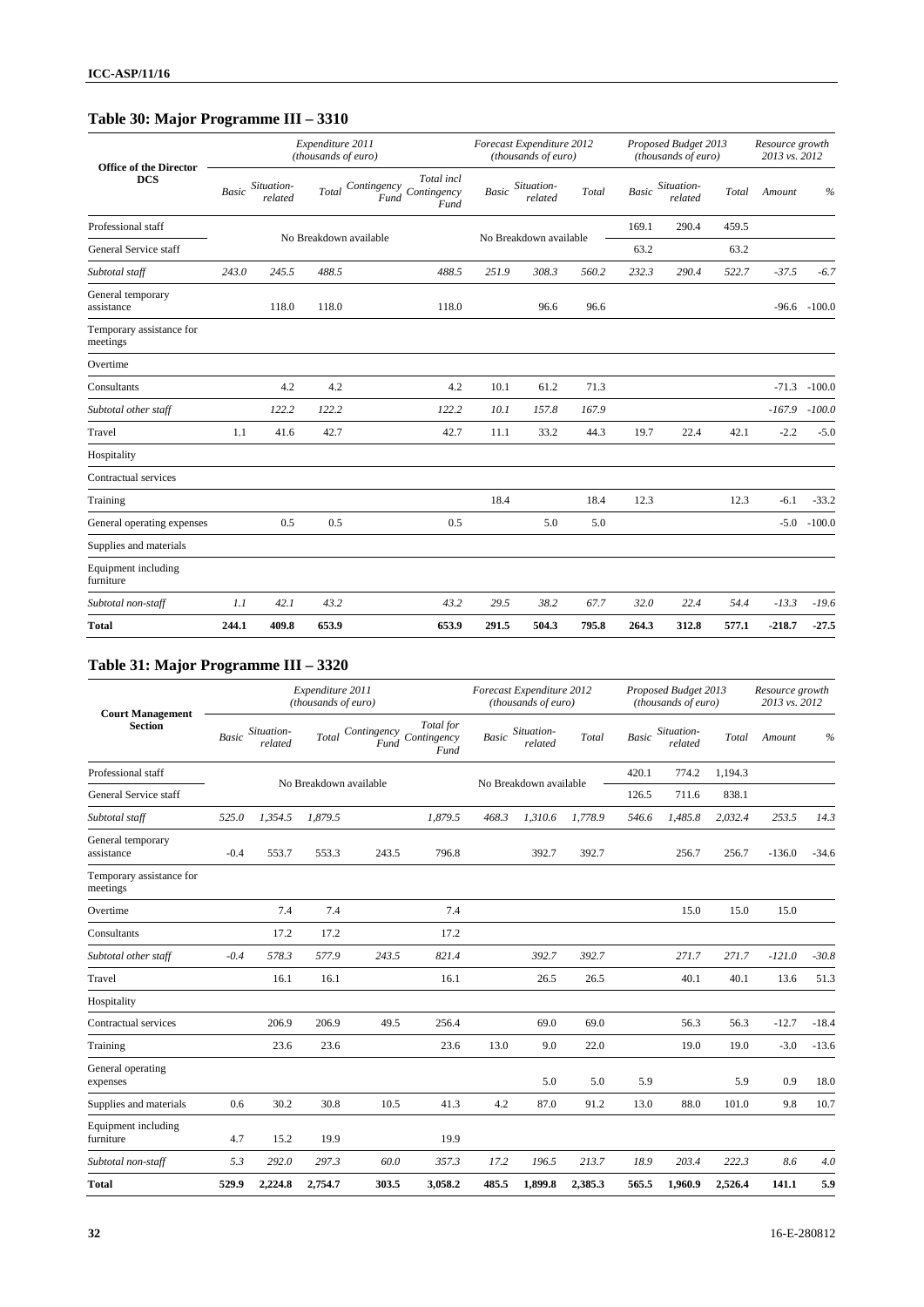# **Table 32: Major Programme III – 3330**

|                                      |              |                       | Expenditure 2011<br>(thousands of euro) |      |                                              |              | Forecast Expenditure 2012<br>(thousands of euro) |         |              | Proposed Budget 2013<br>(thousands of euro) |         | Resource growth<br>2013 vs. 2012 |         |
|--------------------------------------|--------------|-----------------------|-----------------------------------------|------|----------------------------------------------|--------------|--------------------------------------------------|---------|--------------|---------------------------------------------|---------|----------------------------------|---------|
| <b>Detention Section</b>             | <b>Basic</b> | Situation-<br>related | Total                                   | Fund | Total for<br>Contingency Contingency<br>Fund | <b>Basic</b> | Situation-<br>related                            | Total   | <b>Basic</b> | Situation-<br>related                       | Total   | Amount                           | $\%$    |
| Professional staff                   |              |                       | No Breakdown available                  |      |                                              |              | No Breakdown available                           |         | 208.6        | 83.9                                        | 292.5   |                                  |         |
| General Service staff                |              |                       |                                         |      |                                              |              |                                                  |         | 63.2         | 63.2                                        | 126.4   |                                  |         |
| Subtotal staff                       | 282.2        | 139.3                 | 421.5                                   |      | 421.5                                        | 262.7        | 150.7                                            | 413.4   | 271.8        | 147.1                                       | 418.9   | 5.5                              | 1.3     |
| General temporary assistance         |              |                       |                                         |      |                                              |              |                                                  |         |              |                                             |         |                                  |         |
| Temporary assistance for<br>meetings |              |                       |                                         |      |                                              |              |                                                  |         |              |                                             |         |                                  |         |
| Overtime                             |              |                       |                                         |      |                                              |              |                                                  |         |              |                                             |         |                                  |         |
| Consultants                          |              |                       |                                         |      |                                              |              | 5.0                                              | 5.0     |              | 6.0                                         | 6.0     | 1.0                              | 20.0    |
| Subtotal other staff                 |              |                       |                                         |      |                                              |              | 5.0                                              | 5.0     |              | 6.0                                         | 6.0     | 1.0                              | 20.0    |
| Travel                               | 4.2          | 1.3                   | 5.5                                     |      | 5.5                                          | 3.0          |                                                  | 3.0     | 4.0          |                                             | 4.0     | 1.0                              | 33.3    |
| Hospitality                          |              |                       |                                         |      |                                              |              |                                                  |         |              |                                             |         |                                  |         |
| Contractual services                 |              | 12.8                  | 12.8                                    |      | 12.8                                         |              | 2.0                                              | 2.0     |              | 2.1                                         | 2.1     | 0.1                              | 5.0     |
| Training                             | 0.4          | 4.4                   | 4.8                                     |      | 4.8                                          | 1.5          | 16.2                                             | 17.7    | 1.5          | 17.0                                        | 18.5    | 0.8                              | 4.5     |
| General operating<br>expenses        | 1,063.7      | 53.6                  | 1,117.3                                 | 65.0 | 1,182.3                                      | 1,277.5      | 144.6                                            | 1,422.1 | 1,381.0      | 118.4                                       | 1,499.4 | 77.3                             | 5.4     |
| Supplies and materials               |              | 1.1                   | 1.1                                     |      | 1.1                                          | 6.0          | 5.6                                              | 11.6    | 7.5          |                                             | 7.5     | $-4.1$                           | $-35.3$ |
| Equipment including<br>furniture     | 5.5          |                       | 5.5                                     |      | 5.5                                          |              |                                                  |         |              |                                             |         |                                  |         |
| Subtotal non-staff                   | 1,073.8      | 73.2                  | 1,147.0                                 | 65.0 | 1,212.0                                      | 1,288.0      | 168.4                                            | 1,456.4 | 1,394.0      | 137.5                                       | 1,531.5 | 75.1                             | 5.2     |
| <b>Total</b>                         | 1,356.0      | 212.5                 | 1,568.5                                 | 65.0 | 1,633.5                                      | 1,550.7      | 324.1                                            | 1,874.8 | 1,665.8      | 290.6                                       | 1,956.4 | 81.6                             | 4,4     |

# **Table 33: Major Programme III – 3340**

| <b>Court Interpretation</b>          |              |                       | Expenditure 2011<br>(thousands of euro) |                     |                                  |         | Forecast Expenditure 2012<br>(thousands of euro) |         |              | Proposed Budget 2013<br>(thousands of euro) |         | Resource growth<br>2013 vs. 2012 |               |
|--------------------------------------|--------------|-----------------------|-----------------------------------------|---------------------|----------------------------------|---------|--------------------------------------------------|---------|--------------|---------------------------------------------|---------|----------------------------------|---------------|
| and<br><b>Translation Section</b>    | <b>Basic</b> | Situation-<br>related | Total                                   | Contingency<br>Fund | Total for<br>Contingency<br>Fund | Basic   | Situation-<br>related                            | Total   | <b>Basic</b> | Situation-<br>related                       | Total   | Amount                           | $\frac{0}{0}$ |
| Professional staff                   |              |                       | No Breakdown available                  |                     |                                  |         | No Breakdown available                           |         | 1.829.0      | 2.366.2                                     | 4.195.2 |                                  |               |
| General Service staff                |              |                       |                                         |                     |                                  |         |                                                  |         | 252.9        | 269.0                                       | 521.9   |                                  |               |
| Subtotal staff                       | 2.109.7      | 2,404.9               | 4,514.6                                 |                     | 4,514.6                          | 2,291.9 | 2,599.4                                          | 4,891.3 | 2,081.9      | 2,635.2                                     | 4,717.1 | $-174.2$                         | $-3.6$        |
| General temporary assistance         | $-3.0$       | 1,222.8               | 1,219.8                                 | 121.4               | 1,341.2                          |         | 879.0                                            | 879.0   |              | 867.2                                       | 867.2   | $-11.8$                          | $-1.3$        |
| Temporary assistance for<br>meetings | 351.0        | 358.9                 | 709.9                                   | 480.9               | 1,190.8                          | 74.5    | 248.4                                            | 322.9   | 180.0        | 153.2                                       | 333.2   | 10.3                             | 3.2           |
| Overtime                             |              |                       |                                         |                     |                                  |         |                                                  |         |              |                                             |         |                                  |               |
| Consultants                          | 174.9        | 2.2                   | 177.1                                   | 0.8                 | 177.9                            |         | 33.1                                             | 33.1    |              | 20.1                                        | 20.1    | $-13.0$                          | $-39.3$       |
| Subtotal other staff                 | 522.9        | 1,583.9               | 2.106.8                                 | 603.1               | 2,709.9                          | 74.5    | 1,160.5                                          | 1,235.0 | 180.0        | 1,040.5                                     | 1,220.5 | $-14.5$                          | $-1.2$        |
| Travel                               | 6.3          | 80.7                  | 87.0                                    | 20.0                | 107.0                            | 12.6    | 140.4                                            | 153.0   | 5.2          | 159.2                                       | 164.4   | 11.4                             | 7.5           |
| Hospitality                          |              |                       |                                         |                     |                                  |         |                                                  |         |              |                                             |         |                                  |               |
| Contractual services                 |              | 13.4                  | 13.4                                    | 12.1                | 25.5                             | 77.2    | 56.4                                             | 133.5   | 40.2         | 115.5                                       | 155.7   | 22.2                             | 16.6          |
| Training                             |              | 12.1                  | 12.1                                    |                     | 12.1                             |         | 7.2                                              | 7.2     |              | 2.7                                         | 2.7     | $-4.5$                           | $-62.7$       |
| General operating<br>expenses        |              |                       |                                         |                     |                                  |         |                                                  |         |              |                                             |         |                                  |               |
| Supplies and materials               | 0.6          | 4.0                   | 4.6                                     |                     | 4.6                              | 7.3     | 9.0                                              | 16.3    | 8.7          | 9.5                                         | 18.2    | 1.9                              | 11.7          |
| Equipment including<br>furniture     | 7.4          |                       | 7.4                                     |                     | 7.4                              |         |                                                  |         |              |                                             |         |                                  |               |
| Subtotal non-staff                   | 14.3         | 110.2                 | 124.5                                   | 32.1                | 156.6                            | 97.1    | 212.9                                            | 310.0   | 54.1         | 286.9                                       | 341.0   | 31.0                             | 10.0          |
| <b>Total</b>                         | 2,646.9      | 4,099.0               | 6,745.9                                 | 635.2               | 7,381.1                          | 2,463.5 | 3,972.8                                          | 6,436.3 | 2,316.0      | 3,962.6                                     | 6,278.6 | $-157.7$                         | $-2.5$        |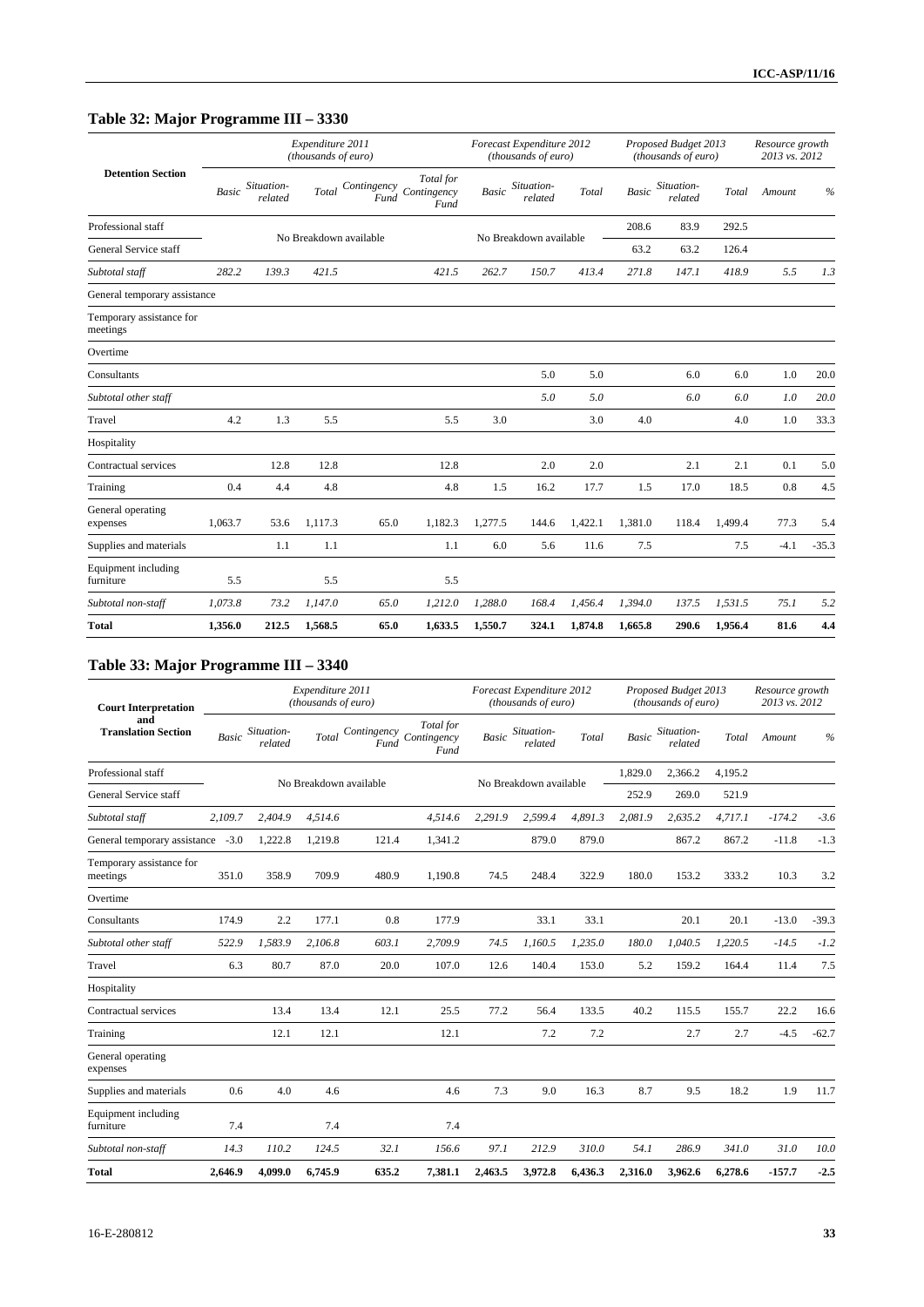# **Table 34: Major Programme III – 3350**

| <b>Victims and Witnesses</b>         |       |                       | Expenditure 2011<br>(thousands of euro) |                     |                                  |       | Forecast Expenditure 2012<br>(thousands of euro) |         |       | Proposed Budget 2013<br>(thousands of euro) |         | Resource growth<br>2013 vs. 2012 |        |
|--------------------------------------|-------|-----------------------|-----------------------------------------|---------------------|----------------------------------|-------|--------------------------------------------------|---------|-------|---------------------------------------------|---------|----------------------------------|--------|
| Unit                                 | Basic | Situation-<br>related | Total                                   | Contingency<br>Fund | Total for<br>Contingency<br>Fund | Basic | Situation-<br>related                            | Total   | Basic | Situation-<br>related                       | Total   | Amount                           | $\%$   |
| Professional staff                   |       |                       | No Breakdown available                  |                     |                                  |       | No Breakdown available                           |         | 689.0 | 1,090.8                                     | 1,779.8 |                                  |        |
| General Service staff                |       |                       |                                         |                     |                                  |       |                                                  |         | 63.2  | 1,176.6                                     | 1,239.8 |                                  |        |
| Subtotal staff                       | 666.5 | 2,263.5               | 2.930.0                                 |                     | 2,930.0                          | 658.6 | 2.474.5                                          | 3.133.1 | 752.2 | 2,267.4                                     | 3,019.6 | $-113.5$                         | $-3.6$ |
| General temporary<br>assistance      |       | 517.9                 | 517.9                                   | 65.6                | 583.5                            |       | 321.1                                            | 321.1   |       | 423.3                                       | 423.3   | 102.2                            | 31.8   |
| Temporary assistance for<br>meetings |       |                       |                                         |                     |                                  |       |                                                  |         |       |                                             |         |                                  |        |
| Overtime                             |       | 39.6                  | 39.6                                    |                     | 39.6                             |       |                                                  |         |       | 43.1                                        | 43.1    | 43.1                             |        |
| Consultants                          |       | 38.2                  | 38.2                                    | 15.1                | 53.3                             |       |                                                  |         |       |                                             |         |                                  |        |
| Subtotal other staff                 |       | 595.7                 | 595.7                                   | 80.7                | 676.4                            |       | 321.1                                            | 321.1   |       | 466.4                                       | 466.4   | 145.3                            | 45.3   |
| Travel                               |       | 579.6                 | 579.6                                   | 32.2                | 611.8                            | 10.0  | 510.0                                            | 520.0   | 26.5  | 581.1                                       | 607.6   | 87.6                             | 16.8   |
| Hospitality                          |       |                       |                                         |                     |                                  |       |                                                  |         |       |                                             |         |                                  |        |
| Contractual services                 |       |                       |                                         |                     |                                  |       |                                                  |         |       |                                             |         |                                  |        |
| Training                             |       | 11.2                  | 11.2                                    |                     | 11.2                             |       | 21.7                                             | 21.7    |       | 25.1                                        | 25.1    | 3.4                              | 15.7   |
| General operating<br>expenses        |       | 1,650.8               | 1,650.8                                 | 225.9               | 1,876.7                          |       | 1,800.0                                          | 1,800.0 |       | 1,890.8                                     | 1,890.8 | 90.8                             | 5.0    |
| Supplies and materials               |       | 6.1                   | 6.1                                     |                     | 6.1                              |       | 4.2                                              | 4.2     |       | 5.7                                         | 5.7     | 1.5                              | 35.7   |
| Equipment including<br>furniture     |       |                       |                                         |                     |                                  |       |                                                  |         |       |                                             |         |                                  |        |
| Subtotal non-staff                   |       | 2,247.7               | 2,247.7                                 | 258.1               | 2,505.8                          | 10.0  | 2,335.9                                          | 2,345.9 | 26.5  | 2,502.7                                     | 2,529.2 | 183.3                            | 7.8    |
| <b>Total</b>                         | 666.5 | 5,106.9               | 5,773.4                                 | 338.8               | 6,112.2                          | 668.6 | 5,131.5                                          | 5,800.0 | 778.7 | 5,236.5                                     | 6,015.2 | 215.2                            | 3.7    |

# **Table 35: Major Programme III – 3360**

| <b>Victims Participation and-</b>    |              |                       | Expenditure 2011<br>(thousands of euro) |       |                                              |              | Forecast Expenditure 2012<br>(thousands of euro) |         |              | Proposed Budget 2013<br>(thousands of euro) |         | Resource growth<br>2013 vs. 2012 |               |
|--------------------------------------|--------------|-----------------------|-----------------------------------------|-------|----------------------------------------------|--------------|--------------------------------------------------|---------|--------------|---------------------------------------------|---------|----------------------------------|---------------|
| <b>Reparations Section</b>           | <b>Basic</b> | Situation-<br>related | Total                                   | Fund  | Total for<br>Contingency Contingency<br>Fund | <b>Basic</b> | Situation-<br>related                            | Total   | <b>Basic</b> | Situation-<br>related                       | Total   | Amount                           | $\frac{0}{0}$ |
| Professional staff                   |              |                       | No Breakdown available                  |       |                                              |              | No Breakdown available                           |         | 750.6        | 182.4                                       | 933.0   |                                  |               |
| General Service staff                |              |                       |                                         |       |                                              |              |                                                  |         | 63.2         | 181.4                                       | 244.6   |                                  |               |
| Subtotal staff                       | 624.1        | 206.6                 | 830.7                                   |       | 830.7                                        | 613.6        | 372.1                                            | 985.7   | 813.8        | 363.8                                       | 1,177.6 | 191.9                            | 19.5          |
| General temporary<br>assistance      | 69.1         | 337.3                 | 406.4                                   | 163.1 | 569.5                                        | 4.5          | 384.8                                            | 389.3   |              | 452.2                                       | 452.2   | 62.9                             | 16.2          |
| Temporary assistance for<br>meetings |              |                       |                                         |       |                                              |              |                                                  |         |              |                                             |         |                                  |               |
| Overtime                             |              |                       |                                         |       |                                              |              |                                                  |         |              |                                             |         |                                  |               |
| Consultants                          | 16.5         | 0.3                   | 16.8                                    |       | 16.8                                         | 7.3          | 82.0                                             | 89.3    |              | 10.0                                        | 10.0    | $-79.3$                          | $-88.8$       |
| Subtotal other staff                 | 85.6         | 337.6                 | 423.2                                   | 163.1 | 586.3                                        | 11.8         | 466.8                                            | 478.6   |              | 462.2                                       | 462.2   | $-16.4$                          | $-3.4$        |
| Travel                               | 6.4          | 120.0                 | 126.4                                   | 33.2  | 159.6                                        | 26.7         | 145.4                                            | 172.1   |              | 185.0                                       | 185.0   | 12.9                             | 7.5           |
| Hospitality                          |              |                       |                                         |       |                                              |              |                                                  |         |              |                                             |         |                                  |               |
| Contractual services                 | 6.6          | 52.3                  | 58.9                                    | 34.6  | 93.5                                         | 52.0         | 111.0                                            | 163.0   | 27.0         | 115.5                                       | 142.5   | $-20.5$                          | $-12.6$       |
| Training                             | 2.3          |                       | 2.3                                     |       | 2.3                                          |              | 4.3                                              | 4.3     |              | 4.3                                         | 4.3     |                                  |               |
| General operating expenses           |              |                       |                                         |       |                                              |              |                                                  |         |              |                                             |         |                                  |               |
| Supplies and materials               |              | 0.6                   | 0.6                                     |       | 0.6                                          |              | 11.0                                             | 11.0    |              | 11.0                                        | 11.0    |                                  |               |
| Equipment including<br>furniture     | 5.9          |                       | 5.9                                     |       | 5.9                                          |              |                                                  |         |              |                                             |         |                                  |               |
| Subtotal non-staff                   | 21.2         | 172.9                 | 194.1                                   | 67.8  | 261.9                                        | 78.7         | 271.7                                            | 350.4   | 27.0         | 315.8                                       | 342.8   | $-7.6$                           | $-2.2$        |
| <b>Total</b>                         | 730.9        | 717.1                 | 1,448.0                                 | 230.9 | 1,678.9                                      | 704.1        | 1,110.6                                          | 1,814.7 | 840.8        | 1,141.8                                     | 1,982.6 | 167.9                            | 9.3           |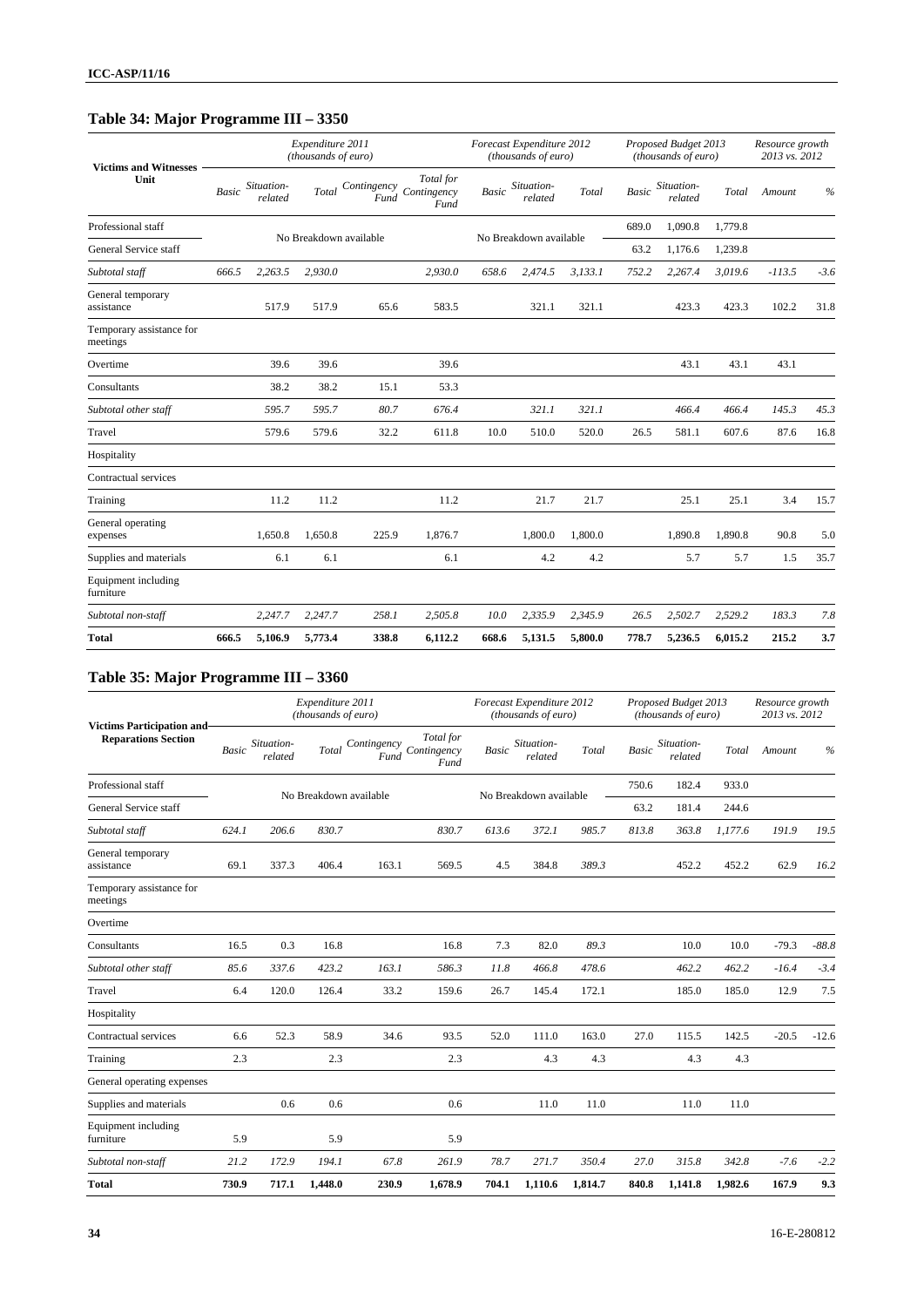# **Table 36: Major Programme III – 3400**

| <b>Public Information and</b>        |              |                       | Expenditure 2011<br>(thousands of euro) |       |                                               |              | Forecast Expenditure 2012<br>(thousands of euro) |         |              | Proposed Budget 2013<br>(thousands of euro) |         | Resource growth<br>2013 vs. 2012 |         |
|--------------------------------------|--------------|-----------------------|-----------------------------------------|-------|-----------------------------------------------|--------------|--------------------------------------------------|---------|--------------|---------------------------------------------|---------|----------------------------------|---------|
| <b>Documentation Section</b>         | <b>Basic</b> | Situation-<br>related | Total                                   | Fund  | Total incl<br>Contingency Contingency<br>Fund | <b>Basic</b> | Situation-<br>related                            | Total   | <b>Basic</b> | Situation-<br>related                       | Total   | Amount                           | $\%$    |
| Professional staff                   |              |                       | No Breakdown available                  |       |                                               |              | No Breakdown available                           |         | 962.1        | 458.7                                       | 1,420.8 |                                  |         |
| General Service staff                |              |                       |                                         |       |                                               |              |                                                  |         | 585.1        | 229.7                                       | 814.8   |                                  |         |
| Subtotal staff                       | 1.154.5      | 691.6                 | 1.846.1                                 |       | 1.846.1                                       | 1.392.4      | 650.9                                            | 2,043.3 | 1.547.2      | 688.4                                       | 2,235.6 | 192.3                            | 9.4     |
| General temporary<br>assistance      | 150.3        | 245.8                 | 396.1                                   |       | 396.1                                         | 3.7          | 228.5                                            | 232.2   |              | 152.0                                       | 152.0   | $-80.2$                          | $-34.5$ |
| Temporary assistance for<br>meetings |              |                       |                                         |       |                                               |              |                                                  |         |              |                                             |         |                                  |         |
| Overtime                             |              |                       |                                         |       |                                               |              |                                                  |         |              |                                             |         |                                  |         |
| Consultants                          |              |                       |                                         |       |                                               |              |                                                  |         |              |                                             |         |                                  |         |
| Subtotal other staff                 | 150.3        | 245.8                 | 396.1                                   |       | 396.1                                         | 3.7          | 228.5                                            | 232.2   |              | 152.0                                       | 152.0   | $-80.2$                          | $-34.5$ |
| Travel                               | 24.7         | 79.5                  | 104.2                                   | 9.8   | 114.0                                         | 34.5         | 78.4                                             | 112.9   | 12.2         | 107.2                                       | 119.4   | 6.5                              | 5.8     |
| Hospitality                          |              |                       |                                         |       |                                               |              |                                                  |         |              |                                             |         |                                  |         |
| Contractual services                 | 196.7        | 434.2                 | 630.9                                   | 153.8 | 784.7                                         | 342.9        | 557.8                                            | 900.7   | 255.2        | 800.9                                       | 1,056.1 | 155.4                            | 17.3    |
| Training                             | 3.1          |                       | 3.1                                     |       | 3.1                                           | 3.8          |                                                  | 3.8     | 7.0          |                                             | 7.0     | 3.2                              | 84.2    |
| General operating expenses           | 50.2         |                       | 50.2                                    |       | 50.2                                          | 96.4         | 12.0                                             | 108.4   | 67.0         | 13.5                                        | 80.5    | $-27.9$                          | $-25.7$ |
| Supplies and materials               | 138.3        |                       | 138.3                                   |       | 138.3                                         | 99.8         | 7.3                                              | 107.1   | 125.0        |                                             | 125.0   | 17.9                             | 16.7    |
| Equipment including<br>furniture     |              |                       |                                         |       |                                               |              |                                                  |         |              |                                             |         |                                  |         |
| Subtotal non-staff                   | 413.0        | 513.7                 | 926.7                                   | 163.6 | 1,090.3                                       | 577.4        | 655.5                                            | 1,232.9 | 466.4        | 921.6                                       | 1,388.0 | 155.1                            | 12.6    |
| <b>Total</b>                         | 1,717.8      | 1,451.1               | 3,168.9                                 | 163.6 | 3,332.5                                       | 1,973.6      | 1,534.9                                          | 3,508.4 | 2,013.6      | 1,762.0                                     | 3,775.6 | 267.2                            | 7.6     |

# **Table 37: Major Programme III – 3700**

| <b>Independent Offices</b>           |              |                       | Expenditure 2011<br>(thousands of euro) |                     |                                   |         | Forecast Expenditure 2012<br>(thousands of euro) |         |              | Proposed Budget 2013<br>(thousands of euro) |         | Resource growth<br>2013 vs. 2012 |               |
|--------------------------------------|--------------|-----------------------|-----------------------------------------|---------------------|-----------------------------------|---------|--------------------------------------------------|---------|--------------|---------------------------------------------|---------|----------------------------------|---------------|
| and Special Projects                 | <b>Basic</b> | Situation-<br>related | Total                                   | Contingency<br>Fund | Total incl<br>Contingency<br>Fund | Basic   | Situation-<br>related                            | Total   | <b>Basic</b> | Situation-<br>related                       | Total   | Amount                           | $\frac{0}{0}$ |
| Professional staff                   |              |                       | No Breakdown available                  |                     |                                   |         | No Breakdown available                           |         | 1,115.5      | 1,000.1                                     | 2,115.6 |                                  |               |
| General Service staff                |              |                       |                                         |                     |                                   |         |                                                  |         | 189.6        |                                             | 189.6   |                                  |               |
| Subtotal staff                       | 1.126.1      | 903.6                 | 2,029.7                                 |                     | 2,029.7                           | 1,091.6 | 910.1                                            | 2,001.7 | 1,305.1      | 1,000.1                                     | 2,305.2 | 303.5                            | 15.2          |
| General temporary<br>assistance      | 23.2         |                       | 23.2                                    | 38.8                | 62.0                              | 54.6    | 69.2                                             | 123.8   |              |                                             |         | $-123.8$                         | $-100.0$      |
| Temporary assistance for<br>meetings |              |                       |                                         |                     |                                   |         |                                                  |         |              |                                             |         |                                  |               |
| Overtime                             |              |                       |                                         |                     |                                   |         |                                                  |         |              |                                             |         |                                  |               |
| Consultants                          | 69.7         |                       | 69.7                                    |                     | 69.7                              |         |                                                  |         | 72.0         |                                             | 72.0    | 72.0                             |               |
| Subtotal other staff                 | 92.9         |                       | 92.9                                    | 38.8                | 131.7                             | 54.6    | 69.2                                             | 123.8   | 72.0         |                                             | 72.0    | $-51.8$                          | $-41.8$       |
| Travel                               | 9.6          | 30.3                  | 39.9                                    |                     | 39.9                              | 24.2    | 78.7                                             | 102.9   | 14.3         | 105.5                                       | 119.8   | 16.9                             | 16.4          |
| Hospitality                          |              |                       |                                         |                     |                                   |         |                                                  |         |              |                                             |         |                                  |               |
| Contractual services                 | 170.7        | 17.1                  | 187.8                                   |                     | 187.8                             | 180.5   | 37.7                                             | 218.2   | 182.0        | 50.0                                        | 232.0   | 13.8                             | 6.3           |
| Training                             | 23.0         | 0.6                   | 23.6                                    |                     | 23.6                              | 33.4    |                                                  | 33.4    | 21.8         | 2.2                                         | 24.0    | $-9.4$                           | $-28.1$       |
| General operating<br>expenses        | 5.0          | 3.3                   | 8.3                                     |                     | 8.3                               | 2.0     | 9.0                                              | 11.0    | 3.0          | 9.0                                         | 12.0    | 1.0                              | 9.1           |
| Supplies and materials               | 1.4          |                       | 1.4                                     |                     | 1.4                               |         |                                                  |         |              |                                             |         |                                  |               |
| Equipment including<br>furniture     |              |                       |                                         |                     |                                   | 3.0     |                                                  | 3.0     |              |                                             |         | $-3.0$                           | $-100.0$      |
| Subtotal non-staff                   | 209.7        | 51.3                  | 261.0                                   |                     | 261.0                             | 243.1   | 125.4                                            | 368.5   | 221.1        | 166.7                                       | 387.8   | 19.3                             | 5.2           |
| <b>Total</b>                         | 1,428.7      | 954.9                 | 2,383.6                                 | 38.8                | 2,422.4                           | 1,389.2 | 1,104.8                                          | 2,494.0 | 1,598.2      | 1,166.8                                     | 2,765.0 | 271.0                            | 10.9          |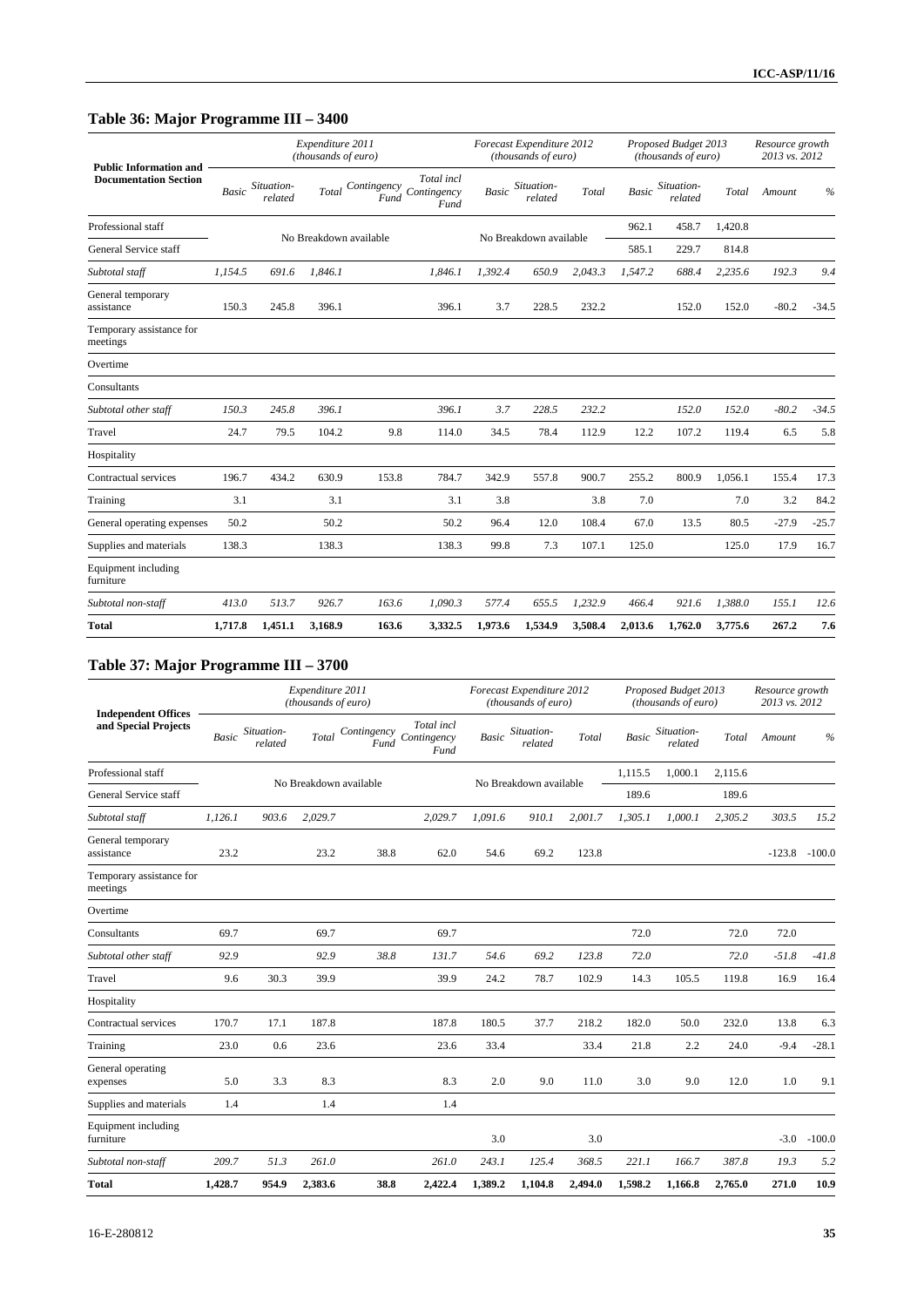# **Table 38: Major Programme III – 3740**

| <b>Office of Public Counsel</b>      |              |                       | Expenditure 2011<br>(thousands of euro) |      |                                               |              | Forecast Expenditure 2012<br>(thousands of euro) |       |              | Proposed Budget 2013<br>(thousands of euro) |       | Resource growth<br>2013 vs. 2012 |          |
|--------------------------------------|--------------|-----------------------|-----------------------------------------|------|-----------------------------------------------|--------------|--------------------------------------------------|-------|--------------|---------------------------------------------|-------|----------------------------------|----------|
| for the Defence                      | <b>Basic</b> | Situation-<br>related | Total                                   | Fund | Total incl<br>Contingency Contingency<br>Fund | <b>Basic</b> | Situation-<br>related                            | Total | <b>Basic</b> | Situation-<br>related                       | Total | Amount                           | $\%$     |
| Professional staff                   |              |                       |                                         |      |                                               |              |                                                  |       | 149.1        | 292.5                                       | 441.6 |                                  |          |
| General Service staff                |              |                       | No Breakdown available                  |      |                                               |              | No Breakdown available                           |       | 63.2         |                                             | 63.2  |                                  |          |
| Subtotal staff                       | 208.8        | 257.6                 | 466.4                                   |      | 466.4                                         | 213.6        | 279.7                                            | 493.3 | 212.3        | 292.5                                       | 504.8 | 11.5                             | 2.3      |
| General temporary<br>assistance      | 18.0         |                       | 18.0                                    | 38.8 | 56.8                                          | 28.8         |                                                  | 28.8  |              |                                             |       | $-28.8$                          | $-100.0$ |
| Temporary assistance for<br>meetings |              |                       |                                         |      |                                               |              |                                                  |       |              |                                             |       |                                  |          |
| Overtime                             |              |                       |                                         |      |                                               |              |                                                  |       |              |                                             |       |                                  |          |
| Consultants                          |              |                       |                                         |      |                                               |              |                                                  |       |              |                                             |       |                                  |          |
| Subtotal other staff                 | 18.0         |                       | 18.0                                    | 38.8 | 56.8                                          | 28.8         |                                                  | 28.8  |              |                                             |       | $-28.8$                          | $-100.0$ |
| Travel                               | 0.8          |                       | 0.8                                     |      | 0.8                                           | 5.0          | 16.0                                             | 21.0  | 2.5          | 14.5                                        | 17.0  | $-4.0$                           | $-19.0$  |
| Hospitality                          |              |                       |                                         |      |                                               |              |                                                  |       |              |                                             |       |                                  |          |
| Contractual services                 | 6.1          |                       | 6.1                                     |      | 6.1                                           |              | 10.7                                             | 10.7  | 0.0          | 20.0                                        | 20.0  | 9.3                              | 86.9     |
| Training                             | 2.3          |                       | 2.3                                     |      | 2.3                                           |              |                                                  |       | 2.5          | 2.2                                         | 4.7   | 4.7                              |          |
| General operating expenses           |              | 2.1                   | 2.1                                     |      | 2.1                                           |              | 3.0                                              | 3.0   |              | 3.0                                         | 3.0   |                                  |          |
| Supplies and materials               |              |                       |                                         |      |                                               |              |                                                  |       |              |                                             |       |                                  |          |
| Equipment including<br>furniture     |              |                       |                                         |      |                                               |              |                                                  |       |              |                                             |       |                                  |          |
| Subtotal non-staff                   | 9.2          | 2.1                   | 11.3                                    |      | 11.3                                          | 5.0          | 29.7                                             | 34.7  | 5.0          | 39.7                                        | 44.7  | 10.0                             | 28.8     |
| <b>Total</b>                         | 236.0        | 259.7                 | 495.7                                   | 38.8 | 534.5                                         | 247.4        | 309.4                                            | 556.8 | 217.3        | 332.2                                       | 549.5 | $-7.3$                           | $-1.3$   |

# **Table 39: Major Programme III – 3750**

| <b>Office of Public Counsel</b>      |       |                       | Expenditure 2011<br>(thousands of euro) |                                                          |              | Forecast Expenditure 2012<br>(thousands of euro) |         |              | Proposed Budget 2013<br>(thousands of euro) |         | Resource growth<br>2013 vs. 2012 |                 |
|--------------------------------------|-------|-----------------------|-----------------------------------------|----------------------------------------------------------|--------------|--------------------------------------------------|---------|--------------|---------------------------------------------|---------|----------------------------------|-----------------|
| for Victims                          | Basic | Situation-<br>related | <b>Total</b>                            | Total incl<br>Contingency<br>Contingency<br>Fund<br>Fund | <b>Basic</b> | Situation-<br>related                            | Total   | <b>Basic</b> | Situation-<br>related                       | Total   | Amount                           | $\frac{0}{0}$   |
| Professional staff                   |       |                       |                                         |                                                          |              |                                                  |         | 233.0        | 707.6                                       | 940.6   |                                  |                 |
| General Service staff                |       |                       | No Breakdown available                  |                                                          |              | No Breakdown available                           |         | 63.2         |                                             | 63.2    |                                  |                 |
| Subtotal staff                       | 281.4 | 646.0                 | 927.4                                   | 927.4                                                    | 259.2        | 630.4                                            | 889.6   | 296.2        | 707.6                                       | 1,003.8 | 114.2                            | 12.8            |
| General temporary<br>assistance      |       |                       |                                         |                                                          |              | 69.2                                             | 69.2    |              |                                             |         |                                  | $-69.2 - 100.0$ |
| Temporary assistance for<br>meetings |       |                       |                                         |                                                          |              |                                                  |         |              |                                             |         |                                  |                 |
| Overtime                             |       |                       |                                         |                                                          |              |                                                  |         |              |                                             |         |                                  |                 |
| Consultants                          |       |                       |                                         |                                                          |              |                                                  |         |              |                                             |         |                                  |                 |
| Subtotal other staff                 |       |                       |                                         |                                                          |              | 69.2                                             | 69.2    |              |                                             |         | $-69.2$                          | $-100.0$        |
| Travel                               | 1.5   | 25.6                  | 27.1                                    | 27.1                                                     | 3.2          | 54.1                                             | 57.3    | 4.6          | 80.5                                        | 85.1    | 27.8                             | 48.5            |
| Hospitality                          |       |                       |                                         |                                                          |              |                                                  |         |              |                                             |         |                                  |                 |
| Contractual services                 |       | 17.1                  | 17.1                                    | 17.1                                                     |              | 27.0                                             | 27.0    |              | 30.0                                        | 30.0    | 3.0                              | 11.1            |
| Training                             |       | 0.6                   | 0.6                                     | 0.6                                                      |              |                                                  |         |              |                                             |         |                                  |                 |
| General operating<br>expenses        |       | 1.2                   | 1.2                                     | 1.2                                                      |              | 6.0                                              | 6.0     |              | 6.0                                         | 6.0     |                                  |                 |
| Supplies and materials               | 1.3   |                       | 1.3                                     | 1.3                                                      |              |                                                  |         |              |                                             |         |                                  |                 |
| Equipment including<br>furniture     |       |                       |                                         |                                                          |              |                                                  |         |              |                                             |         |                                  |                 |
| Subtotal non-staff                   | 2.8   | 44.5                  | 47.3                                    | 47.3                                                     | 3.2          | 87.1                                             | 90.3    | 4.6          | 116.5                                       | 121.1   | 30.8                             | 34.1            |
| <b>Total</b>                         | 284.2 | 690.5                 | 974.7                                   | 974.7                                                    | 262.4        | 786.7                                            | 1,049.1 | 300.8        | 824.1                                       | 1,124.9 | 75.8                             | 7.2             |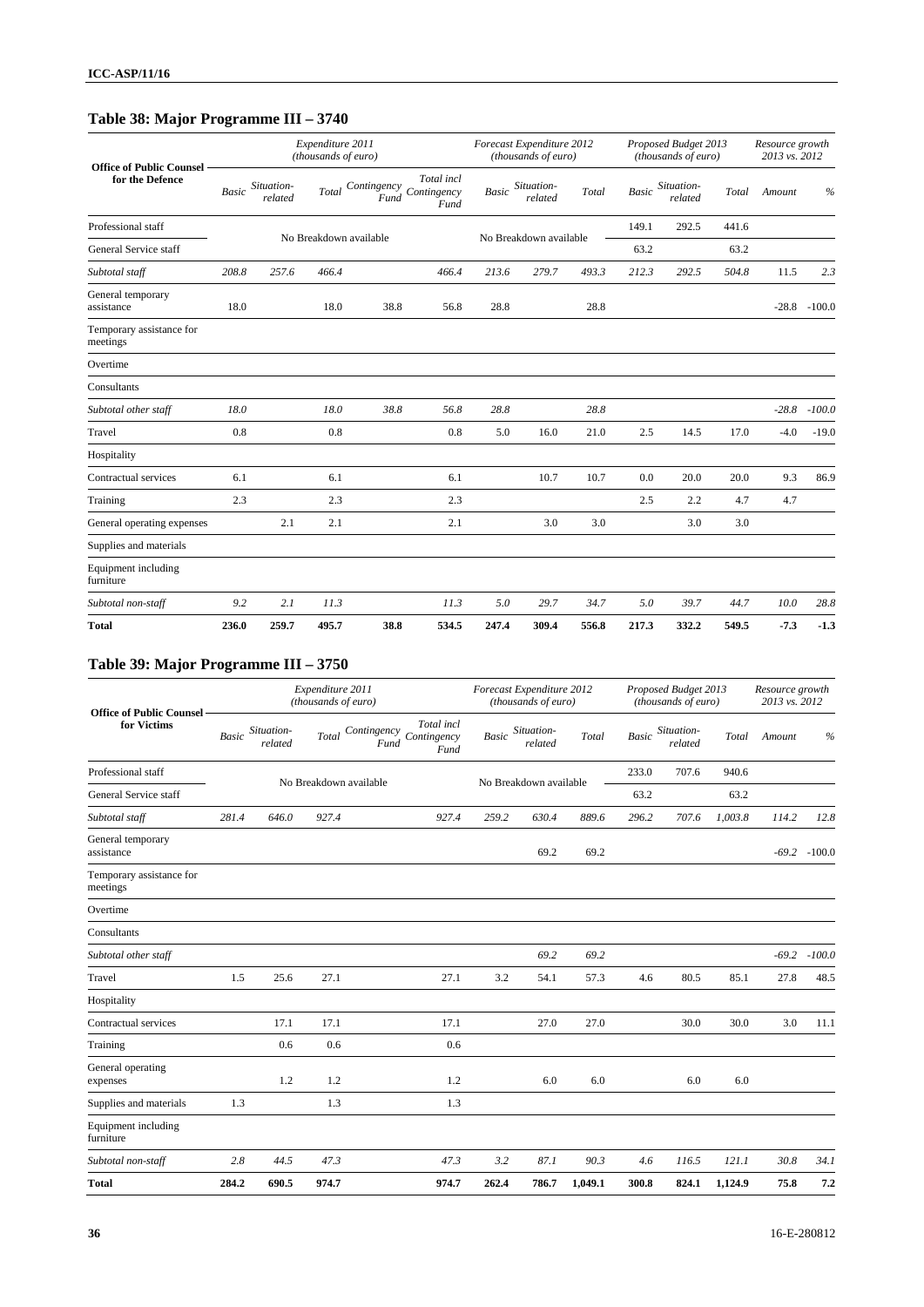# **Table 40: Major Programme III – 3760**

| v                                    | o            |                       |                                         |      |                                                  |       |                                                  |       |              |                                             |       |                                  |          |
|--------------------------------------|--------------|-----------------------|-----------------------------------------|------|--------------------------------------------------|-------|--------------------------------------------------|-------|--------------|---------------------------------------------|-------|----------------------------------|----------|
|                                      |              |                       | Expenditure 2011<br>(thousands of euro) |      |                                                  |       | Forecast Expenditure 2012<br>(thousands of euro) |       |              | Proposed Budget 2013<br>(thousands of euro) |       | Resource growth<br>2013 vs. 2012 |          |
| <b>Office of Internal Audit</b>      | <b>Basic</b> | Situation-<br>related | Total                                   | Fund | Total incl<br>Contingency<br>Contingency<br>Fund | Basic | Situation-<br>related                            | Total | <b>Basic</b> | Situation-<br>related                       | Total | Amount                           | $\%$     |
| Professional staff                   |              |                       | No Breakdown available                  |      |                                                  |       | No Breakdown available                           |       | 500.4        |                                             | 500.4 |                                  |          |
| General Service staff                |              |                       |                                         |      |                                                  |       |                                                  |       | 63.2         |                                             | 63.2  |                                  |          |
| Subtotal staff                       | 426.3        |                       | 426.3                                   |      | 426.3                                            | 393.1 |                                                  | 393.1 | 563.6        |                                             | 563.6 | 170.5                            | 43.4     |
| General temporary<br>assistance      | 11.2         |                       | 11.2                                    |      | 11.2                                             | 25.8  |                                                  | 25.8  |              |                                             |       | $-25.8$                          | $-100.0$ |
| Temporary assistance for<br>meetings |              |                       |                                         |      |                                                  |       |                                                  |       |              |                                             |       |                                  |          |
| Overtime                             |              |                       |                                         |      |                                                  |       |                                                  |       |              |                                             |       |                                  |          |
| Consultants                          | 69.7         |                       | 69.7                                    |      | 69.7                                             |       |                                                  |       | 72.0         |                                             | 72.0  | 72.0                             |          |
| Subtotal other staff                 | 80.9         |                       | 80.9                                    |      | 80.9                                             | 25.8  |                                                  | 25.8  | 72.0         |                                             | 72.0  | 46.2                             | 179.6    |
| Travel                               |              | 4.7                   | 4.7                                     |      | 4.7                                              | 13.0  | 8.6                                              | 21.6  | 1.4          | 10.5                                        | 11.9  | $-9.7$                           | $-44.9$  |
| Hospitality                          |              |                       |                                         |      |                                                  |       |                                                  |       |              |                                             |       |                                  |          |
| Contractual services                 | 0.4          |                       | 0.4                                     |      | 0.4                                              | 0.5   |                                                  | 0.5   |              |                                             |       | $-0.5$                           | $-100.0$ |
| Training                             | 18.7         |                       | 18.7                                    |      | 18.7                                             | 33.4  |                                                  | 33.4  | 19.3         |                                             | 19.3  | $-14.1$                          | $-42.2$  |
| General operating expenses           | 2.4          |                       | 2.4                                     |      | 2.4                                              |       |                                                  |       |              |                                             |       |                                  |          |
| Supplies and materials               |              |                       |                                         |      |                                                  |       |                                                  |       |              |                                             |       |                                  |          |
| Equipment including<br>furniture     |              |                       |                                         |      |                                                  |       |                                                  |       |              |                                             |       |                                  |          |
| Subtotal non-staff                   | 21.5         | 4.7                   | 26.2                                    |      | 26.2                                             | 46.9  | 8.6                                              | 55.5  | 20.7         | 10.5                                        | 31.2  | $-24.3$                          | $-43.8$  |
| <b>Total</b>                         | 528.7        | 4.7                   | 533.4                                   |      | 533.4                                            | 465.7 | 8.6                                              | 474.3 | 656.3        | 10.5                                        | 666.8 | 192.5                            | 40.6     |

# **Table 41: Major Programme III – 3770**

| <b>Registry Permanent</b>            |        |                        | Expenditure 2011<br>(thousands of euro) |                                                          |              | Forecast Expenditure 2012<br>(thousands of euro) |       |              | Proposed Budget 2013<br>(thousands of euro) |       | Resource growth<br>2013 vs. 2012 |               |
|--------------------------------------|--------|------------------------|-----------------------------------------|----------------------------------------------------------|--------------|--------------------------------------------------|-------|--------------|---------------------------------------------|-------|----------------------------------|---------------|
| Premises Office                      | Basic  | Situation-<br>related  | Total                                   | Total incl<br>Contingency<br>Contingency<br>Fund<br>Fund | <b>Basic</b> | Situation-<br>related                            | Total | <b>Basic</b> | Situation-<br>related                       | Total | Amount                           | $\frac{0}{0}$ |
| Professional staff                   |        | No Breakdown available |                                         |                                                          |              | No Breakdown available                           |       | 233.0        |                                             | 233.0 |                                  |               |
| General Service staff                |        |                        |                                         |                                                          |              |                                                  |       |              |                                             |       |                                  |               |
| Subtotal staff                       | 209.6  |                        | 209.6                                   | 209.6                                                    | 225.7        |                                                  | 225.7 | 233.0        |                                             | 233.0 | 7.3                              | 3.2           |
| General temporary<br>assistance      | $-6.0$ |                        | $-6.0$                                  | $-6.0$                                                   |              |                                                  |       |              |                                             |       |                                  |               |
| Temporary assistance for<br>meetings |        |                        |                                         |                                                          |              |                                                  |       |              |                                             |       |                                  |               |
| Overtime                             |        |                        |                                         |                                                          |              |                                                  |       |              |                                             |       |                                  |               |
| Consultants                          |        |                        |                                         |                                                          |              |                                                  |       |              |                                             |       |                                  |               |
| Subtotal other staff                 | $-6.0$ |                        | $-6.0$                                  | $-6.0$                                                   |              |                                                  |       |              |                                             |       |                                  |               |
| Travel                               | 7.3    |                        | 7.3                                     | 7.3                                                      | 3.0          |                                                  | 3.0   | 5.8          |                                             | 5.8   | 2.8                              | 93.3          |
| Hospitality                          |        |                        |                                         |                                                          |              |                                                  |       |              |                                             |       |                                  |               |
| Contractual services                 | 164.2  |                        | 164.2                                   | 164.2                                                    | 180.0        |                                                  | 180.0 | 182.0        |                                             | 182.0 | 2.0                              | 1.1           |
| Training                             | 2.0    |                        | 2.0                                     | 2.0                                                      |              |                                                  |       |              |                                             |       |                                  |               |
| General operating expenses           | 2.6    |                        | 2.6                                     | 2.6                                                      | 2.0          |                                                  | 2.0   | 3.0          |                                             | 3.0   | 1.0                              | 50.0          |
| Supplies and materials               | 0.1    |                        | 0.1                                     | 0.1                                                      |              |                                                  |       |              |                                             |       |                                  |               |
| Equipment including<br>furniture     |        |                        |                                         |                                                          | 3.0          |                                                  | 3.0   |              |                                             |       | $-3.0$                           | $-100.0$      |
| Subtotal non-staff                   | 176.2  |                        | 176.2                                   | 176.2                                                    | 188.0        |                                                  | 188.0 | 190.8        |                                             | 190.8 | 2.8                              | 1.5           |
| <b>Total</b>                         | 379.8  |                        | 379.8                                   | 379.8                                                    | 413.7        |                                                  | 413.7 | 423.8        |                                             | 423.8 | 10.1                             | 2.4           |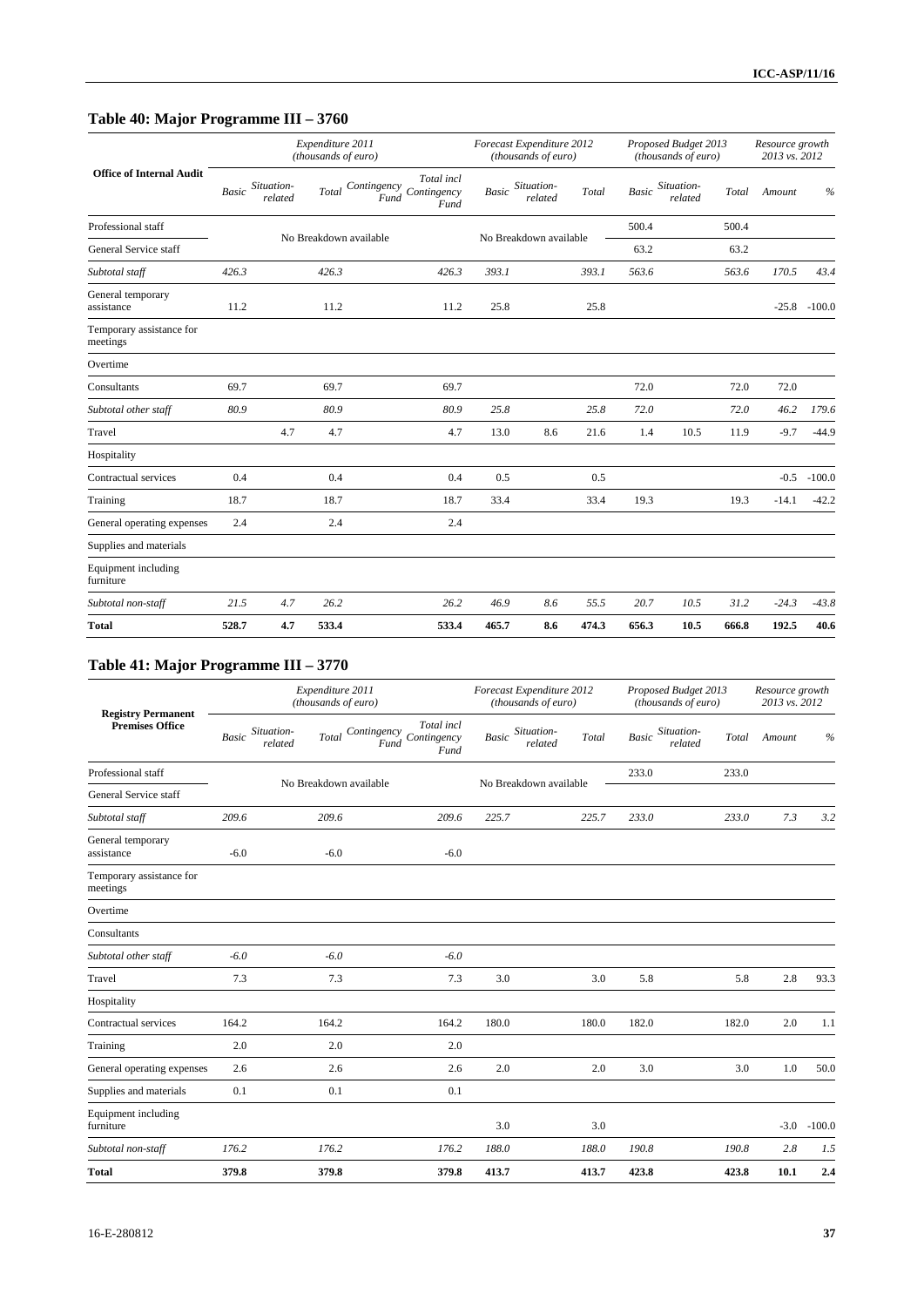# **Table 42: Major Programme IV**

| <b>Major Programme IV</b><br>Secretariat of the Assembly of |         | Expenditure 2011<br>(thousands of euro) |         |              | Forecast Expenditure 2012<br>(thousands of euro) |         |         | Proposed Budget 2013<br>(thousands of euro) | Resource growth<br>2013 vs. 2012 |         |
|-------------------------------------------------------------|---------|-----------------------------------------|---------|--------------|--------------------------------------------------|---------|---------|---------------------------------------------|----------------------------------|---------|
| <b>States Parties</b>                                       | Basic   | Situation-<br>related                   | Total   | <b>Basic</b> | Situation-<br>related                            | Total   | Basic   | Situation-<br>Total<br>related              | Amount                           | $\%$    |
| Professional staff                                          |         | No breakdown available                  |         |              | No breakdown available                           |         | 605.7   | 605.7                                       |                                  |         |
| General Service staff                                       |         |                                         |         |              |                                                  |         | 285.1   | 285.1                                       |                                  |         |
| Subtotal staff                                              | 686.7   |                                         | 686.7   | 857.8        |                                                  | 857.8   | 890.8   | 890.8                                       | 33.0                             | 3.8     |
| General temporary assistance                                | 278.5   |                                         | 278.5   | 479.9        |                                                  | 479.9   | 528.9   | 528.9                                       | 49.0                             | 10.2    |
| Temporary assistance for meetings                           | 553.0   |                                         | 553.0   | 248.3        |                                                  | 248.3   | 460.0   | 460.0                                       | 211.7                            | 85.3    |
| Overtime                                                    | 24.8    |                                         | 24.8    | 32.9         |                                                  | 32.9    | 38.0    | 38.0                                        | 5.1                              | 15.4    |
| Consultants                                                 | 39.5    |                                         | 39.5    |              |                                                  |         |         |                                             |                                  |         |
| Subtotal other staff                                        | 895.8   |                                         | 895.8   | 761.1        |                                                  | 761.1   | 1,026.9 | 1,026.9                                     | 265.8                            | 34.9    |
| Travel                                                      | 298.5   |                                         | 298.5   | 283.1        |                                                  | 283.1   | 293.8   | 293.8                                       | 10.7                             | 3.8     |
| Hospitality                                                 | 20.6    |                                         | 20.6    | 10.3         |                                                  | 10.3    | 25.0    | 25.0                                        | 14.7                             | 142.3   |
| Contractual services                                        | 696.9   |                                         | 696.9   | 1,022.0      |                                                  | 1,022.0 | 693.0   | 693.0                                       | $-329.0$                         | $-32.2$ |
| Training                                                    |         |                                         |         | 9.0          |                                                  | 9.0     | 9.9     | 9.9                                         | 0.9                              | 10.0    |
| General operating expenses                                  | 40.1    |                                         | 40.1    | 24.0         |                                                  | 24.0    | 24.4    | 24.4                                        | 0.4                              | 1.7     |
| Supplies and materials                                      | 14.4    |                                         | 14.4    | 9.1          |                                                  | 9.1     | 14.7    | 14.7                                        | 5.6                              | 60.9    |
| Equipment including furniture                               | 0.5     |                                         | 0.5     | 6.6          |                                                  | 6.6     | 5.0     | 5.0                                         | $-1.6$                           | $-24.2$ |
| Subtotal non-staff                                          | 1.071.0 |                                         | 1,071.0 | 1.364.2      |                                                  | 1,364.2 | 1.065.8 | 1,065.8                                     | $-298.4$                         | $-21.9$ |
| <b>Total</b>                                                | 2,653.5 |                                         | 2,653.5 | 2,983.1      |                                                  | 2,983.1 | 2,983.5 | 2,983.5                                     | 0.4                              |         |

# **Table 43: Major Programme V**

| <b>Major Programme V</b><br><b>Rent and Maintenance (Interim</b> |              | Expenditure 2011<br>(thousands of euro) |       |              | Forecast Expenditure 2012<br>(thousands of euro) |       |              | Proposed Budget 2013<br>(thousands of euro) |         | Resource growth<br>2013 vs. 2012 |               |
|------------------------------------------------------------------|--------------|-----------------------------------------|-------|--------------|--------------------------------------------------|-------|--------------|---------------------------------------------|---------|----------------------------------|---------------|
| Premises)                                                        | <b>Basic</b> | Situation-<br>related                   | Total | <b>Basic</b> | Situation-<br>related                            | Total | <b>Basic</b> | Situation-<br>related                       | Total   | Amount                           | $\frac{0}{0}$ |
| Professional staff                                               |              | No breakdown available                  |       |              | No breakdown available                           |       |              |                                             |         |                                  |               |
| General Service staff                                            |              |                                         |       |              |                                                  |       |              |                                             |         |                                  |               |
| Subtotal staff                                                   |              |                                         |       |              |                                                  |       |              |                                             |         |                                  |               |
| General temporary assistance                                     |              |                                         |       |              |                                                  |       |              |                                             |         |                                  |               |
| Temporary assistance for meetings                                |              |                                         |       |              |                                                  |       |              |                                             |         |                                  |               |
| Overtime                                                         |              |                                         |       |              |                                                  |       |              |                                             |         |                                  |               |
| Consultants                                                      |              |                                         |       |              |                                                  |       |              |                                             |         |                                  |               |
| Subtotal other staff                                             |              |                                         |       |              |                                                  |       |              |                                             |         |                                  |               |
| Travel                                                           |              |                                         |       |              |                                                  |       |              |                                             |         |                                  |               |
| Hospitality                                                      |              |                                         |       |              |                                                  |       |              |                                             |         |                                  |               |
| Contractual services                                             |              |                                         |       |              |                                                  |       |              |                                             |         |                                  |               |
| Training                                                         |              |                                         |       |              |                                                  |       |              |                                             |         |                                  |               |
| General operating expenses                                       |              |                                         |       |              |                                                  |       | 6,021.4      |                                             | 6,021.4 | 6,021.4                          |               |
| Supplies and materials                                           |              |                                         |       |              |                                                  |       |              |                                             |         |                                  |               |
| Equipment including furniture                                    |              |                                         |       |              |                                                  |       |              |                                             |         |                                  |               |
| Subtotal non-staff                                               |              |                                         |       |              |                                                  |       | 6.021.4      |                                             | 6.021.4 | 6,021.4                          |               |
| <b>Total</b>                                                     |              |                                         |       |              |                                                  |       | 6,021.4      |                                             | 6,021.4 | 6,021.4                          |               |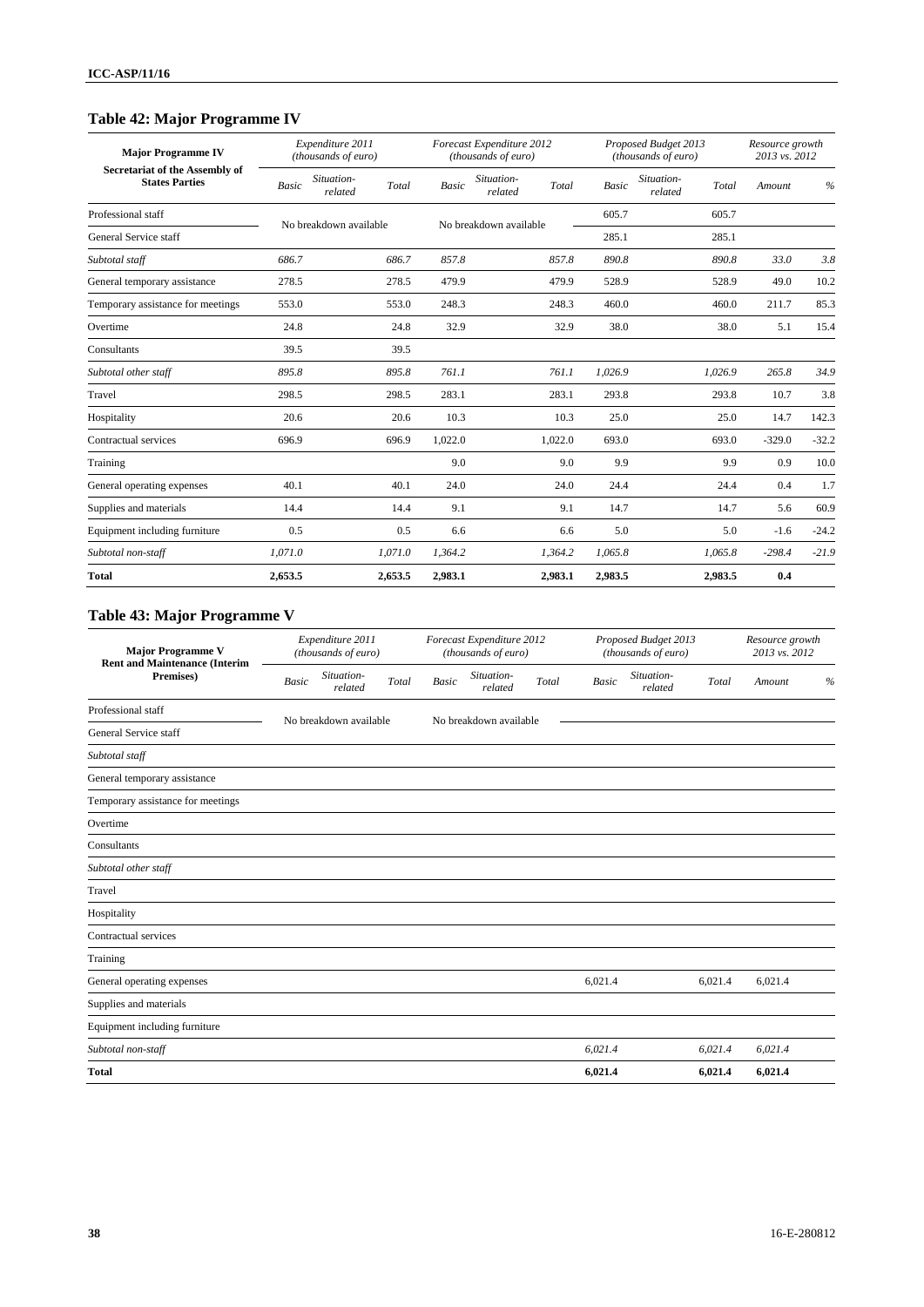# **Table 44: Major Programme VI**

| <b>Major Programme VI</b><br><b>Secretariat of the Trust Fund for</b> |              | Expenditure 2011<br>(thousands of euro) |         |              | Forecast Expenditure 2012<br>(thousands of euro) |         |              | Proposed Budget 2013<br>(thousands of euro) |         | Resource growth<br>2013 vs. 2012 |               |
|-----------------------------------------------------------------------|--------------|-----------------------------------------|---------|--------------|--------------------------------------------------|---------|--------------|---------------------------------------------|---------|----------------------------------|---------------|
| <b>Victims</b>                                                        | <b>Basic</b> | Situation-<br>related                   | Total   | <b>Basic</b> | Situation-<br>related                            | Total   | <b>Basic</b> | Situation-<br>related                       | Total   | Amount                           | $\frac{0}{0}$ |
| Professional staff                                                    |              | No breakdown available                  |         |              | No breakdown available                           |         | 169.1        | 445.9                                       | 615.0   |                                  |               |
| General Service staff                                                 |              |                                         |         |              |                                                  |         | 63.2         | 63.2                                        | 126.4   |                                  |               |
| Subtotal staff                                                        | 242.2        | 499.6                                   | 741.8   | 228.3        | 569.4                                            | 797.8   | 232.3        | 509.1                                       | 741.4   | $-56.4$                          | $-7.1$        |
| General temporary assistance                                          | 6.7          | 75.2                                    | 81.9    | 121.4        | 57.9                                             | 179.4   | 208.9        | 68.3                                        | 277.2   | 97.8                             | 54.6          |
| Temporary assistance for meetings                                     |              |                                         |         |              |                                                  |         |              |                                             |         |                                  |               |
| Overtime                                                              |              |                                         |         |              |                                                  |         |              |                                             |         |                                  |               |
| Consultants                                                           |              | 39.9                                    | 39.9    | 51.0         | 16.0                                             | 67.0    | 40.0         | 60.0                                        | 100.0   | 33.0                             | 49.3          |
| Subtotal other staff                                                  | 6.7          | 115.1                                   | 121.8   | 172.4        | 73.9                                             | 246.4   | 248.9        | 128.3                                       | 377.2   | 130.8                            | 53.1          |
| Travel                                                                | 73.1         | 52.6                                    | 125.7   | 50.0         | 177.8                                            | 227.8   | 114.8        | 153.5                                       | 268.3   | 40.5                             | 17.8          |
| Hospitality                                                           |              |                                         |         | 2.5          |                                                  | 2.5     | 5.0          |                                             | 5.0     | 2.5                              | 100.0         |
| Contractual services                                                  | 78.6         | 38.4                                    | 117.0   | 68.0         | 67.0                                             | 135.0   | 155.0        | 50.0                                        | 205.0   | 70.0                             | 51.9          |
| Training                                                              | 0.6          |                                         | 0.6     | 2.7          | 24.3                                             | 27.0    | 4.5          | 22.9                                        | 27.4    | 0.4                              | 1.5           |
| General operating expenses                                            |              | 4.2                                     | 4.2     | 2.5          | 9.5                                              | 12.0    | 5.0          | 17.0                                        | 22.0    | 10.0                             | 83.3          |
| Supplies and materials                                                | 2.4          |                                         | 2.4     | 2.8          |                                                  | 2.8     | 3.0          |                                             | 3.0     | 0.2                              | 7.1           |
| Equipment including furniture                                         |              |                                         |         |              |                                                  |         |              | 10.0                                        | 10.0    | 10.0                             |               |
| Subtotal non-staff                                                    | 154.7        | 95.2                                    | 249.9   | 128.5        | 278.6                                            | 407.1   | 287.3        | 253.4                                       | 540.7   | 133.6                            | 32.8          |
| <b>Total</b>                                                          | 403.6        | 709.9                                   | 1,113.5 | 529.2        | 922.0                                            | 1,451.2 | 768.5        | 890.8                                       | 1,659.3 | 208.1                            | 14.3          |

# **Table 45: Major Programme VII-1**

| <b>Major Programme VII-1</b>                              |              | Expenditure 2011<br>(thousands of euro) |       |         | Forecast Expenditure 2012<br>(thousands of euro) |         |              | Proposed Budget 2013<br>(thousands of euro) | Resource growth<br>2013 vs. 2012 |               |
|-----------------------------------------------------------|--------------|-----------------------------------------|-------|---------|--------------------------------------------------|---------|--------------|---------------------------------------------|----------------------------------|---------------|
| <b>Project Director's Office (permanent)</b><br>premises) | <b>Basic</b> | Situation-<br>related                   | Total | Basic   | Situation-<br>related                            | Total   | <b>Basic</b> | Situation-<br>Total<br>related              | Amount                           | $\frac{0}{0}$ |
| Professional staff                                        |              | No breakdown available                  |       |         | No breakdown available                           |         | 293.8        | 293.8                                       |                                  |               |
| General Service staff                                     |              |                                         |       |         |                                                  |         | 63.2         | 63.2                                        |                                  |               |
| Subtotal staff                                            | 321.5        |                                         | 321.5 | 343.6   |                                                  | 343.6   | 357.0        | 357.0                                       | 13.4                             | 3.9           |
| General temporary assistance                              | 9.7          |                                         | 9.7   | 422.3   |                                                  | 422.3   |              |                                             | $-422.3$                         | $-100.0$      |
| Temporary assistance for meetings                         |              |                                         |       |         |                                                  |         |              |                                             |                                  |               |
| Overtime                                                  |              |                                         |       |         |                                                  |         |              |                                             |                                  |               |
| Consultants                                               |              |                                         |       |         |                                                  |         | 24.4         | 24.4                                        | 24.4                             |               |
| Subtotal other staff                                      | 9.7          |                                         | 9.7   | 422.3   |                                                  | 422.3   | 24.4         | 24.4                                        | $-397.9$                         | $-94.2$       |
| Travel                                                    | 19.3         |                                         | 19.3  | 9.6     |                                                  | 9.6     | 9.7          | 9.7                                         | 0.1                              | 1.0           |
| Hospitality                                               | 2.8          |                                         | 2.8   | 2.5     |                                                  | 2.5     | 5.0          | 5.0                                         | 2.5                              | 100.0         |
| Contractual services                                      | 28.2         |                                         | 28.2  | 547.3   |                                                  | 547.3   | 616.3        | 616.3                                       | 69.0                             | 12.6          |
| Training                                                  | 3.2          |                                         | 3.2   | 3.2     |                                                  | 3.2     | 3.2          | 3.2                                         |                                  |               |
| General operating expenses                                |              |                                         |       | 10.0    |                                                  | 10.0    | 2.5          | 2.5                                         | $-7.5$                           | $-75.0$       |
| Supplies and materials                                    | 1.1          |                                         | 1.1   | 1.9     |                                                  | 1.9     | 1.5          | 1.5                                         | $-0.4$                           | $-21.1$       |
| Equipment including furniture                             | 0.6          |                                         | 0.6   | 5.0     |                                                  | 5.0     | 4.0          | 4.0                                         | $-1.0$                           | $-20.0$       |
| Subtotal non-staff                                        | 55.2         |                                         | 55.2  | 579.5   |                                                  | 579.5   | 642.2        | 642.2                                       | 62.7                             | 10.8          |
| <b>Total</b>                                              | 386.4        |                                         | 386.4 | 1.345.4 |                                                  | 1,345.4 | 1.023.6      | 1,023.6                                     | $-321.8$                         | $-23.9$       |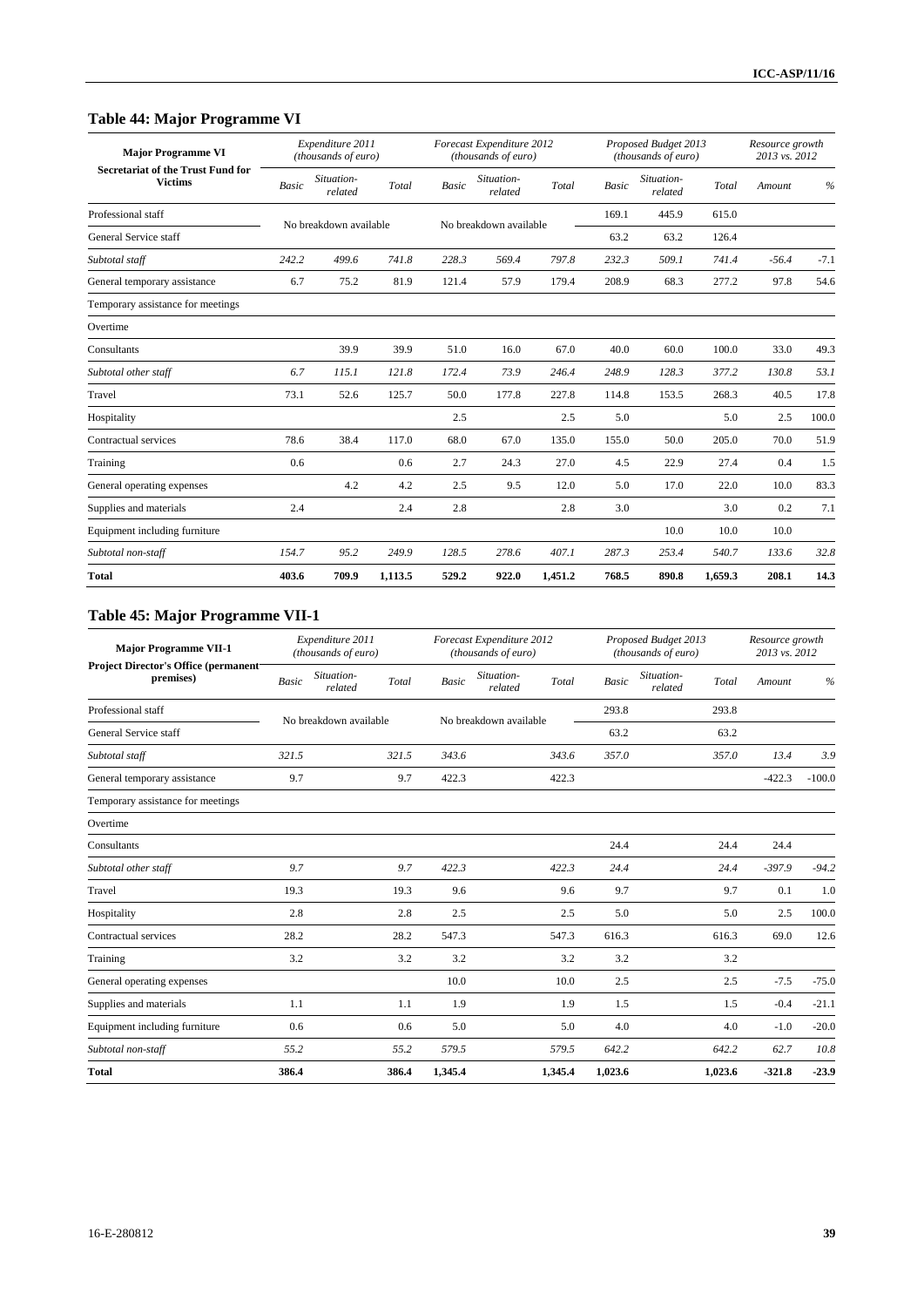# **Table 46: Major Programme VII-1 – 7110**

| <b>Project Director's Office</b>  |              | Expenditure 2011<br>(thousands of euro) |       |              | Forecast Expenditure 2012<br>(thousands of euro) |       |              | Proposed Budget 2013<br>(thousands of euro) | Resource growth<br>2013 vs. 2012 |          |
|-----------------------------------|--------------|-----------------------------------------|-------|--------------|--------------------------------------------------|-------|--------------|---------------------------------------------|----------------------------------|----------|
|                                   | <b>Basic</b> | Situation-<br>related                   | Total | <b>Basic</b> | Situation-<br>related                            | Total | <b>Basic</b> | Situation-<br>Total<br>related              | Amount                           | $\%$     |
| Professional staff                |              | No breakdown available                  |       |              | No breakdown available                           |       | 293.8        | 293.8                                       |                                  |          |
| General Service staff             |              |                                         |       |              |                                                  |       | 63.2         | 63.2                                        |                                  |          |
| Subtotal staff                    | 321.5        |                                         | 321.5 | 343.6        |                                                  | 343.6 | 357.0        | 357.0                                       | 13.4                             | 3.9      |
| General temporary assistance      | 9.7          |                                         | 9.7   | 15.5         |                                                  | 15.5  |              |                                             | $-15.5$                          | $-100.0$ |
| Temporary assistance for meetings |              |                                         |       |              |                                                  |       |              |                                             |                                  |          |
| Overtime                          |              |                                         |       |              |                                                  |       |              |                                             |                                  |          |
| Consultants                       |              |                                         |       |              |                                                  |       | 24.4         | 24.4                                        | 24.4                             |          |
| Subtotal other staff              | 9.7          |                                         | 9.7   | 15.5         |                                                  | 15.5  | 24.4         | 24.4                                        | 8.9                              | 57.4     |
| Travel                            | 19.3         |                                         | 19.3  | 9.6          |                                                  | 9.6   | 9.7          | 9.7                                         | 0.1                              | 1.0      |
| Hospitality                       | 2.8          |                                         | 2.8   | 2.5          |                                                  | 2.5   | 5.0          | 5.0                                         | 2.5                              | 100.0    |
| Contractual services              | 28.2         |                                         | 28.2  | 110.0        |                                                  | 110.0 | 80.0         | 80.0                                        | $-30.0$                          | $-27.3$  |
| Training                          | 3.2          |                                         | 3.2   | 3.2          |                                                  | 3.2   | 3.2          | 3.2                                         |                                  |          |
| General operating expenses        |              |                                         |       | 10.0         |                                                  | 10.0  | 2.5          | 2.5                                         | $-7.5$                           | $-75.0$  |
| Supplies and materials            | 1.1          |                                         | 1.1   | 1.9          |                                                  | 1.9   | 1.5          | 1.5                                         | $-0.4$                           | $-21.1$  |
| Equipment including furniture     | 0.6          |                                         | 0.6   | 5.0          |                                                  | 5.0   | 4.0          | 4.0                                         | $-1.0$                           | $-20.0$  |
| Subtotal non-staff                | 55.2         |                                         | 55.2  | 142.2        |                                                  | 142.2 | 105.9        | 105.9                                       | $-36.3$                          | $-25.5$  |
| <b>Total</b>                      | 386.4        |                                         | 386.4 | 501.3        |                                                  | 501.3 | 487.3        | 487.3                                       | $-14.0$                          | $-2.8$   |

# **Table 47: Major Programme VII-1 – 7120**

| <b>ICC Staff Resources and</b><br><b>Management Support for the</b> |              | Expenditure 2011<br>(thousands of euro) |       |              | Forecast Expenditure 2012<br>(thousands of euro) |       |              | Proposed Budget 2013<br>(thousands of euro) |       | Resource growth<br>2013 vs. 2012 |               |
|---------------------------------------------------------------------|--------------|-----------------------------------------|-------|--------------|--------------------------------------------------|-------|--------------|---------------------------------------------|-------|----------------------------------|---------------|
| <b>Permanent Premises</b>                                           | <b>Basic</b> | Situation-<br>related                   | Total | <b>Basic</b> | Situation-<br>related                            | Total | <b>Basic</b> | Situation-<br>related                       | Total | Amount                           | $\frac{0}{0}$ |
| Professional staff                                                  |              | No breakdown available                  |       |              | No breakdown available                           |       |              |                                             |       |                                  |               |
| General Service staff                                               |              |                                         |       |              |                                                  |       |              |                                             |       |                                  |               |
| Subtotal staff                                                      |              |                                         |       |              |                                                  |       |              |                                             |       |                                  |               |
| General temporary assistance                                        |              |                                         |       | 406.8        |                                                  | 406.8 |              |                                             |       | $-406.8$                         | $-100.0$      |
| Temporary assistance for meetings                                   |              |                                         |       |              |                                                  |       |              |                                             |       |                                  |               |
| Overtime                                                            |              |                                         |       |              |                                                  |       |              |                                             |       |                                  |               |
| Consultants                                                         |              |                                         |       |              |                                                  |       |              |                                             |       |                                  |               |
| Subtotal other staff                                                |              |                                         |       | 406.8        |                                                  | 406.8 |              |                                             |       | $-406.8$                         | $-100.0$      |
| Travel                                                              |              |                                         |       |              |                                                  |       |              |                                             |       |                                  |               |
| Hospitality                                                         |              |                                         |       |              |                                                  |       |              |                                             |       |                                  |               |
| Contractual services                                                |              |                                         |       | 49.5         |                                                  | 49.5  | 386.3        |                                             | 386.3 | 336.8                            | 680.4         |
| Training                                                            |              |                                         |       |              |                                                  |       |              |                                             |       |                                  |               |
| General operating expenses                                          |              |                                         |       |              |                                                  |       |              |                                             |       |                                  |               |
| Supplies and materials                                              |              |                                         |       |              |                                                  |       |              |                                             |       |                                  |               |
| Equipment including furniture                                       |              |                                         |       |              |                                                  |       |              |                                             |       |                                  |               |
| Subtotal non-staff                                                  |              |                                         |       | 49.5         |                                                  | 49.5  | 386.3        |                                             | 386.3 | 336.8                            | 680.4         |
| <b>Total</b>                                                        |              |                                         |       | 456.3        |                                                  | 456.3 | 386.3        |                                             | 386.3 | $-70.0$                          | $-15.3$       |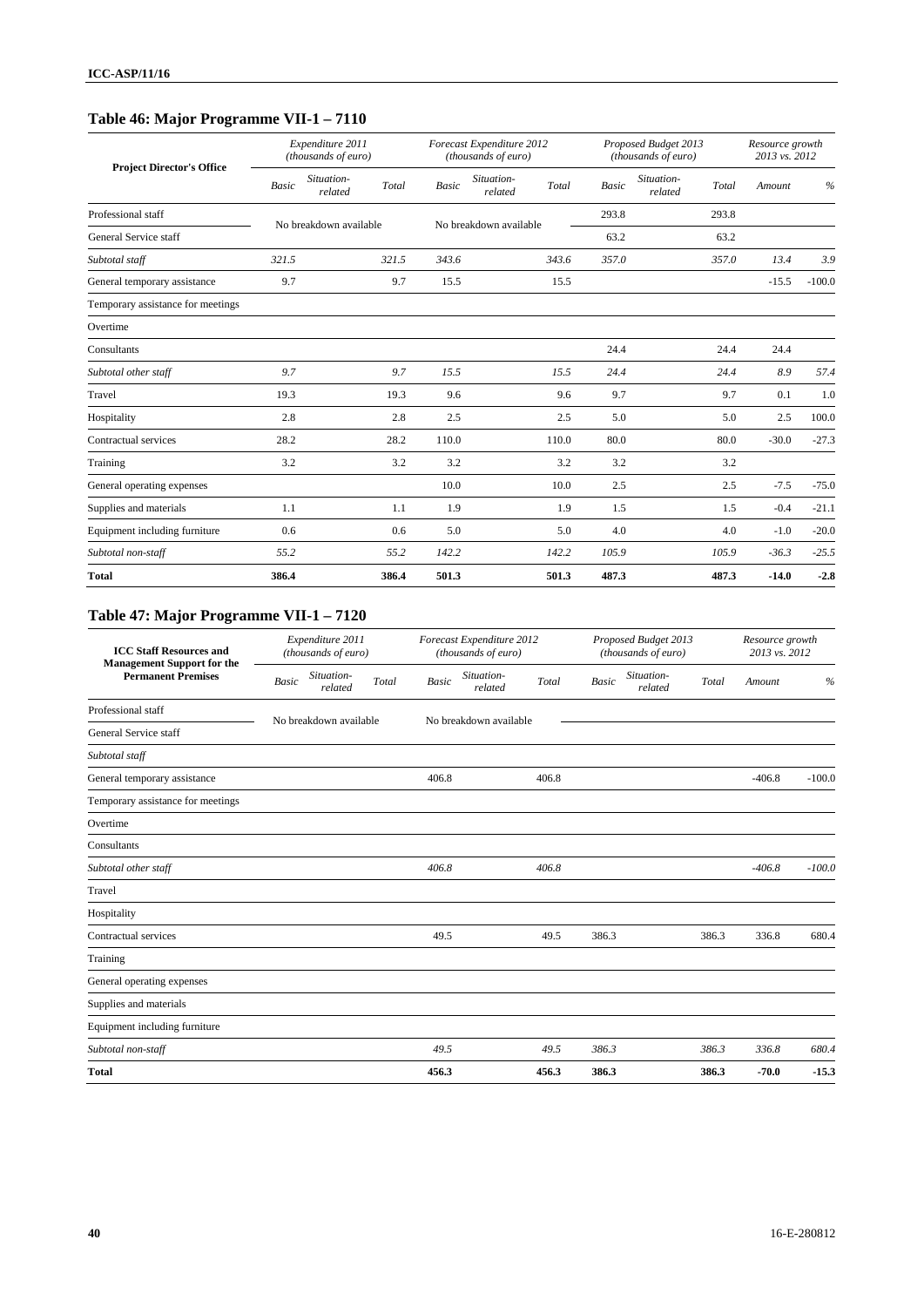# **Table 48: Major Programme VII-1 – 7130**

| 2gv element (non-integrated user<br>equipment) |              | Expenditure 2011<br>(thousands of euro) |       |              | Forecast Expenditure 2012<br>(thousands of euro) |       |              | Proposed Budget 2013<br>(thousands of euro) |       | Resource growth<br>2013 vs. 2012 |         |
|------------------------------------------------|--------------|-----------------------------------------|-------|--------------|--------------------------------------------------|-------|--------------|---------------------------------------------|-------|----------------------------------|---------|
|                                                | <b>Basic</b> | Situation-<br>related                   | Total | <b>Basic</b> | Situation-<br>related                            | Total | <b>Basic</b> | Situation-<br>related                       | Total | Amount                           | %       |
| Professional staff                             |              | No breakdown available                  |       |              | No breakdown available                           |       |              |                                             |       |                                  |         |
| General Service staff                          |              |                                         |       |              |                                                  |       |              |                                             |       |                                  |         |
| Subtotal staff                                 |              |                                         |       |              |                                                  |       |              |                                             |       |                                  |         |
| General temporary assistance                   |              |                                         |       |              |                                                  |       |              |                                             |       |                                  |         |
| Temporary assistance for meetings              |              |                                         |       |              |                                                  |       |              |                                             |       |                                  |         |
| Overtime                                       |              |                                         |       |              |                                                  |       |              |                                             |       |                                  |         |
| Consultants                                    |              |                                         |       |              |                                                  |       |              |                                             |       |                                  |         |
| Subtotal other staff                           |              |                                         |       |              |                                                  |       |              |                                             |       |                                  |         |
| Travel                                         |              |                                         |       |              |                                                  |       |              |                                             |       |                                  |         |
| Hospitality                                    |              |                                         |       |              |                                                  |       |              |                                             |       |                                  |         |
| Contractual services                           |              |                                         |       | 387.8        |                                                  | 387.8 | 150.0        |                                             | 150.0 | $-237.8$                         | $-61.3$ |
| Training                                       |              |                                         |       |              |                                                  |       |              |                                             |       |                                  |         |
| General operating expenses                     |              |                                         |       |              |                                                  |       |              |                                             |       |                                  |         |
| Supplies and materials                         |              |                                         |       |              |                                                  |       |              |                                             |       |                                  |         |
| Equipment including furniture                  |              |                                         |       |              |                                                  |       |              |                                             |       |                                  |         |
| Subtotal non-staff                             |              |                                         |       | 387.8        |                                                  | 387.8 | 150.0        |                                             | 150.0 | $-237.8$                         | $-61.3$ |
| <b>Total</b>                                   |              |                                         |       | 387.8        |                                                  | 387.8 | 150.0        |                                             | 150.0 | $-237.8$                         | $-61.3$ |

# **Table 49: Major Programme VII-2**

| <b>Major Programme VII-2</b><br><b>Accrued Interest, Host State</b> |              | Expenditure 2011<br>(thousands of euro) |       |       | Forecast Expenditure 2012<br>(thousands of euro) |       |              | Proposed Budget 2013<br>(thousands of euro) |       | Resource growth<br>2013 vs. 2012 |   |
|---------------------------------------------------------------------|--------------|-----------------------------------------|-------|-------|--------------------------------------------------|-------|--------------|---------------------------------------------|-------|----------------------------------|---|
|                                                                     | <b>Basic</b> | Situation-<br>related                   | Total | Basic | Situation-<br>related                            | Total | <b>Basic</b> | Situation-<br>related                       | Total | Amount                           | % |
| Professional staff                                                  |              | No breakdown available                  |       |       | No breakdown available                           |       |              |                                             |       |                                  |   |
| General Service staff                                               |              |                                         |       |       |                                                  |       |              |                                             |       |                                  |   |
| Subtotal staff                                                      |              |                                         |       |       |                                                  |       |              |                                             |       |                                  |   |
| General temporary assistance                                        |              |                                         |       |       |                                                  |       |              |                                             |       |                                  |   |
| Temporary assistance for meetings                                   |              |                                         |       |       |                                                  |       |              |                                             |       |                                  |   |
| Overtime                                                            |              |                                         |       |       |                                                  |       |              |                                             |       |                                  |   |
| Consultants                                                         |              |                                         |       |       |                                                  |       |              |                                             |       |                                  |   |
| Subtotal other staff                                                |              |                                         |       |       |                                                  |       |              |                                             |       |                                  |   |
| Travel                                                              |              |                                         |       |       |                                                  |       |              |                                             |       |                                  |   |
| Hospitality                                                         |              |                                         |       |       |                                                  |       |              |                                             |       |                                  |   |
| Contractual services                                                |              |                                         |       |       |                                                  |       |              |                                             |       |                                  |   |
| Training                                                            |              |                                         |       |       |                                                  |       |              |                                             |       |                                  |   |
| General operating expenses                                          |              |                                         |       |       |                                                  |       | 204.6        |                                             | 204.6 | 204.6                            |   |
| Supplies and materials                                              |              |                                         |       |       |                                                  |       |              |                                             |       |                                  |   |
| Equipment including furniture                                       |              |                                         |       |       |                                                  |       |              |                                             |       |                                  |   |
| Subtotal non-staff                                                  |              |                                         |       |       |                                                  |       | 204.6        |                                             | 204.6 | 204.6                            |   |
| <b>Total</b>                                                        |              |                                         |       |       |                                                  |       | 204.6        |                                             | 204.6 | 204.6                            |   |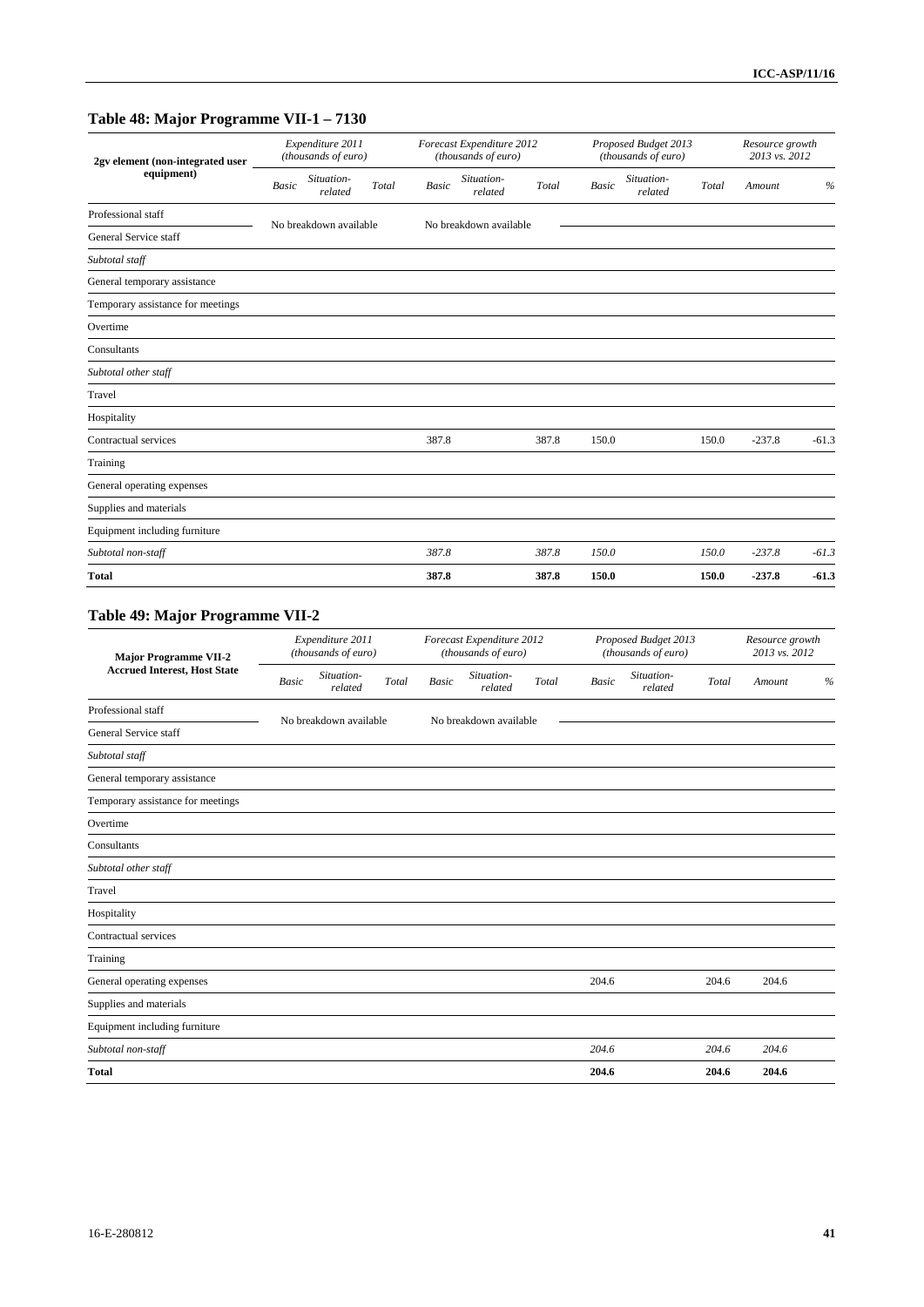# **Table 50: Major Programme VII-5**

| <b>Major Programme VII-5</b>           |              | Expenditure 2011<br>(thousands of euro) |       |              | Forecast Expenditure 2012<br>(thousands of euro) |       |              | Proposed Budget 2013<br>(thousands of euro) |       | Resource growth<br>2013 vs. 2012 |          |
|----------------------------------------|--------------|-----------------------------------------|-------|--------------|--------------------------------------------------|-------|--------------|---------------------------------------------|-------|----------------------------------|----------|
| <b>Independent Oversight Mechanism</b> | <b>Basic</b> | Situation-<br>related                   | Total | <b>Basic</b> | Situation-<br>related                            | Total | <b>Basic</b> | Situation-<br>related                       | Total | Amount                           | $\%$     |
| Professional staff                     |              | No breakdown available                  |       |              | No breakdown available                           |       | 208.6        |                                             | 208.6 |                                  |          |
| General Service staff                  |              |                                         |       |              |                                                  |       |              |                                             |       |                                  |          |
| Subtotal staff                         | 5.2          |                                         | 5.2   | 0.4          |                                                  | 0.4   | 208.6        |                                             | 208.6 | 208.2                            | 52,050.0 |
| General temporary assistance           | 91.7         |                                         | 91.7  | 128.0        |                                                  | 128.0 |              |                                             |       | $-128.0$                         | $-100.0$ |
| Temporary assistance for meetings      |              |                                         |       |              |                                                  |       |              |                                             |       |                                  |          |
| Overtime                               |              |                                         |       |              |                                                  |       |              |                                             |       |                                  |          |
| Consultants                            |              |                                         |       |              |                                                  |       |              |                                             |       |                                  |          |
| Subtotal other staff                   | 91.7         |                                         | 91.7  | 128.0        |                                                  | 128.0 |              |                                             |       | $-128.0$                         | $-100.0$ |
| Travel                                 | 4.3          |                                         | 4.3   |              |                                                  |       | 4.7          |                                             | 4.7   | 4.7                              |          |
| Hospitality                            |              |                                         |       |              |                                                  |       |              |                                             |       |                                  |          |
| Contractual services                   | 17.8         |                                         | 17.8  | 6.0          |                                                  | 6.0   | 40.0         |                                             | 40.0  | 34.0                             | 566.7    |
| Training                               |              |                                         |       |              |                                                  |       | 6.5          |                                             | 6.5   | 6.5                              |          |
| General operating expenses             |              |                                         |       |              |                                                  |       |              |                                             |       |                                  |          |
| Supplies and materials                 |              |                                         |       |              |                                                  |       | 10.0         |                                             | 10.0  | 10.0                             |          |
| Equipment including furniture          |              |                                         |       |              |                                                  |       | 20.0         |                                             | 20.0  | 20.0                             |          |
| Subtotal non-staff                     | 22.1         |                                         | 22.1  | 6.0          |                                                  | 6.0   | 81.2         |                                             | 81.2  | 75.2                             | 1,253.3  |
| <b>Total</b>                           | 119.0        |                                         | 119.0 | 134.4        |                                                  | 134.4 | 289.8        |                                             | 289.8 | 155.4                            | 115.6    |

#### **Table 51: Status of Contributions as at 30 June 2012**

|                | <b>States Parties</b>    | Prior Years'<br>Assessed<br>Contributions | Prior Years'<br>Receipts | Prior Years'<br>Outstanding<br>Contributions Contributions | 2012<br>Assessed | 2012<br>Contribution     | 2012<br>Outstanding<br>Received Contributions | Outstanding<br>Contributions | $\label{eq:total} Total \;\; Replenishment$<br>CF 2011 | <b>Grand Total</b> |
|----------------|--------------------------|-------------------------------------------|--------------------------|------------------------------------------------------------|------------------|--------------------------|-----------------------------------------------|------------------------------|--------------------------------------------------------|--------------------|
| 1              | Afghanistan              | 25,146                                    | 25,146                   |                                                            | 6,449            | $\omega$                 | 6.449                                         | 6.449                        | 46                                                     | 6,495              |
| $\overline{c}$ | Albania                  | 78,460                                    | 78,460                   |                                                            | 16,123           | 16,118                   | 5                                             | 5                            | $\omega$                                               | 5                  |
| 3              | Andorra                  | 79,425                                    | 79.425                   |                                                            | 11.286           | 11,252                   | 34                                            | 34                           |                                                        | 34                 |
| $\overline{4}$ | Antigua and Barbuda      | 28,382                                    | 22,935                   | 5,447                                                      | 3,225            | $\mathbf{r}$             | 3,225                                         | 8,672                        | 76                                                     | 8,748              |
| 5              | Argentina                | 6,834,471                                 | 6,834,471                | $\overline{\phantom{a}}$                                   | 462,732          | $\omega$                 | 462,732                                       | 462,732                      | 2,919                                                  | 465,651            |
| 6              | Australia                | 21,271,213                                | 21,271,213               | $\sim$                                                     | 3,116,592        | 3,116,592                | $\sim$                                        | $\overline{\phantom{a}}$     | $\omega$                                               |                    |
| 7              | Austria                  | 10,591,420                                | 10,591,420               |                                                            | 1,372,074        | 1,372,074                | $\sim$                                        |                              |                                                        |                    |
| 8              | Bangladesh               | 24,349                                    |                          | 24,349                                                     | 16,123           | $\sim$                   | 16,123                                        | 40,472                       | 379                                                    | 40,851             |
| 9              | <b>Barbados</b>          | 108,250                                   | 108,250                  |                                                            | 12,898           | 12,898                   |                                               |                              | ÷.                                                     |                    |
| 10             | Belgium                  | 13,191,168                                | 13,191,168               | $\blacksquare$                                             | 1,733,231        | 1,733,231                | $\sim$                                        | $\overline{\phantom{a}}$     | $\overline{\phantom{a}}$                               |                    |
| 11             | Belize                   | 12.152                                    | 12,152                   | $\omega$                                                   | 1,612            | $\blacksquare$           | 1,612                                         | 1.612                        | 11                                                     | 1,623              |
| 12             | Benin                    | 23,001                                    | 23,001                   | $\mathbf{r}$                                               | 4,837            | $\sim$                   | 4,837                                         | 4,837                        | 34                                                     | 4,871              |
| 13             | Bolivia                  | 89,458                                    | 89,458                   | ÷.                                                         | 11,286           | 11,286                   |                                               |                              | $\sim$                                                 |                    |
| 14             | Bosnia & Herzegovina     | 84,045                                    | 84,045                   |                                                            | 22,572           | 22,572                   | ÷.                                            |                              | $\bar{a}$                                              |                    |
| 15             | Botswana                 | 171,794                                   | 171,794                  |                                                            | 29,022           |                          | 29,022                                        | 29,022                       | 195                                                    | 29,217             |
| 16             | <b>Brazil</b>            | 16,433,395                                | 16,433,395               |                                                            | 2,597,428        | 2,597,428                | $\sim$                                        | $\blacksquare$               | $\overline{\phantom{a}}$                               |                    |
| 17             | Bulgaria                 | 281,833                                   | 281,833                  | $\omega$                                                   | 61,268           | 61,268                   | $\overline{\phantom{a}}$                      | $\overline{\phantom{a}}$     | $\overline{\phantom{a}}$                               |                    |
| 18             | Burkina Faso             | 25,045                                    | 20,641                   | 4,404                                                      | 4,837            | $\omega$                 | 4,837                                         | 9,241                        | 114                                                    | 9,355              |
| 19             | Burundi                  | 10,528                                    | 10,528                   |                                                            | 1,612            | 1,611                    | $\mathbf{1}$                                  | $\mathbf{1}$                 | $\omega$                                               | -1                 |
| 20             | Cambodia                 | 23,001                                    | 18,505                   | 4,496                                                      | 4,837            | $\omega$                 | 4,837                                         | 9,333                        | 114                                                    | 9,447              |
| 21             | Canada                   | 35,957,384                                | 35,957,384               |                                                            | 5,170,672        | 5,170,672                | $\sim$                                        | $\sim$                       | $\omega$                                               |                    |
| 22             | Cape Verde               | $\overline{\phantom{a}}$                  |                          | $\overline{\phantom{a}}$                                   | 1,611            |                          | 1,611                                         | 1,611                        | $\overline{\phantom{a}}$                               | 1,611              |
| 23             | Central African Republic | 12,152                                    | 11,721                   | 431                                                        | 1,612            | $\sim$                   | 1,612                                         | 2,043                        | 38                                                     | 2,081              |
| 24             | Chad                     | 10,530                                    | 1,696                    | 8,834                                                      | 3,225            | $\sim$                   | 3,225                                         | 12,059                       | 75                                                     | 12,134             |
| 25             | Chile                    | 802,688                                   | 802,688                  | $\mathcal{L}$                                              | 380,505          | 380,505                  | $\mathcal{L}$                                 | $\sim$                       | $\mathcal{L}$                                          |                    |
| 26             | Colombia                 | 1,640,848                                 | 1,640,848                | $\omega$                                                   | 232,172          | 227,384                  | 4,788                                         | 4,788                        | $\omega$                                               | 4,788              |
| 27             | Comoros                  | 7,721                                     | 582                      | 7,139                                                      | 1,612            |                          | 1,612                                         | 8,751                        | 38                                                     | 8,789              |
| 28             | Congo                    | 17,046                                    | 17,046                   | $\overline{\phantom{a}}$                                   | 4,837            |                          | 4,837                                         | 4,837                        | 34                                                     | 4,871              |
| 29             | Cook Islands             | 4,843                                     | 3,313                    | 1,530                                                      | 1,612            | $\overline{\phantom{a}}$ | 1,612                                         | 3,142                        | 38                                                     | 3,180              |
| 30             | Costa Rica               | 379,421                                   | 379,421                  | $\overline{\phantom{a}}$                                   | 54,818           | 54,818                   | $\omega$                                      |                              | $\omega$                                               |                    |
| 31             | Croatia                  | 692,317                                   | 692,317                  | $\overline{\phantom{a}}$                                   | 156,394          | $\equiv$                 | 156,394                                       | 156,394                      | 1,093                                                  | 157,487            |
| 32             | Cyprus                   | 516,704                                   | 516,704                  | ä,                                                         | 74,166           | 74,166                   | $\omega$                                      |                              | $\omega$                                               |                    |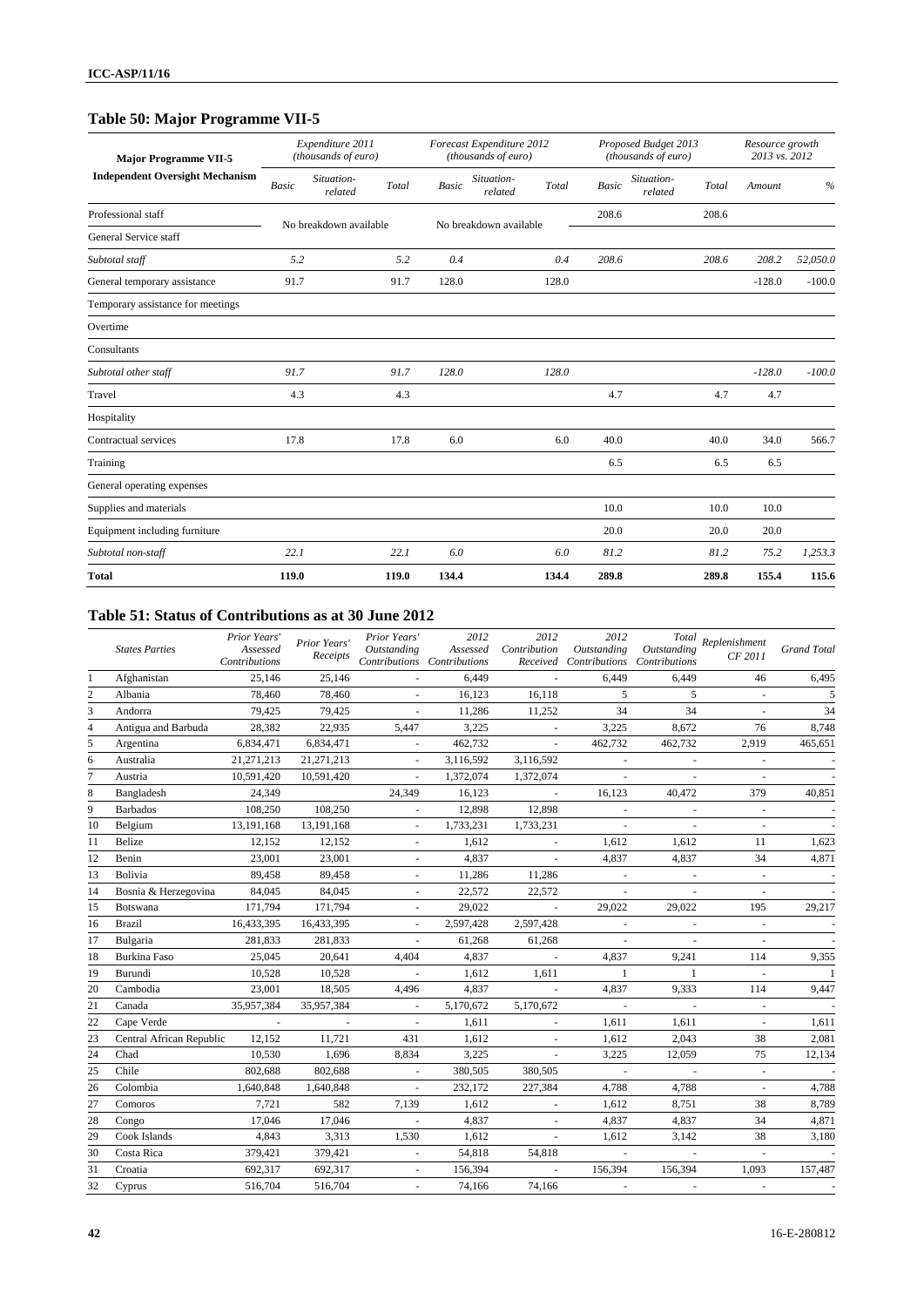|          |                                                      | Prior Years'              | Prior Years'             | Prior Years'             | 2012                                    | 2012                     | 2012                                  |                              | $\left. \right. \left. \right. \left. \right. \left. \right. \left. \right. \left. \right. \left. \left. \right. \left. \left. \right. \left. \right. \left. \right. \left. \left. \right. \left. \right. \left. \left. \right. \right. \left. \left. \right. \right. \left. \left. \right. \left. \left. \right. \right. \left. \left. \right. \right. \left. \left. \right. \right. \left. \left. \right. \left. \left. \right. \right. \left. \left. \right. \right. \left. \left. \right. \right. \left. \left. \right. \right. \left. \left. \right. \right. \$ |             |
|----------|------------------------------------------------------|---------------------------|--------------------------|--------------------------|-----------------------------------------|--------------------------|---------------------------------------|------------------------------|----------------------------------------------------------------------------------------------------------------------------------------------------------------------------------------------------------------------------------------------------------------------------------------------------------------------------------------------------------------------------------------------------------------------------------------------------------------------------------------------------------------------------------------------------------------------|-------------|
|          | <b>States Parties</b>                                | Assessed<br>Contributions | Receipts                 | Outstanding              | Assessed<br>Contributions Contributions | Contribution             | Outstanding<br>Received Contributions | Outstanding<br>Contributions | CF 2011                                                                                                                                                                                                                                                                                                                                                                                                                                                                                                                                                              | Grand Total |
| 33       | Czech Republic                                       | 1,174,000                 | 1,174,000                | $\omega$                 | 562,695                                 | 562,695                  |                                       |                              |                                                                                                                                                                                                                                                                                                                                                                                                                                                                                                                                                                      |             |
| 34       | DR of the Congo                                      | 37,073                    | 37,073                   | $\sim$                   | 4,837                                   | 475                      | 4,362                                 | 4,362                        | $\overline{\phantom{a}}$                                                                                                                                                                                                                                                                                                                                                                                                                                                                                                                                             | 4,362       |
| 35       | Denmark                                              | 8,892,048                 | 8,892,048                |                          | 1,186,658                               | 1,186,658                |                                       |                              |                                                                                                                                                                                                                                                                                                                                                                                                                                                                                                                                                                      |             |
| 36       | Djibouti                                             | 11,956                    | 5,224                    | 6,732                    | 1,612                                   |                          | 1,612                                 | 8,344                        | 38                                                                                                                                                                                                                                                                                                                                                                                                                                                                                                                                                                   | 8,382       |
| 37       | Dominica                                             | 12,152                    | 9,345                    | 2,807                    | 1,612                                   |                          | 1,612                                 | 4,419                        | 38                                                                                                                                                                                                                                                                                                                                                                                                                                                                                                                                                                   | 4,457       |
| 38       | Dominican Republic                                   | 310,404                   | 181,210                  | 129,194                  | 67,717                                  | $\overline{\phantom{a}}$ | 67,717                                | 196,911                      | 1,597                                                                                                                                                                                                                                                                                                                                                                                                                                                                                                                                                                | 198,508     |
| 39       | Ecuador                                              | 307,938                   | 307,938                  | $\overline{\phantom{a}}$ | 64,492                                  | $\overline{\phantom{a}}$ | 64,492                                | 64,492                       | 450                                                                                                                                                                                                                                                                                                                                                                                                                                                                                                                                                                  | 64,942      |
| 40       | Estonia                                              | 248,226                   | 248,226                  | $\overline{\phantom{a}}$ | 64,492                                  | 64,492                   | $\sim$                                | $\overline{\phantom{a}}$     | $\overline{\phantom{a}}$                                                                                                                                                                                                                                                                                                                                                                                                                                                                                                                                             |             |
| 41       | Fiji                                                 | 44,227                    | 43,054                   | 1,173                    | 6,449                                   |                          | 6,449                                 | 7,622                        | 152                                                                                                                                                                                                                                                                                                                                                                                                                                                                                                                                                                  | 7,774       |
| 42       | Finland                                              | 6,707,708                 | 6,707,708                | $\overline{\phantom{a}}$ | 912,566                                 | 912,566                  | $\overline{\phantom{a}}$              | $\overline{\phantom{a}}$     | $\blacksquare$                                                                                                                                                                                                                                                                                                                                                                                                                                                                                                                                                       |             |
| 43       | France                                               | 75,022,145                | 75,022,145               | $\overline{\phantom{a}}$ | 9,872,161                               | 9,872,161                | $\overline{\phantom{a}}$              | $\overline{\phantom{a}}$     | $\overline{\phantom{a}}$                                                                                                                                                                                                                                                                                                                                                                                                                                                                                                                                             |             |
| 44       | Gabon                                                | 123,454                   | 51,296                   | 72,158                   | 22,572                                  | ÷.                       | 22,572                                | 94,730                       | 531                                                                                                                                                                                                                                                                                                                                                                                                                                                                                                                                                                  | 95,261      |
| 45       | Gambia                                               | 12,152                    | 12,152                   |                          | 1,612                                   |                          | 1,612                                 | 1,612                        | 13                                                                                                                                                                                                                                                                                                                                                                                                                                                                                                                                                                   | 1,625       |
| 46       | Georgia                                              | 44,021                    | 44,021                   | $\omega$                 | 9,674                                   | 9,674                    | $\sim$                                | $\sim$                       | $\overline{\phantom{a}}$                                                                                                                                                                                                                                                                                                                                                                                                                                                                                                                                             |             |
| 47       | Germany                                              | 103,597,451               | 103,597,451              | $\overline{\phantom{a}}$ | 12,927,484                              | 6,902,464                | 6,025,020                             | 6,025,020                    | $\overline{\phantom{a}}$                                                                                                                                                                                                                                                                                                                                                                                                                                                                                                                                             | 6,025,020   |
| 48       | Ghana                                                | 55,376                    | 55,376                   | $\overline{\phantom{a}}$ | 9,674                                   | $\overline{\phantom{a}}$ | 9,674                                 | 9,674                        | 67                                                                                                                                                                                                                                                                                                                                                                                                                                                                                                                                                                   | 9,741       |
| 49       | Greece                                               | 7,230,587                 | 6,210,697                | 1,019,890                | 1,114,105                               |                          | 1,114,105                             | 2,133,995                    | 26,268                                                                                                                                                                                                                                                                                                                                                                                                                                                                                                                                                               | 2,160,263   |
| 50       | Grenada                                              | 641                       | $\bar{\phantom{a}}$      | 641                      | 1,612                                   | $\overline{\phantom{a}}$ | 1,612                                 | 2,253                        | 16                                                                                                                                                                                                                                                                                                                                                                                                                                                                                                                                                                   | 2,269       |
| 51       | Guinea                                               | 23,916                    | 20.933                   | 2,983                    | 3,225                                   | $\overline{\phantom{a}}$ | 3,225                                 | 6,208                        | 75                                                                                                                                                                                                                                                                                                                                                                                                                                                                                                                                                                   | 6,283       |
| 52       | Guyana                                               | 10,528                    | 10,528                   |                          | 1,612                                   | 1,612                    |                                       |                              | $\sim$                                                                                                                                                                                                                                                                                                                                                                                                                                                                                                                                                               |             |
| 53       | Honduras                                             | 69,828                    | 40,721                   | 29,107                   | 12,898                                  | $\overline{\phantom{a}}$ | 12,898                                | 42,005                       | 304                                                                                                                                                                                                                                                                                                                                                                                                                                                                                                                                                                  | 42,309      |
| 54       | Hungary                                              | 2,551,662                 | 2,551,662                | $\mathcal{L}$            | 469,182                                 | 469,182                  | $\omega$                              | $\overline{\phantom{a}}$     | $\mathcal{L}$                                                                                                                                                                                                                                                                                                                                                                                                                                                                                                                                                        |             |
| 55       | Iceland                                              | 450,270                   | 450,270                  | $\overline{\phantom{a}}$ | 67,717                                  | 67,717                   |                                       | $\overline{\phantom{a}}$     | $\overline{\phantom{a}}$                                                                                                                                                                                                                                                                                                                                                                                                                                                                                                                                             |             |
| 56       | Ireland                                              | 5,089,995                 | 5,089,995                |                          | 802,929                                 | 802,929                  | $\sim$                                |                              | $\sim$                                                                                                                                                                                                                                                                                                                                                                                                                                                                                                                                                               |             |
| 57       | Italy                                                | 60,676,387                | 60,676,387               |                          | 8,059,927                               | 1,824,015                | 6,235,912                             | 6,235,912                    |                                                                                                                                                                                                                                                                                                                                                                                                                                                                                                                                                                      | 6,235,912   |
| 58       | Japan                                                | 84,487,695                | 84,487,695               | $\omega$                 | 20,202,216                              | $\omega$                 | 20,202,216                            | 20,202,216                   | 126,346                                                                                                                                                                                                                                                                                                                                                                                                                                                                                                                                                              | 20,328,562  |
| 59       | Jordan                                               | 145,418                   | 145,418                  | $\overline{\phantom{a}}$ | 22,572                                  | $\blacksquare$           | 22,572                                | 22,572                       | 149                                                                                                                                                                                                                                                                                                                                                                                                                                                                                                                                                                  | 22,721      |
| 60       | Kenya                                                | 102,343                   | 102,343                  | $\sim$                   | 19,348                                  | $\sim$                   | 19,348                                | 19,348                       | 128                                                                                                                                                                                                                                                                                                                                                                                                                                                                                                                                                                  | 19,476      |
| 61       | Latvia                                               | 263,067                   | 263,067                  |                          | 61,268                                  | 61,268                   | $\overline{\phantom{a}}$              |                              | $\overline{\phantom{a}}$                                                                                                                                                                                                                                                                                                                                                                                                                                                                                                                                             |             |
| 62       | Lesotho                                              | 12,152                    | 12,152                   | $\mathbf{r}$             | 1,612                                   | $\mathbf{r}$             | 1,612                                 | 1,612                        | 35                                                                                                                                                                                                                                                                                                                                                                                                                                                                                                                                                                   | 1,647       |
| 63       | Liberia                                              | 10,528                    | 6,505                    | 4,023                    | 1,612                                   | $\overline{\phantom{a}}$ | 1,612                                 | 5,635                        | 38                                                                                                                                                                                                                                                                                                                                                                                                                                                                                                                                                                   | 5,673       |
| 64       | Liechtenstein                                        | 95,568                    | 95,568                   |                          | 14,511                                  | 14,511                   | ÷,                                    |                              | $\overline{\phantom{a}}$                                                                                                                                                                                                                                                                                                                                                                                                                                                                                                                                             |             |
| 65       | Lithuania                                            | 436,826                   | 436,826                  |                          | 104,800                                 | 14,227                   | 90,573                                | 90,573                       |                                                                                                                                                                                                                                                                                                                                                                                                                                                                                                                                                                      | 90,573      |
| 66       | Luxembourg                                           | 1,012,518                 | 1,012,518                |                          | 145,108                                 | 145,108                  |                                       |                              |                                                                                                                                                                                                                                                                                                                                                                                                                                                                                                                                                                      |             |
| 67       | Madagascar                                           | 13,657                    | 11,099                   | 2,558                    | 4,837                                   | $\overline{\phantom{a}}$ | 4,837                                 | 7,395                        | 114                                                                                                                                                                                                                                                                                                                                                                                                                                                                                                                                                                  | 7,509       |
| 68       | Malawi                                               | 12,533                    | 12,533                   | $\overline{\phantom{a}}$ | 1,612                                   | $\overline{\phantom{a}}$ | 1,612                                 | 1,612                        | 11                                                                                                                                                                                                                                                                                                                                                                                                                                                                                                                                                                   | 1,623       |
| 69       | Maldives                                             | 128                       | $\overline{\phantom{a}}$ | 128                      | 1,612                                   | $\overline{\phantom{a}}$ | 1,612                                 | 1,740                        | 3                                                                                                                                                                                                                                                                                                                                                                                                                                                                                                                                                                    | 1,743       |
| 70       | Mali                                                 | 23,001                    | 20,463                   | 2,538                    | 4,837                                   |                          | 4,837                                 | 7,375                        | 114                                                                                                                                                                                                                                                                                                                                                                                                                                                                                                                                                                  | 7,489       |
| 71       | Malta                                                | 190,146                   | 190,146                  | $\sim$                   | 27,409                                  | 27,409                   | $\overline{\phantom{a}}$              | $\blacksquare$               | $\blacksquare$                                                                                                                                                                                                                                                                                                                                                                                                                                                                                                                                                       |             |
| 72       | Marshall Islands                                     | 12,152                    | 8,423                    | 3,729                    | 1,612                                   |                          | 1,612                                 | 5,341                        | 38                                                                                                                                                                                                                                                                                                                                                                                                                                                                                                                                                                   | 5,379       |
| 73       | Mauritius                                            | 133,665                   | 133,665                  | $\overline{\phantom{a}}$ | 17,735                                  | 17,735                   |                                       |                              | $\overline{\phantom{a}}$                                                                                                                                                                                                                                                                                                                                                                                                                                                                                                                                             |             |
| 74       | Mexico                                               | 20,139,394                | 20,139,394               |                          | 3,798,597                               |                          | 3,798,597                             | 3,798,597                    | 29,311                                                                                                                                                                                                                                                                                                                                                                                                                                                                                                                                                               | 3,827,908   |
| 75       | Moldova                                              | 3,075                     | $\omega$                 | 3,075                    | 3,225                                   | $\omega$                 | 3,225                                 | 6,300                        | 75                                                                                                                                                                                                                                                                                                                                                                                                                                                                                                                                                                   | 6,375       |
| 76       | Mongolia                                             | 15,227                    | 15,227                   | $\overline{\phantom{a}}$ | 3,225                                   | 3,222                    | 3                                     | 3                            | $\overline{\phantom{a}}$                                                                                                                                                                                                                                                                                                                                                                                                                                                                                                                                             | 3           |
| 77       | Montenegro                                           | 17,615                    | 17,615                   | $\overline{\phantom{a}}$ | 6,449                                   | $\blacksquare$           | 6,449                                 | 6,449                        | 66                                                                                                                                                                                                                                                                                                                                                                                                                                                                                                                                                                   | 6,515       |
| 78       | Namibia                                              | 79,678                    | 79,678                   |                          | 12,898                                  | 12,898                   |                                       |                              |                                                                                                                                                                                                                                                                                                                                                                                                                                                                                                                                                                      |             |
| 79       | Nauru                                                | 12,152                    | 12,152                   | $\sim$                   | 1,612                                   | 1,169                    | 443                                   | 443                          | $\Box$                                                                                                                                                                                                                                                                                                                                                                                                                                                                                                                                                               | 443         |
| 80       | Netherlands                                          | 21,876,125                | 21,876,125               | $\overline{\phantom{a}}$ | 2,990,831                               | 2,990,831                | $\overline{\phantom{a}}$              | $\overline{\phantom{a}}$     | $\overline{\phantom{a}}$                                                                                                                                                                                                                                                                                                                                                                                                                                                                                                                                             |             |
| 81       | New Zealand                                          | 3,011,296                 | 3,011,296                | $\overline{\phantom{a}}$ | 440,160                                 | 440,160                  | $\overline{\phantom{a}}$              | $\overline{\phantom{a}}$     | $\overline{\phantom{a}}$                                                                                                                                                                                                                                                                                                                                                                                                                                                                                                                                             |             |
| 82       | Niger                                                | 15,227                    | 7,993                    | 7,234                    | 3,225                                   |                          | 3,225                                 | 10,459                       | 75                                                                                                                                                                                                                                                                                                                                                                                                                                                                                                                                                                   | 10,534      |
| 83       | Nigeria                                              | 661,526                   | 543,648                  | 117,878                  | 125,760                                 | $\omega$                 | 125,760                               | 243,638                      | 2,965                                                                                                                                                                                                                                                                                                                                                                                                                                                                                                                                                                | 246,603     |
| 84       | Norway                                               | 9,272,839                 | 9,272,839                | $\overline{\phantom{a}}$ | 1,404,320                               | 1,404,320                | $\blacksquare$                        | $\sim$                       | $\overline{\phantom{a}}$                                                                                                                                                                                                                                                                                                                                                                                                                                                                                                                                             | $\sim$      |
| 85       | Panama                                               | 256,997                   | 256,997                  | $\overline{\phantom{a}}$ | 35,471                                  | 35,471                   | $\overline{\phantom{a}}$              | $\overline{\phantom{a}}$     | $\overline{\phantom{a}}$                                                                                                                                                                                                                                                                                                                                                                                                                                                                                                                                             |             |
| 86       | Paraguay                                             | 102,261                   | 91,880                   | 10,381                   | 11,286                                  |                          | 11,286                                | 21,667                       | 266                                                                                                                                                                                                                                                                                                                                                                                                                                                                                                                                                                  | 21,933      |
| 87       | Peru                                                 | 1,066,703                 | 906,456                  | 160,247                  | 145,108                                 | $\omega$                 | 145,108                               | 305,355                      | 3,421                                                                                                                                                                                                                                                                                                                                                                                                                                                                                                                                                                | 308,776     |
| 88       | Philippines                                          | 23,064                    | 23,064                   | $\overline{\phantom{a}}$ | 145,108                                 | 145,029                  | 79                                    | 79                           | $\sim$                                                                                                                                                                                                                                                                                                                                                                                                                                                                                                                                                               | 79          |
| 89       | Poland                                               | 6,845,205                 | 6,845,205                | $\overline{\phantom{a}}$ | 1,334,991                               | 1,334,991                | $\overline{\phantom{a}}$              | $\blacksquare$               | $\blacksquare$                                                                                                                                                                                                                                                                                                                                                                                                                                                                                                                                                       |             |
| 90       | Portugal                                             | 6,082,460                 | 6,082,460                |                          | 823,889                                 | 823,889                  |                                       | $\overline{\phantom{a}}$     | $\overline{\phantom{a}}$                                                                                                                                                                                                                                                                                                                                                                                                                                                                                                                                             |             |
| 91<br>92 | Republic of Korea                                    | 24,571,323                | 24,571,323               | $\blacksquare$           | 3,643,815                               | 3,643,815                | $\bar{\phantom{a}}$                   | ä,                           | $\overline{\phantom{a}}$                                                                                                                                                                                                                                                                                                                                                                                                                                                                                                                                             |             |
| 93       | Romania<br>Saint Kitts and Nevis                     | 1,131,697                 | 1,131,697<br>7,721       | $\overline{\phantom{a}}$ | 285,378                                 | 285,378                  | $\overline{\phantom{a}}$              | $\overline{\phantom{a}}$     | $\overline{\phantom{a}}$                                                                                                                                                                                                                                                                                                                                                                                                                                                                                                                                             |             |
| 94       |                                                      | 7,721<br>1,794            |                          | $\overline{\phantom{a}}$ | 1,612                                   | 1,612                    | $\blacksquare$                        | $\blacksquare$               | $\overline{\phantom{a}}$                                                                                                                                                                                                                                                                                                                                                                                                                                                                                                                                             | 3,444       |
| 95       | Saint Lucia<br>St. Vincent and the Grenadines 11,956 |                           | $\overline{\phantom{a}}$ | 1,794                    | 1,612                                   | $\overline{\phantom{a}}$ | 1,612                                 | 3,406<br>1,612               | 38<br>25                                                                                                                                                                                                                                                                                                                                                                                                                                                                                                                                                             |             |
|          |                                                      |                           | 11,956                   |                          | 1,612                                   |                          | 1,612                                 |                              |                                                                                                                                                                                                                                                                                                                                                                                                                                                                                                                                                                      | 1,637       |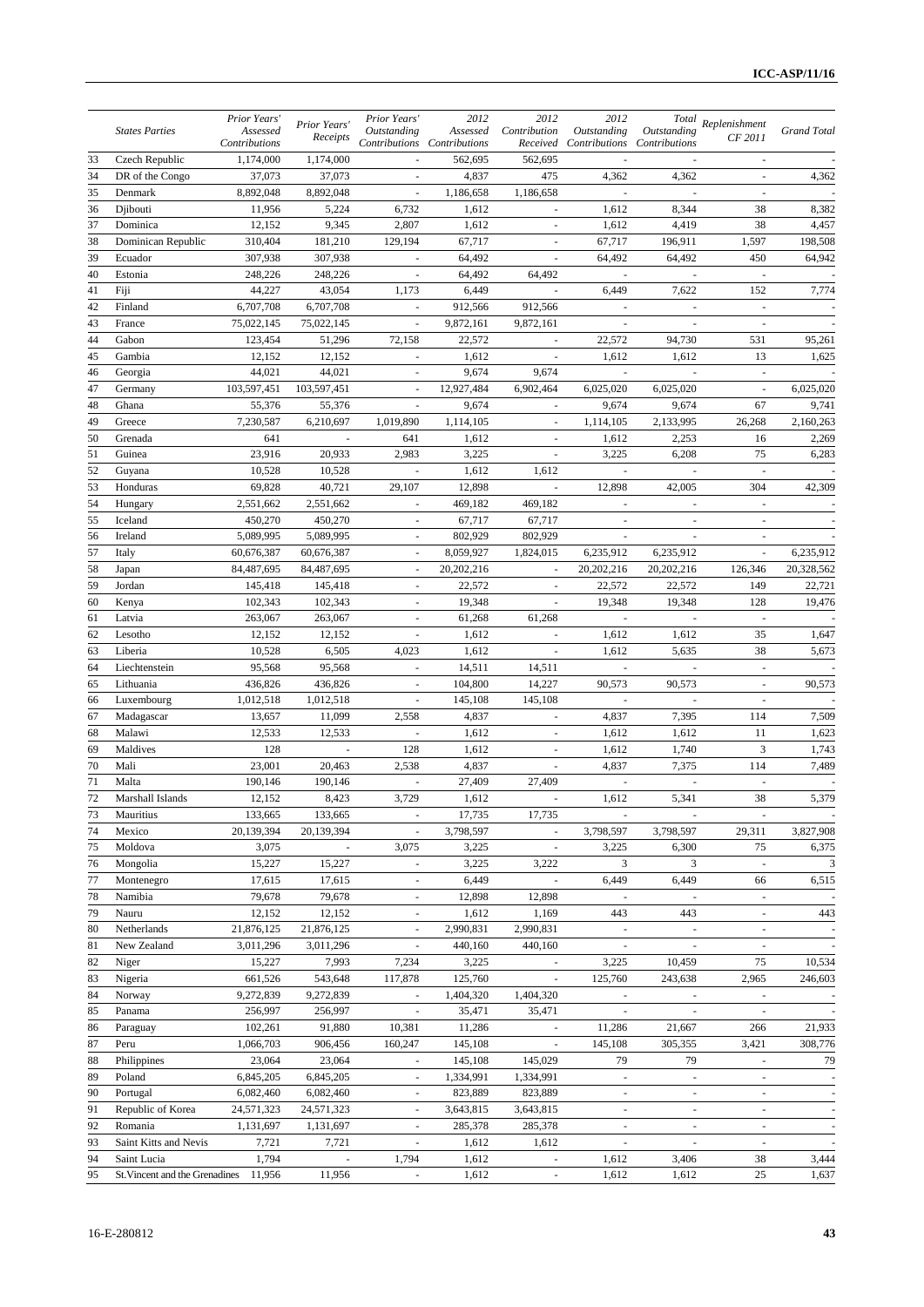#### **ICC-ASP/11/16**

| 119        | Venezuela                       | 2,667,903                 | 2,667,903                          | $\sim$           | 506,265                                 | 209,125             | 297,140                               | 297,140                             | $\mathcal{L}_{\mathcal{A}}$        | 297,140            |
|------------|---------------------------------|---------------------------|------------------------------------|------------------|-----------------------------------------|---------------------|---------------------------------------|-------------------------------------|------------------------------------|--------------------|
| 118        | Vanuatu                         | $\sim$                    |                                    | $\sim$           | 1.478                                   | $\sim$              | 1.478                                 | 1,478                               |                                    | 1,478              |
| 117        | Uruguay                         | 446,660                   | 446,660                            | $\sim$           | 43,532                                  | $\omega$            | 43,532                                | 43,532                              | 280                                | 43,812             |
| 116        | U.R. of Tanzania                | 77.508                    | 65,583                             | 11,925           | 12,898                                  | $\sim$              | 12,898                                | 24,823                              | 304                                | 25,127             |
| 114<br>115 | Uganda<br><b>United Kingdom</b> | 77,814,612                | 77,814,612                         | $\sim$<br>$\sim$ | 10,647,681                              | 5,237<br>10,647,681 | 4,437<br>$\sim$                       | 4,437<br>$\sim$                     | $\sim$<br>$\overline{\phantom{a}}$ | 4,437              |
| 113        | Tunis                           | 15,376<br>59.157          | $\overline{\phantom{a}}$<br>59.157 | 15,376           | 48,369<br>9.674                         | $\sim$              | 48,369                                | 63,745                              | 379                                | 64,124             |
| 112        | Trinidad and Tobago             | 353,187                   | 353,187                            | $\sim$           | 70,942                                  | 70,942              | $\sim$                                | $\sim$                              | $\blacksquare$                     |                    |
| 111        | Timor-Leste                     | 12,034                    | 12.034                             | $\sim$           | 1.612                                   | 50                  | 1,562                                 | 1,562                               | $\sim$                             | 1,562              |
| 110        | The F.Y.R. of Macedonia         | 71,605                    | 51,667                             | 19,938           | 11,286                                  | $\sim$              | 11,286                                | 31,224                              | 266                                | 31,490             |
| 109        | Tajikistan                      | 15,227                    | 15.227                             | $\sim$           | 3,225                                   | 3,222               | 3                                     | 3                                   | $\sim$                             | 3                  |
| 108        | Switzerland                     | 14,469,761                | 14,469,761                         |                  | 1,821,908                               | 1,821,908           |                                       | $\overline{\phantom{a}}$            | $\bar{a}$                          |                    |
| 107        | Sweden                          | 12,668,679                | 12,668,679                         | ÷.               | 1,715,495                               | 1,715,495           | $\sim$                                |                                     |                                    |                    |
| 106        | Suriname                        | 10,995                    | 10.995                             | ÷.               | 4,837                                   | 4,837               | $\sim$                                |                                     |                                    |                    |
| 105        | Spain                           | 34,606,025                | 34,606,025                         | $\sim$           | 5,122,301                               | $\sim$              | 5,122,301                             | 5,122,301                           | 38,645                             | 5,160,946          |
| 104        | South Africa                    | 3,897,663                 | 3,897,663                          | $\sim$           | 620,738                                 | 620,738             |                                       |                                     |                                    |                    |
| 103        | Slovenia                        | 1,121,679                 | 1,121,679                          | $\blacksquare$   | 166,068                                 | $\sim$              | 166,068                               | 166,068                             | 1,084                              | 167,152            |
| 102        | Slovakia                        | 947,242                   | 947,242                            | $\sim$           | 228,948                                 | 228,948             | $\sim$                                | $\sim$                              | $\sim$                             |                    |
| 101        | Sierra Leone                    | 12,152                    | 9,343                              | 2,809            | 1,612                                   | $\sim$              | 1,612                                 | 4,421                               | 38                                 | 4,459              |
| 100        | Seychelles                      | 3,588                     | 3,588                              | $\sim$           | 3,225                                   | $\sim$              | 3,225                                 | 3,225                               | 66                                 | 3,291              |
| 99         | Serbia                          | 295,621                   | 295,621                            | $\sim$           | 59,655                                  | 59,655              | $\sim$                                | $\sim$                              | $\sim$                             |                    |
| 98         | Senegal                         | 59,456                    | 59.456                             | $\sim$           | 9.674                                   | $\sim$              | 9.674                                 | 9.674                               | 66                                 | 9,740              |
| 97         | San Marino                      | 35,836                    | 35,836                             | $\sim$           | 4.837                                   | 4.837               | $\sim$                                | $\sim$                              | $\sim$                             |                    |
| 96         | Samoa                           | 12,034                    | 12.034                             |                  | 1.612                                   | 1.612               | $\sim$                                |                                     |                                    |                    |
|            | <b>States Parties</b>           | Assessed<br>Contributions | Receipts                           | Outstanding      | Assessed<br>Contributions Contributions | Contribution        | Outstanding<br>Received Contributions | Outstanding<br><b>Contributions</b> | CF 2011                            | <b>Grand Total</b> |
|            |                                 | Prior Years'              | Prior Years'                       | Prior Years'     | 2012                                    | 2012                | 2012                                  |                                     | Total Replenishment                |                    |

Note: concerns outstanding assessed program budget contributions and replenishment of the Contingency Fund; does not include outstanding WCF

#### **Table 52: List of write-off of assets from 1 January through 30 June 2012**

| Description                          | Make        | Purchase Price | Disposal Reason |
|--------------------------------------|-------------|----------------|-----------------|
| Computer, Laptop                     | Dell        | €872.45        | Stolen          |
| Computer, Laptop                     | Dell        | €1,123.01      | Stolen          |
| Computer, Laptop                     | Dell        | €1,831.58      | Lost            |
| Server                               | HP          | €3,645.54      | Obsolete        |
| Personal Digital Assistant           | Dell        | €282.00        | Obsolete        |
| Personal Digital Assistant           | HP          | €494.21        | Obsolete        |
| Personal Digital Assistant           | HP          | €442.89        | Obsolete        |
| Personal Digital Assistant           | HP          | €442.89        | Obsolete        |
| Telephone, Mobile, Crypto            | <b>QTEK</b> | €2,617.87      | Obsolete        |
| Telephone, Mobile, Crypto            | <b>QTEK</b> | €2,425.92      | Obsolete        |
| Telephone, Mobile                    | <b>OTEK</b> | €50.00         | Obsolete        |
| Telephone, Mobile                    | <b>QTEK</b> | €50.00         | Obsolete        |
| Telephone, Mobile                    | <b>QTEK</b> | €50.00         | Obsolete        |
| Telephone, Mobile                    | <b>QTEK</b> | €50.00         | Obsolete        |
| Telephone, Mobile                    | <b>QTEK</b> | €50.00         | Obsolete        |
| Telephone, Mobile                    | <b>QTEK</b> | €42.50         | Obsolete        |
| Telephone, Mobile, Crypto            | Jam         | €1,840.00      | Obsolete        |
| Telephone, Mobile                    | <b>OTEK</b> | €384.00        | Obsolete        |
| Telephone, Mobile                    | <b>QTEK</b> | €384.00        | Obsolete        |
| Telephone, Mobile                    | <b>QTEK</b> | €384.00        | Obsolete        |
| Telephone, Mobile                    | <b>QTEK</b> | €384.00        | Obsolete        |
| Telephone, Mobile                    | <b>OTEK</b> | €384.00        | Obsolete        |
| Telephone, Mobile, Crypto            | Jam         | €1,800.00      | Obsolete        |
| Personal Digital Assistant           | HP          | €419.01        | Obsolete        |
| Personal Digital Assistant           | HP          | €419.01        | Obsolete        |
| Personal Digital Assistant           | HP          | €419.01        | Obsolete        |
| Personal Digital Assistant           | HP          | €419.01        | Obsolete        |
| Personal Digital Assistant           | HP          | €419.01        | Obsolete        |
| Personal Digital Assistant           | HP          | €419.01        | Obsolete        |
| Personal Digital Assistant           | HP          | €419.01        | Obsolete        |
| Personal Digital Assistant           | HP          | €419.01        | Obsolete        |
| Personal Digital Assistant           | HP          | €419.01        | Obsolete        |
| Personal Digital Assistant           | HP          | €395.72        | Obsolete        |
| Personal Digital Assistant           | HP          | €395.72        | Obsolete        |
| Personal Digital Assistant           | HP          | €395.72        | Obsolete        |
| Telephone, Mobile Communicator Nokia |             | €669.46        | Obsolete        |
| Telephone, Mobile Communicator Nokia |             | €669.46        | Obsolete        |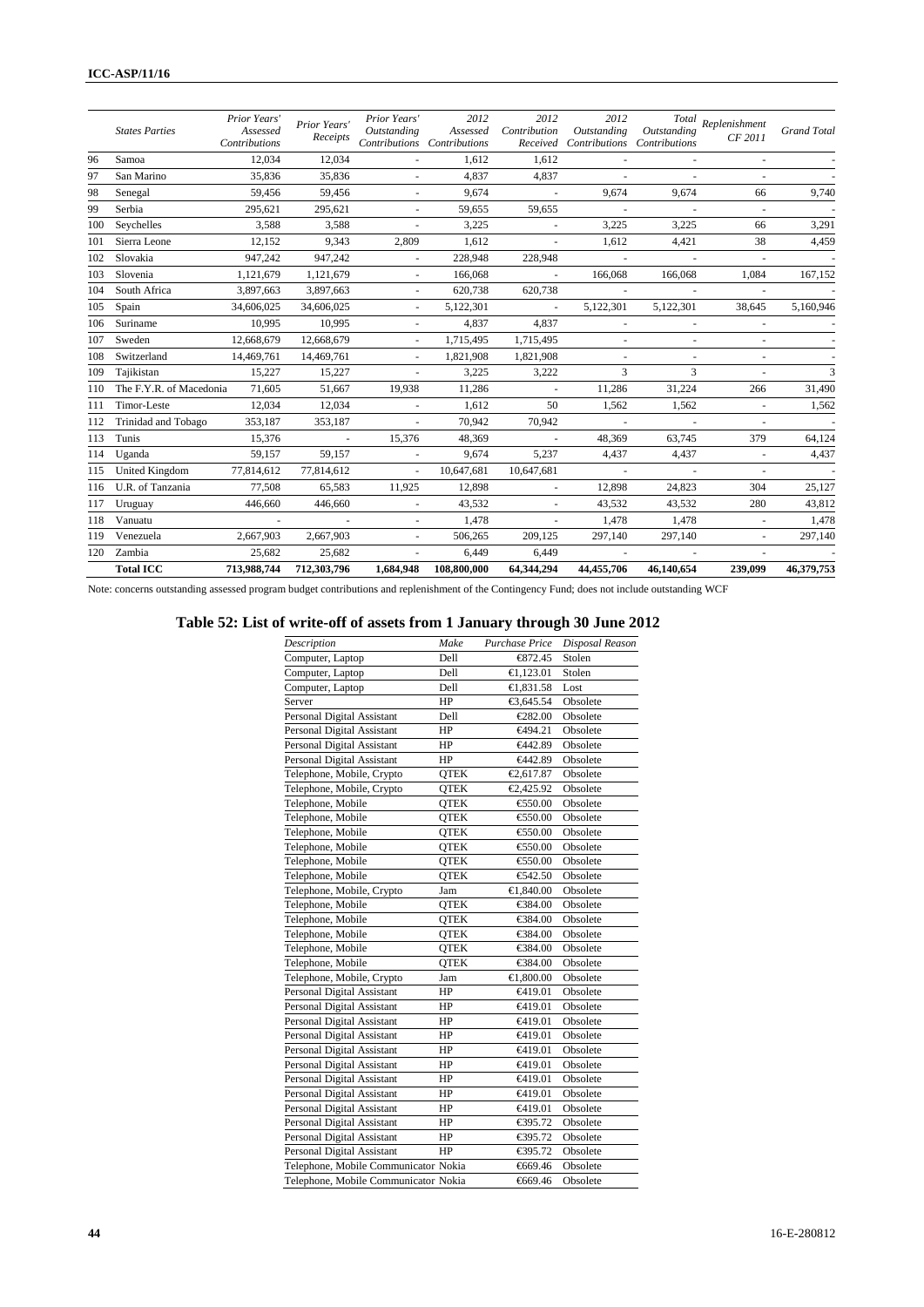| Description                          | Make   | Purchase Price    | Disposal Reason |
|--------------------------------------|--------|-------------------|-----------------|
| Telephone, Mobile Communicator Nokia |        | €669.46           | Obsolete        |
| Recorder, VCR/DVD Combination Sharp  |        | €19.00            | Obsolete        |
| Recorder, VCR/DVD Combination Sharp  |        | $\bigoplus$ 19.00 | Obsolete        |
| Recorder, DVD                        | LiteOn | €159.00           | Obsolete        |
| Recorder, DVD                        | LiteOn | €159.00           | Obsolete        |
| Generator                            | Honda  | €143.41           | Obsolete        |
| Generator                            | Honda  | €154.00           | Obsolete        |
| Computer, Laptop                     | Dell   | €1,885.00         | Obsolete        |
| Computer, Laptop                     | Dell   | €1,970.10         | Obsolete        |
| Computer, Laptop                     | Dell   | €1,777.05         | Obsolete        |
| Computer, Laptop                     | Dell   | €1,970.10         | Obsolete        |
|                                      | Dell   | €1,970.10         | Obsolete        |
| Computer, Laptop<br>Computer, Laptop | Dell   | €1,970.10         | Obsolete        |
|                                      |        |                   |                 |
| Computer, Laptop                     | Dell   | €1,970.10         | Obsolete        |
| Computer, Laptop                     | Dell   | €1,777.05         | Obsolete        |
| Computer, Laptop                     | Dell   | €1,286.25         | Obsolete        |
| Computer, Laptop                     | Dell   | €1,286.25         | Obsolete        |
| Computer, Laptop                     | Dell   | €1,286.25         | Obsolete        |
| Computer, Laptop                     | Dell   | €1,729.06         | Obsolete        |
| Computer, Laptop                     | Dell   | €1,729.06         | Obsolete        |
| Computer, Laptop                     | Dell   | €1,553.89         | Obsolete        |
| Computer, Laptop                     | Dell   | €1,553.89         | Obsolete        |
| Computer, Laptop                     | Dell   | €1,553.89         | Obsolete        |
| Computer, Laptop                     | Dell   | €1,155.00         | Obsolete        |
| Computer, Laptop                     | Dell   | €1,155.00         | Obsolete        |
| Computer, Laptop                     | Dell   | €1,155.00         | Obsolete        |
| Computer, Laptop                     | Dell   | €1,155.00         | Obsolete        |
| Computer, Laptop                     | Dell   | €1,155.00         | Obsolete        |
| Computer, Laptop                     | Dell   | €1,155.00         | Obsolete        |
|                                      | Dell   | $\bigoplus$ 16.33 | Obsolete        |
| Computer, Laptop                     |        |                   |                 |
| Computer, Laptop                     | Dell   | €2,081.25         | Obsolete        |
| Computer, Laptop                     | Dell   | €2,000.00         | Obsolete        |
| Computer, Laptop                     | Dell   | €2,081.25         | Obsolete        |
| Computer, Laptop                     | Dell   | €2,081.25         | Obsolete        |
| Computer, Laptop                     | Dell   | €2,000.00         | Obsolete        |
| Computer, Laptop                     | Dell   | €2,000.00         | Obsolete        |
| Computer, Laptop                     | Dell   | €2,000.00         | Obsolete        |
| Computer, Laptop                     | Dell   | €2,000.00         | Obsolete        |
| Computer, Laptop                     | Dell   | €2,000.00         | Obsolete        |
| Computer, Laptop                     | Dell   | €2,000.00         | Obsolete        |
| Computer, Laptop                     | Dell   | €2,000.00         | Obsolete        |
| Computer, Laptop                     | Dell   | €2,000.00         | Obsolete        |
| Computer, Laptop                     | Dell   | €2,000.00         | Obsolete        |
| Computer, Laptop                     | Dell   | €1,831.58         | Obsolete        |
| Computer, Laptop                     | Dell   | €1,831.58         | Obsolete        |
| Computer, Laptop                     | Dell   | €1,831.58         | Obsolete        |
|                                      | Dell   | €1,694.74         | Obsolete        |
| Computer, Laptop                     |        |                   |                 |
| Computer, Laptop                     | Dell   | €1,694.74         | Obsolete        |
| Computer, Laptop                     | Dell   | €1,694.74         | Obsolete        |
| Computer, Laptop                     | Dell   | €1,694.74         | Obsolete        |
| Computer, Laptop                     | Dell   | €1,694.74         | Obsolete        |
| Computer, Laptop                     | Dell   | €1,694.74         | Obsolete        |
| Computer, Laptop                     | Dell   | €1,831.58         | Obsolete        |
| Computer, Laptop                     | Dell   | €1,583.33         | Obsolete        |
| Computer, Laptop                     | Dell   | €1,632.90         | Obsolete        |
| Computer, Laptop                     | Dell   | €1,583.33         | Obsolete        |
| Computer, Laptop                     | Dell   | €1,583.33         | Obsolete        |
| Computer, Laptop                     | Dell   | €1,583.33         | Obsolete        |
| Computer, Laptop                     | Dell   | €1,583.33         | Obsolete        |
| Computer, Laptop                     | Dell   | €1,583.33         | Obsolete        |
| Computer, Laptop                     | Dell   | €1,431.58         | Obsolete        |
| Computer, Laptop                     | Dell   | €1,431.58         | Obsolete        |
| Computer, Laptop                     | Dell   | €1,431.58         | Obsolete        |
| Computer, Laptop                     | Dell   | €1,583.33         | Obsolete        |
| Computer, Laptop                     |        |                   |                 |
|                                      | Dell   | €1,583.33         | Obsolete        |
| Computer, Laptop                     | Dell   | €1,431.58         | Obsolete        |
| Computer, Laptop                     | Dell   | €1,431.58         | Obsolete        |
| Computer, Laptop                     | Dell   | €1,583.33         | Obsolete        |
| Printer, Laser                       | HP     | €835.00           | Obsolete        |
| Printer, Laser                       | HP     | €835.00           | Obsolete        |
| Computer, Desktop                    | Dell   | $-073.68$         | Obsolete        |
| Computer, Desktop                    | Dell   | $-4973.68$        | Obsolete        |
| Computer, Desktop                    | Dell   | $-073.68$         | Obsolete        |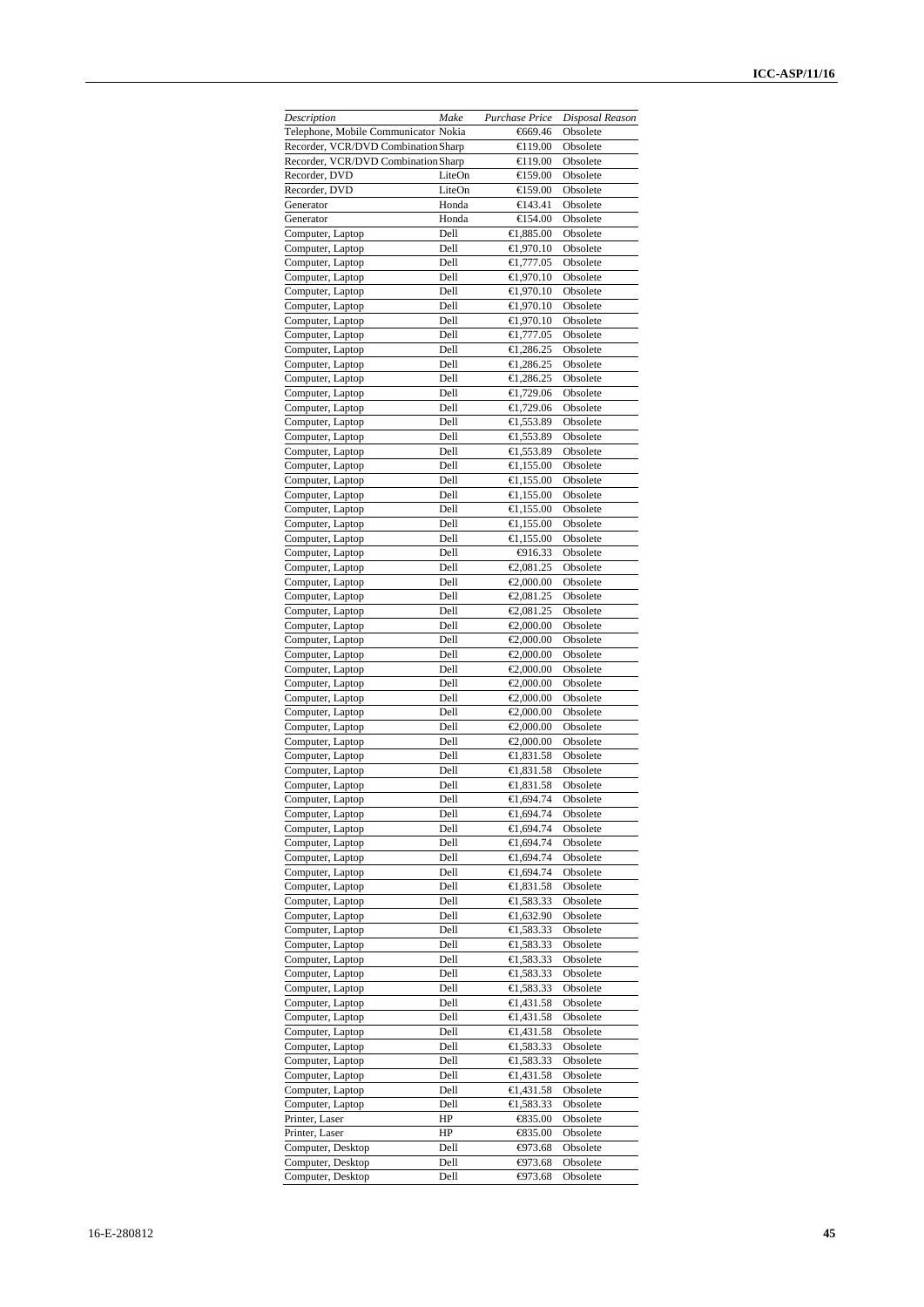| Description                | Make    | Purchase Price        | Disposal Reason |
|----------------------------|---------|-----------------------|-----------------|
| Computer, Desktop          | Dell    | $-073.68$             | Obsolete        |
| Computer, Desktop          | Dell    | $-4973.68$            | Obsolete        |
| Computer, Desktop          | Dell    | $\bigoplus$ 73.68     | Obsolete        |
| Computer, Desktop          | Dell    | $-073.68$             | Obsolete        |
| Computer, Desktop          | Dell    | $-073.68$             | Obsolete        |
|                            | Dell    | $-073.68$             |                 |
| Computer, Desktop          |         |                       | Obsolete        |
| Computer, Desktop          | Dell    | $-4973.68$            | Obsolete        |
| Computer, Desktop          | Dell    | $-4973.68$            | Obsolete        |
| Computer, Desktop          | Dell    | $-4973.68$            | Obsolete        |
| Computer, Desktop          | Dell    | $-073.68$             | Obsolete        |
| Computer, Desktop          | Dell    | $-4973.68$            | Obsolete        |
| Computer, Desktop          | Dell    | $\bigoplus$ 73.68     | Obsolete        |
| Computer, Desktop          | Dell    | $-073.68$             | Obsolete        |
| Computer, Desktop          | Dell    | $-4973.68$            | Obsolete        |
| Printer, Laser, Colour     | HP      | €1,690.53             | Obsolete        |
| Reader, Barcode            | Gryphon | €434.00               | Obsolete        |
| Computer, Desktop          | Dell    | €1,075.00             | Obsolete        |
| Computer, Desktop          | Dell    | €1,075.00             | Obsolete        |
| Computer, Desktop          | Dell    | €909.00               | Obsolete        |
| Printer, Laser             | HP      | €650.00               | Obsolete        |
| Computer, Desktop          | Dell    | $\bigoplus$ 90.00     | Obsolete        |
|                            |         |                       |                 |
| Computer, Desktop          | Dell    | $\bigoplus$ 90.00     | Obsolete        |
| Computer, Desktop          | Dell    | €1,990.00             | Obsolete        |
| Computer, Desktop          | Dell    | €693.88               | Obsolete        |
| Computer, Desktop          | Dell    | €31.58                | Obsolete        |
| Computer, Desktop          | Dell    | €31.58                | Obsolete        |
| Printer, Laser             | HP      | €49.00                | Obsolete        |
| Printer, Laser, Colour     | HP      | €50.00                | Obsolete        |
| Computer, Desktop          | Dell    | €790.82               | Obsolete        |
| Computer, Desktop          | Dell    | €790.82               | Obsolete        |
| Computer, Desktop          | Dell    | €768.20               | Obsolete        |
|                            | Dell    | €768.20               | Obsolete        |
| Computer, Desktop          |         |                       |                 |
| Computer, Desktop          | Dell    | €768.20               | Obsolete        |
| Computer, Desktop          | Dell    | €768.20               | Obsolete        |
| Printer, Laser             | HP      | €697.81               | Obsolete        |
| Computer, Desktop          | Dell    | $\overline{6,663.16}$ | Obsolete        |
| Printer, Laser             | HP      | €633.78               | Obsolete        |
| Computer, Desktop          | Dell    | €1,278.95             | Obsolete        |
| Computer, Desktop          | Dell    | €1,278.95             | Obsolete        |
| Computer, Desktop          | Dell    | €1,278.95             | Obsolete        |
| Computer, Desktop          | Dell    | €1,278.95             | Obsolete        |
| Scanner                    | HP      | € $19.80$             | Obsolete        |
| Printer, Ink, Wireless     | HP      | €254.74               | Obsolete        |
|                            | HP      |                       |                 |
| Printer, Laser             |         | €897.60               | Obsolete        |
| Printer, Laser             | HP      | €897.60               | Obsolete        |
| Printer, Laser             | HP      | €897.60               | Obsolete        |
| Printer, Laser             | HP      | €897.60               | Obsolete        |
| Computer, Desktop          | Dell    | €1,096.77             | Obsolete        |
| Computer, Desktop          | Dell    | €1,096.77             | Obsolete        |
| Computer, Desktop          | Dell    | €1,096.77             | Obsolete        |
| Computer, Desktop          | Dell    | €1,096.77             | Obsolete        |
| Computer, Desktop          | Dell    | €1,096.77             | Obsolete        |
| Computer, Desktop          | Dell    | €1,096.77             | Obsolete        |
| Printer, Laser             | HP      | €88.04                | Obsolete        |
| Computer, Desktop          | Dell    | €1,178.95             | Obsolete        |
| Computer, Desktop          | Dell    | €1,178.95             | Obsolete        |
|                            |         |                       |                 |
| Computer, Desktop          | Dell    | €1,178.95             | Obsolete        |
| Computer, Desktop          | Dell    | €1,178.95             | Obsolete        |
| Computer, Desktop          | Dell    | €1,178.95             | Obsolete        |
| Computer, Desktop          | Dell    | €1,178.95             | Obsolete        |
| Computer, Desktop          | Dell    | €1,178.95             | Obsolete        |
| Computer, Desktop          | Dell    | €1,178.95             | Obsolete        |
| Printer, Laser             | HP      | €716.67               | Obsolete        |
| Printer, Laser             | HP      | €716.67               | Obsolete        |
| Printer, Laser             | HP      | €716.67               | Obsolete        |
| Printer, Laser             | HP      | €716.67               | Obsolete        |
| Printer, Laser             | HP      | €716.67               | Obsolete        |
| Printer, Laser             | HP      | €716.67               | Obsolete        |
|                            |         |                       |                 |
| Player, DVD, Portable      | Philips | €129.00               | Lost            |
| <b>Telephone Satellite</b> | Thuraya | €52.32                | Obsolete        |
| <b>Telephone Satellite</b> | Thuraya | €38.00                | Obsolete        |
| Telephone Satellite        | Thuraya | €38.00                | Obsolete        |
| <b>Telephone Satellite</b> | Thuraya | €538.00               | Obsolete        |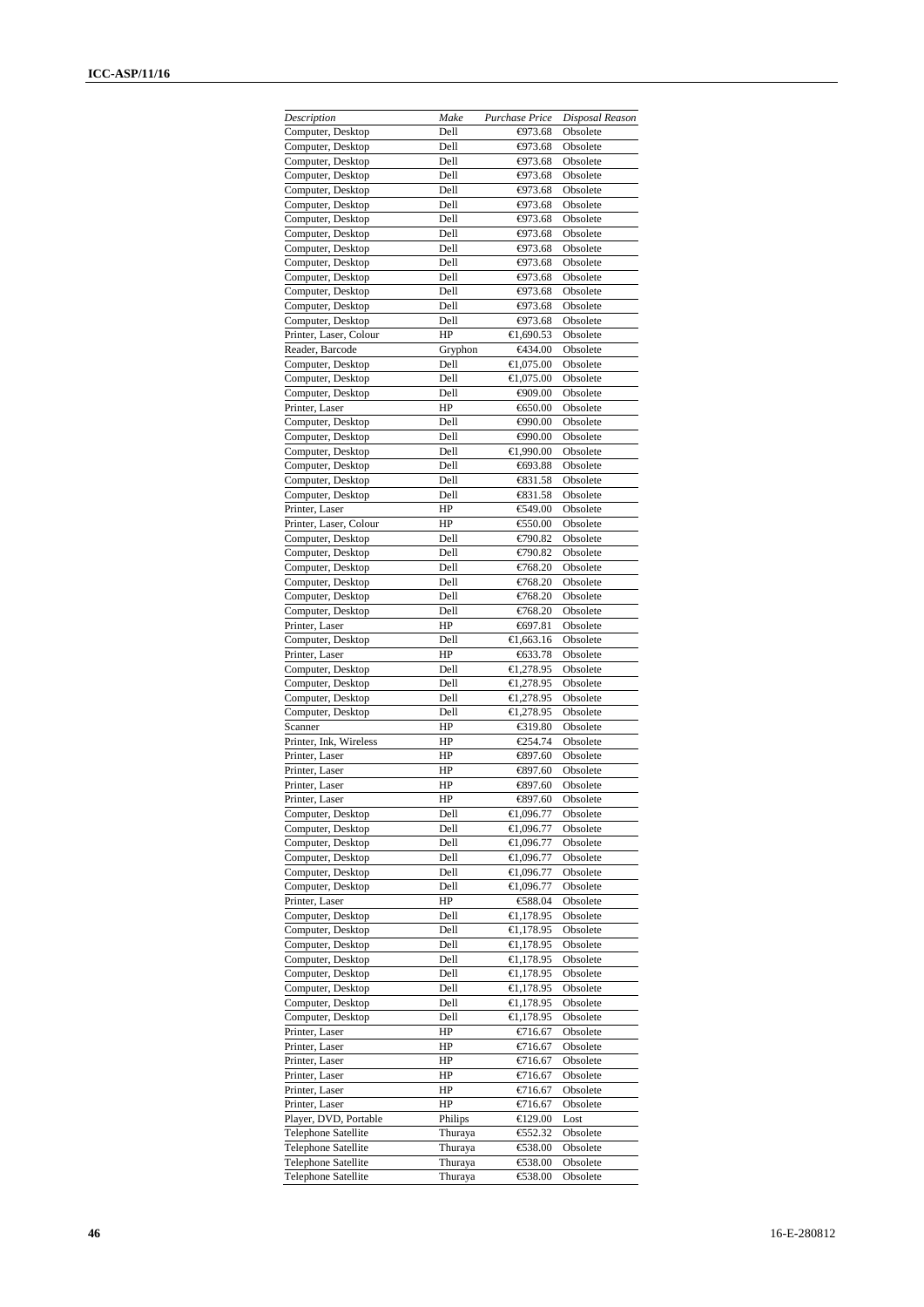| Description                                | Make               | Purchase Price          | Disposal Reason      |
|--------------------------------------------|--------------------|-------------------------|----------------------|
| <b>Telephone Satellite</b>                 | Thuraya            | €538.00                 | Obsolete             |
| <b>Telephone Satellite</b>                 | Thuraya            | €538.00                 | Obsolete             |
| Personal Digital Assistant                 | HP                 | €442.89                 | Obsolete             |
| <b>Telephone Satellite</b>                 | Thuraya            | €499.00                 | Obsolete             |
| <b>Telephone Satellite</b>                 | Thuraya            | €499.00                 | Obsolete             |
| Telephone Satellite                        | Iridium            | €1,260.00               | Obsolete             |
| <b>Telephone Satellite</b>                 | Thuraya            | €484.00                 | Obsolete             |
| <b>Telephone Satellite</b>                 | Thuraya            | €484.00                 | Obsolete             |
| Radio, Handportable Terminal               | Motorola           | €727.00                 | Obsolete             |
| Radio, Handportable Terminal               | Motorola           | €727.00                 | Obsolete             |
| <b>Telephone Satellite</b>                 | Thuraya            | € $14.00$               | Obsolete             |
| Telephone Satellite<br>Telephone Satellite | Thuraya<br>Iridium | €14.00<br>€1,042.00     | Obsolete<br>Obsolete |
| Telephone, Mobile, Crypto                  | QTEK               | €2,425.92               | Obsolete             |
| Telephone, Mobile, Crypto                  | <b>QTEK</b>        | €2,425.92               | Obsolete             |
| Radio, Handportable Terminal               | Motorola           | €55.70                  | Obsolete             |
| PDA SmartPhone                             | <b>HTC</b>         | €16.00                  | Obsolete             |
| PDA SmartPhone                             | <b>HTC</b>         | €16.00                  | Obsolete             |
| <b>Telephone Satellite</b>                 | Thuraya            | $€985.58$               | Obsolete             |
| <b>Telephone Satellite</b>                 | Iridium            | €1,195.00               | Obsolete             |
| <b>Telephone Satellite</b>                 | Iridium            | €1,195.00               | Obsolete             |
| <b>Telephone Satellite</b>                 | Iridium            | €1,195.00               | Obsolete             |
| <b>Telephone Satellite</b>                 | Iridium            | €1,195.00               | Obsolete             |
| <b>Telephone Satellite</b>                 | Iridium            | €1,340.00               | Obsolete             |
| <b>Telephone Satellite</b>                 | Iridium            | €1,340.00               | Obsolete             |
| <b>Telephone Satellite</b>                 | Iridium            | €1,340.00               | Obsolete             |
| Printer, Laser                             | HP                 | ⊕65.00                  | Obsolete             |
| Scanner                                    | HP                 | € $78.00$               | Obsolete             |
| Printer, Laser                             | HP                 | €835.00                 | Obsolete             |
| Printer, Laser                             | HP                 | €835.00                 | Obsolete             |
| Printer, Laser                             | HP                 | € $835.00$              | Obsolete             |
| Printer, Laser                             | HP                 | €35.00                  | Obsolete             |
| Printer, Laser                             | HP                 | €35.00                  | Obsolete             |
| Printer, Laser, Colour                     | HP                 | €1,216.64               | Obsolete             |
| Printer, Laser                             | HP                 | €841.26                 | Obsolete             |
| Printer, All-in-One                        | HP                 | €41.42                  | Obsolete             |
| Printer, Laser                             | HP                 | €650.00                 | Obsolete             |
| Printer, Laser                             | HP                 | €788.66                 | Obsolete             |
| Printer, Laser                             | HP                 | €269.00                 | Obsolete             |
| Printer, Laser<br>Printer, Laser           | HP<br>HP           | €269.00<br>€269.00      | Obsolete             |
| Printer, Laser                             | HP                 | €269.00                 | Obsolete<br>Obsolete |
| Printer, Laser                             | HP                 | €243.33                 | Obsolete             |
| Printer, Laser                             | HP                 | €243.33                 | Obsolete             |
| Printer, Laser                             | HP                 | €243.33                 | Obsolete             |
| Printer, Laser                             | HP                 | $-697.81$               | Obsolete             |
| Printer, Laser                             | HP                 | €697.81                 | Obsolete             |
| Printer, Laser, Colour                     | HP                 | €2,220.00               | Obsolete             |
| Printer, Laser                             | HP                 | €441.48                 | Obsolete             |
| Printer, Laser                             | HP                 | €441.48                 | Obsolete             |
| Printer, Laser                             | HP                 | €441.48                 | Obsolete             |
| Printer, Laser                             | HP                 | <del>€</del> 441.48     | Obsolete             |
| Printer, Laser                             | HP                 | <del>€</del> 441.48     | Obsolete             |
| Printer, Laser                             | HP                 | €634.06                 | Obsolete             |
| Printer, Laser                             | HP                 | $\bigoplus$ 31.90       | Obsolete             |
| Printer, Laser                             | HP                 | $\Leftrightarrow$ 31.90 | Obsolete             |
| Printer, Laser                             | HP                 | €897.60                 | Obsolete             |
| Printer, Laser                             | HP                 | €897.60                 | Obsolete             |
| Printer, Laser                             | HP                 | €897.60                 | Obsolete             |
| Printer, Laser                             | HP                 | €897.60                 | Obsolete             |
| Printer, Laser                             | HP                 | €716.67                 | Obsolete             |
| Printer, Laser                             | HP                 | €716.67                 | Obsolete             |
| Computer, Desktop                          | Dell               | €1,045.00               | Obsolete             |
| Computer, Desktop                          | Dell               | €1,645.00               | Obsolete             |
| Computer, Desktop                          | Dell               | €1,325.00               | Obsolete             |
| Computer, Desktop                          | Dell               | $-073.68$               | Obsolete             |
| Computer, Desktop                          | Dell<br>Dell       | €1,075.00<br>€1,075.00  | Obsolete             |
| Computer, Desktop<br>Computer, Desktop     | Dell               | €1,075.00               | Obsolete<br>Obsolete |
| Computer, Desktop                          | Dell               | €1,075.00               | Obsolete             |
| Computer, Desktop                          | Dell               | €1,075.00               | Obsolete             |
| Computer, Desktop                          | Dell               | €1,075.00               | Obsolete             |
| Computer, Desktop                          | Dell               | €1,075.00               | Obsolete             |